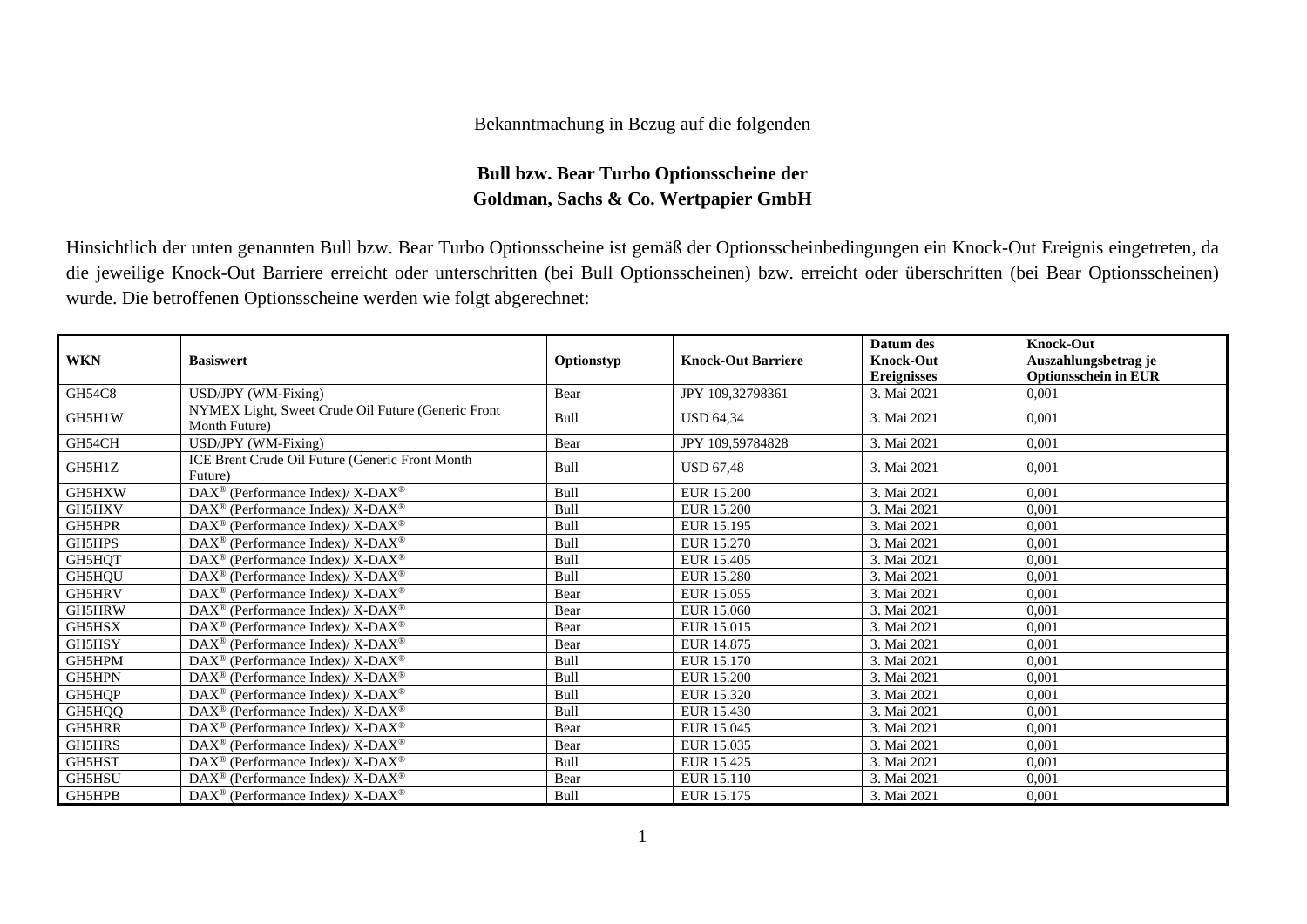|               |                                                             |             |                           | Datum des          | <b>Knock-Out</b>            |
|---------------|-------------------------------------------------------------|-------------|---------------------------|--------------------|-----------------------------|
| <b>WKN</b>    | <b>Basiswert</b>                                            | Optionstyp  | <b>Knock-Out Barriere</b> | <b>Knock-Out</b>   | Auszahlungsbetrag je        |
|               |                                                             |             |                           | <b>Ereignisses</b> | <b>Optionsschein in EUR</b> |
| GH5HQD        | DAX <sup>®</sup> (Performance Index)/X-DAX <sup>®</sup>     | Bull        | EUR 15.305                | 3. Mai 2021        | 0,001                       |
| GH5HRF        | $DAX^{\circledast}$ (Performance Index)/ X-DAX <sup>®</sup> | Bear        | EUR 15.140                | 3. Mai 2021        | 0,001                       |
| GH5HRG        | $DAX^{\circledast}$ (Performance Index)/ X-DAX <sup>®</sup> | Bear        | EUR 15.150                | 3. Mai 2021        | 0,001                       |
| GH5HSH        | $DAX^{\circledast}$ (Performance Index)/ X-DAX <sup>®</sup> | Bear        | EUR 14.855                | 3. Mai 2021        | 0,001                       |
| GH5HSJ        | DAX <sup>®</sup> (Performance Index)/X-DAX <sup>®</sup>     | Bear        | <b>EUR 14.870</b>         | 3. Mai 2021        | 0,001                       |
| GH5HPX        | DAX <sup>®</sup> (Performance Index)/ X-DAX <sup>®</sup>    | Bull        | EUR 15.255                | 3. Mai 2021        | 0,001                       |
| GH5HPY        | $DAX^{\circledast}$ (Performance Index)/ X-DAX <sup>®</sup> | Bull        | EUR 15.240                | 3. Mai 2021        | 0,001                       |
| GH5HPZ        | DAX <sup>®</sup> (Performance Index)/X-DAX <sup>®</sup>     | Bull        | EUR 15.235                | 3. Mai 2021        | 0,001                       |
| GH5HQZ        | DAX <sup>®</sup> (Performance Index)/ X-DAX <sup>®</sup>    | Bull        | EUR 15.390                | 3. Mai 2021        | 0,001                       |
| GH5HR0        | DAX <sup>®</sup> (Performance Index)/X-DAX <sup>®</sup>     | Bear        | <b>EUR 15.080</b>         | 3. Mai 2021        | 0,001                       |
| GH5HR1        | $DAX^{\circledast}$ (Performance Index)/ X-DAX <sup>®</sup> | Bear        | <b>EUR 15.085</b>         | 3. Mai 2021        | 0,001                       |
| GH5HS1        | DAX <sup>®</sup> (Performance Index)/X-DAX <sup>®</sup>     | Bear        | EUR 14.910                | 3. Mai 2021        | 0,001                       |
| GH5HS2        | DAX <sup>®</sup> (Performance Index)/ X-DAX <sup>®</sup>    | Bear        | EUR 14.930                | 3. Mai 2021        | 0,001                       |
| GH5HS3        | DAX <sup>®</sup> (Performance Index)/ X-DAX <sup>®</sup>    | Bear        | EUR 14.935                | 3. Mai 2021        | 0,001                       |
| GH5HQK        | $DAX^{\circledast}$ (Performance Index)/ X-DAX <sup>®</sup> | Bull        | EUR 15.385                | 3. Mai 2021        | 0,001                       |
| GH5HQL        | DAX <sup>®</sup> (Performance Index)/ X-DAX <sup>®</sup>    | Bull        | EUR 15.325                | 3. Mai 2021        | 0,001                       |
| GH5HRM        | DAX <sup>®</sup> (Performance Index)/ X-DAX <sup>®</sup>    | Bear        | EUR 15.025                | 3. Mai 2021        | 0,001                       |
| GH5HRN        | $DAX^{\circledast}$ (Performance Index)/ X-DAX <sup>®</sup> | Bear        | EUR 15.020                | 3. Mai 2021        | 0,001                       |
| GH5HSP        | DAX <sup>®</sup> (Performance Index)/ X-DAX <sup>®</sup>    | Bear        | EUR 14.885                | 3. Mai 2021        | 0,001                       |
| GH5HSQ        | DAX <sup>®</sup> (Performance Index)/ X-DAX <sup>®</sup>    | Bear        | <b>EUR 14.880</b>         | 3. Mai 2021        | 0,001                       |
| GH5HQ0        | $DAX^{\circledast}$ (Performance Index)/X-DAX <sup>®</sup>  | <b>Bull</b> | EUR 15.230                | 3. Mai 2021        | 0,001                       |
| GH5HQ1        | $DAX^{\circledast}$ (Performance Index)/ X-DAX <sup>®</sup> | Bull        | EUR 15.225                | 3. Mai 2021        | 0,001                       |
| GH5HQ2        | DAX <sup>®</sup> (Performance Index)/ X-DAX <sup>®</sup>    | Bull        | <b>EUR 15.220</b>         | 3. Mai 2021        | 0,001                       |
| GH5HR2        | DAX <sup>®</sup> (Performance Index)/X-DAX <sup>®</sup>     | Bull        | EUR 15.360                | 3. Mai 2021        | 0,001                       |
| GH5HR3        | DAX <sup>®</sup> (Performance Index)/ X-DAX <sup>®</sup>    | Bull        | EUR 15.355                | 3. Mai 2021        | 0,001                       |
| GH5HR4        | $DAX^{\circledast}$ (Performance Index)/ X-DAX <sup>®</sup> | Bull        | EUR 15.250                | 3. Mai 2021        | 0,001                       |
| GH5HS4        | DAX <sup>®</sup> (Performance Index)/ X-DAX <sup>®</sup>    | Bear        | <b>EUR 14.950</b>         | 3. Mai 2021        | 0,001                       |
| GH5HS5        | DAX <sup>®</sup> (Performance Index)/ X-DAX <sup>®</sup>    | Bear        | EUR 14.945                | 3. Mai 2021        | 0,001                       |
| GH5HS6        | DAX <sup>®</sup> (Performance Index)/X-DAX <sup>®</sup>     | Bear        | EUR 14.955                | 3. Mai 2021        | 0,001                       |
| GH5HQH        | $DAX^{\circledast}$ (Performance Index)/ X-DAX <sup>®</sup> | Bull        | EUR 15.330                | 3. Mai 2021        | 0,001                       |
| GH5HQJ        | $DAX^{\circledast}$ (Performance Index)/ X-DAX <sup>®</sup> | Bull        | EUR 15.340                | 3. Mai 2021        | 0,001                       |
| GH5HRK        | $DAX^{\circledast}$ (Performance Index)/ X-DAX <sup>®</sup> | Bull        | EUR 15.440                | 3. Mai 2021        | 0,001                       |
| GH5HRL        | $DAX^{\circledast}$ (Performance Index)/ X-DAX <sup>®</sup> | Bull        | EUR 15.450                | 3. Mai 2021        | 0,001                       |
| GH5HSM        | DAX <sup>®</sup> (Performance Index)/ X-DAX <sup>®</sup>    | Bear        | <b>EUR 14.860</b>         | 3. Mai 2021        | 0,001                       |
| <b>GH5HSN</b> | DAX <sup>®</sup> (Performance Index)/X-DAX <sup>®</sup>     | Bear        | <b>EUR 14.890</b>         | 3. Mai 2021        | 0,001                       |
| GH5HPP        | DAX <sup>®</sup> (Performance Index)/X-DAX <sup>®</sup>     | Bull        | EUR 15.210                | 3. Mai 2021        | 0,001                       |
| GH5HPQ        | DAX <sup>®</sup> (Performance Index)/ X-DAX <sup>®</sup>    | Bull        | EUR 15.205                | 3. Mai 2021        | 0,001                       |
| GH5HQR        | DAX <sup>®</sup> (Performance Index)/X-DAX <sup>®</sup>     | Bull        | <b>EUR 15.420</b>         | 3. Mai 2021        | 0,001                       |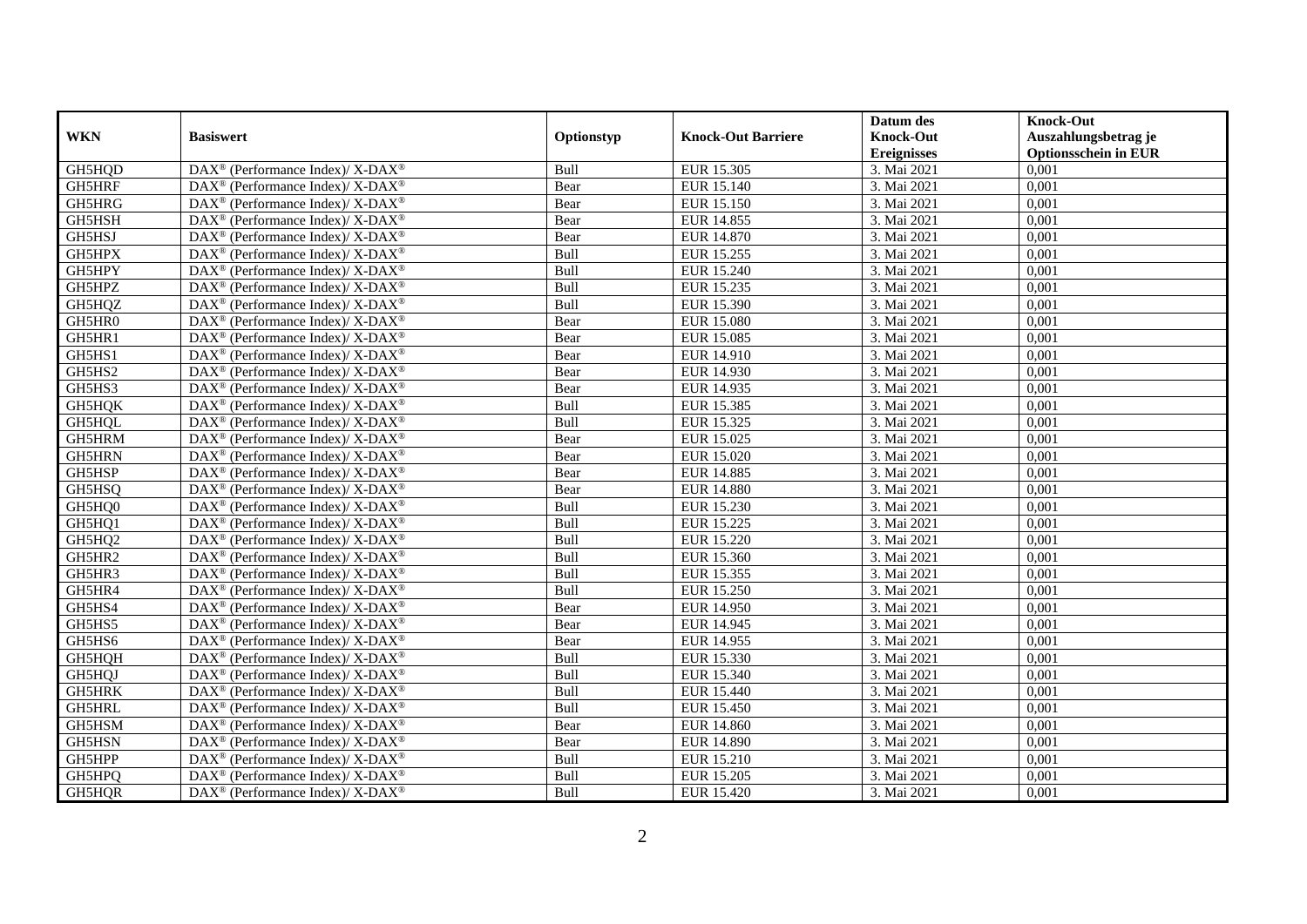|            |                                                                          |            |                           | Datum des          | <b>Knock-Out</b>            |
|------------|--------------------------------------------------------------------------|------------|---------------------------|--------------------|-----------------------------|
| <b>WKN</b> | <b>Basiswert</b>                                                         | Optionstyp | <b>Knock-Out Barriere</b> | <b>Knock-Out</b>   | Auszahlungsbetrag je        |
|            |                                                                          |            |                           | <b>Ereignisses</b> | <b>Optionsschein in EUR</b> |
| GH5HQS     | DAX <sup>®</sup> (Performance Index)/X-DAX <sup>®</sup>                  | Bull       | EUR 15.165                | 3. Mai 2021        | 0,001                       |
| GH5HRT     | $DAX^{\circledast}$ (Performance Index)/ X-DAX <sup>®</sup>              | Bear       | <b>EUR 15.050</b>         | 3. Mai 2021        | 0,001                       |
| GH5HRU     | $DAX^{\circledast}$ (Performance Index)/ X-DAX <sup>®</sup>              | Bear       | EUR 15.065                | 3. Mai 2021        | 0,001                       |
| GH5HSV     | $DAX^{\circledast}$ (Performance Index)/ X-DAX <sup>®</sup>              | Bear       | EUR 15.125                | 3. Mai 2021        | 0,001                       |
| GH5HSW     | DAX <sup>®</sup> (Performance Index)/X-DAX <sup>®</sup>                  | Bear       | EUR 14.975                | 3. Mai 2021        | 0,001                       |
| GH5HQ5     | DAX <sup>®</sup> (Performance Index)/ X-DAX <sup>®</sup>                 | Bull       | EUR 15.245                | 3. Mai 2021        | 0,001                       |
| GH5HQ6     | $DAX^{\circledast}$ (Performance Index)/ X-DAX <sup>®</sup>              | Bull       | EUR 15.300                | 3. Mai 2021        | 0,001                       |
| GH5HR7     | DAX <sup>®</sup> (Performance Index)/X-DAX <sup>®</sup>                  | Bear       | EUR 15.105                | 3. Mai 2021        | 0,001                       |
| GH5HR8     | DAX <sup>®</sup> (Performance Index)/ X-DAX <sup>®</sup>                 | Bear       | EUR 15.115                | 3. Mai 2021        | 0,001                       |
| GH5HS9     | DAX <sup>®</sup> (Performance Index)/X-DAX <sup>®</sup>                  | Bear       | EUR 14.965                | 3. Mai 2021        | 0,001                       |
| GH5HSA     | $DAX^{\circledast}$ (Performance Index)/ X-DAX <sup>®</sup>              | Bear       | <b>EUR 14.960</b>         | 3. Mai 2021        | 0,001                       |
| GH5HQB     | DAX <sup>®</sup> (Performance Index)/X-DAX <sup>®</sup>                  | Bull       | EUR 15.275                | 3. Mai 2021        | 0,001                       |
| GH5HQC     | DAX <sup>®</sup> (Performance Index)/ X-DAX <sup>®</sup>                 | Bull       | EUR 15.290                | 3. Mai 2021        | 0,001                       |
| GH5HRD     | DAX <sup>®</sup> (Performance Index)/ X-DAX <sup>®</sup>                 | Bear       | EUR 15.145                | 3. Mai 2021        | 0,001                       |
| GH5HRE     | $DAX^{\circledast}$ (Performance Index)/ X-DAX <sup>®</sup>              | Bear       | <b>EUR 15.100</b>         | 3. Mai 2021        | 0,001                       |
| GH5HSF     | DAX <sup>®</sup> (Performance Index)/ X-DAX <sup>®</sup>                 | Bear       | EUR 14.995                | 3. Mai 2021        | 0,001                       |
| GH5HSG     | DAX <sup>®</sup> (Performance Index)/ X-DAX <sup>®</sup>                 | Bear       | <b>EUR 14.990</b>         | 3. Mai 2021        | 0,001                       |
| GH5HQ9     | $DAX^{\circledast}$ (Performance Index)/ X-DAX <sup>®</sup>              | Bull       | <b>EUR 15.380</b>         | 3. Mai 2021        | 0,001                       |
| GH5HQA     | DAX <sup>®</sup> (Performance Index)/ X-DAX <sup>®</sup>                 | Bull       | EUR 15.375                | 3. Mai 2021        | 0,001                       |
| GH5HRB     | DAX <sup>®</sup> (Performance Index)/ X-DAX <sup>®</sup>                 | Bear       | EUR 15.130                | 3. Mai 2021        | 0,001                       |
| GH5HRC     | $DAX^{\circledast}$ (Performance Index)/X-DAX <sup>®</sup>               | Bear       | EUR 15.095                | 3. Mai 2021        | 0,001                       |
| GH5HSD     | $DAX^{\circledast}$ (Performance Index)/ X-DAX <sup>®</sup>              | Bull       | <b>EUR 15.410</b>         | 3. Mai 2021        | 0,001                       |
| GH5HSE     | DAX <sup>®</sup> (Performance Index)/ X-DAX <sup>®</sup>                 | Bear       | <b>EUR 15.000</b>         | 3. Mai 2021        | 0,001                       |
| GH5HQ3     | DAX <sup>®</sup> (Performance Index)/X-DAX <sup>®</sup>                  | Bull       | EUR 15.310                | 3. Mai 2021        | 0,001                       |
| GH5HQ4     | $\overline{\text{DAX}^{\otimes}}$ (Performance Index)/X-DAX <sup>®</sup> | Bull       | EUR 15.315                | 3. Mai 2021        | 0,001                       |
| GH5HR5     | $DAX^{\circledast}$ (Performance Index)/ X-DAX <sup>®</sup>              | Bull       | EUR 15.345                | 3. Mai 2021        | 0,001                       |
| GH5HR6     | DAX <sup>®</sup> (Performance Index)/ X-DAX <sup>®</sup>                 | Bear       | EUR 15.090                | 3. Mai 2021        | 0,001                       |
| GH5HS7     | DAX <sup>®</sup> (Performance Index)/ X-DAX <sup>®</sup>                 | Bear       | EUR 14.920                | 3. Mai 2021        | 0,001                       |
| GH5HS8     | DAX <sup>®</sup> (Performance Index)/X-DAX <sup>®</sup>                  | Bear       | EUR 14.940                | 3. Mai 2021        | 0,001                       |
| GH5HPK     | DAX <sup>®</sup> (Performance Index)/X-DAX <sup>®</sup>                  | Bull       | EUR 15.215                | 3. Mai 2021        | 0,001                       |
| GH5HQM     | DAX <sup>®</sup> (Performance Index)/X-DAX <sup>®</sup>                  | Bull       | EUR 15.335                | 3. Mai 2021        | 0,001                       |
| GH5HQN     | $DAX^{\circledast}$ (Performance Index)/ X-DAX <sup>®</sup>              | Bull       | EUR 15.435                | 3. Mai 2021        | 0,001                       |
| GH5HRP     | DAX <sup>®</sup> (Performance Index)/X-DAX <sup>®</sup>                  | Bear       | EUR 15.030                | 3. Mai 2021        | 0,001                       |
| GH5HRQ     | DAX <sup>®</sup> (Performance Index)/ X-DAX <sup>®</sup>                 | Bear       | EUR 15.040                | 3. Mai 2021        | 0,001                       |
| GH5HSR     | DAX <sup>®</sup> (Performance Index)/X-DAX <sup>®</sup>                  | Bear       | EUR 14.895                | 3. Mai 2021        | 0,001                       |
| GH5HSS     | DAX <sup>®</sup> (Performance Index)/X-DAX <sup>®</sup>                  | Bear       | <b>EUR 14.900</b>         | 3. Mai 2021        | 0,001                       |
| GH5HPE     | DAX <sup>®</sup> (Performance Index)/ X-DAX <sup>®</sup>                 | Bull       | EUR 15.160                | 3. Mai 2021        | 0,001                       |
| GH5HQF     | DAX <sup>®</sup> (Performance Index)/ X-DAX <sup>®</sup>                 | Bull       | EUR 15.365                | 3. Mai 2021        | 0,001                       |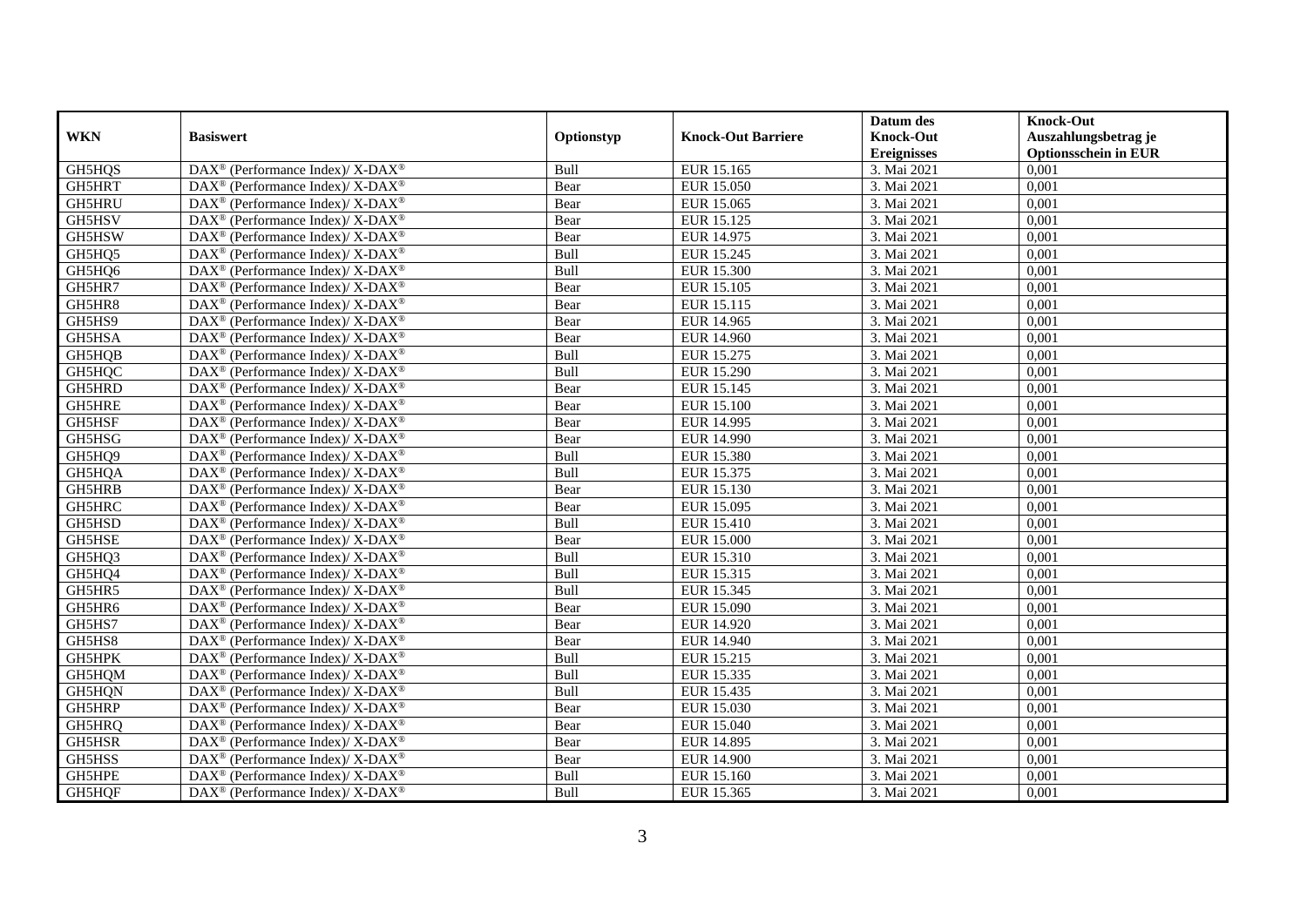|               |                                                          |            |                           | Datum des          | <b>Knock-Out</b>            |
|---------------|----------------------------------------------------------|------------|---------------------------|--------------------|-----------------------------|
| <b>WKN</b>    | <b>Basiswert</b>                                         | Optionstyp | <b>Knock-Out Barriere</b> | <b>Knock-Out</b>   | Auszahlungsbetrag je        |
|               |                                                          |            |                           | <b>Ereignisses</b> | <b>Optionsschein in EUR</b> |
| GH5HQG        | DAX <sup>®</sup> (Performance Index)/X-DAX <sup>®</sup>  | Bull       | EUR 15.350                | 3. Mai 2021        | 0,001                       |
| GH5HRH        | DAX <sup>®</sup> (Performance Index)/X-DAX <sup>®</sup>  | Bull       | EUR 15.445                | 3. Mai 2021        | 0,001                       |
| GH5HRJ        | DAX <sup>®</sup> (Performance Index)/ X-DAX <sup>®</sup> | Bear       | EUR 15.010                | 3. Mai 2021        | 0,001                       |
| GH5HSK        | DAX <sup>®</sup> (Performance Index)/X-DAX <sup>®</sup>  | Bear       | EUR 14.865                | 3. Mai 2021        | 0,001                       |
| GH5HSL        | DAX <sup>®</sup> (Performance Index)/X-DAX <sup>®</sup>  | Bear       | <b>EUR 15.005</b>         | 3. Mai 2021        | 0,001                       |
| GH5HQ7        | DAX <sup>®</sup> (Performance Index)/ X-DAX <sup>®</sup> | Bull       | EUR 15.295                | 3. Mai 2021        | 0,001                       |
| GH5HQ8        | DAX <sup>®</sup> (Performance Index)/ X-DAX <sup>®</sup> | Bull       | <b>EUR 15.285</b>         | 3. Mai 2021        | 0,001                       |
| GH5HR9        | DAX <sup>®</sup> (Performance Index)/X-DAX <sup>®</sup>  | Bear       | EUR 15.120                | 3. Mai 2021        | 0,001                       |
| GH5HRA        | DAX <sup>®</sup> (Performance Index)/X-DAX <sup>®</sup>  | Bear       | EUR 15.135                | 3. Mai 2021        | 0,001                       |
| GH5HSB        | DAX <sup>®</sup> (Performance Index)/ X-DAX <sup>®</sup> | Bear       | EUR 14.970                | 3. Mai 2021        | 0,001                       |
| GH5HSC        | DAX <sup>®</sup> (Performance Index)/ X-DAX <sup>®</sup> | Bear       | <b>EUR 14.980</b>         | 3. Mai 2021        | 0,001                       |
| GH5HPT        | DAX <sup>®</sup> (Performance Index)/ X-DAX <sup>®</sup> | Bull       | <b>EUR 15.185</b>         | 3. Mai 2021        | 0,001                       |
| GH5HPU        | DAX <sup>®</sup> (Performance Index)/X-DAX <sup>®</sup>  | Bull       | <b>EUR 15.180</b>         | 3. Mai 2021        | 0,001                       |
| GH5HQV        | DAX <sup>®</sup> (Performance Index)/ X-DAX <sup>®</sup> | Bull       | <b>EUR 15.400</b>         | 3. Mai 2021        | 0,001                       |
| GH5HQW        | DAX <sup>®</sup> (Performance Index)/ X-DAX <sup>®</sup> | Bull       | EUR 15.415                | 3. Mai 2021        | 0,001                       |
| GH5HRX        | DAX <sup>®</sup> (Performance Index)/ X-DAX <sup>®</sup> | Bear       | EUR 15.070                | 3. Mai 2021        | 0,001                       |
| GH5HRY        | DAX <sup>®</sup> (Performance Index)/ X-DAX <sup>®</sup> | Bear       | EUR 15.075                | 3. Mai 2021        | 0,001                       |
| GH5HT0        | DAX <sup>®</sup> (Performance Index)/X-DAX <sup>®</sup>  | Bull       | EUR 15.190                | 3. Mai 2021        | 0,001                       |
| GH5HPV        | DAX <sup>®</sup> (Performance Index)/X-DAX <sup>®</sup>  | Bull       | EUR 15.260                | 3. Mai 2021        | 0,001                       |
| GH5HPW        | DAX <sup>®</sup> (Performance Index)/ X-DAX <sup>®</sup> | Bull       | EUR 15.265                | 3. Mai 2021        | 0,001                       |
| GH5HQX        | DAX <sup>®</sup> (Performance Index)/X-DAX <sup>®</sup>  | Bull       | EUR 15.395                | 3. Mai 2021        | 0,001                       |
| GH5HQY        | DAX <sup>®</sup> (Performance Index)/X-DAX <sup>®</sup>  | Bull       | EUR 15.370                | 3. Mai 2021        | 0,001                       |
| GH5HRZ        | DAX <sup>®</sup> (Performance Index)/ X-DAX <sup>®</sup> | Bear       | EUR 14.905                | 3. Mai 2021        | 0,001                       |
| GH5HS0        | DAX <sup>®</sup> (Performance Index)/ X-DAX <sup>®</sup> | Bear       | EUR 14.915                | 3. Mai 2021        | 0,001                       |
| GH5HT1        | DAX <sup>®</sup> (Performance Index)/ X-DAX <sup>®</sup> | Bear       | EUR 14.925                | 3. Mai 2021        | 0.001                       |
| GH5HT2        | DAX <sup>®</sup> (Performance Index)/ X-DAX <sup>®</sup> | Bear       | EUR 14.985                | 3. Mai 2021        | 0,001                       |
| GH0Y4Y        | Fresenius Medical Care AG & Co. KGaA                     | Bear       | EUR 66,64685498           | 3. Mai 2021        | 0,001                       |
| GH5HUW        | $\overline{\text{DAX}^{\otimes}}$ (Performance Index)    | Bull       | <b>EUR 15.200</b>         | 3. Mai 2021        | 0,001                       |
| GH5HUX        | DAX <sup>®</sup> (Performance Index)                     | Bull       | <b>EUR 15.200</b>         | 3. Mai 2021        | 0,001                       |
| GH5HV0        | $DAX^{\circledast}$ (Performance Index)                  | Bull       | EUR 15.180                | 3. Mai 2021        | 0,001                       |
| GH5HV1        | $DAX^{\circledast}$ (Performance Index)                  | Bull       | EUR 15.180                | 3. Mai 2021        | 0,001                       |
| GH5HUS        | $DAX^{\circledcirc}$ (Performance Index)                 | Bull       | <b>EUR 15.210</b>         | 3. Mai 2021        | 0,001                       |
| <b>GH5HUT</b> | $DAX^{\circledR}$ (Performance Index)                    | Bull       | <b>EUR 15.200</b>         | 3. Mai 2021        | 0,001                       |
| GH5HU5        | $\overline{\text{DAX}}^{\textcirc}$ (Performance Index)  | Bull       | EUR 15.230                | 3. Mai 2021        | 0,001                       |
| GH5HV6        | $DAX^{\circledast}$ (Performance Index)                  | Bull       | EUR 15.175                | 3. Mai 2021        | 0,001                       |
| GH5HUY        | $DAX^{\circledR}$ (Performance Index)                    | Bull       | <b>EUR 15.200</b>         | 3. Mai 2021        | 0,001                       |
| GH5HUZ        | DAX <sup>®</sup> (Performance Index)                     | Bull       | EUR 15.180                | 3. Mai 2021        | 0,001                       |
| GH5HUJ        | DAX <sup>®</sup> (Performance Index)                     | Bull       | EUR 15.220                | 3. Mai 2021        | 0,001                       |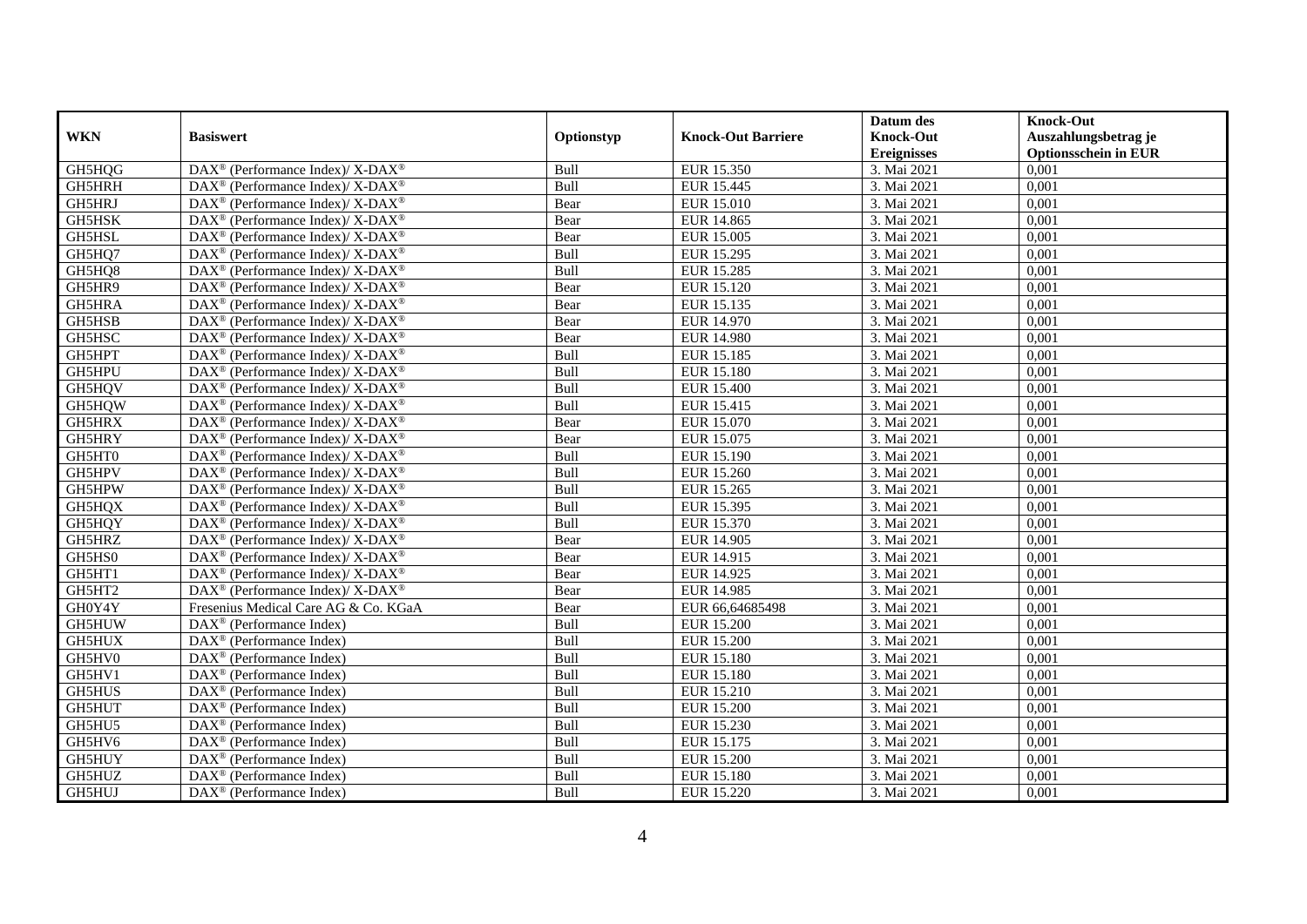|               |                                                         |            |                           | Datum des                         | <b>Knock-Out</b>                     |
|---------------|---------------------------------------------------------|------------|---------------------------|-----------------------------------|--------------------------------------|
| <b>WKN</b>    | <b>Basiswert</b>                                        | Optionstyp | <b>Knock-Out Barriere</b> | <b>Knock-Out</b>                  | Auszahlungsbetrag je                 |
| <b>GH5HUK</b> | $\overline{\text{DAX}}^{\textcirc}$ (Performance Index) | Bull       |                           | <b>Ereignisses</b><br>3. Mai 2021 | <b>Optionsschein in EUR</b><br>0,001 |
| GH5HU7        |                                                         |            | <b>EUR 15.220</b>         |                                   |                                      |
|               | $DAX^{\circledR}$ (Performance Index)                   | Bull       | EUR 15.230                | 3. Mai 2021                       | 0,001                                |
| GH5HU8        | DAX <sup>®</sup> (Performance Index)                    | Bull       | EUR 15.230                | 3. Mai 2021                       | 0,001                                |
| GH5HU9        | $DAX^{\circledast}$ (Performance Index)                 | Bull       | EUR 15.225                | 3. Mai 2021                       | 0,001                                |
| GH5HUH        | DAX <sup>®</sup> (Performance Index)                    | Bull       | <b>EUR 15.220</b>         | 3. Mai 2021                       | 0,001                                |
| GH5GU9        | Ørsted A/S                                              | Bull       | DKK 902,11                | 3. Mai 2021                       | 0,001                                |
| GH5HUQ        | $\overline{\text{DAX}^{\otimes}}$ (Performance Index)   | Bull       | EUR 15.210                | 3. Mai 2021                       | 0,001                                |
| GH5HUR        | $DAX^{\circledR}$ (Performance Index)                   | Bull       | EUR 15.210                | 3. Mai 2021                       | 0,001                                |
| <b>GH5HUB</b> | $DAX^{\circledR}$ (Performance Index)                   | Bull       | EUR 15.225                | 3. Mai 2021                       | 0,001                                |
| GH5HUC        | DAX <sup>®</sup> (Performance Index)                    | Bull       | EUR 15.225                | 3. Mai 2021                       | 0,001                                |
| GH5HUD        | DAX <sup>®</sup> (Performance Index)                    | Bull       | EUR 15.225                | 3. Mai 2021                       | 0,001                                |
| GH5HUP        | $\overline{\text{DAX}^{\otimes}}$ (Performance Index)   | Bull       | <b>EUR 15.210</b>         | 3. Mai 2021                       | 0,001                                |
| GH5HV4        | DAX <sup>®</sup> (Performance Index)                    | Bull       | EUR 15.175                | 3. Mai 2021                       | 0,001                                |
| GH5HV5        | DAX <sup>®</sup> (Performance Index)                    | Bull       | EUR 15.175                | 3. Mai 2021                       | 0,001                                |
| GH5HUU        | $DAX^{\circledast}$ (Performance Index)                 | Bear       | <b>EUR 15.200</b>         | 3. Mai 2021                       | 0,001                                |
| GH5HUV        | DAX <sup>®</sup> (Performance Index)                    | Bull       | <b>EUR 15.200</b>         | 3. Mai 2021                       | 0,001                                |
| GH5HV2        | DAX <sup>®</sup> (Performance Index)                    | Bull       | EUR 15.175                | 3. Mai 2021                       | 0,001                                |
| GH5HV3        | $DAX^{\circledcirc}$ (Performance Index)                | Bull       | EUR 15.175                | 3. Mai 2021                       | 0,001                                |
| <b>GH5HUL</b> | $DAX^{\circledR}$ (Performance Index)                   | Bull       | EUR 15.220                | 3. Mai 2021                       | 0,001                                |
| GH5HUM        | DAX <sup>®</sup> (Performance Index)                    | Bull       | <b>EUR 15.210</b>         | 3. Mai 2021                       | 0,001                                |
| <b>GH5HUE</b> | DAX <sup>®</sup> (Performance Index)                    | Bull       | EUR 15.225                | 3. Mai 2021                       | 0,001                                |
| <b>GH5HLB</b> | DAX <sup>®</sup> (Performance Index)                    | Bull       | EUR 15.445                | 3. Mai 2021                       | 0,001                                |
| <b>GH5HUF</b> | DAX <sup>®</sup> (Performance Index)                    | Bull       | <b>EUR 15.220</b>         | 3. Mai 2021                       | 0,001                                |
| <b>GH5HLC</b> | $DAX^{\circledast}$ (Performance Index)                 | Bear       | EUR 14.970                | 3. Mai 2021                       | 0,001                                |
| GH5HMD        | DAX <sup>®</sup> (Performance Index)                    | Bull       | <b>EUR 15.250</b>         | 3. Mai 2021                       | 0,001                                |
| GH5HME        | DAX <sup>®</sup> (Performance Index)                    | Bear       | EUR 15.115                | 3. Mai 2021                       | 0,001                                |
| GH5GY4        | Tenaris SA                                              | Bear       | <b>EUR 8,83</b>           | 3. Mai 2021                       | 0,001                                |
| GH5HLM        | DAX <sup>®</sup> (Performance Index)                    | Bear       | EUR 15.095                | 3. Mai 2021                       | 0,001                                |
| <b>GH5HLN</b> | DAX <sup>®</sup> (Performance Index)                    | Bear       | <b>EUR 14.980</b>         | 3. Mai 2021                       | 0,001                                |
| GH5HMP        | DAX <sup>®</sup> (Performance Index)                    | Bear       | <b>EUR 15.090</b>         | 3. Mai 2021                       | 0,001                                |
| GH5HMQ        | DAX <sup>®</sup> (Performance Index)                    | Bull       | EUR 15.440                | 3. Mai 2021                       | 0,001                                |
| GH5HN7        | DAX <sup>®</sup> (Performance Index)                    | Bull       | EUR 15.185                | 3. Mai 2021                       | 0,001                                |
| GH5HN8        | DAX <sup>®</sup> (Performance Index)                    | Bull       | EUR 15.435                | 3. Mai 2021                       | 0,001                                |
| GH5A4B        | Koninklijke Vopak N.V.                                  | Bull       | EUR 37,43443555           | 3. Mai 2021                       | 0,001                                |
| <b>GH29N9</b> | Ubisoft Entertainment S.A.                              | Bull       | EUR 62,35941754           | 3. Mai 2021                       | 0,001                                |
| GH5HLK        | $DAX^{\circledast}$ (Performance Index)                 | Bear       | EUR 14.955                | 3. Mai 2021                       | 0,001                                |
| GH0Y3L        | Fresenius Medical Care AG & Co. KGaA                    | Bear       | EUR 67,03198277           | 3. Mai 2021                       | 0,001                                |
| GH5HLL        | $\text{DAX}^{\textcircled{}}$ (Performance Index)       | Bear       | EUR 14.975                | 3. Mai 2021                       | 0,001                                |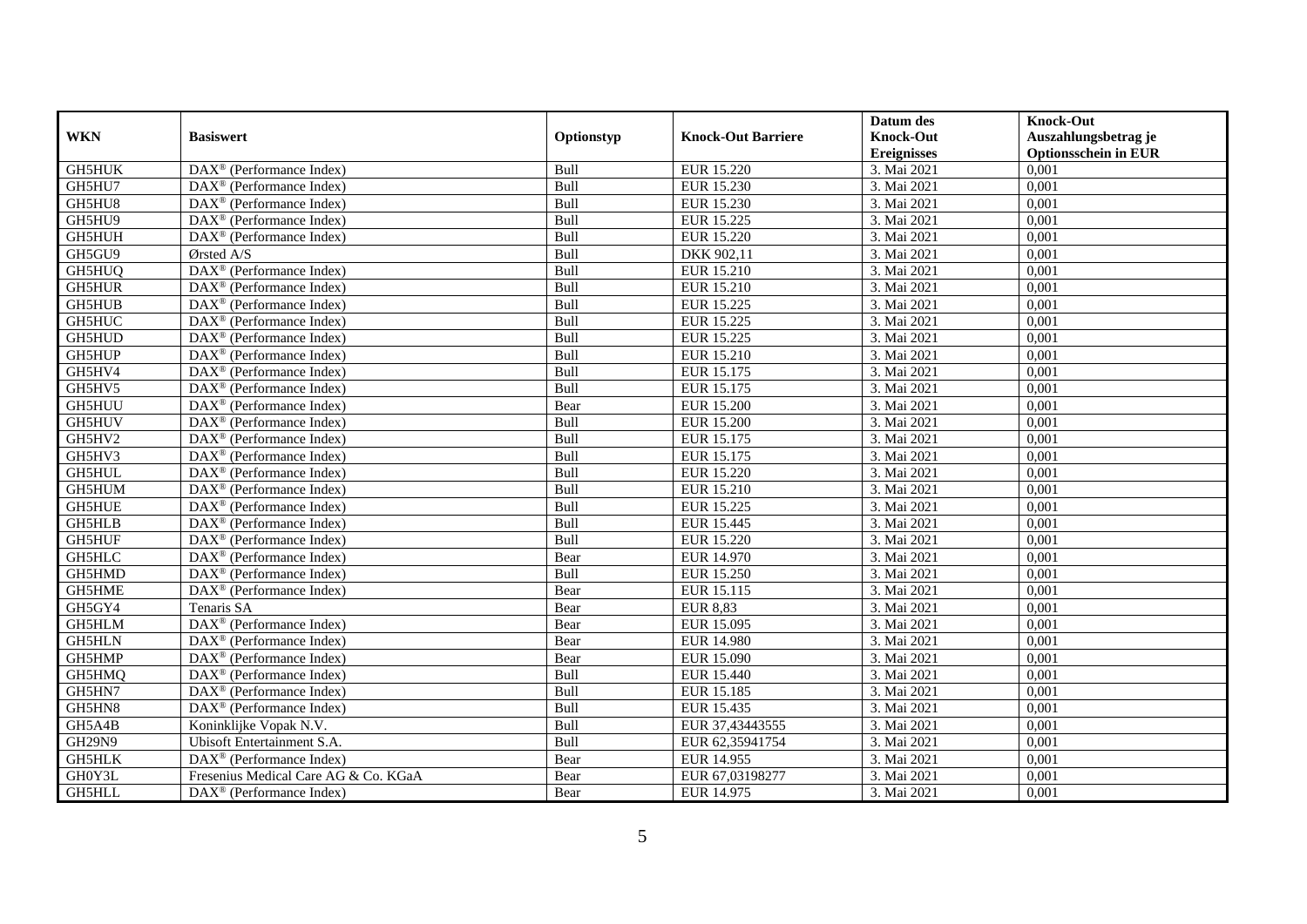|               |                                                         |            |                           | Datum des                         | <b>Knock-Out</b>                     |
|---------------|---------------------------------------------------------|------------|---------------------------|-----------------------------------|--------------------------------------|
| <b>WKN</b>    | <b>Basiswert</b>                                        | Optionstyp | <b>Knock-Out Barriere</b> | <b>Knock-Out</b>                  | Auszahlungsbetrag je                 |
| GH5HMM        | $\overline{\text{DAX}}^{\textcirc}$ (Performance Index) | Bull       |                           | <b>Ereignisses</b><br>3. Mai 2021 | <b>Optionsschein in EUR</b><br>0,001 |
|               |                                                         |            | EUR 15.270                |                                   |                                      |
| GH5HMN        | $DAX^{\circledR}$ (Performance Index)                   | Bull       | EUR 15.355                | 3. Mai 2021                       | 0,001                                |
| GH5HNP        | DAX <sup>®</sup> (Performance Index)                    | Bull       | EUR 15.220                | 3. Mai 2021                       | 0,001                                |
| GH5HNQ        | $DAX^{\circledast}$ (Performance Index)                 | Bull       | EUR 15.345                | 3. Mai 2021                       | 0,001                                |
| GH5HLF        | DAX <sup>®</sup> (Performance Index)                    | Bear       | EUR 15.125                | 3. Mai 2021                       | 0,001                                |
| GH5HLG        | $DAX^{\circledast}$ (Performance Index)                 | Bear       | EUR 15.025                | 3. Mai 2021                       | 0,001                                |
| GH5HMH        | $\text{DAX}^{\textcircled{}}$ (Performance Index)       | Bear       | <b>EUR 15.080</b>         | 3. Mai 2021                       | 0,001                                |
| GH5HNK        | $DAX^{\circledR}$ (Performance Index)                   | Bear       | EUR 15.045                | 3. Mai 2021                       | 0,001                                |
| GH5HNL        | $DAX^{\circledR}$ (Performance Index)                   | Bull       | EUR 15.295                | 3. Mai 2021                       | 0,001                                |
| GH5HL5        | $\overline{\text{DAX}^{\otimes}}$ (Performance Index)   | Bull       | <b>EUR 15.450</b>         | 3. Mai 2021                       | 0,001                                |
| GH5HL6        | DAX <sup>®</sup> (Performance Index)                    | Bear       | EUR 15.140                | 3. Mai 2021                       | 0,001                                |
| GH5H1K        | Bayer AG                                                | Bear       | EUR 53,72                 | 3. Mai 2021                       | 0,001                                |
| GH2PFW        | <b>OMV AG</b>                                           | Bull       | EUR 40,85337144           | 3. Mai 2021                       | 0,001                                |
| GH5HM7        | DAX <sup>®</sup> (Performance Index)                    | Bear       | <b>EUR 15.050</b>         | 3. Mai 2021                       | 0,001                                |
| GH5HM8        | $DAX^{\circledast}$ (Performance Index)                 | Bull       | EUR 15.180                | 3. Mai 2021                       | 0,001                                |
| GH5HN9        | $DAX^{\circledast}$ (Performance Index)                 | Bull       | EUR 15.245                | 3. Mai 2021                       | 0,001                                |
| GH5HNA        | DAX <sup>®</sup> (Performance Index)                    | Bull       | <b>EUR 15.200</b>         | 3. Mai 2021                       | 0,001                                |
| GH5HPC        | $\overline{\text{DAX}}^{\textcirc}$ (Performance Index) | Bear       | EUR 14.910                | 3. Mai 2021                       | 0,001                                |
| GH5HQE        | $DAX^{\circledR}$ (Performance Index)                   | Bear       | EUR 14.945                | 3. Mai 2021                       | 0,001                                |
| GH5HLR        | DAX <sup>®</sup> (Performance Index)                    | Bear       | EUR 14.985                | 3. Mai 2021                       | 0,001                                |
| <b>GH5HLS</b> | DAX <sup>®</sup> (Performance Index)                    | Bear       | EUR 15.010                | 3. Mai 2021                       | 0,001                                |
| GH5HLT        | DAX <sup>®</sup> (Performance Index)                    | Bear       | EUR 15.035                | 3. Mai 2021                       | 0,001                                |
| GH5HMT        | DAX <sup>®</sup> (Performance Index)                    | Bull       | EUR 15.290                | 3. Mai 2021                       | 0,001                                |
| GH5HMU        | $DAX^{\circledast}$ (Performance Index)                 | Bear       | EUR 15.135                | 3. Mai 2021                       | 0,001                                |
| GH5HMV        | DAX <sup>®</sup> (Performance Index)                    | Bear       | EUR 15.075                | 3. Mai 2021                       | 0,001                                |
| <b>GH5HLU</b> | DAX <sup>®</sup> (Performance Index)                    | Bear       | EUR 14.995                | 3. Mai 2021                       | 0,001                                |
| GH5HLV        | $DAX^{\circledast}$ (Performance Index)                 | Bear       | EUR 15.065                | 3. Mai 2021                       | 0,001                                |
| GH5HLW        | $DAX^{\circledR}$ (Performance Index)                   | Bear       | EUR 14.965                | 3. Mai 2021                       | 0,001                                |
| GH5HMW        | $\overline{\text{DAX}}^{\textcirc}$ (Performance Index) | Bull       | EUR 15.210                | 3. Mai 2021                       | 0,001                                |
| GH5HMX        | $DAX^{\circledcirc}$ (Performance Index)                | Bull       | EUR 15.350                | 3. Mai 2021                       | 0,001                                |
| GH5HMY        | DAX <sup>®</sup> (Performance Index)                    | Bull       | EUR 15.175                | 3. Mai 2021                       | 0,001                                |
| GH5HNY        | DAX <sup>®</sup> (Performance Index)                    | Bear       | EUR 14.925                | 3. Mai 2021                       | 0,001                                |
| GH5HNZ        | $\overline{\text{DAX}^{\otimes}}$ (Performance Index)   | Bear       | EUR 14.930                | 3. Mai 2021                       | 0,001                                |
| GH5HP0        | DAX <sup>®</sup> (Performance Index)                    | Bull       | EUR 15.205                | 3. Mai 2021                       | 0,001                                |
| GH5HL9        | $DAX^{\circledast}$ (Performance Index)                 | Bull       | EUR 15.215                | 3. Mai 2021                       | 0,001                                |
| GH5HLA        | $DAX^{\circledast}$ (Performance Index)                 | Bull       | EUR 15.415                | 3. Mai 2021                       | 0,001                                |
| GH5HMB        | DAX <sup>®</sup> (Performance Index)                    | Bull       | EUR 15.315                | 3. Mai 2021                       | 0,001                                |
| GH5HMC        | DAX <sup>®</sup> (Performance Index)                    | Bear       | EUR 15.040                | 3. Mai 2021                       | 0,001                                |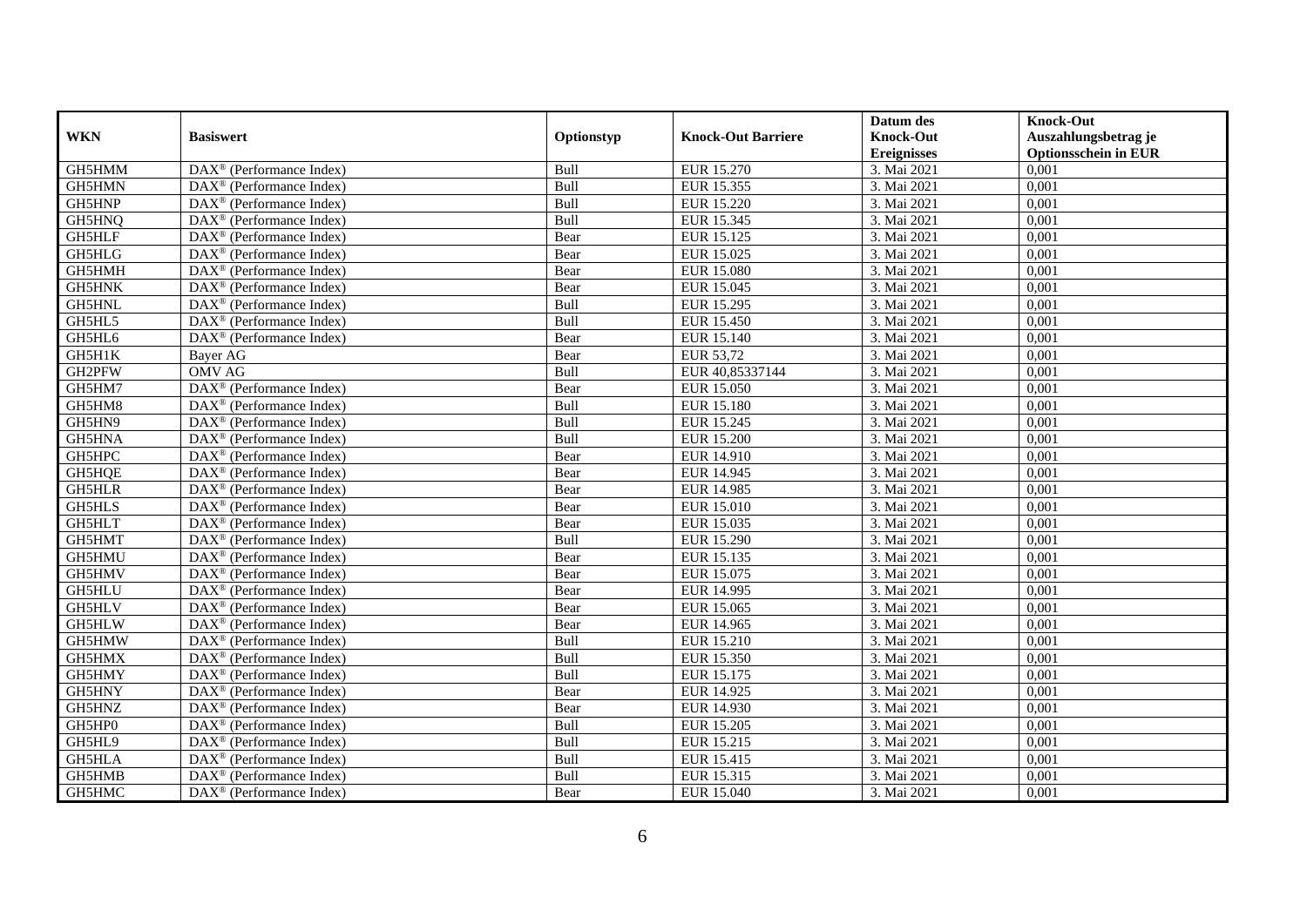|               |                                                         |            |                           | Datum des          | <b>Knock-Out</b>            |
|---------------|---------------------------------------------------------|------------|---------------------------|--------------------|-----------------------------|
| <b>WKN</b>    | <b>Basiswert</b>                                        | Optionstyp | <b>Knock-Out Barriere</b> | <b>Knock-Out</b>   | Auszahlungsbetrag je        |
|               |                                                         |            |                           | <b>Ereignisses</b> | <b>Optionsschein in EUR</b> |
| GH5HND        | DAX <sup>®</sup> (Performance Index)                    | Bull       | EUR 15.195                | 3. Mai 2021        | 0,001                       |
| GH5HPF        | $DAX^{\circledR}$ (Performance Index)                   | Bear       | <b>EUR 14.860</b>         | 3. Mai 2021        | 0,001                       |
| GH5HPG        | DAX <sup>®</sup> (Performance Index)                    | Bear       | EUR 14.855                | 3. Mai 2021        | 0,001                       |
| GH5HLH        | $\text{DAX}^{\circledast}$ (Performance Index)          | Bear       | EUR 15.005                | 3. Mai 2021        | 0,001                       |
| GH5HLJ        | DAX <sup>®</sup> (Performance Index)                    | Bear       | EUR 15.015                | 3. Mai 2021        | 0,001                       |
| GH5HMK        | $\text{DAX}^{\circledast}$ (Performance Index)          | Bear       | EUR 15.070                | 3. Mai 2021        | 0,001                       |
| GH5HML        | $\text{DAX}^{\textcircled{n}}$ (Performance Index)      | Bear       | EUR 15.145                | 3. Mai 2021        | 0,001                       |
| GH5HNM        | $\text{DAX}^{\textcircled{}}$ (Performance Index)       | Bull       | EUR 15.335                | 3. Mai 2021        | 0,001                       |
| GH5HNN        | $\text{DAX}^{\textcircled{D}}$ (Performance Index)      | Bull       | EUR 15.385                | 3. Mai 2021        | 0,001                       |
| GH5HLZ        | DAX <sup>®</sup> (Performance Index)                    | Bull       | EUR 15.260                | 3. Mai 2021        | 0,001                       |
| GH5HM0        | DAX <sup>®</sup> (Performance Index)                    | Bear       | EUR 15.020                | 3. Mai 2021        | 0,001                       |
| GH5HN1        | $\overline{\text{DAX}^{\otimes}}$ (Performance Index)   | Bull       | <b>EUR 15.425</b>         | 3. Mai 2021        | 0,001                       |
| GH5HN2        | $\text{DAX}^{\circledast}$ (Performance Index)          | Bull       | EUR 15.375                | 3. Mai 2021        | 0,001                       |
| GH5HP3        | DAX <sup>®</sup> (Performance Index)                    | Bull       | EUR 15.380                | 3. Mai 2021        | 0,001                       |
| GH5HP4        | DAX <sup>®</sup> (Performance Index)                    | Bear       | EUR 15.150                | 3. Mai 2021        | 0,001                       |
| GH5HL3        | DAX <sup>®</sup> (Performance Index)                    | Bear       | EUR 15.030                | 3. Mai 2021        | 0,001                       |
| GH5HL4        | DAX <sup>®</sup> (Performance Index)                    | Bull       | EUR 15.325                | 3. Mai 2021        | 0,001                       |
| GH5HM5        | $\overline{\text{DAX}}^{\textcirc}$ (Performance Index) | Bull       | <b>EUR 15.280</b>         | 3. Mai 2021        | 0,001                       |
| GH5HM6        | DAX <sup>®</sup> (Performance Index)                    | Bull       | EUR 15.190                | 3. Mai 2021        | 0,001                       |
| GH5HL1        | DAX <sup>®</sup> (Performance Index)                    | Bull       | EUR 15.310                | 3. Mai 2021        | 0,001                       |
| GH5HL2        | DAX <sup>®</sup> (Performance Index)                    | Bear       | EUR 15.110                | 3. Mai 2021        | 0,001                       |
| GH5HM3        | $\overline{\text{DAX}^{\otimes}}$ (Performance Index)   | Bear       | EUR 15.055                | 3. Mai 2021        | 0,001                       |
| GH5HM4        | $\text{DAX}^{\circledast}$ (Performance Index)          | Bull       | EUR 15.275                | 3. Mai 2021        | 0,001                       |
| GH5HN5        | DAX <sup>®</sup> (Performance Index)                    | Bear       | <b>EUR 15.120</b>         | 3. Mai 2021        | 0,001                       |
| GH5HN6        | DAX <sup>®</sup> (Performance Index)                    | Bull       | EUR 15.240                | 3. Mai 2021        | 0,001                       |
| GH5HP7        | $\text{DAX}^{\otimes}$ (Performance Index)              | Bear       | EUR 14.890                | 3. Mai 2021        | 0,001                       |
| GH5HP8        | $\text{DAX}^{\circledast}$ (Performance Index)          | Bear       | <b>EUR 14.880</b>         | 3. Mai 2021        | 0,001                       |
| <b>GH5HLX</b> | $DAX^{\circledR}$ (Performance Index)                   | Bear       | <b>EUR 14.960</b>         | 3. Mai 2021        | 0,001                       |
| <b>GH5HLY</b> | $\overline{\text{DAX}}^{\textcirc}$ (Performance Index) | Bear       | EUR 14.990                | 3. Mai 2021        | 0,001                       |
| GH5HMZ        | $\text{DAX}^{\circledR}$ (Performance Index)            | Bull       | EUR 15.390                | 3. Mai 2021        | 0,001                       |
| GH5HN0        | DAX <sup>®</sup> (Performance Index)                    | Bull       | EUR 15.225                | 3. Mai 2021        | 0,001                       |
| GH5HP1        | $\text{DAX}^{\otimes}$ (Performance Index)              | Bear       | EUR 14.935                | 3. Mai 2021        | 0,001                       |
| GH5HP2        | $\overline{\text{DAX}^{\otimes}}$ (Performance Index)   | Bear       | <b>EUR 14.940</b>         | 3. Mai 2021        | 0,001                       |
| GH5HLD        | $\text{DAX}^{\circledast}$ (Performance Index)          | Bull       | <b>EUR 15.300</b>         | 3. Mai 2021        | 0,001                       |
| <b>GH5HLE</b> | $\text{DAX}^{\otimes}$ (Performance Index)              | Bear       | EUR 15.085                | 3. Mai 2021        | 0,001                       |
| GH5HMF        | $\text{DAX}^{\circledast}$ (Performance Index)          | Bull       | EUR 15.395                | 3. Mai 2021        | 0,001                       |
| GH5HMG        | $\text{DAX}^{\otimes}$ (Performance Index)              | Bull       | EUR 15.365                | 3. Mai 2021        | 0,001                       |
| GH5HNH        | $\overline{\text{DAX}}^{\textcirc}$ (Performance Index) | Bear       | EUR 15.060                | 3. Mai 2021        | 0,001                       |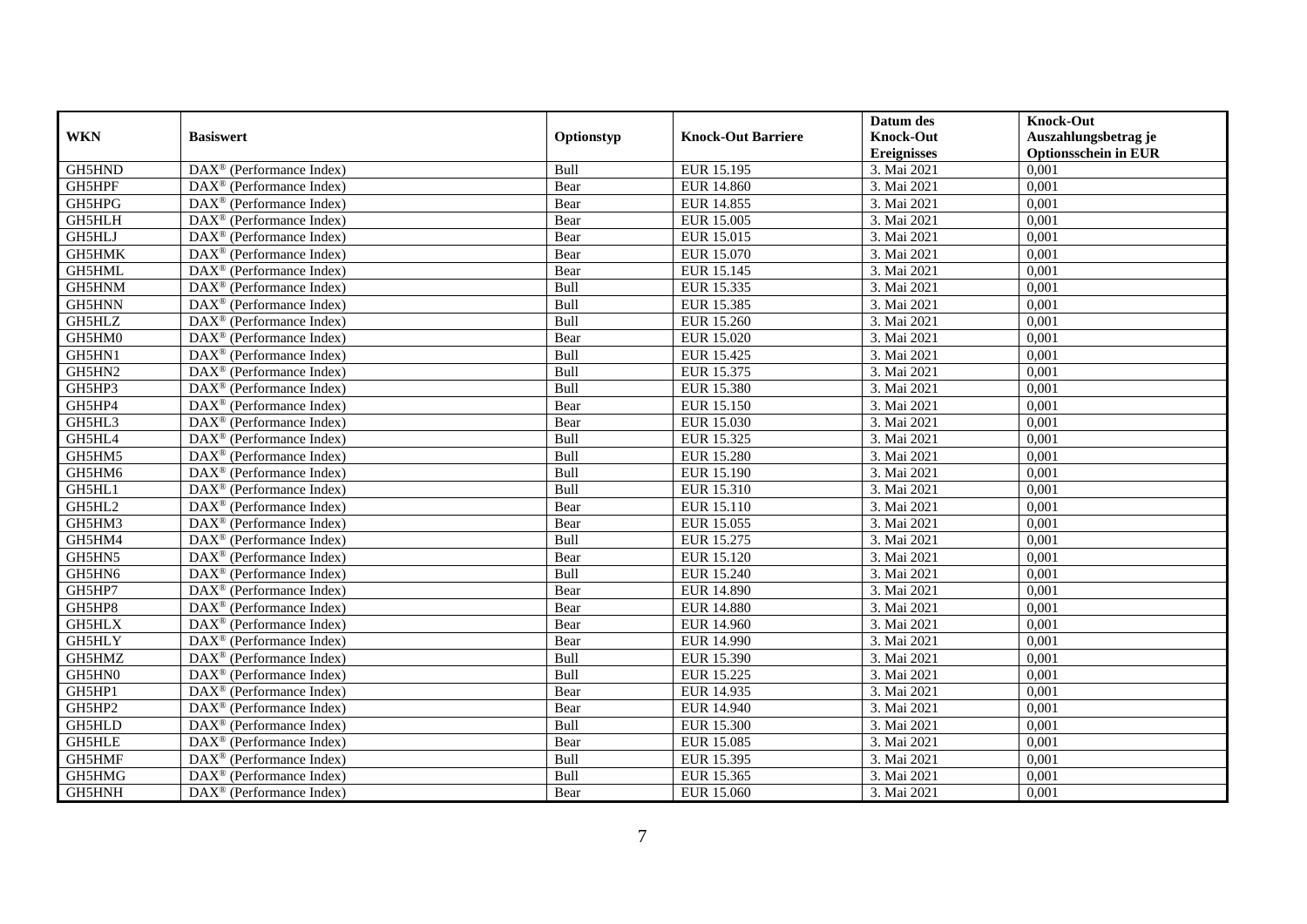|               |                                                                  |             |                           | Datum des          | <b>Knock-Out</b>            |
|---------------|------------------------------------------------------------------|-------------|---------------------------|--------------------|-----------------------------|
| <b>WKN</b>    | <b>Basiswert</b>                                                 | Optionstyp  | <b>Knock-Out Barriere</b> | <b>Knock-Out</b>   | Auszahlungsbetrag je        |
|               |                                                                  |             |                           | <b>Ereignisses</b> | <b>Optionsschein in EUR</b> |
| GH5HNJ        | DAX <sup>®</sup> (Performance Index)                             | Bull        | EUR 15.330                | 3. Mai 2021        | 0,001                       |
| GH5HPL        | $\text{DAX}^{\circledast}$ (Performance Index)                   | Bear        | <b>EUR 14.900</b>         | 3. Mai 2021        | 0,001                       |
| GH5HL7        | DAX <sup>®</sup> (Performance Index)                             | Bull        | <b>EUR 15.400</b>         | 3. Mai 2021        | 0,001                       |
| GH5HL8        | $\text{DAX}^{\otimes}$ (Performance Index)                       | Bull        | EUR 15.265                | 3. Mai 2021        | 0,001                       |
| GH5HM9        | DAX <sup>®</sup> (Performance Index)                             | Bull        | EUR 15.340                | 3. Mai 2021        | 0,001                       |
| GH5HMA        | $\text{DAX}^{\textcircled{p}}$ (Performance Index)               | Bull        | EUR 15.320                | 3. Mai 2021        | 0,001                       |
| <b>GH5HNB</b> | $\text{DAX}^{\textcircled{}}$ (Performance Index)                | Bull        | EUR 15.305                | 3. Mai 2021        | 0,001                       |
| GH5HNC        | $\text{DAX}^{\textcircled{n}}$ (Performance Index)               | Bull        | EUR 15.405                | 3. Mai 2021        | 0,001                       |
| GH5HM1        | $\text{DAX}^{\textcircled{n}}$ (Performance Index)               | Bull        | EUR 15.370                | 3. Mai 2021        | 0,001                       |
| GH5HM2        | $\text{DAX}^{\otimes}$ (Performance Index)                       | Bull        | EUR 15.255                | 3. Mai 2021        | 0,001                       |
| GH5HN3        | $\overline{\text{DAX}}^{\textcircled{}}$ (Performance Index)     | Bull        | EUR 15.235                | 3. Mai 2021        | 0,001                       |
| GH5HN4        | $\overline{\text{DAX}}^{\textcirc}$ (Performance Index)          | Bull        | EUR 15.360                | 3. Mai 2021        | 0,001                       |
| GH5HP5        | DAX <sup>®</sup> (Performance Index)                             | Bear        | <b>EUR 14.885</b>         | 3. Mai 2021        | 0,001                       |
| GH5HP6        | $DAX^{\circledR}$ (Performance Index)                            | Bear        | EUR 14.875                | 3. Mai 2021        | 0,001                       |
| GH5HLP        | $\text{DAX}^{\otimes}$ (Performance Index)                       | Bull        | EUR 15.430                | 3. Mai 2021        | 0,001                       |
| GH5HLQ        | $\overline{\text{DAX}}^{\textcircled{}}$ (Performance Index)     | Bear        | <b>EUR 15.000</b>         | 3. Mai 2021        | 0,001                       |
| GH5HMR        | DAX <sup>®</sup> (Performance Index)                             | Bear        | EUR 15.130                | 3. Mai 2021        | 0,001                       |
| GH5HMS        | $DAX^{\circledR}$ (Performance Index)                            | <b>Bull</b> | EUR 15.410                | 3. Mai 2021        | 0,001                       |
| GH5HNT        | DAX <sup>®</sup> (Performance Index)                             | Bear        | <b>EUR 14.950</b>         | 3. Mai 2021        | 0,001                       |
| GH5HNU        | DAX <sup>®</sup> (Performance Index)                             | Bull        | <b>EUR 15.285</b>         | 3. Mai 2021        | 0,001                       |
| GH5EZH        | $\overline{\text{DAX}^{\otimes}}$ (Performance Index)            | Bear        | EUR 15.250,44528922       | 3. Mai 2021        | 0,001                       |
| <b>GH5F22</b> | DAX <sup>®</sup> (Performance Index)/ X-DAX <sup>®</sup>         | Bear        | EUR 15.240,44827494       | 3. Mai 2021        | 0,001                       |
| GH5HNV        | DAX <sup>®</sup> (Performance Index)                             | Bear        | <b>EUR 15.105</b>         | 3. Mai 2021        | 0,001                       |
| GH5F28        | $\text{DAX}^{\circledR}$ (Performance Index)/ X-DAX <sup>®</sup> | Bear        | EUR 15.245,44678208       | 3. Mai 2021        | 0,001                       |
| GH5HNW        | $DAX^{\circledR}$ (Performance Index)                            | Bear        | EUR 14.920                | 3. Mai 2021        | 0.001                       |
| GH5HNX        | DAX <sup>®</sup> (Performance Index)                             | Bear        | EUR 14.915                | 3. Mai 2021        | 0,001                       |
| GH5HNF        | DAX <sup>®</sup> (Performance Index)                             | Bear        | <b>EUR 15.100</b>         | 3. Mai 2021        | 0,001                       |
| GH5HNG        | $\text{DAX}^{\textcircled{p}}$ (Performance Index)               | Bull        | EUR 15.230                | 3. Mai 2021        | 0,001                       |
| GH5HPH        | $\overline{\text{DAX}^{\otimes}}$ (Performance Index)            | Bear        | <b>EUR 14.870</b>         | 3. Mai 2021        | 0,001                       |
| GH5HPJ        | $\text{DAX}^{\circledast}$ (Performance Index)                   | Bear        | EUR 14.865                | 3. Mai 2021        | 0,001                       |
| GH5HP9        | $\text{DAX}^{\textcircled{n}}$ (Performance Index)               | Bear        | EUR 14.895                | 3. Mai 2021        | 0,001                       |
| GH5HPA        | $DAX^{\circledR}$ (Performance Index)                            | Bear        | EUR 14.905                | 3. Mai 2021        | 0,001                       |
| GH5EYJ        | $\overline{\text{DAX}}^{\textcircled{}}$ (Performance Index)     | Bear        | EUR 15.240,44827494       | 3. Mai 2021        | 0,001                       |
| GF6LDC        | Fresenius SE & Co KGaA                                           | Bear        | EUR 41,02647802           | 3. Mai 2021        | 0,001                       |
| GH5A48        | Koninklijke Vopak N.V.                                           | Bull        | EUR 37,11422653           | 3. Mai 2021        | 0,001                       |
| GH5HSZ        | DAX <sup>®</sup> (Performance Index)                             | Bull        | EUR 15.420                | 3. Mai 2021        | 0,001                       |
| GH5EYL        | $DAX^{\circledast}$ (Performance Index)                          | Bear        | EUR 15.245,44678208       | 3. Mai 2021        | 0,001                       |
| GH5H0M        | Daimler AG                                                       | Bear        | <b>EUR 74,5</b>           | 3. Mai 2021        | 0,001                       |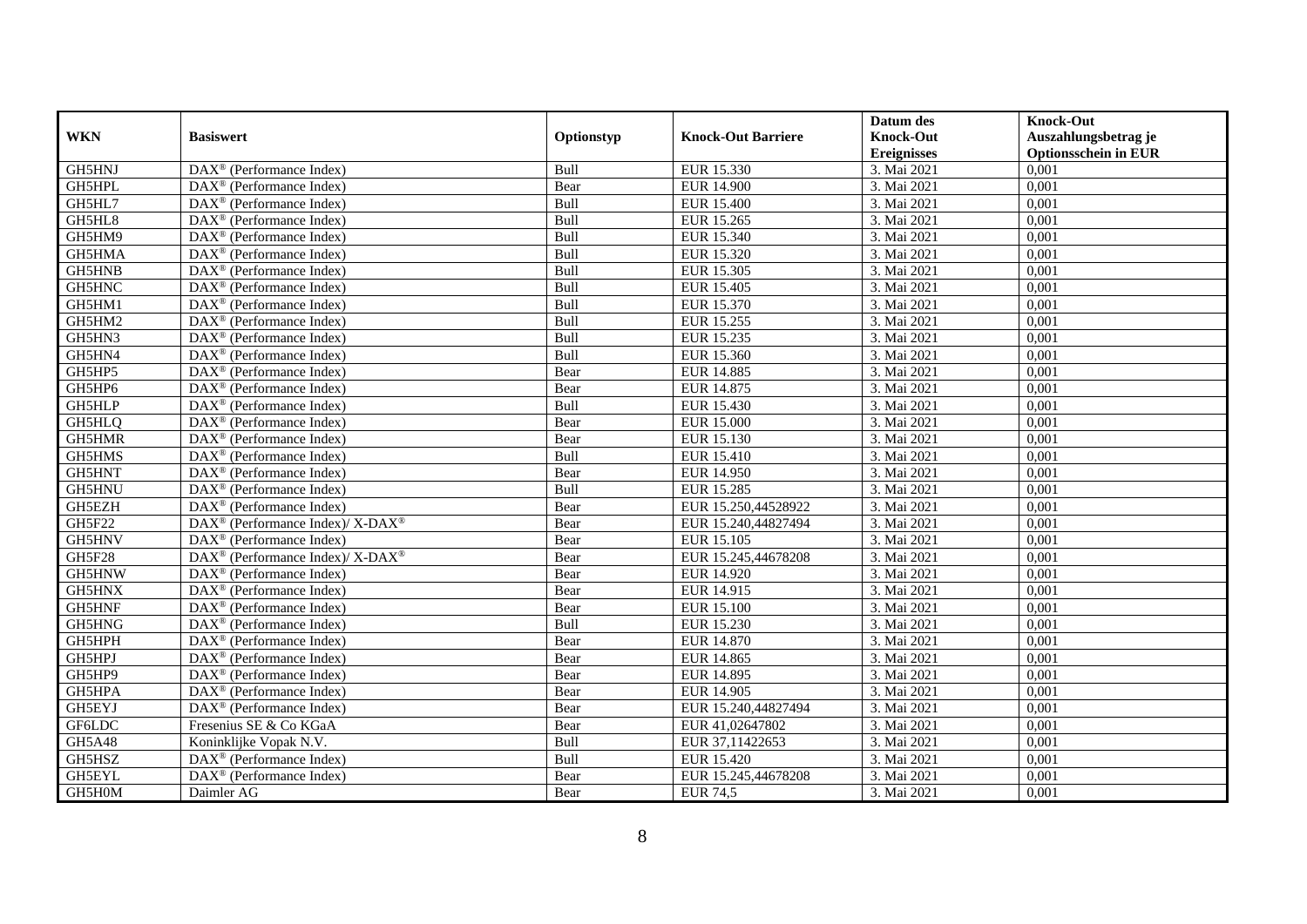| <b>WKN</b>    | <b>Basiswert</b>                                         | Optionstyp | <b>Knock-Out Barriere</b> | Datum des<br><b>Knock-Out</b> | <b>Knock-Out</b><br>Auszahlungsbetrag je |
|---------------|----------------------------------------------------------|------------|---------------------------|-------------------------------|------------------------------------------|
|               |                                                          |            |                           | <b>Ereignisses</b>            | <b>Optionsschein in EUR</b>              |
| GH3RW9        | Commerzbank AG                                           | Bear       | EUR 5,5279445             | 3. Mai 2021                   | 0,001                                    |
| GH5HTY        | $\overline{\text{DAX}^{\otimes}}$ (Performance Index)    | Bear       | <b>EUR 15.250</b>         | 3. Mai 2021                   | 0,001                                    |
| GH5HTZ        | $DAX^{\circledcirc}$ (Performance Index)                 | Bear       | <b>EUR 15.250</b>         | 3. Mai 2021                   | 0,001                                    |
| GH5HU4        | $\text{DAX}^{\textcircled{}}$ (Performance Index)        | Bear       | EUR 15.240                | 3. Mai 2021                   | 0,001                                    |
| GH5HU6        | DAX <sup>®</sup> (Performance Index)                     | Bear       | EUR 15.230                | 3. Mai 2021                   | 0,001                                    |
| GH5F25        | DAX <sup>®</sup> (Performance Index)/ X-DAX <sup>®</sup> | Bear       | EUR 15.255,44379636       | 3. Mai 2021                   | 0,001                                    |
| GH5HTX        | $\overline{\text{DAX}^{\otimes}}$ (Performance Index)    | Bear       | EUR 15.250                | 3. Mai 2021                   | 0,001                                    |
| GH5EV8        | $DAX^{\circledast}$ (Performance Index)                  | Bear       | <b>EUR 15.250</b>         | 3. Mai 2021                   | 0,001                                    |
| GH5HUG        | $DAX^{\circledcirc}$ (Performance Index)                 | Bear       | EUR 15.220                | 3. Mai 2021                   | 0,001                                    |
| GH5F23        | DAX <sup>®</sup> (Performance Index)/ X-DAX <sup>®</sup> | Bear       | EUR 15.250,44528922       | 3. Mai 2021                   | 0,001                                    |
| <b>GH5EYK</b> | DAX <sup>®</sup> (Performance Index)                     | Bear       | EUR 15.255,44379636       | 3. Mai 2021                   | 0,001                                    |
| GH5HUA        | $\overline{\text{DAX}^{\otimes}}$ (Performance Index)    | Bear       | EUR 15.225                | 3. Mai 2021                   | 0,001                                    |
| GH5HUN        | DAX <sup>®</sup> (Performance Index)                     | Bear       | EUR 15.210                | 3. Mai 2021                   | 0,001                                    |
| GH5HU2        | $DAX^{\circledast}$ (Performance Index)                  | Bear       | EUR 15.240                | 3. Mai 2021                   | 0,001                                    |
| GH5HU3        | $DAX^{\circledcirc}$ (Performance Index)                 | Bear       | EUR 15.240                | 3. Mai 2021                   | 0,001                                    |
| GH5HU0        | DAX <sup>®</sup> (Performance Index)                     | Bear       | EUR 15.250                | 3. Mai 2021                   | 0,001                                    |
| GH5HU1        | DAX <sup>®</sup> (Performance Index)                     | Bear       | EUR 15.240                | 3. Mai 2021                   | 0,001                                    |
| <b>GH548B</b> | Zalando SE                                               | Bull       | EUR 86,32593449           | 3. Mai 2021                   | 0,001                                    |
| GH5EV6        | $DAX^{\circledast}$ (Performance Index)                  | Bear       | EUR 15.260                | 3. Mai 2021                   | 0,001                                    |
| GH5EYM        | DAX <sup>®</sup> (Performance Index)                     | Bear       | EUR 15.260,4423035        | 3. Mai 2021                   | 0,001                                    |
| <b>GH5F27</b> | DAX <sup>®</sup> (Performance Index)/ X-DAX <sup>®</sup> | Bear       | EUR 15.265,44081065       | 3. Mai 2021                   | 0,001                                    |
| GH5EV2        | DAX <sup>®</sup> (Performance Index)                     | Bear       | <b>EUR 15.260</b>         | 3. Mai 2021                   | 0,001                                    |
| <b>GH5EYN</b> | $DAX^{\circledR}$ (Performance Index)                    | Bear       | EUR 15.265,44081065       | 3. Mai 2021                   | 0,001                                    |
| GH5F24        | DAX <sup>®</sup> (Performance Index)/ X-DAX <sup>®</sup> | Bear       | EUR 15.260,4423035        | 3. Mai 2021                   | 0,001                                    |
| GH5EV3        | DAX <sup>®</sup> (Performance Index)                     | Bear       | EUR 15.260                | 3. Mai 2021                   | 0,001                                    |
| GH5EV4        | $DAX^{\circledast}$ (Performance Index)                  | Bear       | EUR 15.260                | 3. Mai 2021                   | 0,001                                    |
| GH5EV5        | DAX <sup>®</sup> (Performance Index)                     | Bear       | EUR 15.260                | 3. Mai 2021                   | 0,001                                    |
| GH5GV1        | Ørsted A/S                                               | Bear       | DKK 929,52                | 3. Mai 2021                   | 0,001                                    |
| GH5GUH        | Ørsted A/S                                               | Bear       | DKK 934,09                | 3. Mai 2021                   | 0,001                                    |
| GH5GYF        | Proximus S.A.                                            | Bull       | <b>EUR 17,48</b>          | 3. Mai 2021                   | 0,001                                    |
| <b>GH548C</b> | Zalando SE                                               | Bull       | EUR 85,85508396           | 3. Mai 2021                   | 0,001                                    |
| GH3RWN        | Commerzbank AG                                           | Bear       | EUR 5,54786502            | 3. Mai 2021                   | 0,001                                    |
| <b>GH547B</b> | Evotec AG                                                | Bear       | EUR 35,19217865           | 3. Mai 2021                   | 0,001                                    |
| GH5GVJ        | Ørsted A/S                                               | Bear       | DKK 924,95                | 3. Mai 2021                   | 0,001                                    |
| GH45C5        | Lonza Group AG                                           | Bear       | CHF 592,08069675          | 3. Mai 2021                   | 0,001                                    |
| GH51L9        | L'Oréal S.A.                                             | Bear       | EUR 346,53356551          | 3. Mai 2021                   | 0,001                                    |
| GH4VFX        | EUREX Euro Bund Future (Generic Front Month<br>Future)   | Bull       | EUR 169,67                | 3. Mai 2021                   | 0,001                                    |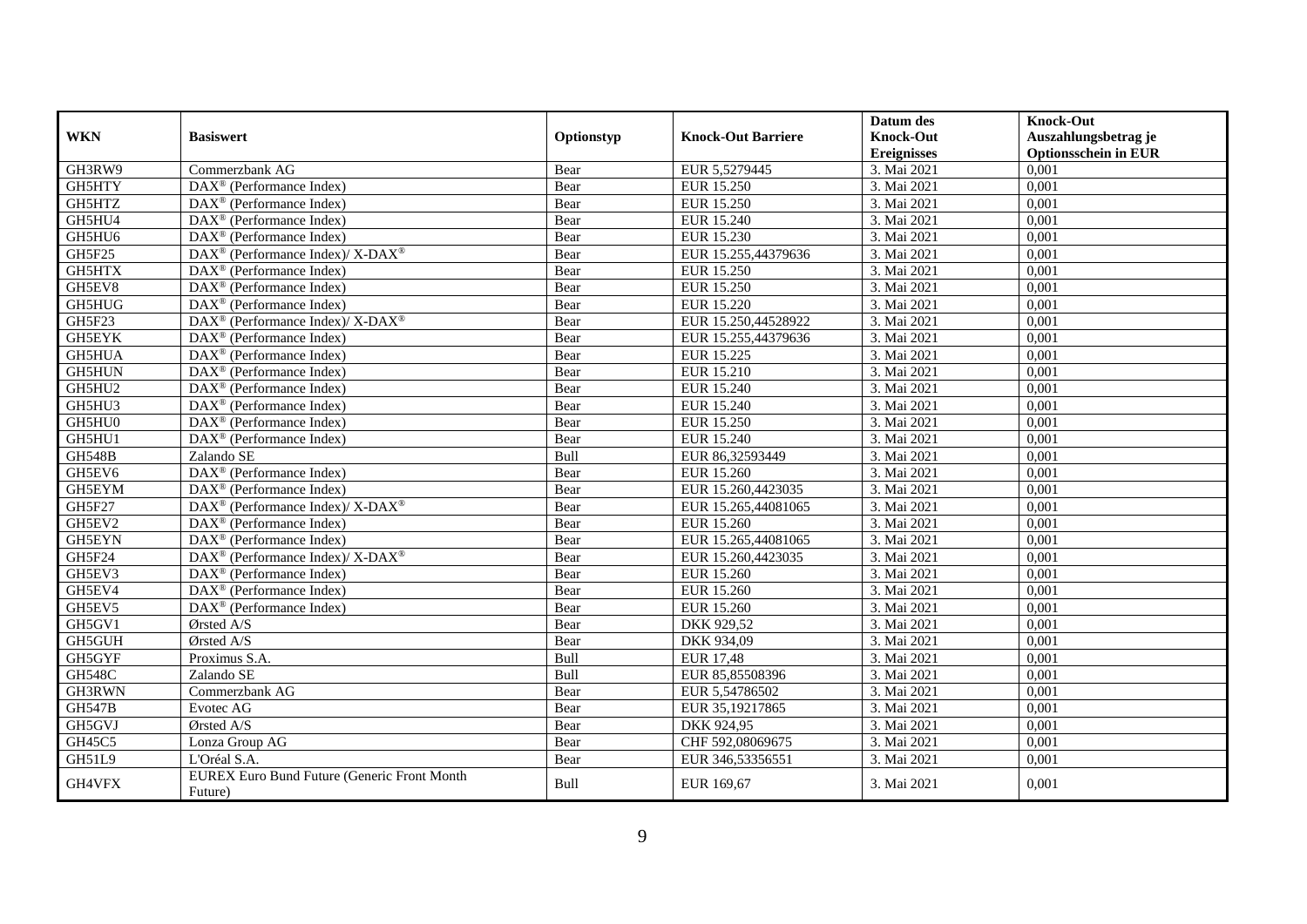|               |                                                                  |             |                           | Datum des          | <b>Knock-Out</b>            |
|---------------|------------------------------------------------------------------|-------------|---------------------------|--------------------|-----------------------------|
| <b>WKN</b>    | <b>Basiswert</b>                                                 | Optionstyp  | <b>Knock-Out Barriere</b> | <b>Knock-Out</b>   | Auszahlungsbetrag je        |
|               |                                                                  |             |                           | <b>Ereignisses</b> | <b>Optionsschein in EUR</b> |
| GH39XP        | Erste Group Bank AG                                              | Bear        | EUR 29,80113155           | 3. Mai 2021        | 0,001                       |
| GH3X9M        | Schindler Holding AG                                             | Bull        | CHF 259,40309933          | 3. Mai 2021        | 0,001                       |
| GH5HPD        | $\text{DAX}^{\circledR}$ (Performance Index)/ X-DAX <sup>®</sup> | Bull        | EUR 15.155                | 3. Mai 2021        | 0,001                       |
| GH5HMJ        | DAX <sup>®</sup> (Performance Index)                             | Bull        | EUR 15.155                | 3. Mai 2021        | 0,001                       |
| GH5HVY        | DAX <sup>®</sup> (Performance Index)                             | Bull        | EUR 15.125                | 3. Mai 2021        | 0,001                       |
| <b>GH5HNE</b> | DAX <sup>®</sup> (Performance Index)                             | Bull        | EUR 15.160                | 3. Mai 2021        | 0,001                       |
| GH5HVZ        | $\overline{\text{DAX}}^{\textcirc}$ (Performance Index)          | Bull        | EUR 15.125                | 3. Mai 2021        | 0,001                       |
| GH5HNR        | DAX <sup>®</sup> (Performance Index)                             | Bull        | EUR 15.170                | 3. Mai 2021        | 0,001                       |
| GH5HW2        | DAX <sup>®</sup> (Performance Index)                             | Bull        | EUR 15.120                | 3. Mai 2021        | 0,001                       |
| <b>GH5HNS</b> | DAX <sup>®</sup> (Performance Index)                             | Bull        | EUR 15.165                | 3. Mai 2021        | 0,001                       |
| GH5HW3        | $\overline{\text{DAX}^{\otimes}}$ (Performance Index)            | Bull        | EUR 15.120                | 3. Mai 2021        | 0,001                       |
| GH5HVU        | DAX <sup>®</sup> (Performance Index)                             | Bull        | EUR 15.130                | 3. Mai 2021        | 0,001                       |
| GH5HVV        | $\text{DAX}^{\textcircled{n}}$ (Performance Index)               | Bull        | EUR 15.130                | 3. Mai 2021        | 0,001                       |
| GH5HV7        | DAX <sup>®</sup> (Performance Index)                             | <b>Bull</b> | EUR 15.170                | 3. Mai 2021        | 0.001                       |
| GH5HV8        | $\overline{\text{DAX}}^{\textcirc}$ (Performance Index)          | Bull        | EUR 15.170                | 3. Mai 2021        | 0,001                       |
| GH5HVN        | DAX <sup>®</sup> (Performance Index)                             | Bull        | EUR 15.140                | 3. Mai 2021        | 0,001                       |
| GH5A5M        | <b>SAP SE</b>                                                    | Bull        | EUR 116,20617826          | 3. Mai 2021        | 0,001                       |
| GH5HVP        | DAX <sup>®</sup> (Performance Index)                             | Bull        | <b>EUR 15.140</b>         | 3. Mai 2021        | 0,001                       |
| GH5HW0        | $\text{DAX}^{\textcircled{n}}$ (Performance Index)               | Bull        | EUR 15.125                | 3. Mai 2021        | 0,001                       |
| GH5HW1        | $\text{DAX}^{\otimes}$ (Performance Index)                       | Bull        | EUR 15.120                | 3. Mai 2021        | 0,001                       |
| GH5HVL        | DAX <sup>®</sup> (Performance Index)                             | Bull        | EUR 15.150                | 3. Mai 2021        | 0,001                       |
| GH5HVM        | $DAX^{\circledR}$ (Performance Index)                            | Bull        | EUR 15.150                | 3. Mai 2021        | 0,001                       |
| GH5HV9        | $\overline{\text{DAX}}^{\textcirc}$ (Performance Index)          | Bull        | EUR 15.170                | 3. Mai 2021        | 0,001                       |
| GH5HVA        | $\text{DAX}^{\textcircled{p}}$ (Performance Index)               | Bull        | <b>EUR 15.170</b>         | 3. Mai 2021        | 0,001                       |
| GH5HVB        | $DAX^{\circledR}$ (Performance Index)                            | Bull        | EUR 15.170                | 3. Mai 2021        | 0,001                       |
| GH5HVJ        | DAX <sup>®</sup> (Performance Index)                             | Bull        | <b>EUR 15.150</b>         | 3. Mai 2021        | 0,001                       |
| GH5HVK        | DAX <sup>®</sup> (Performance Index)                             | Bull        | <b>EUR 15.150</b>         | 3. Mai 2021        | 0,001                       |
| GH5HVS        | DAX <sup>®</sup> (Performance Index)                             | Bull        | EUR 15.140                | 3. Mai 2021        | 0,001                       |
| GH5HVT        | $\text{DAX}^{\textcircled{n}}$ (Performance Index)               | Bull        | EUR 15.130                | 3. Mai 2021        | 0,001                       |
| GH5HVC        | $\text{DAX}^{\textcircled{n}}$ (Performance Index)               | Bull        | EUR 15.160                | 3. Mai 2021        | 0,001                       |
| GH5HVD        | DAX <sup>®</sup> (Performance Index)                             | Bull        | EUR 15.160                | 3. Mai 2021        | 0,001                       |
| GH5HVE        | DAX <sup>®</sup> (Performance Index)                             | Bull        | EUR 15.160                | 3. Mai 2021        | 0,001                       |
| GH5HVF        | $\overline{\text{DAX}^{\otimes}}$ (Performance Index)            | Bull        | EUR 15.160                | 3. Mai 2021        | 0,001                       |
| GH5HVQ        | $\overline{\text{DAX}}^{\textcirc}$ (Performance Index)          | Bull        | EUR 15.140                | 3. Mai 2021        | 0,001                       |
| GH5HVR        | $\text{DAX}^{\otimes}$ (Performance Index)                       | Bull        | EUR 15.140                | 3. Mai 2021        | 0,001                       |
| GH5HVW        | $\text{DAX}^{\circledast}$ (Performance Index)                   | Bull        | EUR 15.125                | 3. Mai 2021        | 0,001                       |
| GH5HVX        | $\text{DAX}^{\otimes}$ (Performance Index)                       | Bull        | EUR 15.125                | 3. Mai 2021        | 0,001                       |
| GH5HVG        | $\overline{\text{DAX}}^{\textcirc}$ (Performance Index)          | Bull        | EUR 15.160                | 3. Mai 2021        | 0,001                       |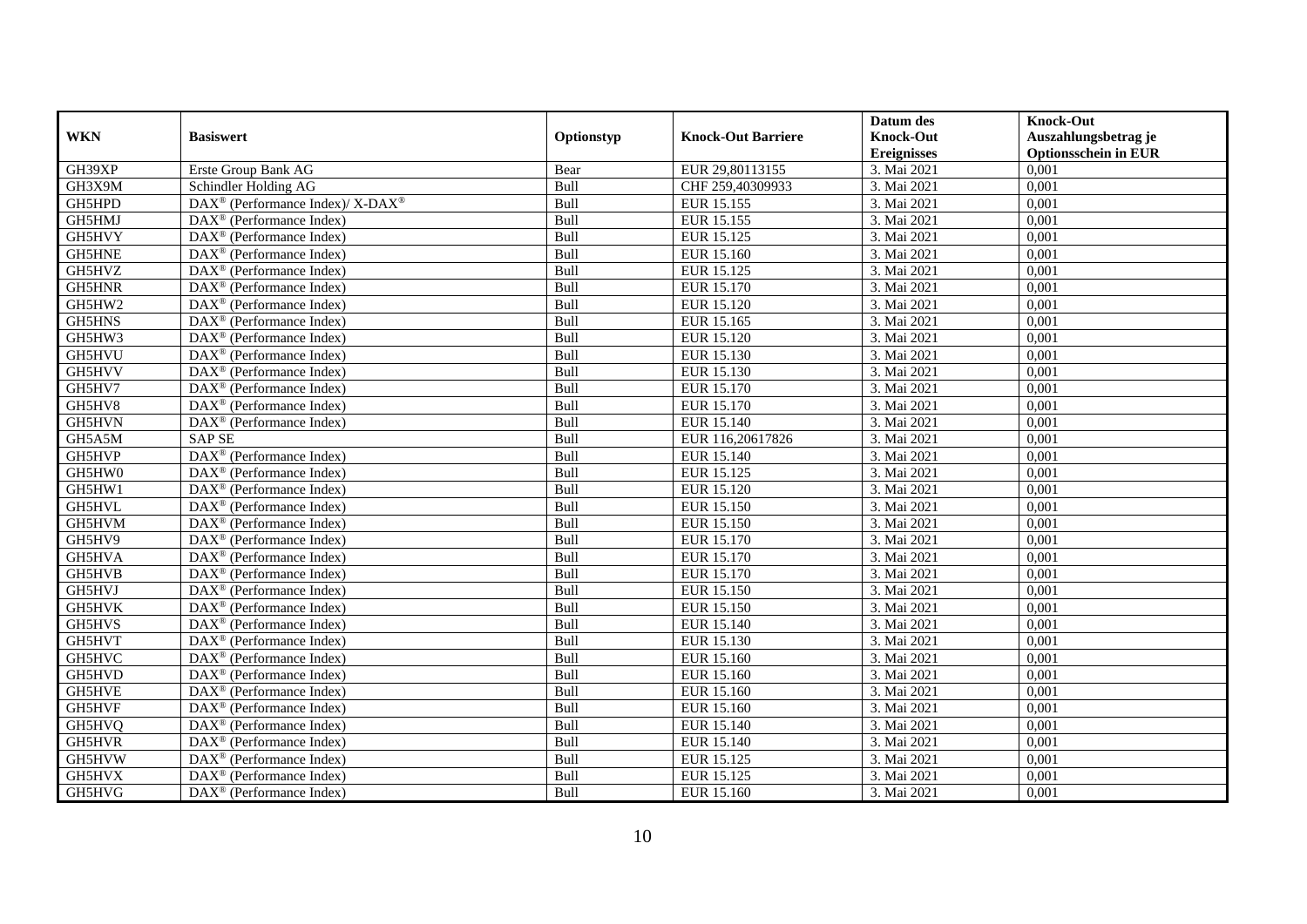| <b>WKN</b>    | <b>Basiswert</b>                                      | Optionstyp | <b>Knock-Out Barriere</b> | Datum des<br><b>Knock-Out</b> | <b>Knock-Out</b><br>Auszahlungsbetrag je |
|---------------|-------------------------------------------------------|------------|---------------------------|-------------------------------|------------------------------------------|
|               |                                                       |            |                           | <b>Ereignisses</b>            | <b>Optionsschein in EUR</b>              |
| GH5HVH        | $\overline{\text{DAX}^{\otimes}}$ (Performance Index) | Bull       | EUR 15.150                | 3. Mai 2021                   | 0,001                                    |
| GH5HW4        | $DAX^{\circledR}$ (Performance Index)                 | Bull       | EUR 15.120                | 3. Mai 2021                   | 0,001                                    |
| GH5HW5        | DAX <sup>®</sup> (Performance Index)                  | Bull       | EUR 15.120                | 3. Mai 2021                   | 0,001                                    |
| GH3RWD        | Commerzbank AG                                        | Bear       | EUR 5,57774585            | 3. Mai 2021                   | 0,001                                    |
| GH5GZ7        | Volkswagen AG                                         | Bear       | EUR 219,31                | 3. Mai 2021                   | 0,001                                    |
| GH4JV3        | Cancom SE                                             | Bear       | EUR 52,6360647            | 3. Mai 2021                   | 0,001                                    |
| GH5GZ8        | Volkswagen AG                                         | Bear       | EUR 220,39                | 3. Mai 2021                   | 0,001                                    |
| GH3RWG        | Commerzbank AG                                        | Bear       | EUR 5,60762662            | 3. Mai 2021                   | 0,001                                    |
| GH1WGJ        | EURO STOXX <sup>®</sup> Banks (Price EUR) Index       | Bear       | EUR 92,50359768           | 3. Mai 2021                   | 0,001                                    |
| GH3NMH        | Safran S.A.                                           | Bear       | EUR 125,34393007          | 3. Mai 2021                   | 0,001                                    |
| GH5H6C        | 1 Feinunze Silber, Feinheit mind. 0,999               | Bear       | USD 26,2713375            | 3. Mai 2021                   | 0,001                                    |
| GH5H6K        | 1 Feinunze Platin, Feinheit mind. 0,9995              | Bear       | USD 1.221,149             | 3. Mai 2021                   | 0,001                                    |
| GH5H6D        | 1 Feinunze Platin, Feinheit mind. 0,9995              | Bear       | USD 1.215,147             | 3. Mai 2021                   | 0,001                                    |
| GH5H6E        | 1 Feinunze Platin, Feinheit mind. 0,9995              | Bear       | USD 1.218,146             | 3. Mai 2021                   | 0,001                                    |
| GH3UNL        | MorphoSys AG                                          | Bear       | EUR 80,04695179           | 3. Mai 2021                   | 0,001                                    |
| GH5GZA        | Volkswagen AG                                         | Bear       | EUR 221,47                | 3. Mai 2021                   | 0,001                                    |
| GH4K45        | <b>BioNTech SE - ADR</b>                              | Bear       | USD 207,06262895          | 3. Mai 2021                   | 0,001                                    |
| GH3UNM        | MorphoSys AG                                          | Bear       | EUR 79,65972393           | 3. Mai 2021                   | 0,001                                    |
| GH4BPJ        | Waste Management, Inc.                                | Bear       | USD 138,79651999          | 3. Mai 2021                   | 0,001                                    |
| GH1TU3        | Moderna Inc                                           | Bear       | USD 188,40905845          | 3. Mai 2021                   | 0,001                                    |
| GH55UE        | DENTSPLY SIRONA Inc.                                  | Bear       | USD 67,73721195           | 3. Mai 2021                   | 0,001                                    |
| GH1TU4        | Moderna Inc                                           | Bear       | USD 187,46818923          | 3. Mai 2021                   | 0,001                                    |
| GH1TU7        | Moderna Inc                                           | Bear       | USD 186,61552655          | 3. Mai 2021                   | 0,001                                    |
| GH5GY9        | Tenaris SA                                            | Bear       | <b>EUR 9,04</b>           | 3. Mai 2021                   | 0,001                                    |
| GH5E7J        | United Parcel Service, Inc.                           | Bear       | USD 205,73119979          | 3. Mai 2021                   | 0,001                                    |
| GH5GV2        | United Parcel Service, Inc.                           | Bear       | <b>USD 210,05</b>         | 3. Mai 2021                   | 0,001                                    |
| GH5HXG        | NASDAQ-100 Index®                                     | Bull       | <b>USD 13.890</b>         | 3. Mai 2021                   | 0,001                                    |
| GH5GW5        | United Parcel Service, Inc.                           | Bear       | <b>USD 208,89</b>         | 3. Mai 2021                   | 0,001                                    |
| GH5HXH        | NASDAQ-100 Index®                                     | Bull       | <b>USD 13.890</b>         | 3. Mai 2021                   | 0,001                                    |
| GH5HYU        | S&P 500 <sup>®</sup> Index                            | Bull       | <b>USD 4.210</b>          | 3. Mai 2021                   | 0,001                                    |
| GH5HTJ        | Dow Jones Industrial Average® Index                   | Bull       | <b>USD 33.920</b>         | 3. Mai 2021                   | 0,001                                    |
| <b>GH5HXL</b> | NASDAQ-100 Index®                                     | Bull       | <b>USD 13.870</b>         | 3. Mai 2021                   | 0,001                                    |
| GH5HYV        | S&P 500 <sup>®</sup> Index                            | Bull       | <b>USD 4.207,5</b>        | 3. Mai 2021                   | 0,001                                    |
| GH5HT8        | Dow Jones Industrial Average® Index                   | Bull       | <b>USD 34.040</b>         | 3. Mai 2021                   | 0,001                                    |
| GH5HXM        | NASDAQ-100 Index®                                     | Bull       | <b>USD 13.870</b>         | 3. Mai 2021                   | 0,001                                    |
| GH5EWU        | S&P 500 <sup>®</sup> Index                            | Bear       | <b>USD 4.200</b>          | 3. Mai 2021                   | 0,001                                    |
| GH5HT9        | Dow Jones Industrial Average <sup>®</sup> Index       | Bull       | <b>USD 34.020</b>         | 3. Mai 2021                   | 0,001                                    |
| GH5A93        | Dow Jones Industrial Average® Index                   | Bear       | <b>USD 34.150</b>         | 3. Mai 2021                   | 0,001                                    |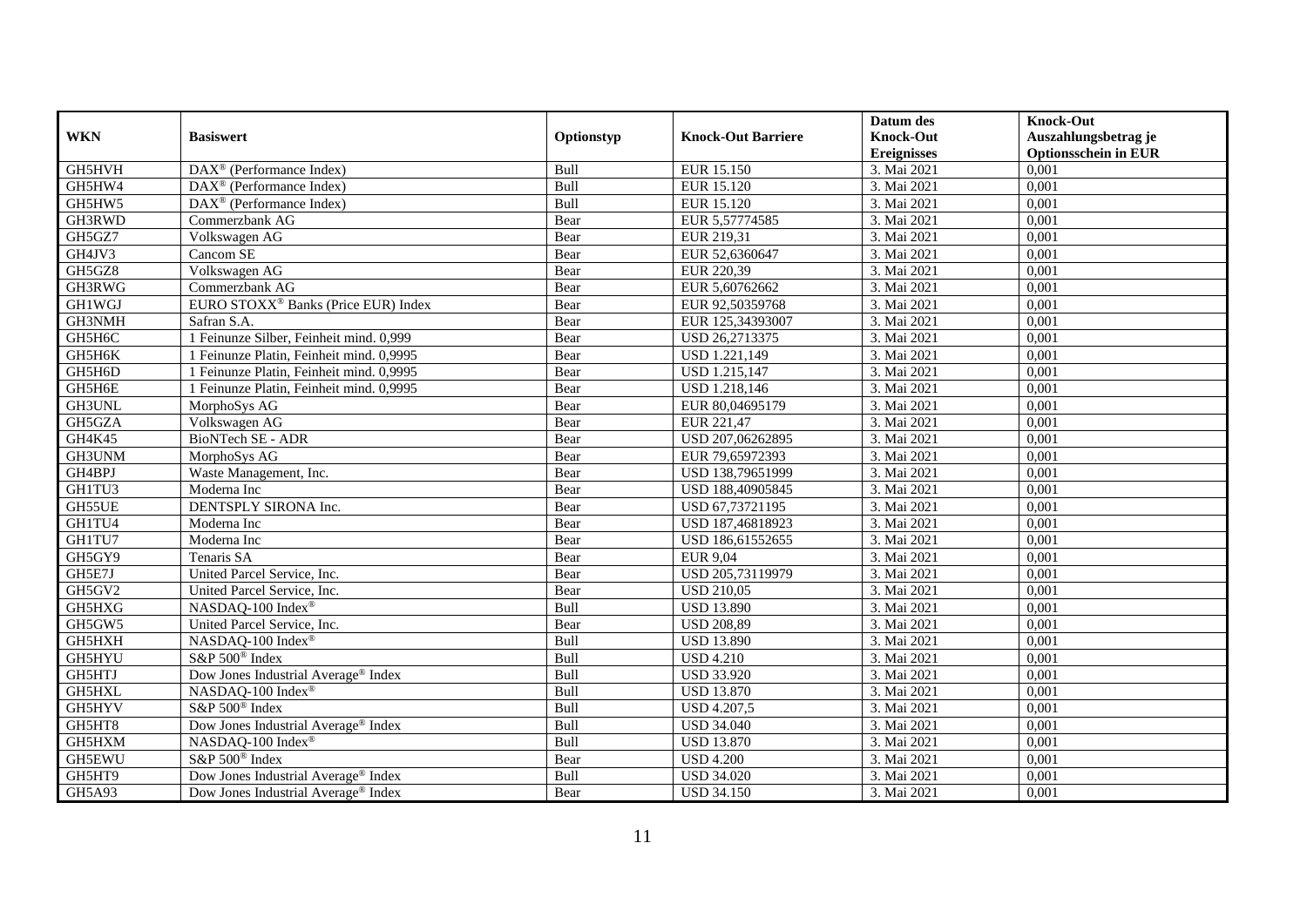|               |                                                 |            |                           | Datum des          | <b>Knock-Out</b>            |
|---------------|-------------------------------------------------|------------|---------------------------|--------------------|-----------------------------|
| <b>WKN</b>    | <b>Basiswert</b>                                | Optionstyp | <b>Knock-Out Barriere</b> | <b>Knock-Out</b>   | Auszahlungsbetrag je        |
|               |                                                 |            |                           | <b>Ereignisses</b> | <b>Optionsschein in EUR</b> |
| GH5HX8        | NASDAQ-100 Index®                               | Bull       | <b>USD 13.970</b>         | 3. Mai 2021        | 0,001                       |
| GH5HYW        | S&P 500 <sup>®</sup> Index                      | Bull       | <b>USD 4.207,5</b>        | 3. Mai 2021        | 0,001                       |
| GH5HTC        | Dow Jones Industrial Average <sup>®</sup> Index | Bull       | <b>USD 34.000</b>         | 3. Mai 2021        | 0,001                       |
| GH55UD        | Republic Services, Inc.                         | Bear       | USD 107,11286067          | 3. Mai 2021        | 0,001                       |
| GH5A94        | Dow Jones Industrial Average <sup>®</sup> Index | Bear       | <b>USD 34.150</b>         | 3. Mai 2021        | 0,001                       |
| GH5HYX        | S&P 500 <sup>®</sup> Index                      | Bull       | <b>USD 4.205</b>          | 3. Mai 2021        | 0,001                       |
| GH4VX7        | Walgreens Boots Alliance, Inc.                  | Bear       | USD 54,28644358           | 3. Mai 2021        | 0,001                       |
| GH5HX9        | NASDAQ-100 Index®                               | Bull       | <b>USD 13.970</b>         | 3. Mai 2021        | 0,001                       |
| GH5HTD        | Dow Jones Industrial Average <sup>®</sup> Index | Bull       | <b>USD 33.980</b>         | 3. Mai 2021        | 0,001                       |
| GH5GVY        | Merck & Co., Inc.                               | Bear       | <b>USD 73,97</b>          | 3. Mai 2021        | 0,001                       |
| GH5HZ2        | S&P 500 <sup>®</sup> Index                      | Bull       | <b>USD 4.192,5</b>        | 3. Mai 2021        | 0,001                       |
| <b>GH5A95</b> | Dow Jones Industrial Average <sup>®</sup> Index | Bear       | <b>USD 34.140</b>         | 3. Mai 2021        | 0,001                       |
| GH5HXD        | NASDAQ-100 Index®                               | Bull       | <b>USD 13.950</b>         | 3. Mai 2021        | 0,001                       |
| GH5CKQ        | <b>BioNTech SE - ADR</b>                        | Bear       | USD 194,16882822          | 3. Mai 2021        | 0,001                       |
| GH5HTE        | Dow Jones Industrial Average <sup>®</sup> Index | Bull       | <b>USD 33.980</b>         | 3. Mai 2021        | 0,001                       |
| GH167B        | Twitter, Inc.                                   | Bull       | USD 54,39528478           | 3. Mai 2021        | 0,001                       |
| GH5HYT        | S&P 500 <sup>®</sup> Index                      | Bull       | <b>USD 4.210</b>          | 3. Mai 2021        | 0,001                       |
| GH5GX1        | Altria Group, Inc.                              | Bear       | <b>USD 47,06</b>          | 3. Mai 2021        | 0,001                       |
| GH5A96        | Dow Jones Industrial Average® Index             | Bear       | <b>USD 34.140</b>         | 3. Mai 2021        | 0,001                       |
| GH5CKX        | BioNTech SE - ADR                               | Bear       | USD 197,93550766          | 3. Mai 2021        | 0,001                       |
| GH5HXE        | NASDAQ-100 Index®                               | Bull       | <b>USD 13.940</b>         | 3. Mai 2021        | 0,001                       |
| GH5HTF        | Dow Jones Industrial Average® Index             | Bull       | <b>USD 33.950</b>         | 3. Mai 2021        | 0,001                       |
| GH5CJR        | Duke Energy Corporation                         | Bear       | USD 101,21268485          | 3. Mai 2021        | 0,001                       |
| GH5A46        | The Sherwin-Williams Company                    | Bear       | USD 277,4514349           | 3. Mai 2021        | 0,001                       |
| GH5HZ0        | S&P 500 <sup>®</sup> Index                      | Bull       | <b>USD 4.202,5</b>        | 3. Mai 2021        | 0,001                       |
| GH5GWW        | Altria Group, Inc.                              | Bear       | <b>USD 47,47</b>          | 3. Mai 2021        | 0,001                       |
| GH5CKY        | <b>BioNTech SE - ADR</b>                        | Bear       | USD 202,06187002          | 3. Mai 2021        | 0,001                       |
| GH4VP7        | UnitedHealth Group Inc.                         | Bear       | USD 402,76121272          | 3. Mai 2021        | 0,001                       |
| GH5A97        | Dow Jones Industrial Average <sup>®</sup> Index | Bear       | <b>USD 34.120</b>         | 3. Mai 2021        | 0,001                       |
| GH5HXF        | NASDAQ-100 Index®                               | Bull       | <b>USD 13.940</b>         | 3. Mai 2021        | 0,001                       |
| GH5HT3        | Dow Jones Industrial Average <sup>®</sup> Index | Bear       | <b>USD 34.080</b>         | 3. Mai 2021        | 0,001                       |
| GH5E5H        | Amgen Inc.                                      | Bear       | USD 243,61052929          | 3. Mai 2021        | 0,001                       |
| GH5E4X        | Centene Corp                                    | Bear       | USD 62,45433764           | 3. Mai 2021        | 0,001                       |
| GH5HZ1        | S&P 500 <sup>®</sup> Index                      | Bull       | <b>USD 4.192,5</b>        | 3. Mai 2021        | 0,001                       |
| GH5CKW        | BioNTech SE - ADR                               | Bear       | USD 195,51763917          | 3. Mai 2021        | 0,001                       |
| GH5GZ1        | Tesla Inc                                       | Bear       | <b>USD 701,12</b>         | 3. Mai 2021        | 0,001                       |
| GH53PK        | Dow Jones Industrial Average® Index             | Bear       | <b>USD 34.200</b>         | 3. Mai 2021        | 0,001                       |
| GH5HXJ        | NASDAQ-100 Index®                               | Bull       | <b>USD 13.880</b>         | 3. Mai 2021        | 0,001                       |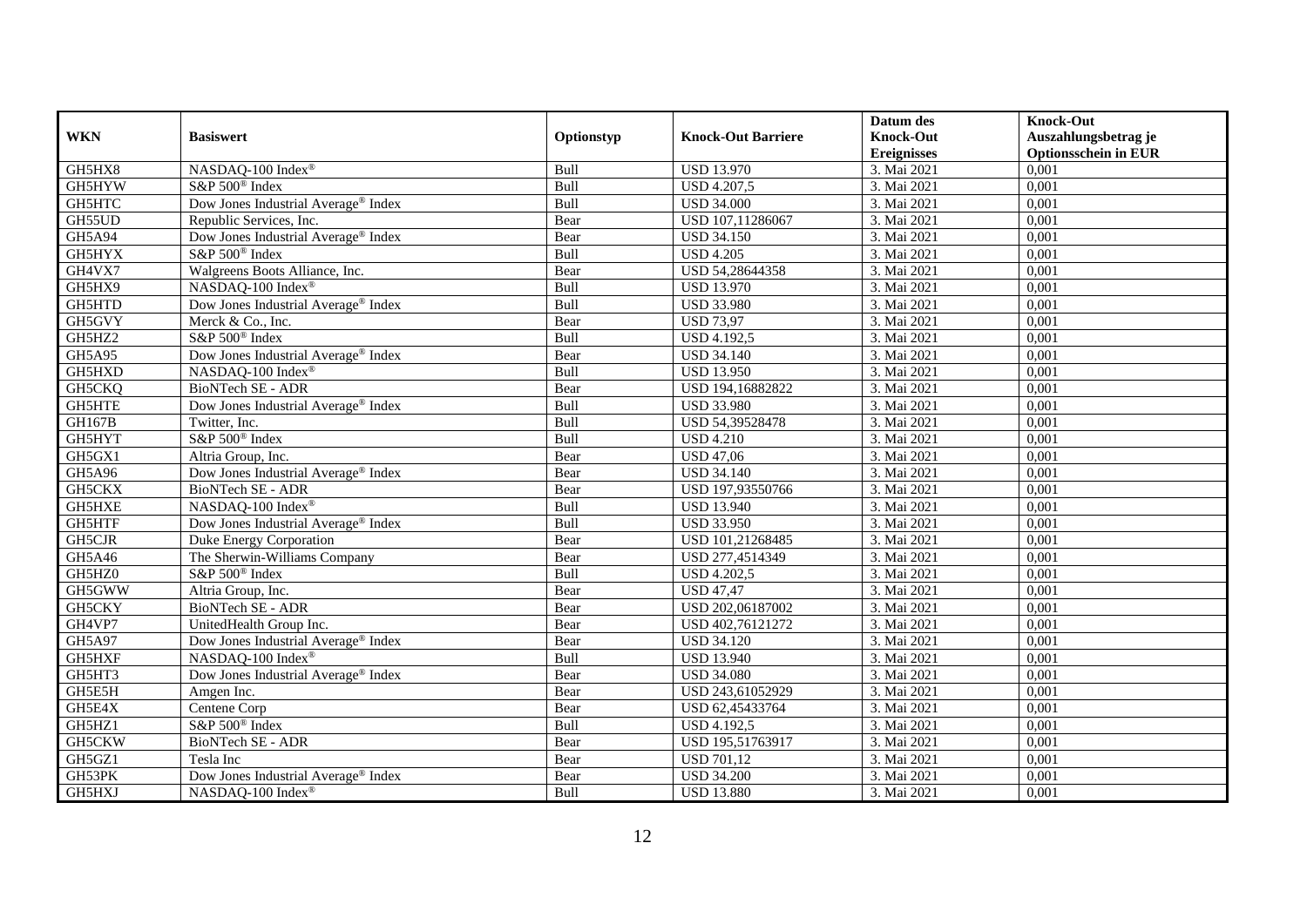|               |                                     |            |                           | Datum des          | <b>Knock-Out</b>            |
|---------------|-------------------------------------|------------|---------------------------|--------------------|-----------------------------|
| <b>WKN</b>    | <b>Basiswert</b>                    | Optionstyp | <b>Knock-Out Barriere</b> | <b>Knock-Out</b>   | Auszahlungsbetrag je        |
|               |                                     |            |                           | <b>Ereignisses</b> | <b>Optionsschein in EUR</b> |
| GH5HT4        | Dow Jones Industrial Average® Index | Bear       | <b>USD 34.080</b>         | 3. Mai 2021        | 0,001                       |
| GH5E4Q        | <b>Starbucks Corporation</b>        | Bear       | USD 115,34703256          | 3. Mai 2021        | 0,001                       |
| GH5GW2        | Merck & Co., Inc.                   | Bear       | <b>USD 74,44</b>          | 3. Mai 2021        | 0,001                       |
| GH3H47        | <b>Discover Financial Services</b>  | Bear       | USD 115,40225242          | 3. Mai 2021        | 0,001                       |
| GH5E62        | Amgen Inc.                          | Bear       | USD 241,70099545          | 3. Mai 2021        | 0,001                       |
| GH5E5Q        | Centene Corp                        | Bear       | USD 62,13446907           | 3. Mai 2021        | 0,001                       |
| GH5EWT        | S&P 500 <sup>®</sup> Index          | Bear       | <b>USD 4.200</b>          | 3. Mai 2021        | 0,001                       |
| GH53PL        | Dow Jones Industrial Average® Index | Bear       | <b>USD 34.180</b>         | 3. Mai 2021        | 0,001                       |
| GH5HT5        | Dow Jones Industrial Average® Index | Bull       | <b>USD 34.050</b>         | 3. Mai 2021        | 0,001                       |
| GH5HXK        | NASDAQ-100 Index <sup>®</sup>       | Bull       | <b>USD 13.880</b>         | 3. Mai 2021        | 0,001                       |
| GH5GYZ        | Tesla Inc                           | Bear       | <b>USD 697,76</b>         | 3. Mai 2021        | 0,001                       |
| GH5E5J        | <b>Starbucks Corporation</b>        | Bear       | USD 115,90687256          | 3. Mai 2021        | 0,001                       |
| GH5GWY        | Altria Group, Inc.                  | Bear       | <b>USD 47,89</b>          | 3. Mai 2021        | 0,001                       |
| GH2K3H        | Archer-Daniels-Midland Company      | Bear       | USD 63,99750688           | 3. Mai 2021        | 0,001                       |
| GF02WG        | O'Reilly Automotive Inc.            | Bear       | USD 553,58918733          | 3. Mai 2021        | 0,001                       |
| GH5HYY        | S&P 500 <sup>®</sup> Index          | Bull       | <b>USD 4.205</b>          | 3. Mai 2021        | 0,001                       |
| GH5CK9        | <b>Exelon Corporation</b>           | Bear       | <b>USD 45,174</b>         | 3. Mai 2021        | 0,001                       |
| GH5E7D        | Capital One Financial Corporation   | Bear       | USD 151,49038643          | 3. Mai 2021        | 0,001                       |
| GH5A9A        | Dow Jones Industrial Average® Index | Bear       | <b>USD 34.100</b>         | 3. Mai 2021        | 0,001                       |
| GH5HT6        | Dow Jones Industrial Average® Index | Bull       | <b>USD 34.050</b>         | 3. Mai 2021        | 0,001                       |
| GH5HXA        | NASDAQ-100 Index <sup>®</sup>       | Bull       | <b>USD 13.960</b>         | 3. Mai 2021        | 0,001                       |
| GH5GZN        | Tesla Inc                           | Bear       | <b>USD 680,95</b>         | 3. Mai 2021        | 0,001                       |
| GH5HYZ        | S&P 500 <sup>®</sup> Index          | Bull       | <b>USD 4.202,5</b>        | 3. Mai 2021        | 0,001                       |
| GH53PM        | Dow Jones Industrial Average® Index | Bear       | <b>USD 34.180</b>         | 3. Mai 2021        | 0,001                       |
| GH5HT7        | Dow Jones Industrial Average® Index | Bull       | <b>USD 34.040</b>         | 3. Mai 2021        | 0.001                       |
| GH5HXB        | NASDAQ-100 Index®                   | Bull       | <b>USD 13.960</b>         | 3. Mai 2021        | 0,001                       |
| GH4VY0        | The Estee Lauder Companies Inc.     | Bull       | USD 303,43015761          | 3. Mai 2021        | 0,001                       |
| GH5GZP        | Tesla Inc                           | Bear       | <b>USD 687,67</b>         | 3. Mai 2021        | 0,001                       |
| GF22EK        | McDonald's Corporation              | Bear       | USD 236,82713051          | 3. Mai 2021        | 0,001                       |
| GH4XQG        | <b>Costco Wholesale Corporation</b> | Bear       | USD 375,84384276          | 3. Mai 2021        | 0,001                       |
| GH53PJ        | Dow Jones Industrial Average® Index | Bear       | <b>USD 34.200</b>         | 3. Mai 2021        | 0,001                       |
| GH5HTG        | Dow Jones Industrial Average® Index | Bull       | <b>USD 33.950</b>         | 3. Mai 2021        | 0,001                       |
| GH5HXC        | NASDAQ-100 Index®                   | Bull       | <b>USD 13.950</b>         | 3. Mai 2021        | 0,001                       |
| GH4VY1        | The Estee Lauder Companies Inc.     | Bull       | USD 300,59567225          | 3. Mai 2021        | 0,001                       |
| GH5H0R        | Tesla Inc                           | Bear       | <b>USD 694,4</b>          | 3. Mai 2021        | 0,001                       |
| <b>GH5A98</b> | Dow Jones Industrial Average® Index | Bear       | <b>USD 34.120</b>         | 3. Mai 2021        | 0,001                       |
| GH5HTH        | Dow Jones Industrial Average® Index | Bull       | <b>USD 33.920</b>         | 3. Mai 2021        | 0,001                       |
| GH4W0J        | The Estee Lauder Companies Inc.     | Bull       | USD 297,75117102          | 3. Mai 2021        | 0,001                       |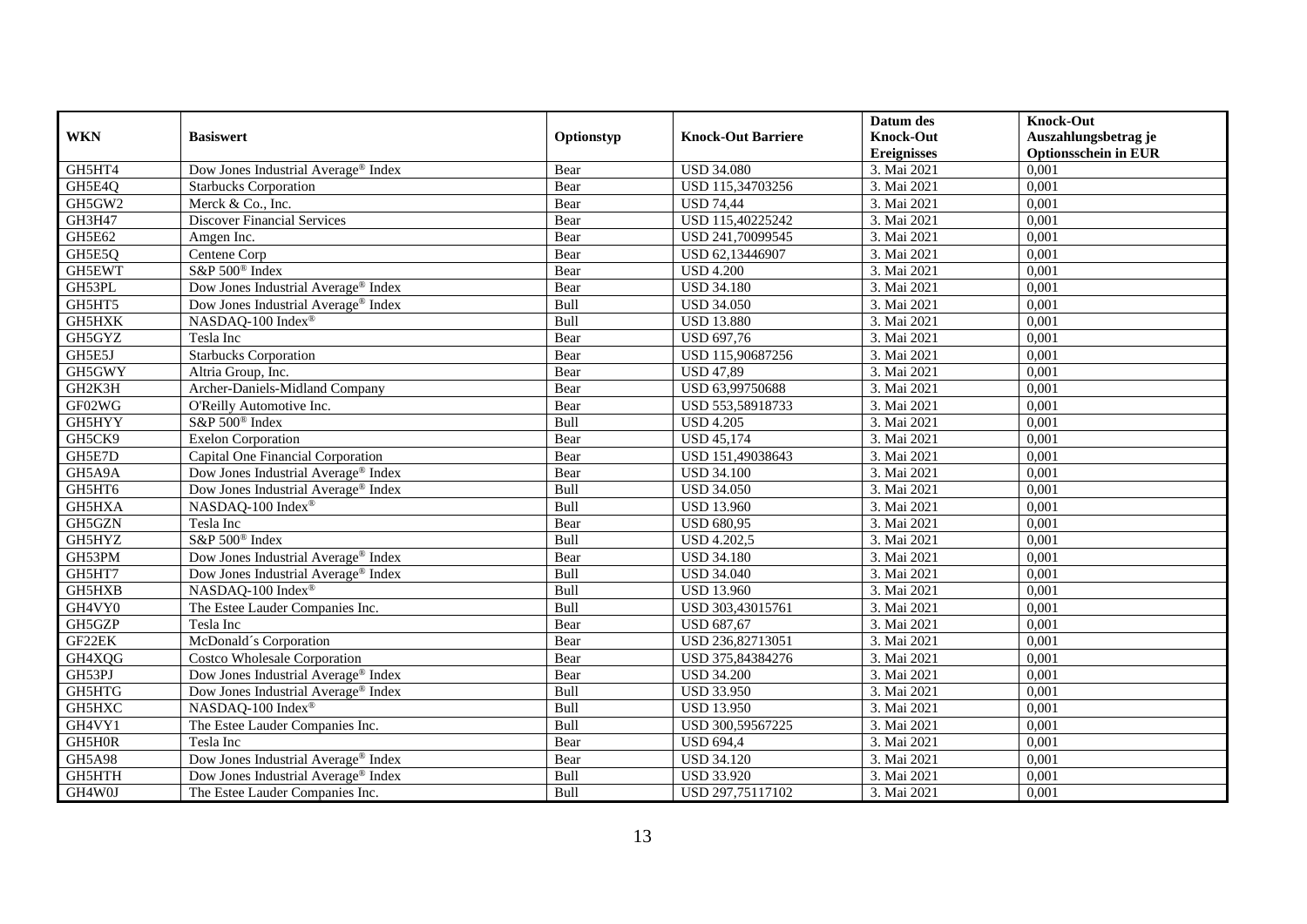| <b>WKN</b>    | <b>Basiswert</b>                                                  | Optionstyp | <b>Knock-Out Barriere</b> | Datum des<br><b>Knock-Out</b> | <b>Knock-Out</b><br>Auszahlungsbetrag je |
|---------------|-------------------------------------------------------------------|------------|---------------------------|-------------------------------|------------------------------------------|
|               |                                                                   |            |                           | <b>Ereignisses</b>            | <b>Optionsschein in EUR</b>              |
| GC7FN9        | <b>International Business Machines Corporation</b>                | Bear       | USD 144,56819697          | 3. Mai 2021                   | 0,001                                    |
| GH5GZS        | Tesla Inc                                                         | Bear       | <b>USD 691,04</b>         | 3. Mai 2021                   | 0,001                                    |
| GH5A99        | Dow Jones Industrial Average® Index                               | Bear       | <b>USD 34.100</b>         | 3. Mai 2021                   | 0,001                                    |
| <b>GH5HTA</b> | Dow Jones Industrial Average® Index                               | Bull       | <b>USD 34.020</b>         | 3. Mai 2021                   | 0,001                                    |
| GH5GZM        | Tesla Inc                                                         | Bear       | <b>USD 684,31</b>         | 3. Mai 2021                   | 0,001                                    |
| <b>GH5HTB</b> | Dow Jones Industrial Average® Index                               | Bull       | <b>USD 34.000</b>         | 3. Mai 2021                   | 0,001                                    |
| GH5GYX        | Tesla Inc                                                         | Bear       | <b>USD 704,49</b>         | 3. Mai 2021                   | 0,001                                    |
| GH5GUY        | Thermo Fisher Scientific, Inc.                                    | Bear       | <b>USD 470,73</b>         | 3. Mai 2021                   | 0,001                                    |
| GH1G62        | Dow Jones Industrial Average <sup>®</sup> Index                   | Bear       | USD 34.210,18098415       | 3. Mai 2021                   | 0.001                                    |
| GH5GWM        | Thermo Fisher Scientific, Inc.                                    | Bear       | <b>USD 468,41</b>         | 3. Mai 2021                   | 0,001                                    |
| GH5GW4        | Merck & Co., Inc.                                                 | Bear       | <b>USD 74,91</b>          | 3. Mai 2021                   | 0,001                                    |
| GH4VPR        | Paycom Software, Inc.                                             | Bull       | USD 380,40718052          | 3. Mai 2021                   | 0,001                                    |
| GH5E6C        | Amgen Inc.                                                        | Bear       | USD 245,53006069          | 3. Mai 2021                   | 0,001                                    |
| GH3RXP        | 1 Feinunze Silber, Feinheit mind. 0,999                           | Bear       | USD 26,80475359           | 3. Mai 2021                   | 0,001                                    |
| GH2RKG        | 1 Feinunze Silber, Feinheit mind. 0,999                           | Bear       | USD 26,71958887           | 3. Mai 2021                   | 0,001                                    |
| GH5GXJ        | Altria Group, Inc.                                                | Bear       | <b>USD 48,31</b>          | 3. Mai 2021                   | 0,001                                    |
| GH2PV9        | 1 Feinunze Silber, Feinheit mind. 0,999                           | Bear       | USD 26,87613835           | 3. Mai 2021                   | 0,001                                    |
| GH1667        | Twitter, Inc.                                                     | Bull       | USD 54,01824739           | 3. Mai 2021                   | 0,001                                    |
| GH5CT1        | Netflix, Inc.                                                     | Bear       | USD 515,79006284          | 3. Mai 2021                   | 0,001                                    |
| GH4VY3        | The Estee Lauder Companies Inc.                                   | Bull       | USD 294,91668564          | 3. Mai 2021                   | 0,001                                    |
| <b>GH545C</b> | Charter Communications, Inc.                                      | Bear       | USD 683,64364392          | 3. Mai 2021                   | 0,001                                    |
| GH5CT2        | Netflix, Inc.                                                     | Bear       | USD 518,31839652          | 3. Mai 2021                   | 0,001                                    |
| <b>GH5E59</b> | <b>Starbucks Corporation</b>                                      | Bear       | USD 116,47670969          | 3. Mai 2021                   | 0,001                                    |
| GH4BLM        | Walmart Inc.                                                      | Bear       | USD 142,07934809          | 3. Mai 2021                   | 0,001                                    |
| GH5CK8        | Nasdaq, Inc.                                                      | Bear       | USD 163,25779085          | 3. Mai 2021                   | 0,001                                    |
| GH4XQA        | Costco Wholesale Corporation                                      | Bear       | USD 377,68156676          | 3. Mai 2021                   | 0,001                                    |
| GH5CM8        | Plug Power Inc                                                    | Bull       | USD 27,60239155           | 3. Mai 2021                   | 0,001                                    |
| GH55TJ        | FedEx Corp.                                                       | Bear       | USD 302,22008789          | 3. Mai 2021                   | 0,001                                    |
| GH5A79        | 10-Year U.S. Treasury Note Future (Generic Front<br>Month Future) | Bear       | <b>USD 132,44</b>         | 3. Mai 2021                   | 0,001                                    |
| GH4BN1        | Schlumberger N.V. (Schlumberger Limited)                          | Bear       | USD 28,17996237           | 3. Mai 2021                   | 0,001                                    |
| GH5HXN        | NASDAQ-100 Index <sup>®</sup>                                     | Bull       | <b>USD 13.860</b>         | 3. Mai 2021                   | 0,001                                    |
| GH5CPH        | Plug Power Inc                                                    | Bull       | USD 27,46222707           | 3. Mai 2021                   | 0,001                                    |
| GH5GW0        | Merck & Co., Inc.                                                 | Bear       | <b>USD 75,38</b>          | 3. Mai 2021                   | 0,001                                    |
| GH4JVR        | The Home Depot, Inc.                                              | Bear       | USD 330,75440947          | 3. Mai 2021                   | 0,001                                    |
| GH2K79        | Aena S.M.E., S.A.                                                 | Bear       | EUR 149,19405378          | 3. Mai 2021                   | 0,001                                    |
| GH55T5        | Waste Management, Inc.                                            | Bear       | USD 139,51589469          | 3. Mai 2021                   | 0,001                                    |
| GH4VY5        | The Estee Lauder Companies Inc.                                   | Bull       | USD 292,08220026          | 3. Mai 2021                   | 0,001                                    |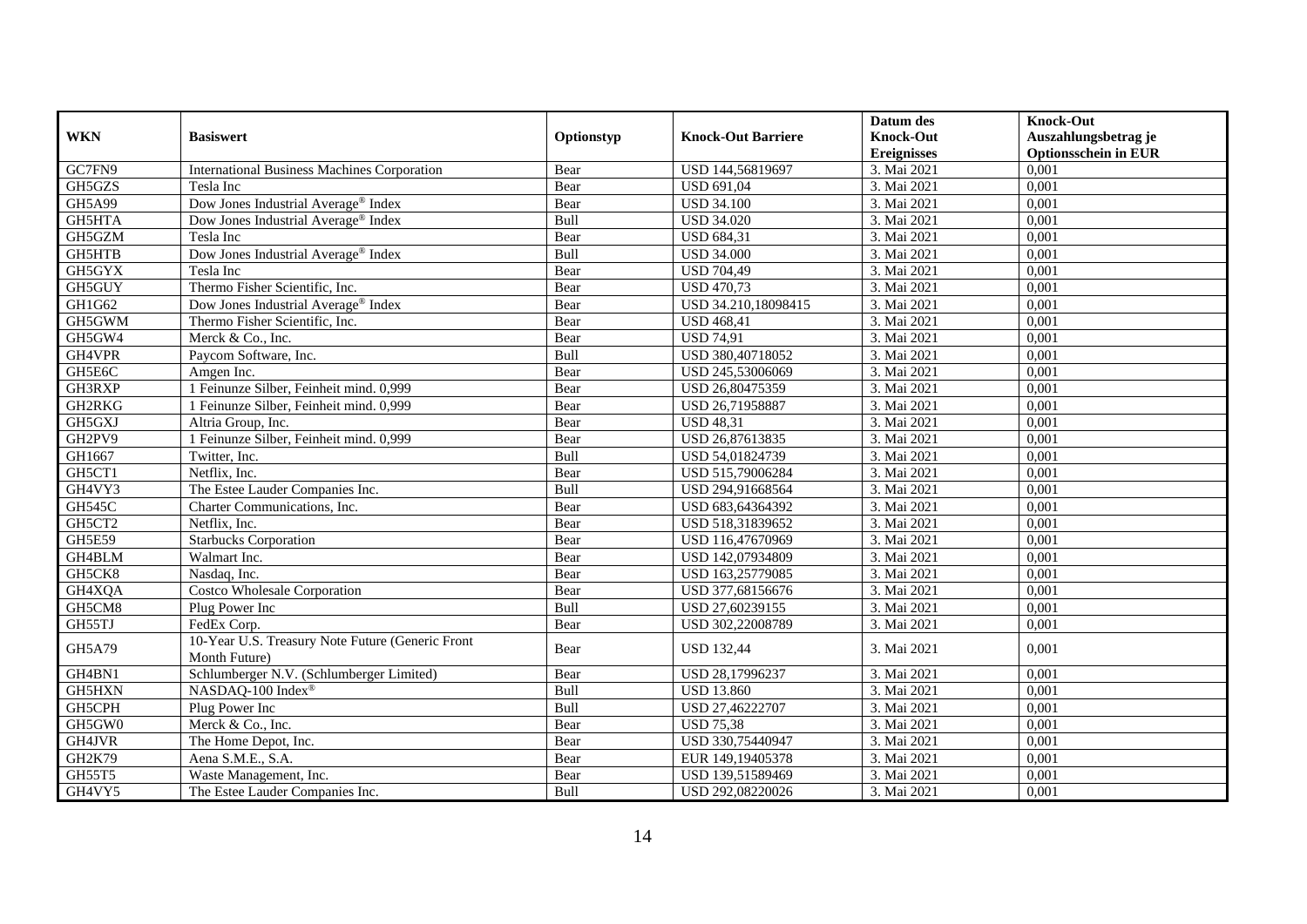|               |                                     |            |                           | Datum des          | <b>Knock-Out</b>            |
|---------------|-------------------------------------|------------|---------------------------|--------------------|-----------------------------|
| <b>WKN</b>    | <b>Basiswert</b>                    | Optionstyp | <b>Knock-Out Barriere</b> | <b>Knock-Out</b>   | Auszahlungsbetrag je        |
|               |                                     |            |                           | <b>Ereignisses</b> | <b>Optionsschein in EUR</b> |
| GH5HXP        | NASDAQ-100 Index®                   | Bull       | <b>USD 13.860</b>         | 3. Mai 2021        | 0,001                       |
| GH4MQ0        | Illumina, Inc.                      | Bull       | USD 390,21591253          | 3. Mai 2021        | 0,001                       |
| GH5CM9        | Plug Power Inc                      | Bull       | USD 27,31205084           | 3. Mai 2021        | 0,001                       |
| GH55V5        | T. Rowe Price Group Inc.            | Bear       | USD 182,31633154          | 3. Mai 2021        | 0,001                       |
| GH47RJ        | BlackRock, Inc.                     | Bear       | USD 829,53889045          | 3. Mai 2021        | 0,001                       |
| <b>GH2V15</b> | The Allstate Corporation            | Bear       | USD 128,36457259          | 3. Mai 2021        | 0,001                       |
| GH5HXQ        | NASDAQ-100 Index®                   | Bull       | <b>USD 13.850</b>         | 3. Mai 2021        | 0,001                       |
| GH5CMB        | Plug Power Inc                      | Bull       | USD 27,17188635           | 3. Mai 2021        | 0,001                       |
| GH5E53        | Centene Corp                        | Bear       | USD 62,7842021            | 3. Mai 2021        | 0,001                       |
| GH5HXR        | NASDAQ-100 Index®                   | Bull       | <b>USD 13.850</b>         | 3. Mai 2021        | 0,001                       |
| GH5CMC        | Plug Power Inc                      | Bull       | USD 27,02171012           | 3. Mai 2021        | 0,001                       |
| GH0V7C        | AbbVie Inc.                         | Bear       | USD 113,40648469          | 3. Mai 2021        | 0,001                       |
| GH5D78        | NASDAQ-100 Index®                   | Bull       | <b>USD 13.830</b>         | 3. Mai 2021        | 0,001                       |
| GH1TX4        | AbbVie Inc.                         | Bear       | USD 114,22741332          | 3. Mai 2021        | 0,001                       |
| GH4MQ3        | Illumina, Inc.                      | Bull       | USD 387,89039449          | 3. Mai 2021        | 0,001                       |
| GH5D79        | NASDAQ-100 Index®                   | Bull       | <b>USD 13.830</b>         | 3. Mai 2021        | 0,001                       |
| GH5CMD        | Plug Power Inc                      | Bull       | USD 26,87153389           | 3. Mai 2021        | 0,001                       |
| GH5D7E        | NASDAQ-100 Index®                   | Bull       | <b>USD 13.800</b>         | 3. Mai 2021        | 0,001                       |
| GH5E5U        | Centene Corp                        | Bear       | USD 63,10407066           | 3. Mai 2021        | 0,001                       |
| GH5D7F        | NASDAQ-100 Index®                   | Bull       | <b>USD 13.800</b>         | 3. Mai 2021        | 0,001                       |
| GH3408        | Intel Corporation                   | Bull       | USD 57,04784898           | 3. Mai 2021        | 0,001                       |
| GH5D7A        | NASDAQ-100 Index®                   | Bull       | <b>USD 13.820</b>         | 3. Mai 2021        | 0,001                       |
| GH5D7B        | NASDAQ-100 Index®                   | Bull       | <b>USD 13.820</b>         | 3. Mai 2021        | 0,001                       |
| GH5D7C        | NASDAQ-100 Index®                   | Bull       | <b>USD 13.810</b>         | 3. Mai 2021        | 0,001                       |
| GH5D7D        | NASDAQ-100 Index®                   | Bull       | <b>USD 13.810</b>         | 3. Mai 2021        | 0.001                       |
| GH5HXS        | NASDAQ-100 Index®                   | Bull       | <b>USD 13.840</b>         | 3. Mai 2021        | 0,001                       |
| GH5HXT        | NASDAQ-100 Index®                   | Bull       | <b>USD 13.840</b>         | 3. Mai 2021        | 0,001                       |
| GH4XA4        | Dow Jones Industrial Average® Index | Bear       | <b>USD 34.220</b>         | 3. Mai 2021        | 0,001                       |
| GH5GW7        | Merck & Co., Inc.                   | Bear       | <b>USD 75,85</b>          | 3. Mai 2021        | 0,001                       |
| GH5CMF        | Plug Power Inc                      | Bull       | USD 26,7313694            | 3. Mai 2021        | 0,001                       |
| GH4XA5        | Dow Jones Industrial Average® Index | Bear       | <b>USD 34.220</b>         | 3. Mai 2021        | 0,001                       |
| GH3GZA        | Constellation Brands, Inc.          | Bear       | USD 242,99759351          | 3. Mai 2021        | 0,001                       |
| GH5GV7        | <b>Barry Callebaut AG</b>           | Bull       | CHF 2.014,6               | 3. Mai 2021        | 0,001                       |
| <b>GH548V</b> | UnitedHealth Group Inc.             | Bear       | USD 406,43628188          | 3. Mai 2021        | 0,001                       |
| GH4JWJ        | Anthem Inc.                         | Bear       | USD 388,64103134          | 3. Mai 2021        | 0,001                       |
| GH4XUP        | Humana Inc.                         | Bear       | USD 452,57948332          | 3. Mai 2021        | 0,001                       |
| <b>GF0PGH</b> | Firstenergy                         | Bear       | <b>USD 38,174</b>         | 3. Mai 2021        | 0,001                       |
| GC4E4W        | The Hershey Company                 | Bear       | USD 166,85556559          | 3. Mai 2021        | 0,001                       |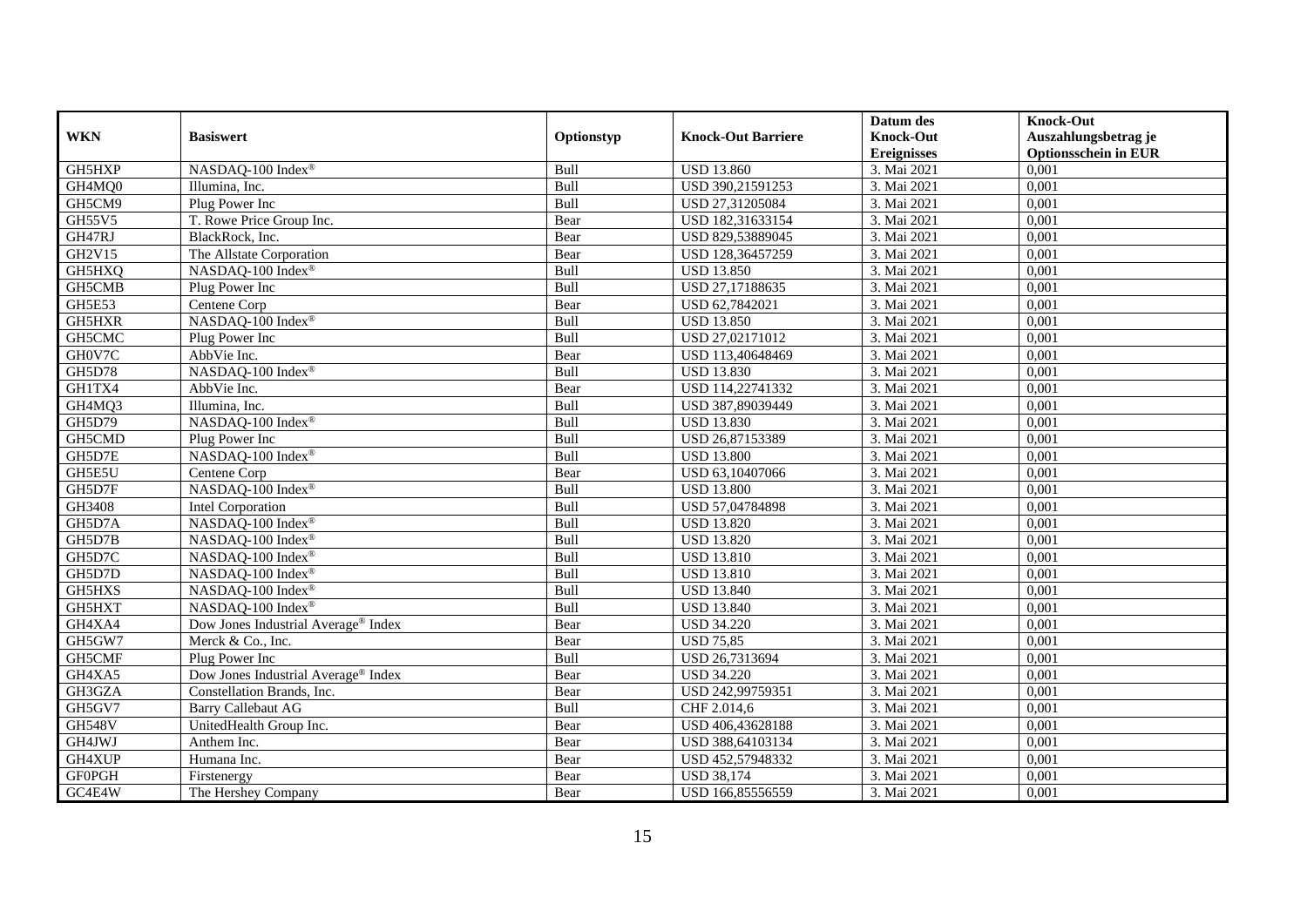|               |                                                                          |            |                           | Datum des                              | <b>Knock-Out</b>                                    |
|---------------|--------------------------------------------------------------------------|------------|---------------------------|----------------------------------------|-----------------------------------------------------|
| <b>WKN</b>    | <b>Basiswert</b>                                                         | Optionstyp | <b>Knock-Out Barriere</b> | <b>Knock-Out</b><br><b>Ereignisses</b> | Auszahlungsbetrag je<br><b>Optionsschein in EUR</b> |
| GH5CL0        | <b>BioNTech SE - ADR</b>                                                 | Bear       | USD 207,83677908          | 3. Mai 2021                            | 0,001                                               |
| <b>GH0YFC</b> | AbbVie Inc.                                                              | Bear       | USD 114,94440082          | 3. Mai 2021                            | 0,001                                               |
| GH2PVA        | 1 Feinunze Silber, Feinheit mind. 0,999                                  | Bear       | USD 26,98551225           | 3. Mai 2021                            | 0,001                                               |
| GH5CJ4        | Lockheed Martin Corporation                                              | Bear       | USD 384,03231575          | 3. Mai 2021                            | 0,001                                               |
| GH5D7G        | NASDAQ-100 Index®                                                        | Bull       | <b>USD 13.790</b>         | 3. Mai 2021                            | 0,001                                               |
| GH47RS        | Northrop Grumman Corporation                                             | Bear       | USD 361,44984871          | 3. Mai 2021                            | 0,001                                               |
| GH5D7H        | NASDAQ-100 Index®                                                        | Bull       | <b>USD 13.790</b>         | 3. Mai 2021                            | 0,001                                               |
| GH4VY8        | The Estee Lauder Companies Inc.                                          | Bull       | USD 289,23769904          | 3. Mai 2021                            | 0,001                                               |
| GH5CME        | Plug Power Inc                                                           | Bull       | USD 26,58119317           | 3. Mai 2021                            | 0,001                                               |
| GH5A2U        | <b>Cognizant Technology Solutions Corporation</b>                        | Bear       | USD 82,12824496           | 3. Mai 2021                            | 0,001                                               |
| GH4JVE        | Zoom Video Communications, Inc.                                          | Bull       | USD 312,46967948          | 3. Mai 2021                            | 0,001                                               |
| GH5CMG        | Plug Power Inc                                                           | Bull       | USD 26,44102869           | 3. Mai 2021                            | 0,001                                               |
| GH5CMK        | Plug Power Inc                                                           | Bull       | USD 26,29085246           | 3. Mai 2021                            | 0,001                                               |
| <b>GH55U0</b> | Waste Management, Inc.                                                   | Bear       | USD 140,45526108          | 3. Mai 2021                            | 0,001                                               |
| <b>GH542F</b> | Lennar Corporation                                                       | Bear       | USD 106,40965335          | 3. Mai 2021                            | 0,001                                               |
| GH3NRL        | Prudential Financial, Inc.                                               | Bear       | USD 102,31995493          | 3. Mai 2021                            | 0,001                                               |
| GH5HZ4        | S&P 500 <sup>®</sup> Index                                               | Bull       | <b>USD 4.190</b>          | 3. Mai 2021                            | 0,001                                               |
| GH5HZ3        | S&P 500 <sup>®</sup> Index                                               | Bull       | <b>USD 4.190</b>          | 3. Mai 2021                            | 0,001                                               |
| GH5LYG        | DAX <sup>®</sup> (Performance Index)/ X-DAX <sup>®</sup>                 | Bull       | <b>EUR 15.480</b>         | 4. Mai 2021                            | 0,001                                               |
| GH5LXN        | $\text{DAX}^{\circledast}$ (Performance Index)/ X-DAX <sup>®</sup>       | Bear       | <b>EUR 15.000</b>         | 4. Mai 2021                            | 0,001                                               |
| GH5LVP        | $DAX^{\circledast}$ (Performance Index)/X-DAX <sup>®</sup>               | Bull       | EUR 15.315                | 4. Mai 2021                            | 0,001                                               |
| GH5LXT        | $\text{DAX}^{\circledast}$ (Performance Index)/ X-DAX <sup>®</sup>       | Bear       | EUR 15.110                | 4. Mai 2021                            | 0,001                                               |
| GH5LYQ        | $\text{DAX}^{\circledR}$ (Performance Index)/ X-DAX <sup>®</sup>         | Bear       | EUR 14.945                | 4. Mai 2021                            | 0,001                                               |
| <b>GH5LXR</b> | $DAX^{\circledcirc}$ (Performance Index)/X-DAX <sup>®</sup>              | Bear       | EUR 15.090                | 4. Mai 2021                            | 0,001                                               |
| GH5LV2        | $\overline{\text{DAX}^{\otimes}}$ (Performance Index)/X-DAX <sup>®</sup> | Bull       | EUR 15.260                | 4. Mai 2021                            | 0,001                                               |
| GH5LXX        | DAX <sup>®</sup> (Performance Index)/ X-DAX <sup>®</sup>                 | Bear       | EUR 14.905                | 4. Mai 2021                            | 0,001                                               |
| GH5LWJ        | $\text{DAX}^{\circledast}$ (Performance Index)/ X-DAX <sup>®</sup>       | Bull       | EUR 15.360                | 4. Mai 2021                            | 0,001                                               |
| <b>GH5LVU</b> | $\text{DAX}^{\circledast}$ (Performance Index)/ X-DAX <sup>®</sup>       | Bull       | EUR 15.305                | 4. Mai 2021                            | 0,001                                               |
| GH5LXU        | $\text{DAX}^{\circledast}$ (Performance Index)/ X-DAX <sup>®</sup>       | Bear       | <b>EUR 14.900</b>         | 4. Mai 2021                            | 0,001                                               |
| GH5LY9        | $DAX^{\circledcirc}$ (Performance Index)/ X-DAX <sup>®</sup>             | Bear       | <b>EUR 14.980</b>         | 4. Mai 2021                            | 0.001                                               |
| GH5LV9        | $DAX^{\circledcirc}$ (Performance Index)/X-DAX <sup>®</sup>              | Bull       | EUR 15.230                | 4. Mai 2021                            | 0,001                                               |
| <b>GH5LVR</b> | $\overline{\text{DAX}^{\otimes}}$ (Performance Index)/X-DAX <sup>®</sup> | Bull       | EUR 15.325                | 4. Mai 2021                            | 0,001                                               |
| GH5LV5        | $\text{DAX}^{\circledast}$ (Performance Index)/ X-DAX <sup>®</sup>       | Bull       | <b>EUR 15.250</b>         | 4. Mai 2021                            | 0,001                                               |
| <b>GH5LXJ</b> | $\text{DAX}^{\circledR}$ (Performance Index)/ X-DAX <sup>®</sup>         | Bear       | EUR 15.075                | 4. Mai 2021                            | 0,001                                               |
| GH5LWV        | $\text{DAX}^{\circledR}$ (Performance Index)/ X-DAX <sup>®</sup>         | Bear       | EUR 15.145                | 4. Mai 2021                            | 0,001                                               |
| GH5LWY        | $\text{DAX}^{\otimes}$ (Performance Index)/X-DAX <sup>®</sup>            | Bull       | EUR 15.455                | 4. Mai 2021                            | 0,001                                               |
| GH5LYM        | DAX <sup>®</sup> (Performance Index)/ X-DAX <sup>®</sup>                 | Bear       | EUR 15.030                | 4. Mai 2021                            | 0,001                                               |
| GH5LVH        | DAX <sup>®</sup> (Performance Index)/X-DAX <sup>®</sup>                  | Bull       | EUR 15.355                | 4. Mai 2021                            | 0,001                                               |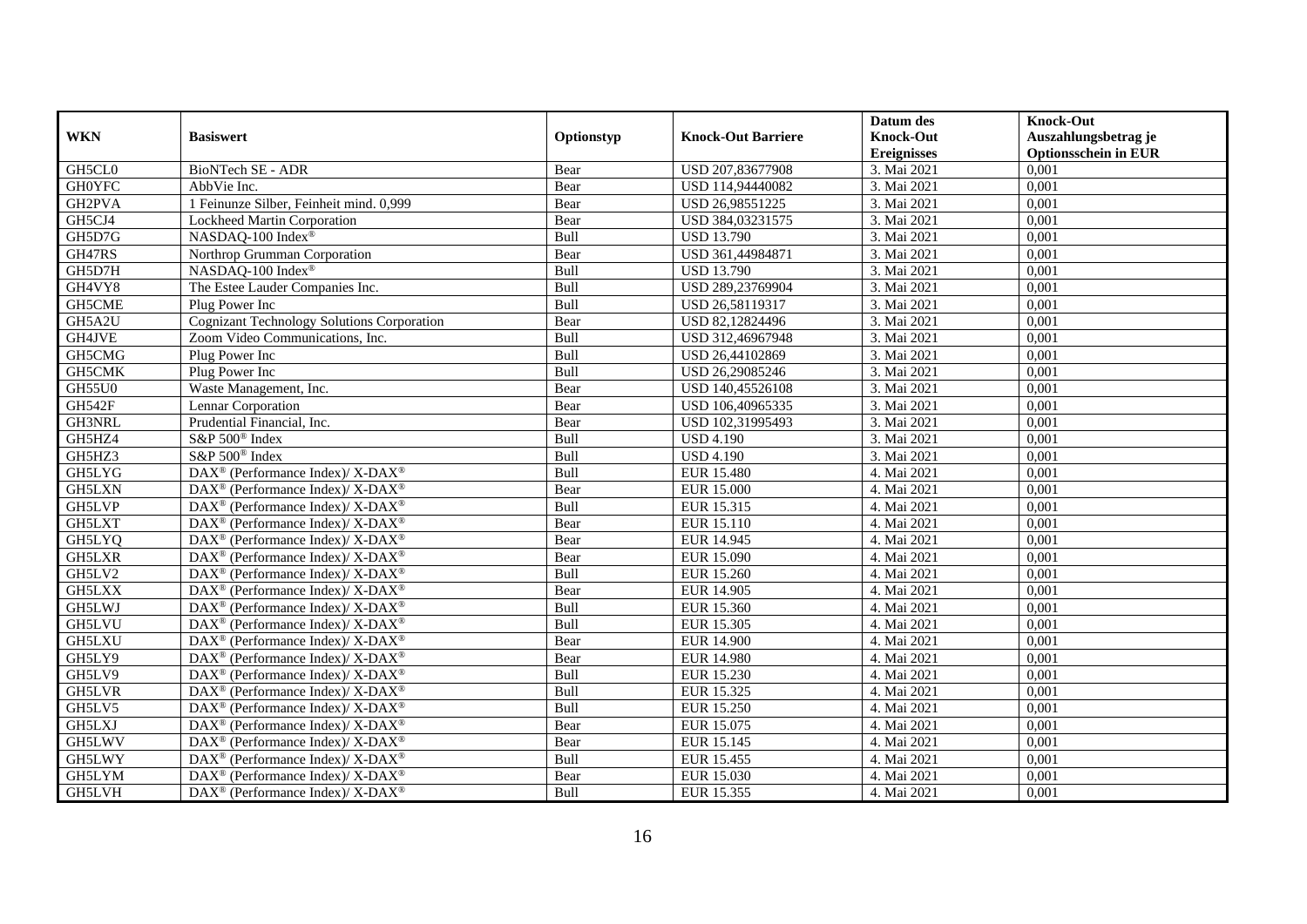|               |                                                                  |            |                           | Datum des          | <b>Knock-Out</b>            |
|---------------|------------------------------------------------------------------|------------|---------------------------|--------------------|-----------------------------|
| <b>WKN</b>    | <b>Basiswert</b>                                                 | Optionstyp | <b>Knock-Out Barriere</b> | <b>Knock-Out</b>   | Auszahlungsbetrag je        |
|               |                                                                  |            |                           | <b>Ereignisses</b> | <b>Optionsschein in EUR</b> |
| <b>GH5LVA</b> | DAX <sup>®</sup> (Performance Index)/X-DAX <sup>®</sup>          | Bull       | EUR 15.245                | 4. Mai 2021        | 0,001                       |
| GH5LVW        | $\text{DAX}^{\circledR}$ (Performance Index)/ X-DAX <sup>®</sup> | Bull       | <b>EUR 15.290</b>         | 4. Mai 2021        | 0,001                       |
| GH5LX7        | $DAX^{\circledast}$ (Performance Index)/X-DAX <sup>®</sup>       | Bull       | EUR 15.475                | 4. Mai 2021        | 0,001                       |
| GH5LWC        | DAX <sup>®</sup> (Performance Index)/X-DAX <sup>®</sup>          | Bull       | EUR 15.400                | 4. Mai 2021        | 0,001                       |
| GH5LV8        | $DAX^{\circledast}$ (Performance Index)/X-DAX <sup>®</sup>       | Bull       | EUR 15.225                | 4. Mai 2021        | 0,001                       |
| GH5LWB        | DAX <sup>®</sup> (Performance Index)/ X-DAX <sup>®</sup>         | Bull       | EUR 15.395                | 4. Mai 2021        | 0,001                       |
| GH5LWD        | DAX <sup>®</sup> (Performance Index)/ X-DAX <sup>®</sup>         | Bull       | EUR 15.415                | 4. Mai 2021        | 0,001                       |
| GH5LX3        | DAX <sup>®</sup> (Performance Index)/X-DAX <sup>®</sup>          | Bear       | EUR 14.995                | 4. Mai 2021        | 0,001                       |
| GH5LYL        | DAX <sup>®</sup> (Performance Index)/X-DAX <sup>®</sup>          | Bear       | EUR 14.920                | 4. Mai 2021        | 0,001                       |
| GH5LVM        | $DAX^{\circledast}$ (Performance Index)/ X-DAX <sup>®</sup>      | Bull       | EUR 15.335                | 4. Mai 2021        | 0,001                       |
| <b>GH5LYK</b> | $DAX^{\circledast}$ (Performance Index)/ X-DAX <sup>®</sup>      | Bear       | <b>EUR 15.080</b>         | 4. Mai 2021        | 0,001                       |
| <b>GH5LVZ</b> | DAX <sup>®</sup> (Performance Index)/ X-DAX <sup>®</sup>         | Bull       | <b>EUR 15.280</b>         | 4. Mai 2021        | 0,001                       |
| GH5LYH        | DAX <sup>®</sup> (Performance Index)/X-DAX <sup>®</sup>          | Bear       | EUR 15.105                | 4. Mai 2021        | 0,001                       |
| GH5LX5        | DAX <sup>®</sup> (Performance Index)/X-DAX <sup>®</sup>          | Bear       | <b>EUR 15.005</b>         | 4. Mai 2021        | 0,001                       |
| GH5LV4        | DAX <sup>®</sup> (Performance Index)/ X-DAX <sup>®</sup>         | Bull       | EUR 15.265                | 4. Mai 2021        | 0,001                       |
| GH5LWQ        | DAX <sup>®</sup> (Performance Index)/ X-DAX <sup>®</sup>         | Bear       | EUR 15.155                | 4. Mai 2021        | 0,001                       |
| GH5LWG        | DAX <sup>®</sup> (Performance Index)/ X-DAX <sup>®</sup>         | Bull       | EUR 15.385                | 4. Mai 2021        | 0,001                       |
| <b>GH5LWR</b> | $DAX^{\circledast}$ (Performance Index)/ X-DAX <sup>®</sup>      | Bear       | EUR 15.150                | 4. Mai 2021        | 0,001                       |
| GH5LY3        | $DAX^{\circledast}$ (Performance Index)/ X-DAX <sup>®</sup>      | Bear       | <b>EUR 14.950</b>         | 4. Mai 2021        | 0,001                       |
| GH5LXY        | DAX <sup>®</sup> (Performance Index)/X-DAX <sup>®</sup>          | Bear       | EUR 14.925                | 4. Mai 2021        | 0,001                       |
| GH5LW2        | DAX <sup>®</sup> (Performance Index)/X-DAX <sup>®</sup>          | Bull       | EUR 15.235                | 4. Mai 2021        | 0,001                       |
| GH5LW3        | $DAX^{\circledast}$ (Performance Index)/X-DAX <sup>®</sup>       | Bull       | EUR 15.445                | 4. Mai 2021        | 0,001                       |
| GH5LVT        | DAX <sup>®</sup> (Performance Index)/ X-DAX <sup>®</sup>         | Bull       | EUR 15.300                | 4. Mai 2021        | 0,001                       |
| GH5LX6        | DAX <sup>®</sup> (Performance Index)/X-DAX <sup>®</sup>          | Bear       | <b>EUR 15.010</b>         | 4. Mai 2021        | 0,001                       |
| GH5LXG        | DAX <sup>®</sup> (Performance Index)/X-DAX <sup>®</sup>          | Bear       | EUR 15.065                | 4. Mai 2021        | 0.001                       |
| GH5LXK        | DAX <sup>®</sup> (Performance Index)/ X-DAX <sup>®</sup>         | Bear       | EUR 15.085                | 4. Mai 2021        | 0,001                       |
| GH5LW8        | DAX <sup>®</sup> (Performance Index)/ X-DAX <sup>®</sup>         | Bull       | <b>EUR 15.420</b>         | 4. Mai 2021        | 0,001                       |
| GH5LW6        | DAX <sup>®</sup> (Performance Index)/ X-DAX <sup>®</sup>         | Bull       | <b>EUR 15.430</b>         | 4. Mai 2021        | 0,001                       |
| GH5LXQ        | DAX <sup>®</sup> (Performance Index)/ X-DAX <sup>®</sup>         | Bear       | <b>EUR 14.890</b>         | 4. Mai 2021        | 0,001                       |
| GH5LWF        | $DAX^{\circledast}$ (Performance Index)/ X-DAX <sup>®</sup>      | Bull       | EUR 15.410                | 4. Mai 2021        | 0,001                       |
| GH5LW1        | $DAX^{\circledast}$ (Performance Index)/ X-DAX <sup>®</sup>      | Bull       | EUR 15.270                | 4. Mai 2021        | 0,001                       |
| GH5LWP        | DAX <sup>®</sup> (Performance Index)/ X-DAX <sup>®</sup>         | Bear       | EUR 15.140                | 4. Mai 2021        | 0,001                       |
| GH5LWS        | DAX <sup>®</sup> (Performance Index)/ X-DAX <sup>®</sup>         | Bear       | <b>EUR 15.160</b>         | 4. Mai 2021        | 0,001                       |
| GH5KQM        | 1 Feinunze Gold, Feinheit mind. 0,995, LBMA                      | Bear       | USD 1.789,7223375         | 4. Mai 2021        | 0,001                       |
| GH5LY6        | DAX <sup>®</sup> (Performance Index)/ X-DAX <sup>®</sup>         | Bear       | <b>EUR 14.960</b>         | 4. Mai 2021        | 0,001                       |
| GH5LVX        | $DAX^{\circledast}$ (Performance Index)/X-DAX <sup>®</sup>       | Bull       | EUR 15.310                | 4. Mai 2021        | 0,001                       |
| GH5LXA        | DAX <sup>®</sup> (Performance Index)/ X-DAX <sup>®</sup>         | Bear       | EUR 15.040                | 4. Mai 2021        | 0,001                       |
| GH5LXD        | DAX <sup>®</sup> (Performance Index)/ X-DAX <sup>®</sup>         | Bear       | EUR 15.035                | 4. Mai 2021        | 0,001                       |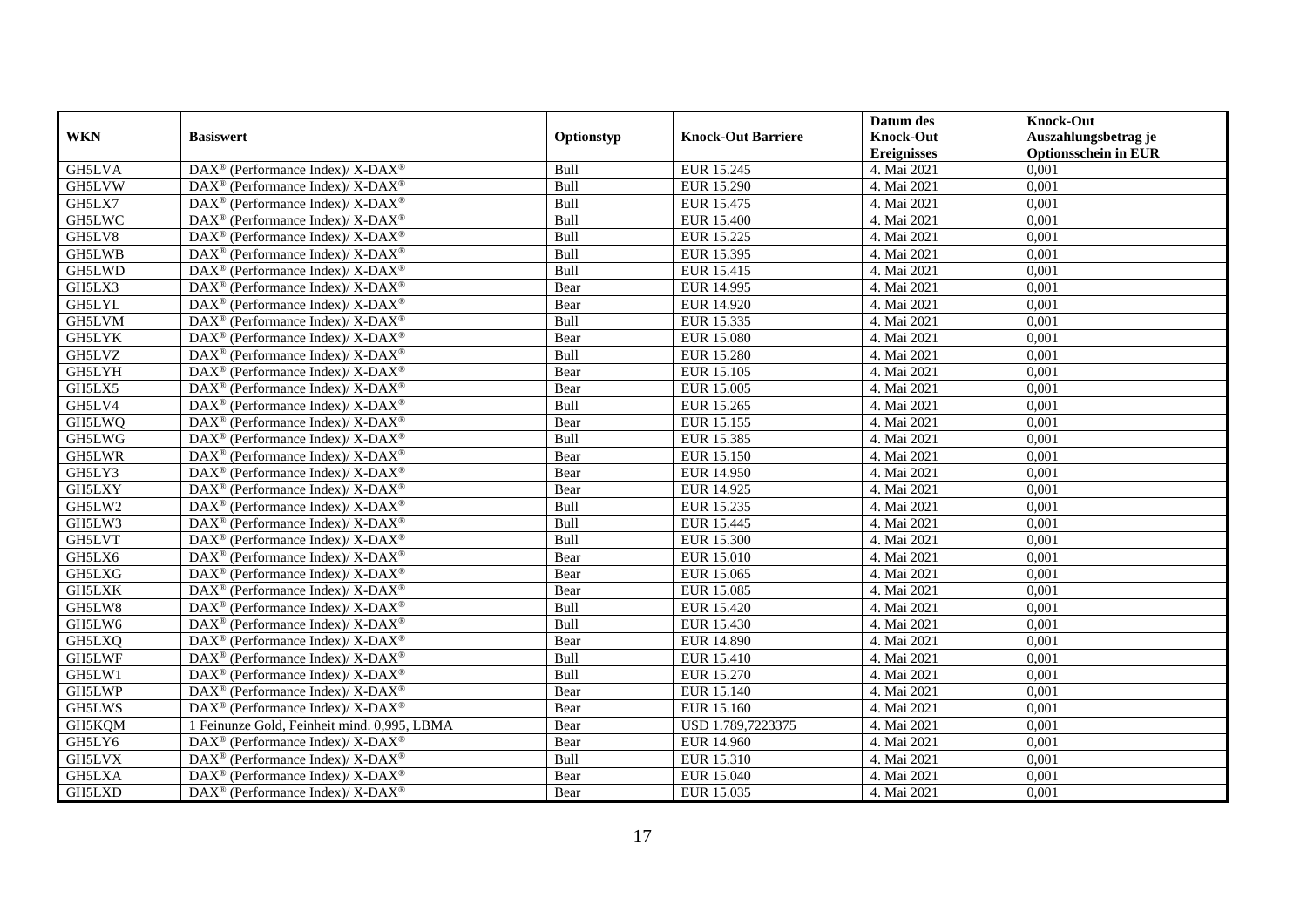|               |                                                                    |            |                           | Datum des          | <b>Knock-Out</b>            |
|---------------|--------------------------------------------------------------------|------------|---------------------------|--------------------|-----------------------------|
| <b>WKN</b>    | <b>Basiswert</b>                                                   | Optionstyp | <b>Knock-Out Barriere</b> | <b>Knock-Out</b>   | Auszahlungsbetrag je        |
|               |                                                                    |            |                           | <b>Ereignisses</b> | <b>Optionsschein in EUR</b> |
| GH5LX4        | DAX <sup>®</sup> (Performance Index)/X-DAX <sup>®</sup>            | Bull       | EUR 15.470                | 4. Mai 2021        | 0,001                       |
| GH5LYP        | $\text{DAX}^{\circledR}$ (Performance Index)/ X-DAX <sup>®</sup>   | Bear       | EUR 15.020                | 4. Mai 2021        | 0,001                       |
| GH5LWH        | $DAX^{\circledast}$ (Performance Index)/ X-DAX <sup>®</sup>        | Bull       | EUR 15.375                | 4. Mai 2021        | 0,001                       |
| GH5LYF        | $DAX^{\circledast}$ (Performance Index)/ X-DAX <sup>®</sup>        | Bear       | EUR 15.130                | 4. Mai 2021        | 0,001                       |
| GH5LXC        | $DAX^{\circledast}$ (Performance Index)/X-DAX <sup>®</sup>         | Bear       | <b>EUR 15.050</b>         | 4. Mai 2021        | 0,001                       |
| GH5LWA        | DAX <sup>®</sup> (Performance Index)/ X-DAX <sup>®</sup>           | Bull       | EUR 15.405                | 4. Mai 2021        | 0,001                       |
| GH5LY5        | DAX <sup>®</sup> (Performance Index)/X-DAX <sup>®</sup>            | Bear       | EUR 14.955                | 4. Mai 2021        | 0,001                       |
| GH5LXP        | DAX <sup>®</sup> (Performance Index)/ X-DAX <sup>®</sup>           | Bear       | EUR 15.095                | 4. Mai 2021        | 0,001                       |
| <b>GH5LYN</b> | $\text{DAX}^{\circledast}$ (Performance Index)/ X-DAX <sup>®</sup> | Bull       | EUR 15.440                | 4. Mai 2021        | 0,001                       |
| GH5LXZ        | $DAX^{\circledast}$ (Performance Index)/ X-DAX <sup>®</sup>        | Bear       | EUR 14.930                | 4. Mai 2021        | 0,001                       |
| GH5LXH        | $DAX^{\circledast}$ (Performance Index)/ X-DAX <sup>®</sup>        | Bear       | EUR 15.070                | 4. Mai 2021        | 0,001                       |
| GH5LX8        | DAX <sup>®</sup> (Performance Index)/ X-DAX <sup>®</sup>           | Bear       | EUR 15.015                | 4. Mai 2021        | 0,001                       |
| GH5LWT        | $DAX^{\circledast}$ (Performance Index)/ X-DAX <sup>®</sup>        | Bear       | EUR 15.120                | 4. Mai 2021        | 0,001                       |
| <b>GH5LWK</b> | DAX <sup>®</sup> (Performance Index)/X-DAX <sup>®</sup>            | Bull       | EUR 15.365                | 4. Mai 2021        | 0,001                       |
| GH5LXL        | DAX <sup>®</sup> (Performance Index)/ X-DAX <sup>®</sup>           | Bull       | EUR 15.450                | 4. Mai 2021        | 0,001                       |
| GH5LYA        | DAX <sup>®</sup> (Performance Index)/ X-DAX <sup>®</sup>           | Bear       | EUR 14.975                | 4. Mai 2021        | 0,001                       |
| GH5LY7        | DAX <sup>®</sup> (Performance Index)/ X-DAX <sup>®</sup>           | Bear       | EUR 14.965                | 4. Mai 2021        | 0,001                       |
| GH5LV6        | $DAX^{\circledast}$ (Performance Index)/ X-DAX <sup>®</sup>        | Bull       | EUR 15.255                | 4. Mai 2021        | 0,001                       |
| <b>GH5LYE</b> | $DAX^{\circledast}$ (Performance Index)/ X-DAX <sup>®</sup>        | Bear       | EUR 15.115                | 4. Mai 2021        | 0,001                       |
| <b>GH5LVB</b> | DAX <sup>®</sup> (Performance Index)/X-DAX <sup>®</sup>            | Bull       | <b>EUR 15.220</b>         | 4. Mai 2021        | 0,001                       |
| GH5LYD        | DAX <sup>®</sup> (Performance Index)/X-DAX <sup>®</sup>            | Bull       | <b>EUR 15.380</b>         | 4. Mai 2021        | 0,001                       |
| GH5LVS        | $\text{DAX}^{\circledast}$ (Performance Index)/ X-DAX <sup>®</sup> | Bull       | EUR 15.330                | 4. Mai 2021        | 0,001                       |
| GH5LVV        | DAX <sup>®</sup> (Performance Index)/ X-DAX <sup>®</sup>           | Bull       | EUR 15.295                | 4. Mai 2021        | 0,001                       |
| GH5LY8        | DAX <sup>®</sup> (Performance Index)/X-DAX <sup>®</sup>            | Bear       | EUR 14.970                | 4. Mai 2021        | 0,001                       |
| GH5LY4        | DAX <sup>®</sup> (Performance Index)/X-DAX <sup>®</sup>            | Bull       | EUR 15.425                | 4. Mai 2021        | 0,001                       |
| GH5LVN        | DAX <sup>®</sup> (Performance Index)/ X-DAX <sup>®</sup>           | Bull       | EUR 15.340                | 4. Mai 2021        | 0,001                       |
| <b>GH5LVK</b> | DAX <sup>®</sup> (Performance Index)/ X-DAX <sup>®</sup>           | Bull       | EUR 15.345                | 4. Mai 2021        | 0,001                       |
| GH5LV7        | DAX <sup>®</sup> (Performance Index)/ X-DAX <sup>®</sup>           | Bull       | <b>EUR 15.240</b>         | 4. Mai 2021        | 0,001                       |
| GH5LWW        | $\text{DAX}^{\circledast}$ (Performance Index)/ X-DAX <sup>®</sup> | Bear       | <b>EUR 15.180</b>         | 4. Mai 2021        | 0,001                       |
| GH5LXV        | $DAX^{\circledast}$ (Performance Index)/ X-DAX <sup>®</sup>        | Bear       | EUR 14.910                | 4. Mai 2021        | 0,001                       |
| GH5LWZ        | $DAX^{\circledast}$ (Performance Index)/ X-DAX <sup>®</sup>        | Bull       | EUR 15.460                | 4. Mai 2021        | 0,001                       |
| GH5LY2        | DAX <sup>®</sup> (Performance Index)/ X-DAX <sup>®</sup>           | Bear       | EUR 14.935                | 4. Mai 2021        | 0,001                       |
| GH5LWX        | $DAX^{\circledast}$ (Performance Index)/ X-DAX <sup>®</sup>        | Bear       | EUR 15.175                | 4. Mai 2021        | 0,001                       |
| GH5LVY        | DAX <sup>®</sup> (Performance Index)/ X-DAX <sup>®</sup>           | Bull       | <b>EUR 15.285</b>         | 4. Mai 2021        | 0,001                       |
| GH5LY0        | $DAX^{\circledast}$ (Performance Index)/ X-DAX <sup>®</sup>        | Bear       | EUR 14.915                | 4. Mai 2021        | 0,001                       |
| GH5LXW        | $\text{DAX}^{\circledast}$ (Performance Index)/ X-DAX <sup>®</sup> | Bear       | EUR 14.895                | 4. Mai 2021        | 0,001                       |
| GH5LXF        | DAX <sup>®</sup> (Performance Index)/ X-DAX <sup>®</sup>           | Bear       | EUR 15.060                | 4. Mai 2021        | 0,001                       |
| GH5LVQ        | DAX <sup>®</sup> (Performance Index)/ X-DAX <sup>®</sup>           | Bull       | EUR 15.320                | 4. Mai 2021        | 0,001                       |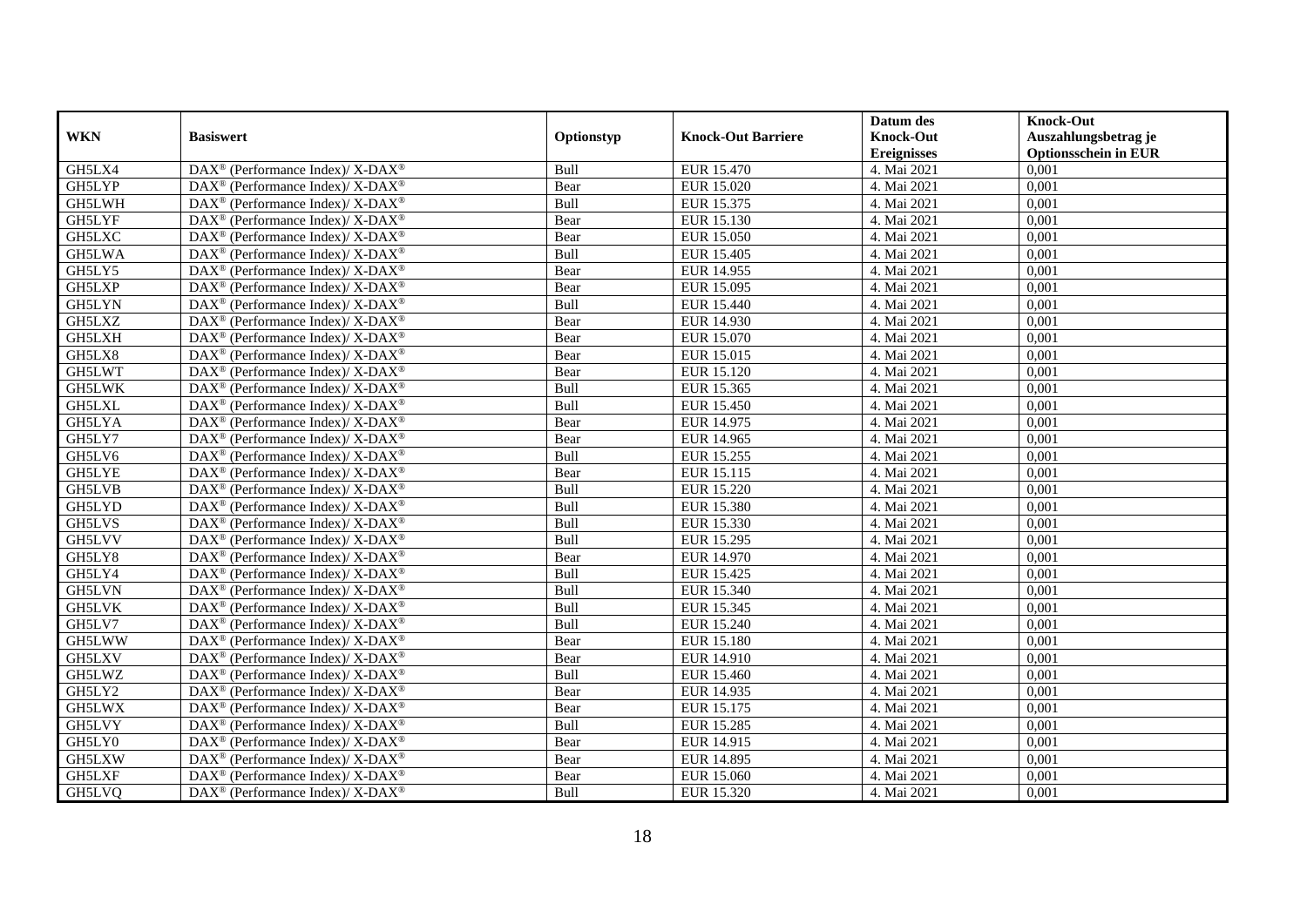|               |                                                             |            |                           | Datum des          | <b>Knock-Out</b>            |
|---------------|-------------------------------------------------------------|------------|---------------------------|--------------------|-----------------------------|
| <b>WKN</b>    | <b>Basiswert</b>                                            | Optionstyp | <b>Knock-Out Barriere</b> | <b>Knock-Out</b>   | Auszahlungsbetrag je        |
|               |                                                             |            |                           | <b>Ereignisses</b> | <b>Optionsschein in EUR</b> |
| GH5LWM        | DAX <sup>®</sup> (Performance Index)/X-DAX <sup>®</sup>     | Bear       | EUR 15.125                | 4. Mai 2021        | 0,001                       |
| GH5LWE        | $DAX^{\circledast}$ (Performance Index)/ X-DAX <sup>®</sup> | Bull       | EUR 15.390                | 4. Mai 2021        | 0,001                       |
| GH5LY1        | DAX <sup>®</sup> (Performance Index)/X-DAX <sup>®</sup>     | Bear       | EUR 14.940                | 4. Mai 2021        | 0,001                       |
| GH5LXS        | $DAX^{\circledast}$ (Performance Index)/ X-DAX <sup>®</sup> | Bear       | <b>EUR 15.100</b>         | 4. Mai 2021        | 0,001                       |
| GH5LX0        | DAX <sup>®</sup> (Performance Index)/X-DAX <sup>®</sup>     | Bear       | <b>EUR 15.170</b>         | 4. Mai 2021        | 0,001                       |
| GH5LX9        | DAX <sup>®</sup> (Performance Index)/ X-DAX <sup>®</sup>    | Bear       | EUR 15.025                | 4. Mai 2021        | 0,001                       |
| GH5LW7        | DAX <sup>®</sup> (Performance Index)/X-DAX <sup>®</sup>     | Bull       | EUR 15.275                | 4. Mai 2021        | 0,001                       |
| GH5LWN        | $DAX^{\circledast}$ (Performance Index)/ X-DAX <sup>®</sup> | Bear       | EUR 15.135                | 4. Mai 2021        | 0,001                       |
| GH5LXB        | $DAX^{\circledast}$ (Performance Index)/ X-DAX <sup>®</sup> | Bear       | EUR 15.045                | 4. Mai 2021        | 0,001                       |
| <b>GH5LYR</b> | DAX <sup>®</sup> (Performance Index)/ X-DAX <sup>®</sup>    | Bear       | EUR 14.985                | 4. Mai 2021        | 0,001                       |
| GH5LVJ        | DAX <sup>®</sup> (Performance Index)/ X-DAX <sup>®</sup>    | Bull       | EUR 15.350                | 4. Mai 2021        | 0,001                       |
| GH5LWU        | DAX <sup>®</sup> (Performance Index)/ X-DAX <sup>®</sup>    | Bear       | EUR 15.165                | 4. Mai 2021        | 0,001                       |
| <b>GH5LYB</b> | DAX <sup>®</sup> (Performance Index)/X-DAX <sup>®</sup>     | Bear       | EUR 14.990                | 4. Mai 2021        | 0,001                       |
| <b>GH5LWL</b> | DAX <sup>®</sup> (Performance Index)/X-DAX <sup>®</sup>     | Bull       | EUR 15.370                | 4. Mai 2021        | 0,001                       |
| GH5LYJ        | DAX <sup>®</sup> (Performance Index)/ X-DAX <sup>®</sup>    | Bear       | EUR 14.885                | 4. Mai 2021        | 0,001                       |
| GH5LXM        | DAX <sup>®</sup> (Performance Index)/ X-DAX <sup>®</sup>    | Bull       | EUR 15.465                | 4. Mai 2021        | 0,001                       |
| GH5LW5        | DAX <sup>®</sup> (Performance Index)/ X-DAX <sup>®</sup>    | Bull       | EUR 15.435                | 4. Mai 2021        | 0,001                       |
| <b>GH5LXE</b> | DAX <sup>®</sup> (Performance Index)/X-DAX <sup>®</sup>     | Bear       | EUR 15.055                | 4. Mai 2021        | 0,001                       |
| GH5LV3        | $DAX^{\circledast}$ (Performance Index)                     | Bull       | EUR 15.245                | 4. Mai 2021        | 0,001                       |
| GH5LSC        | DAX <sup>®</sup> (Performance Index)                        | Bull       | EUR 15.315                | 4. Mai 2021        | 0,001                       |
| <b>GH5LSM</b> | DAX <sup>®</sup> (Performance Index)                        | Bear       | EUR 15.120                | 4. Mai 2021        | 0,001                       |
| GH5LS4        | $\overline{\text{DAX}^{\otimes}}$ (Performance Index)       | Bull       | EUR 15.265                | 4. Mai 2021        | 0,001                       |
| <b>GH5LYC</b> | $\text{DAX}^{\textcircled{}}$ (Performance Index)           | Bear       | EUR 14.905                | 4. Mai 2021        | 0,001                       |
| <b>GH5LTM</b> | $DAX^{\circledast}$ (Performance Index)                     | Bear       | <b>EUR 15.080</b>         | 4. Mai 2021        | 0,001                       |
| GH5LU6        | $DAX^{\circledcirc}$ (Performance Index)                    | Bear       | EUR 15.090                | 4. Mai 2021        | 0.001                       |
| GH5LS7        | DAX <sup>®</sup> (Performance Index)                        | Bear       | EUR 15.170                | 4. Mai 2021        | 0,001                       |
| <b>GH5LRY</b> | $\overline{\text{DAX}^{\otimes}}$ (Performance Index)       | Bull       | <b>EUR 15.340</b>         | 4. Mai 2021        | 0,001                       |
| GH5LTW        | $DAX^{\circledR}$ (Performance Index)                       | Bull       | <b>EUR 15.280</b>         | 4. Mai 2021        | 0,001                       |
| GH5LS6        | DAX <sup>®</sup> (Performance Index)                        | Bull       | EUR 15.425                | 4. Mai 2021        | 0,001                       |
| GH5LSY        | $DAX^{\circledast}$ (Performance Index)                     | Bull       | EUR 15.330                | 4. Mai 2021        | 0,001                       |
| GH5LU0        | $DAX^{\circledast}$ (Performance Index)                     | Bull       | EUR 15.370                | 4. Mai 2021        | 0,001                       |
| GH5LSU        | $DAX^{\circledcirc}$ (Performance Index)                    | Bear       | EUR 14.990                | 4. Mai 2021        | 0,001                       |
| <b>GH5LTV</b> | $DAX^{\circledR}$ (Performance Index)                       | Bull       | <b>EUR 15.440</b>         | 4. Mai 2021        | 0,001                       |
| GH5LW0        | $\overline{\text{DAX}}^{\textcirc}$ (Performance Index)     | Bear       | EUR 14.930                | 4. Mai 2021        | 0,001                       |
| <b>GH5LTT</b> | $DAX^{\circledast}$ (Performance Index)                     | Bull       | EUR 15.475                | 4. Mai 2021        | 0,001                       |
| GH5LUT        | $DAX^{\circledR}$ (Performance Index)                       | Bear       | EUR 14.920                | 4. Mai 2021        | 0,001                       |
| GH5LSZ        | DAX <sup>®</sup> (Performance Index)                        | Bear       | EUR 15.145                | 4. Mai 2021        | 0,001                       |
| GH5LSV        | $DAX^{\circledast}$ (Performance Index)                     | Bull       | EUR 15.255                | 4. Mai 2021        | 0,001                       |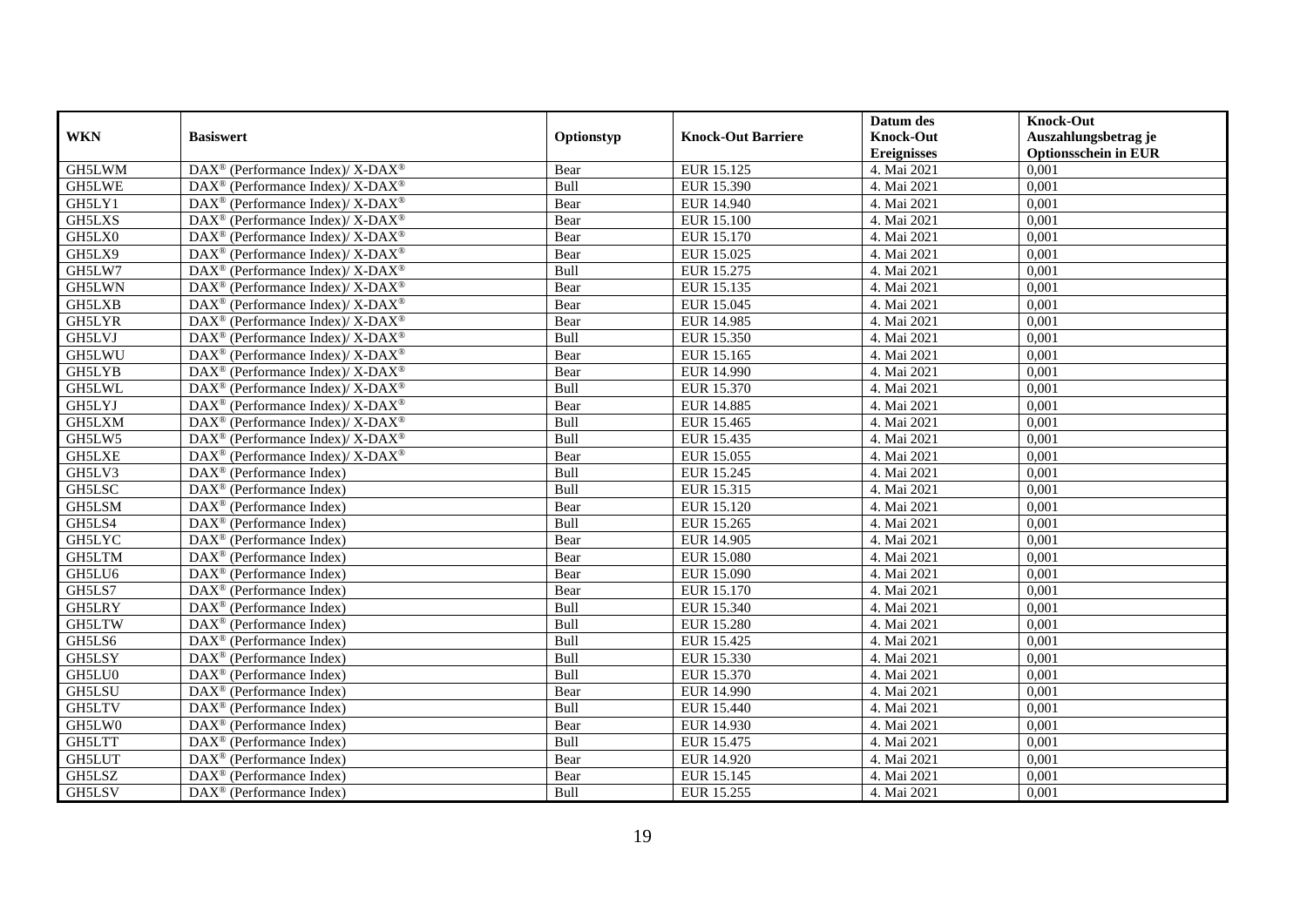|               |                                                              |            |                           | Datum des          | <b>Knock-Out</b>            |
|---------------|--------------------------------------------------------------|------------|---------------------------|--------------------|-----------------------------|
| <b>WKN</b>    | <b>Basiswert</b>                                             | Optionstyp | <b>Knock-Out Barriere</b> | <b>Knock-Out</b>   | Auszahlungsbetrag je        |
|               |                                                              |            |                           | <b>Ereignisses</b> | <b>Optionsschein in EUR</b> |
| GH5LUZ        | DAX <sup>®</sup> (Performance Index)                         | Bear       | EUR 14.940                | 4. Mai 2021        | 0,001                       |
| GH5LRQ        | $\text{DAX}^{\textcircled{n}}$ (Performance Index)           | Bear       | <b>EUR 15.050</b>         | 4. Mai 2021        | 0,001                       |
| GH5LSX        | DAX <sup>®</sup> (Performance Index)                         | Bull       | EUR 15.305                | 4. Mai 2021        | 0,001                       |
| GH5LSL        | $\text{DAX}^{\otimes}$ (Performance Index)                   | Bull       | EUR 15.420                | 4. Mai 2021        | 0,001                       |
| <b>GH5LTF</b> | DAX <sup>®</sup> (Performance Index)                         | Bull       | <b>EUR 15.430</b>         | 4. Mai 2021        | 0,001                       |
| <b>GH5LUB</b> | $\text{DAX}^{\textcircled{p}}$ (Performance Index)           | Bull       | <b>EUR 15.250</b>         | 4. Mai 2021        | 0,001                       |
| <b>GH5LTP</b> | $\overline{\text{DAX}^{\otimes}}$ (Performance Index)        | Bear       | <b>EUR 15.180</b>         | 4. Mai 2021        | 0,001                       |
| <b>GH5LUK</b> | $\text{DAX}^{\textcircled{n}}$ (Performance Index)           | Bear       | EUR 14.975                | 4. Mai 2021        | 0,001                       |
| GH5LT6        | $\text{DAX}^{\textcircled{n}}$ (Performance Index)           | Bull       | EUR 15.445                | 4. Mai 2021        | 0,001                       |
| GH5LV0        | $\text{DAX}^{\otimes}$ (Performance Index)                   | Bear       | EUR 14.945                | 4. Mai 2021        | 0,001                       |
| GH5LS8        | $\overline{\text{DAX}}^{\textcircled{}}$ (Performance Index) | Bull       | <b>EUR 15.285</b>         | 4. Mai 2021        | 0,001                       |
| GH5LU2        | $\overline{\text{DAX}}^{\textcircled{}}$ (Performance Index) | Bear       | EUR 14.995                | 4. Mai 2021        | 0,001                       |
| <b>GH5LTS</b> | DAX <sup>®</sup> (Performance Index)                         | Bear       | <b>EUR 15.100</b>         | 4. Mai 2021        | 0,001                       |
| <b>GH5LRR</b> | $DAX^{\circledR}$ (Performance Index)                        | Bull       | EUR 15.405                | 4. Mai 2021        | 0,001                       |
| <b>GH5LUY</b> | $\text{DAX}^{\otimes}$ (Performance Index)                   | Bear       | EUR 14.935                | 4. Mai 2021        | 0,001                       |
| GH5LRW        | DAX <sup>®</sup> (Performance Index)                         | Bull       | EUR 15.470                | 4. Mai 2021        | 0,001                       |
| GH5LTJ        | DAX <sup>®</sup> (Performance Index)                         | Bull       | EUR 15.300                | 4. Mai 2021        | 0,001                       |
| <b>GH5LRS</b> | $\overline{\text{DAX}}^{\textcirc}$ (Performance Index)      | Bull       | EUR 15.365                | 4. Mai 2021        | 0,001                       |
| GH5LS5        | DAX <sup>®</sup> (Performance Index)                         | Bull       | EUR 15.385                | 4. Mai 2021        | 0,001                       |
| <b>GH5LRU</b> | DAX <sup>®</sup> (Performance Index)                         | Bear       | EUR 15.025                | 4. Mai 2021        | 0,001                       |
| GH5LUM        | DAX <sup>®</sup> (Performance Index)                         | Bear       | <b>EUR 14.885</b>         | 4. Mai 2021        | 0,001                       |
| <b>GH5LUG</b> | $\overline{\text{DAX}^{\otimes}}$ (Performance Index)        | Bear       | EUR 14.960                | 4. Mai 2021        | 0,001                       |
| GH5LSK        | DAX <sup>®</sup> (Performance Index)                         | Bull       | EUR 15.435                | 4. Mai 2021        | 0,001                       |
| <b>GH5LRV</b> | $\text{DAX}^{\circledast}$ (Performance Index)               | Bear       | EUR 15.105                | 4. Mai 2021        | 0,001                       |
| <b>GH5LTX</b> | $DAX^{\circledR}$ (Performance Index)                        | Bull       | EUR 15.260                | 4. Mai 2021        | 0.001                       |
| <b>GH5LUC</b> | DAX <sup>®</sup> (Performance Index)                         | Bear       | EUR 15.020                | 4. Mai 2021        | 0,001                       |
| GH5LV1        | DAX <sup>®</sup> (Performance Index)                         | Bear       | <b>EUR 14.950</b>         | 4. Mai 2021        | 0,001                       |
| <b>GH5LTN</b> | $\text{DAX}^{\textcircled{p}}$ (Performance Index)           | Bull       | EUR 15.275                | 4. Mai 2021        | 0,001                       |
| GH5LU7        | DAX <sup>®</sup> (Performance Index)                         | Bull       | EUR 15.325                | 4. Mai 2021        | 0,001                       |
| GH5LT1        | $\text{DAX}^{\circledast}$ (Performance Index)               | Bull       | EUR 15.360                | 4. Mai 2021        | 0,001                       |
| GH5LSQ        | $\text{DAX}^{\textcircled{n}}$ (Performance Index)           | Bear       | EUR 14.985                | 4. Mai 2021        | 0,001                       |
| GH5LU5        | $DAX^{\circledR}$ (Performance Index)                        | Bear       | EUR 15.135                | 4. Mai 2021        | 0,001                       |
| GH5LS3        | $\overline{\text{DAX}}^{\textcirc}$ (Performance Index)      | Bear       | EUR 15.070                | 4. Mai 2021        | 0,001                       |
| <b>GH5LUR</b> | $\overline{\text{DAX}^{\otimes}(\text{Performance Index})}$  | Bear       | <b>EUR 14.900</b>         | 4. Mai 2021        | 0,001                       |
| GH5LS1        | DAX <sup>®</sup> (Performance Index)                         | Bear       | <b>EUR 15.060</b>         | 4. Mai 2021        | 0,001                       |
| <b>GH5LUN</b> | $\text{DAX}^{\circledast}$ (Performance Index)               | Bear       | <b>EUR 14.890</b>         | 4. Mai 2021        | 0,001                       |
| GH5LJH        | Porsche Automobil Holding SE                                 | Bear       | <b>EUR 88,97</b>          | 4. Mai 2021        | 0,001                       |
| GH5LX2        | $\text{DAX}^{\circledast}$ (Performance Index)               | Bear       | EUR 14.970                | 4. Mai 2021        | 0,001                       |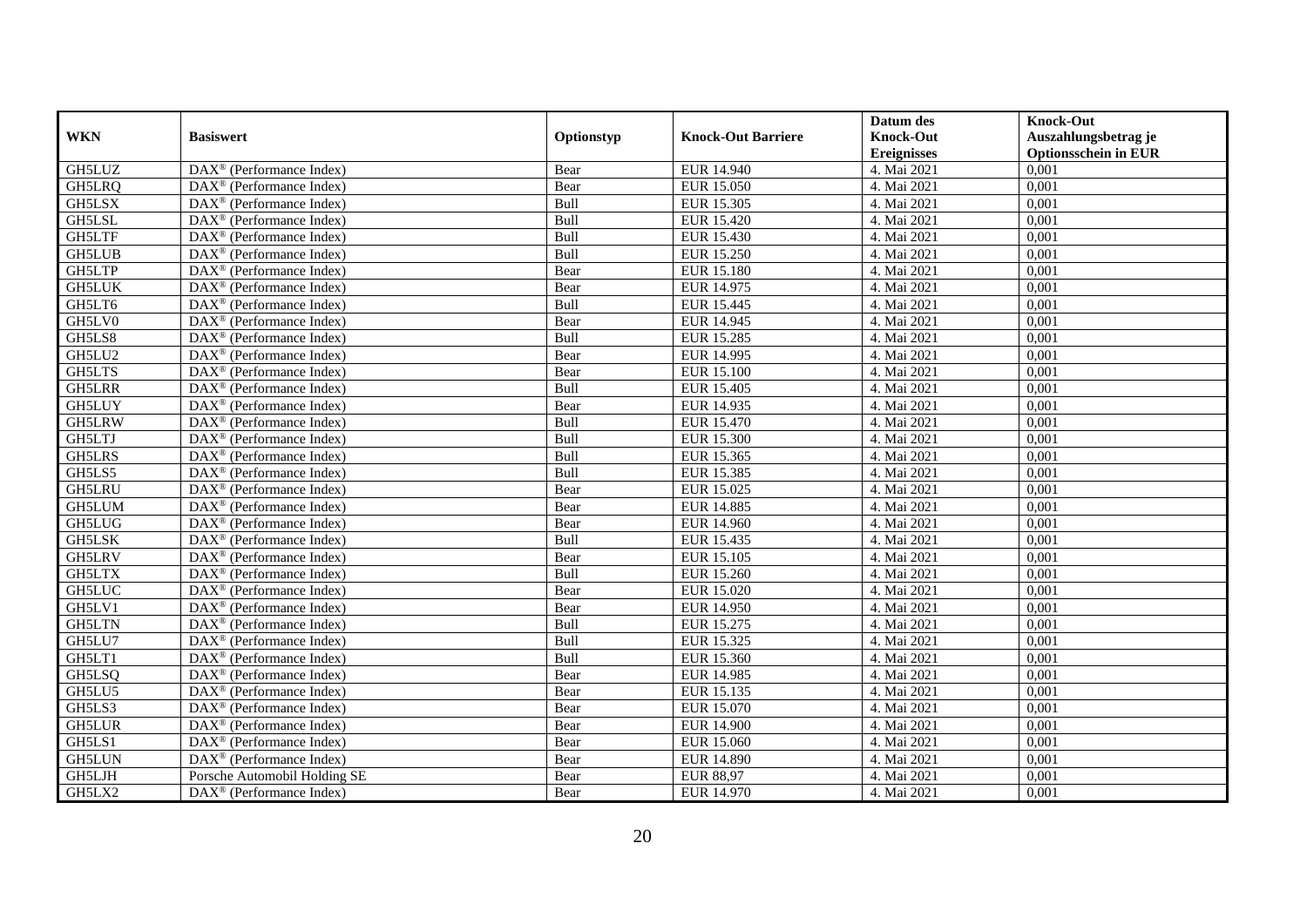|               |                                                              |             |                           | Datum des          | <b>Knock-Out</b>            |
|---------------|--------------------------------------------------------------|-------------|---------------------------|--------------------|-----------------------------|
| <b>WKN</b>    | <b>Basiswert</b>                                             | Optionstyp  | <b>Knock-Out Barriere</b> | <b>Knock-Out</b>   | Auszahlungsbetrag je        |
|               |                                                              |             |                           | <b>Ereignisses</b> | <b>Optionsschein in EUR</b> |
| GH5LT5        | DAX <sup>®</sup> (Performance Index)                         | Bull        | EUR 15.450                | 4. Mai 2021        | 0,001                       |
| <b>GH5LTU</b> | $\text{DAX}^{\textcircled{n}}$ (Performance Index)           | Bear        | EUR 15.165                | 4. Mai 2021        | 0,001                       |
| <b>GH5LUH</b> | DAX <sup>®</sup> (Performance Index)                         | Bear        | EUR 14.965                | 4. Mai 2021        | 0,001                       |
| GH5LTC        | $\text{DAX}^{\otimes}$ (Performance Index)                   | Bear        | EUR 15.130                | 4. Mai 2021        | 0,001                       |
| GH5LT2        | DAX <sup>®</sup> (Performance Index)                         | Bear        | EUR 15.160                | 4. Mai 2021        | 0,001                       |
| GH5LS9        | $\text{DAX}^{\textcircled{p}}$ (Performance Index)           | Bear        | <b>EUR 15.010</b>         | 4. Mai 2021        | 0,001                       |
| <b>GH5LUW</b> | $\overline{\text{DAX}^{\otimes}}$ (Performance Index)        | Bear        | EUR 14.915                | 4. Mai 2021        | 0,001                       |
| GH5LSP        | $\text{DAX}^{\textcircled{n}}$ (Performance Index)           | Bear        | EUR 15.085                | 4. Mai 2021        | 0,001                       |
| GH5LSW        | $\text{DAX}^{\textcircled{n}}$ (Performance Index)           | Bull        | <b>EUR 15.400</b>         | 4. Mai 2021        | 0,001                       |
| GH5LTB        | $\text{DAX}^{\otimes}$ (Performance Index)                   | Bull        | EUR 15.390                | 4. Mai 2021        | 0,001                       |
| <b>GH5LUU</b> | $\overline{\text{DAX}}^{\textcircled{}}$ (Performance Index) | Bear        | <b>EUR 14.980</b>         | 4. Mai 2021        | 0,001                       |
| <b>GH5LUJ</b> | $\overline{\text{DAX}}^{\textcircled{}}$ (Performance Index) | Bull        | <b>EUR 15.270</b>         | 4. Mai 2021        | 0,001                       |
| <b>GH5LUD</b> | DAX <sup>®</sup> (Performance Index)                         | Bull        | EUR 15.320                | 4. Mai 2021        | 0,001                       |
| GH5LVL        | $DAX^{\circledcirc}$ (Performance Index)                     | Bear        | EUR 14.955                | 4. Mai 2021        | 0,001                       |
| <b>GH5LUP</b> | $\text{DAX}^{\otimes}$ (Performance Index)                   | Bear        | EUR 14.895                | 4. Mai 2021        | 0,001                       |
| <b>GH5LUA</b> | DAX <sup>®</sup> (Performance Index)                         | Bear        | EUR 15.150                | 4. Mai 2021        | 0,001                       |
| GH5LSB        | DAX <sup>®</sup> (Performance Index)                         | Bear        | EUR 15.035                | 4. Mai 2021        | 0,001                       |
| GH5LST        | $\overline{\text{DAX}}^{\textcirc}$ (Performance Index)      | <b>Bull</b> | EUR 15.355                | 4. Mai 2021        | 0,001                       |
| GH5LT4        | DAX <sup>®</sup> (Performance Index)                         | Bear        | EUR 15.065                | 4. Mai 2021        | 0,001                       |
| GH5LSD        | DAX <sup>®</sup> (Performance Index)                         | Bear        | EUR 15.015                | 4. Mai 2021        | 0,001                       |
| <b>GH5LSJ</b> | DAX <sup>®</sup> (Performance Index)                         | Bull        | EUR 15.465                | 4. Mai 2021        | 0,001                       |
| <b>GH5LSR</b> | $\overline{\text{DAX}^{\otimes}}$ (Performance Index)        | Bear        | EUR 15.075                | 4. Mai 2021        | 0,001                       |
| GH5LU9        | $\overline{\text{DAX}^{\otimes}}$ (Performance Index)        | Bull        | EUR 15.345                | 4. Mai 2021        | 0,001                       |
| GH4T93        | Intesa Sanpaolo S.p.A.                                       | Bear        | EUR 2,34227663            | 4. Mai 2021        | 0,001                       |
| <b>GH5LUF</b> | $DAX^{\circledR}$ (Performance Index)                        | Bull        | EUR 15.455                | 4. Mai 2021        | 0.001                       |
| GH5LTQ        | DAX <sup>®</sup> (Performance Index)                         | Bull        | EUR 15.350                | 4. Mai 2021        | 0,001                       |
| GH5LTD        | DAX <sup>®</sup> (Performance Index)                         | Bull        | <b>EUR 15.460</b>         | 4. Mai 2021        | 0,001                       |
| <b>GH5LUV</b> | $\text{DAX}^{\textcircled{p}}$ (Performance Index)           | Bear        | EUR 14.925                | 4. Mai 2021        | 0,001                       |
| GH5LSA        | $\overline{\text{DAX}^{\otimes}}$ (Performance Index)        | Bear        | EUR 15.095                | 4. Mai 2021        | 0,001                       |
| <b>GH5LUS</b> | $\text{DAX}^{\circledast}$ (Performance Index)               | Bear        | EUR 14.910                | 4. Mai 2021        | 0,001                       |
| <b>GH5LTL</b> | $\text{DAX}^{\textcircled{n}}$ (Performance Index)           | Bear        | EUR 15.055                | 4. Mai 2021        | 0,001                       |
| GH5LX1        | $DAX^{\circledR}$ (Performance Index)                        | Bear        | EUR 15.140                | 4. Mai 2021        | 0,001                       |
| <b>GH5LSE</b> | $\overline{\text{DAX}}^{\textcirc}$ (Performance Index)      | Bull        | <b>EUR 15.380</b>         | 4. Mai 2021        | 0,001                       |
| GH5LU4        | $\overline{\text{DAX}}^{\textcircled{}}$ (Performance Index) | Bull        | EUR 15.295                | 4. Mai 2021        | 0,001                       |
| <b>GH5LTE</b> | DAX <sup>®</sup> (Performance Index)                         | Bear        | EUR 15.125                | 4. Mai 2021        | 0,001                       |
| GH5LT7        | DAX <sup>®</sup> (Performance Index)                         | Bear        | EUR 15.115                | 4. Mai 2021        | 0,001                       |
| GH5LRZ        | $\text{DAX}^{\circledast}$ (Performance Index)               | Bull        | EUR 15.480                | 4. Mai 2021        | 0,001                       |
| GH5LT0        | DAX <sup>®</sup> (Performance Index)                         | Bear        | EUR 15.040                | 4. Mai 2021        | 0,001                       |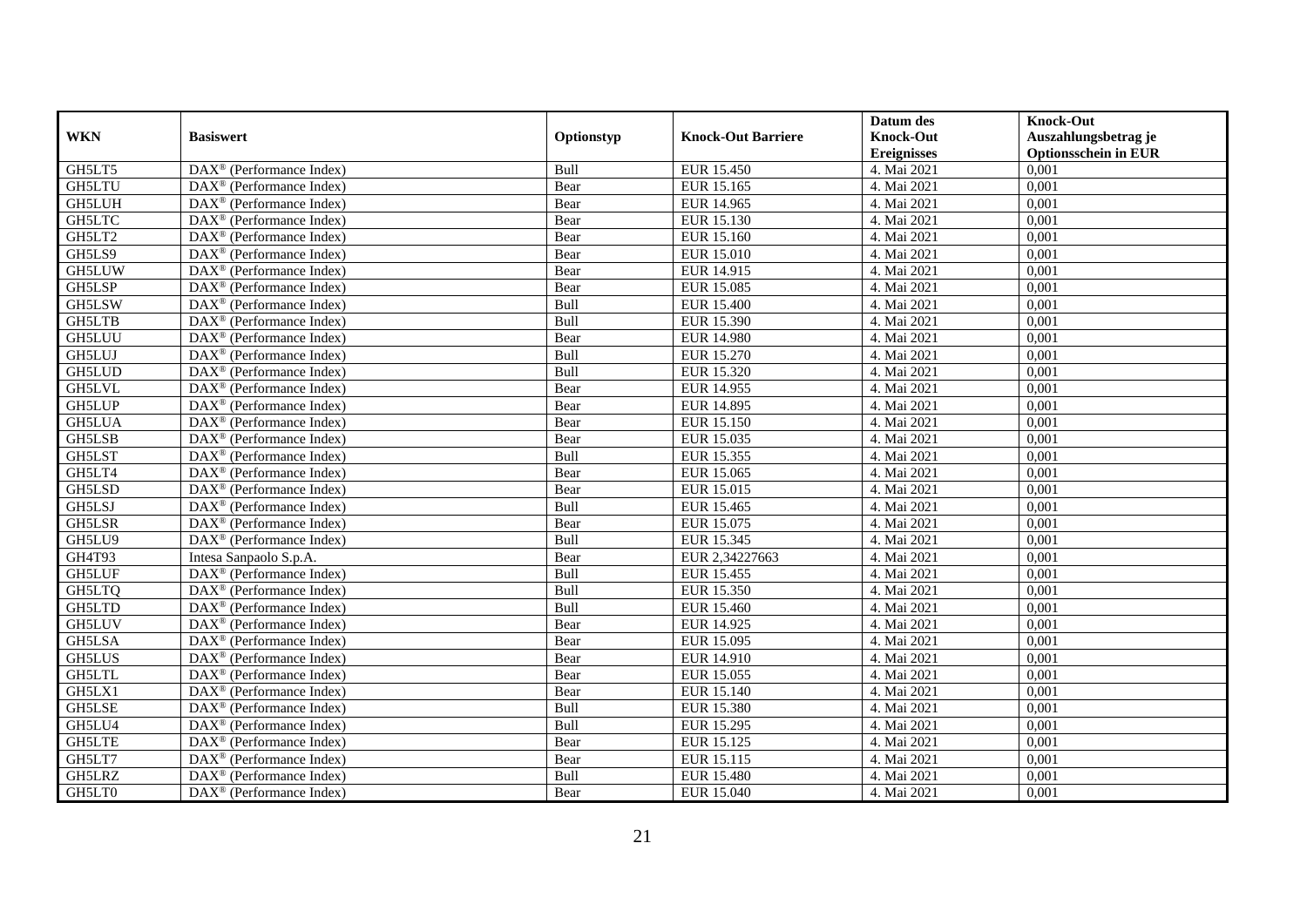|               |                                                              |            |                           | Datum des          | <b>Knock-Out</b>            |
|---------------|--------------------------------------------------------------|------------|---------------------------|--------------------|-----------------------------|
| <b>WKN</b>    | <b>Basiswert</b>                                             | Optionstyp | <b>Knock-Out Barriere</b> | <b>Knock-Out</b>   | Auszahlungsbetrag je        |
|               |                                                              |            |                           | <b>Ereignisses</b> | <b>Optionsschein in EUR</b> |
| GH5LTG        | DAX <sup>®</sup> (Performance Index)                         | Bear       | EUR 15.030                | 4. Mai 2021        | 0,001                       |
| GH5LU1        | $\text{DAX}^{\textcircled{n}}$ (Performance Index)           | Bull       | <b>EUR 15.410</b>         | 4. Mai 2021        | 0,001                       |
| GH5LSN        | DAX <sup>®</sup> (Performance Index)                         | Bull       | EUR 15.395                | 4. Mai 2021        | 0,001                       |
| GH5LTH        | $DAX^{\circledcirc}$ (Performance Index)                     | Bull       | EUR 15.240                | 4. Mai 2021        | 0,001                       |
| <b>GH5LSF</b> | DAX <sup>®</sup> (Performance Index)                         | Bear       | <b>EUR 15.000</b>         | 4. Mai 2021        | 0,001                       |
| GH5LW4        | $\text{DAX}^{\textcircled{p}}$ (Performance Index)           | Bear       | EUR 15.155                | 4. Mai 2021        | 0,001                       |
| GH5LS2        | $DAX^{\otimes}$ (Performance Index)                          | Bull       | EUR 15.290                | 4. Mai 2021        | 0,001                       |
| <b>GH5LTK</b> | $\overline{\text{DAX}}^{\textcirc}$ (Performance Index)      | Bear       | EUR 15.175                | 4. Mai 2021        | 0,001                       |
| GH5LT8        | $\text{DAX}^{\textcircled{n}}$ (Performance Index)           | Bull       | EUR 15.375                | 4. Mai 2021        | 0,001                       |
| GH5LSS        | $\text{DAX}^{\otimes}$ (Performance Index)                   | Bear       | EUR 15.110                | 4. Mai 2021        | 0,001                       |
| GH5LGN        | MTU Aero Engines AG                                          | Bull       | EUR 208.96                | 4. Mai 2021        | 0,001                       |
| GH5E6V        | Lloyds Banking Group plc                                     | Bear       | GBP 0,46981983            | 4. Mai 2021        | 0,001                       |
| <b>GH5E72</b> | Lloyds Banking Group plc                                     | Bear       | GBP 0,46981983            | 4. Mai 2021        | 0,001                       |
| GH5E8T        | Lloyds Banking Group plc                                     | Bear       | GBP 0,45982366            | 4. Mai 2021        | 0,001                       |
| <b>GH5LTA</b> | $\text{DAX}^{\otimes}$ (Performance Index)                   | Bull       | EUR 15.415                | 4. Mai 2021        | 0,001                       |
| GH5CJS        | Lloyds Banking Group plc                                     | Bear       | GBP 0,45977959            | 4. Mai 2021        | 0,001                       |
| <b>GH5LUE</b> | DAX <sup>®</sup> (Performance Index)                         | Bear       | EUR 15.045                | 4. Mai 2021        | 0,001                       |
| <b>GH5LTR</b> | $DAX^{\circledR}$ (Performance Index)                        | Bear       | EUR 15.005                | 4. Mai 2021        | 0,001                       |
| GH5LRT        | $\overline{\text{DAX}}^{\textcircled{}}$ (Performance Index) | Bull       | EUR 15.335                | 4. Mai 2021        | 0,001                       |
| <b>GH5LRX</b> | $\overline{\text{DAX}^{\otimes}}$ (Performance Index)        | Bull       | EUR 15.310                | 4. Mai 2021        | 0,001                       |
| GH5LGP        | MTU Aero Engines AG                                          | Bull       | EUR 207,9                 | 4. Mai 2021        | 0,001                       |
| GH5CK1        | <b>Imperial Brands PLC</b>                                   | Bear       | GBP 15,11749927           | 4. Mai 2021        | 0,001                       |
| GH3RWA        | Commerzbank AG                                               | Bear       | EUR 5,62698707            | 4. Mai 2021        | 0,001                       |
| <b>GH1KLQ</b> | AXA S.A.                                                     | Bear       | EUR 23,95323666           | 4. Mai 2021        | 0,001                       |
| GH4VMF        | <b>TUI AG</b>                                                | Bear       | EUR 5,2156739             | 4. Mai 2021        | 0.001                       |
| GH3RVF        | Commerzbank AG                                               | Bear       | EUR 5,70666123            | 4. Mai 2021        | 0,001                       |
| GH3L4Y        | Infineon Technologies AG                                     | Bull       | EUR 32,79355388           | 4. Mai 2021        | 0,001                       |
| GH51H1        | Shop Apotheke Europe NV                                      | Bull       | EUR 167,465               | 4. Mai 2021        | 0,001                       |
| GH3RWE        | Commerzbank AG                                               | Bear       | EUR 5,65686487            | 4. Mai 2021        | 0,001                       |
| <b>GH5LUX</b> | $\text{DAX}^{\circledast}$ (Performance Index)               | Bull       | EUR 15.230                | 4. Mai 2021        | 0,001                       |
| GH5LT9        | DAX <sup>®</sup> (Performance Index)                         | Bull       | EUR 15.235                | 4. Mai 2021        | 0,001                       |
| GH3RV9        | Commerzbank AG                                               | Bear       | EUR 5,67678339            | 4. Mai 2021        | 0,001                       |
| GB9SL6        | EURO STOXX <sup>®</sup> Banks (Price EUR) Index              | Bear       | EUR 92,67964768           | 4. Mai 2021        | 0,001                       |
| GH1WF7        | EURO STOXX <sup>®</sup> Banks (Price EUR) Index              | Bear       | EUR 92,82206663           | 4. Mai 2021        | 0,001                       |
| GH5LAQ        | ABB Ltd                                                      | Bear       | CHF 30,02                 | 4. Mai 2021        | 0,001                       |
| GH2SVV        | Aeroports de Paris SA                                        | Bear       | EUR 113,52474761          | 4. Mai 2021        | 0,001                       |
| <b>GH548K</b> | Zalando SE                                                   | Bull       | EUR 85,41830713           | 4. Mai 2021        | 0,001                       |
| GH5LKD        | Delivery Hero AG                                             | Bull       | EUR 131,02                | 4. Mai 2021        | 0,001                       |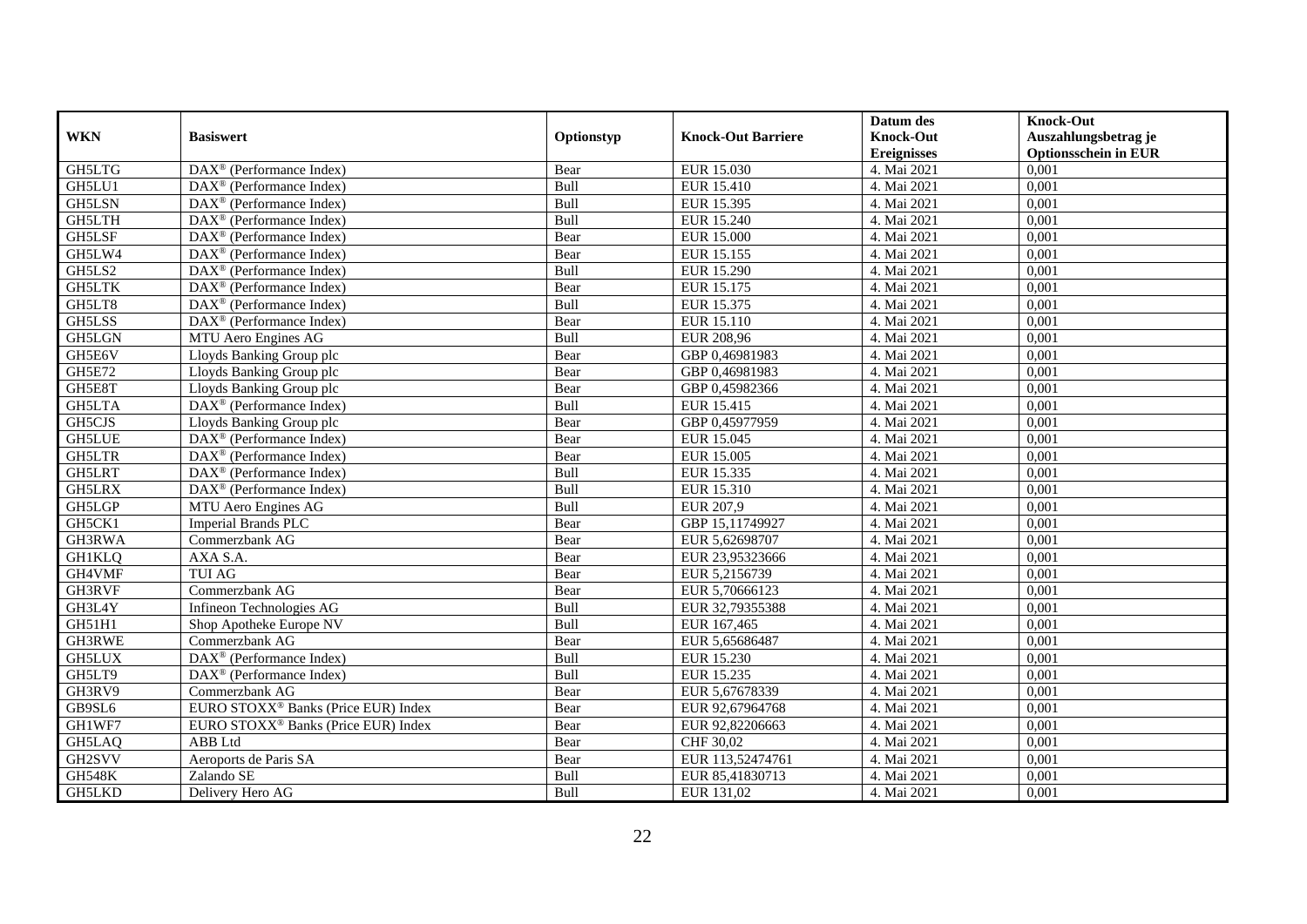|               |                                                                   |            |                           | Datum des                              | <b>Knock-Out</b>                                    |
|---------------|-------------------------------------------------------------------|------------|---------------------------|----------------------------------------|-----------------------------------------------------|
| <b>WKN</b>    | <b>Basiswert</b>                                                  | Optionstyp | <b>Knock-Out Barriere</b> | <b>Knock-Out</b><br><b>Ereignisses</b> | Auszahlungsbetrag je<br><b>Optionsschein in EUR</b> |
| GH3UKB        | Sonova Holding AG                                                 | Bear       | CHF 274,72231686          | 4. Mai 2021                            | 0,001                                               |
| GH4K3V        | HelloFresh SE                                                     | Bull       | EUR 65,97768195           | 4. Mai 2021                            | 0,001                                               |
| GH4XQM        | Telefonica S.A.                                                   | Bear       | EUR 3,91302015            | 4. Mai 2021                            | 0,001                                               |
| GH4K33        | HelloFresh SE                                                     | Bull       | EUR 64,6326326            | 4. Mai 2021                            | 0,001                                               |
| GH4K3S        | HelloFresh SE                                                     | Bull       | EUR 66,30892544           | 4. Mai 2021                            | 0,001                                               |
| GF6MZL        | Vinci S.A.                                                        | Bear       | EUR 94,07846882           | 4. Mai 2021                            | 0,001                                               |
| GH4K3Y        | HelloFresh SE                                                     | Bull       | EUR 65,63640078           | 4. Mai 2021                            | 0,001                                               |
| GH4K30        | HelloFresh SE                                                     | Bull       | EUR 64,97391377           | 4. Mai 2021                            | 0,001                                               |
| GH4K31        | HelloFresh SE                                                     | Bull       | EUR 65,30515727           | 4. Mai 2021                            | 0,001                                               |
| GH1E0X        | Anheuser-Busch InBev SA/NV                                        | Bear       | EUR 59,49021641           | 4. Mai 2021                            | 0,001                                               |
| GH3KVP        | Engie                                                             | Bear       | EUR 12,56609819           | 4. Mai 2021                            | 0,001                                               |
| GH5LU3        | DAX <sup>®</sup> (Performance Index)                              | Bull       | <b>EUR 15.185</b>         | 4. Mai 2021                            | 0,001                                               |
| GH5M4P        | $DAX^{\circledast}$ (Performance Index)/ X-DAX <sup>®</sup>       | Bull       | <b>EUR 15.200</b>         | 4. Mai 2021                            | 0,001                                               |
| GH1WF8        | EURO STOXX <sup>®</sup> Banks (Price EUR) Index                   | Bear       | EUR 93,04051684           | 4. Mai 2021                            | 0,001                                               |
| GH5LTZ        | $\text{DAX}^{\textcircled{n}}$ (Performance Index)                | Bull       | EUR 15.220                | 4. Mai 2021                            | 0,001                                               |
| GH3RVA        | Commerzbank AG                                                    | Bear       | EUR 5,73653901            | 4. Mai 2021                            | 0,001                                               |
| GH5LTY        | $\overline{\text{DA}}X^{\otimes}$ (Performance Index)             | Bull       | EUR 15.215                | 4. Mai 2021                            | 0,001                                               |
| <b>GH1PYC</b> | Aeroports de Paris SA                                             | Bear       | EUR 114,21085869          | 4. Mai 2021                            | 0,001                                               |
| GH5LSG        | DAX <sup>®</sup> (Performance Index)                              | Bull       | <b>EUR 15.200</b>         | 4. Mai 2021                            | 0,001                                               |
| GH54BR        | Nordex SE                                                         | Bull       | EUR 22,47174998           | 4. Mai 2021                            | 0,001                                               |
| GH3L4X        | Infineon Technologies AG                                          | Bull       | EUR 32,45216355           | 4. Mai 2021                            | 0,001                                               |
| <b>GH5LVD</b> | $\text{DAX}^{\circledR}$ (Performance Index)/ X-DAX <sup>®</sup>  | Bull       | EUR 15.195                | 4. Mai 2021                            | 0,001                                               |
| <b>GH5LUL</b> | DAX <sup>®</sup> (Performance Index)/ X-DAX <sup>®</sup>          | Bull       | EUR 15.185                | 4. Mai 2021                            | 0,001                                               |
| GH5LS0        | $\text{DAX}^{\textcircled{n}}$ (Performance Index)                | Bull       | EUR 15.195                | 4. Mai 2021                            | 0,001                                               |
| GH5LU8        | $\overline{\text{DAX}}^{\textcircled{}}$ (Performance Index)      | Bull       | EUR 15.210                | 4. Mai 2021                            | 0,001                                               |
| <b>GH548Z</b> | Shop Apotheke Europe NV                                           | Bull       | EUR 166,184               | 4. Mai 2021                            | 0,001                                               |
| GH3NM5        | Banco Bilbao Vizcaya Argentaria S.A.                              | Bear       | EUR 4,7480897             | 4. Mai 2021                            | 0,001                                               |
| GH54AG        | Nordex SE                                                         | Bull       | EUR 22,81253477           | 4. Mai 2021                            | 0,001                                               |
| GH5LT3        | DAX <sup>®</sup> (Performance Index)                              | Bull       | EUR 15.225                | 4. Mai 2021                            | 0,001                                               |
| <b>GH5LVE</b> | $\text{DAX}^{\circledR}$ (Performance Index)/ X-DAX <sup>®</sup>  | Bull       | EUR 15.210                | 4. Mai 2021                            | 0,001                                               |
| GH5LVC        | $\text{DAX}^{\circledast}$ (Performance Index)/X-DAX <sup>®</sup> | Bull       | EUR 15.190                | 4. Mai 2021                            | 0,001                                               |
| GH5LUQ        | $DAX^{\circledcirc}$ (Performance Index)                          | Bull       | EUR 15.205                | 4. Mai 2021                            | 0,001                                               |
| <b>GH5LSH</b> | $\overline{\text{DAX}}^{\textcirc}$ (Performance Index)           | Bull       | EUR 15.190                | 4. Mai 2021                            | 0,001                                               |
| GH5LVG        | $\text{DAX}^{\circledR}$ (Performance Index)/ X-DAX <sup>®</sup>  | Bull       | EUR 15.215                | 4. Mai 2021                            | 0,001                                               |
| GH54AK        | Nordex SE                                                         | Bull       | EUR 22,70228087           | 4. Mai 2021                            | 0,001                                               |
| GH5LW9        | DAX <sup>®</sup> (Performance Index)/ X-DAX <sup>®</sup>          | Bull       | <b>EUR 15.205</b>         | 4. Mai 2021                            | 0,001                                               |
| GH5LLZ        | Delivery Hero AG                                                  | Bull       | EUR 130,35                | 4. Mai 2021                            | 0,001                                               |
| GH1WGH        | EURO STOXX <sup>®</sup> Banks (Price EUR) Index                   | Bear       | EUR 92,93129176           | 4. Mai 2021                            | 0,001                                               |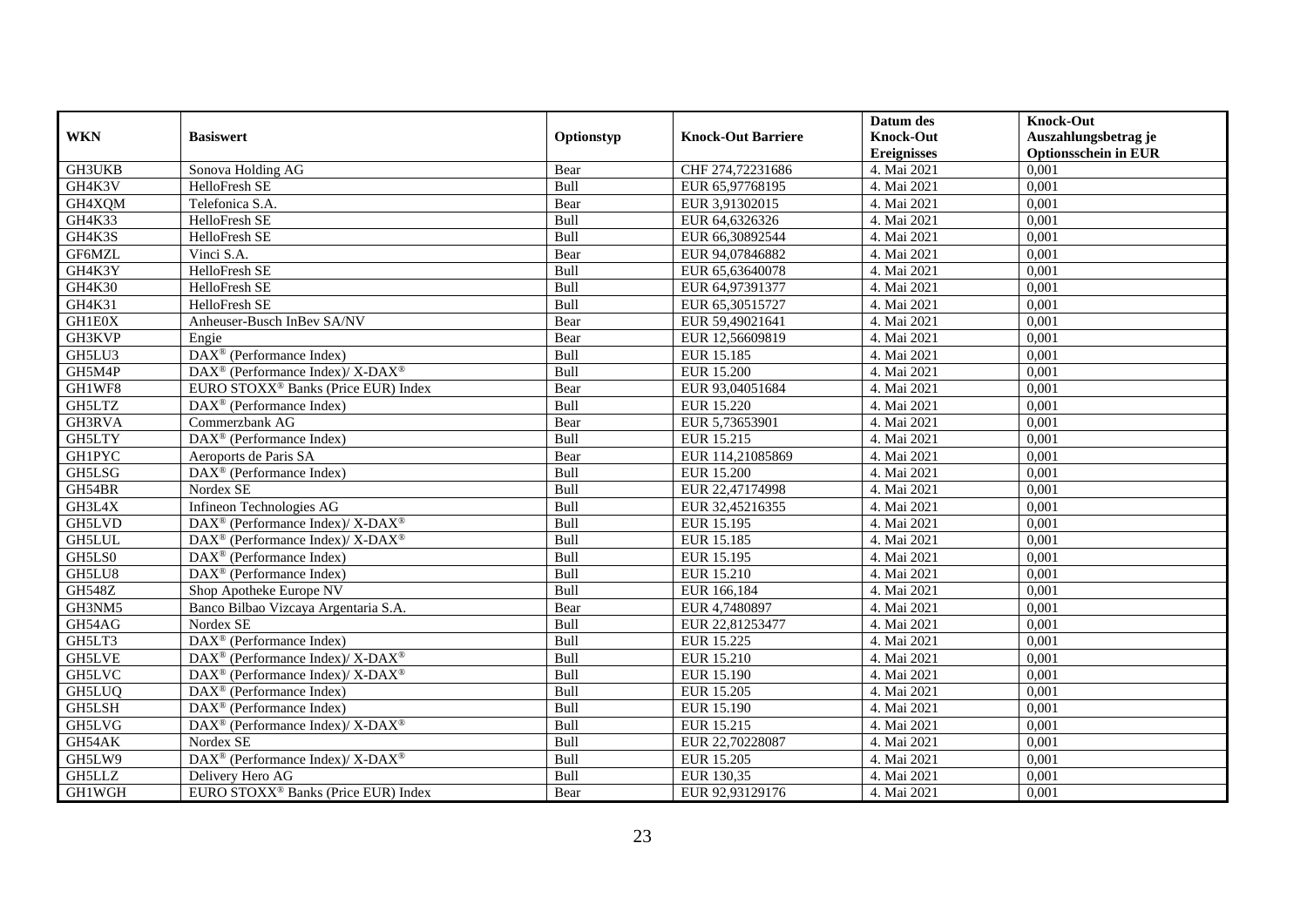| <b>WKN</b>    | <b>Basiswert</b>                                                    | Optionstyp | <b>Knock-Out Barriere</b> | Datum des<br><b>Knock-Out</b><br><b>Ereignisses</b> | <b>Knock-Out</b><br>Auszahlungsbetrag je<br><b>Optionsschein in EUR</b> |
|---------------|---------------------------------------------------------------------|------------|---------------------------|-----------------------------------------------------|-------------------------------------------------------------------------|
| GH54AN        | Nordex SE                                                           | Bull       | EUR 22,58200389           | 4. Mai 2021                                         | 0,001                                                                   |
| GH3NMA        | Safran S.A.                                                         | Bear       | EUR 126,92938656          | 4. Mai 2021                                         | 0,001                                                                   |
| GH5LVF        | $\text{DAX}^{\circledR}$ (Performance Index)/ X-DAX <sup>®</sup>    | Bull       | <b>EUR 15.200</b>         | 4. Mai 2021                                         | 0,001                                                                   |
| GH5M4Q        | DAX <sup>®</sup> (Performance Index)/ X-DAX <sup>®</sup>            | Bull       | <b>EUR 15.200</b>         | 4. Mai 2021                                         | 0,001                                                                   |
| <b>GH3L54</b> | Infineon Technologies AG                                            | Bull       | EUR 32,28146839           | 4. Mai 2021                                         | 0,001                                                                   |
| GH3L5G        | Infineon Technologies AG                                            | Bull       | EUR 32,62285873           | 4. Mai 2021                                         | 0,001                                                                   |
| GH5L8Z        | ICE Brent Crude Oil Future (Generic Front Month<br>Future)          | Bear       | <b>USD 66.99</b>          | 4. Mai 2021                                         | 0.001                                                                   |
| GH5CHK        | British American Tobacco plc.                                       | Bear       | GBP 27,20506847           | 4. Mai 2021                                         | 0,001                                                                   |
| GF71GC        | Heineken N.V.                                                       | Bear       | EUR 98,3468853            | 4. Mai 2021                                         | 0,001                                                                   |
| GH3RVJ        | Commerzbank AG                                                      | Bear       | EUR 5,75645756            | 4. Mai 2021                                         | 0,001                                                                   |
| GH5KQR        | 1 Feinunze Palladium, Feinheit mind. 0,9995                         | Bear       | USD 2.985,602             | 4. Mai 2021                                         | 0,001                                                                   |
| GH5KQN        | 1 Feinunze Palladium, Feinheit mind. 0,9995                         | Bear       | USD 2.992,972             | 4. Mai 2021                                         | 0,001                                                                   |
| GC9X4E        | Grupo Ferrovial SA                                                  | Bear       | EUR 24,274                | 4. Mai 2021                                         | 0,001                                                                   |
| GH3RVC        | Commerzbank AG                                                      | Bear       | EUR 5,78633532            | 4. Mai 2021                                         | 0,001                                                                   |
| <b>GH3NKS</b> | Industria de Diseno Textil, S.A. (Inditex)                          | Bear       | EUR 30,27762057           | 4. Mai 2021                                         | 0,001                                                                   |
| GH4T1M        | Shop Apotheke Europe NV                                             | Bull       | EUR 164,954               | 4. Mai 2021                                         | 0,001                                                                   |
| GH5H1Y        | ICE Brent Crude Oil Future (Generic Front Month<br>Future)          | Bear       | <b>USD 67,97</b>          | 4. Mai 2021                                         | 0,001                                                                   |
| GH0V04        | Commerzbank AG                                                      | Bear       | EUR 5,82695878            | 4. Mai 2021                                         | 0,001                                                                   |
| <b>GH548X</b> | Shop Apotheke Europe NV                                             | Bull       | EUR 163,462               | 4. Mai 2021                                         | 0,001                                                                   |
| GH3H0C        | Bouygues S.A.                                                       | Bear       | EUR 34,53385596           | 4. Mai 2021                                         | 0,001                                                                   |
| GH5H1V        | NYMEX Light, Sweet Crude Oil Future (Generic Front<br>Month Future) | Bear       | <b>USD 64,83</b>          | 4. Mai 2021                                         | 0.001                                                                   |
| GH4T2Y        | TeamViewer AG                                                       | Bull       | EUR 36,707                | 4. Mai 2021                                         | 0,001                                                                   |
| GH5CK4        | Erste Group Bank AG                                                 | Bear       | EUR 30,23075036           | 4. Mai 2021                                         | 0,001                                                                   |
| GH4XRK        | Telefonica S.A.                                                     | Bear       | EUR 3,93298453            | 4. Mai 2021                                         | 0,001                                                                   |
| GH51GX        | Shop Apotheke Europe NV                                             | Bull       | EUR 160,193               | 4. Mai 2021                                         | 0,001                                                                   |
| GH54AM        | Nordex SE                                                           | Bull       | EUR 22,35147301           | 4. Mai 2021                                         | 0,001                                                                   |
| GH4T5Q        | Carrefour S.A.                                                      | Bear       | EUR 16,23867392           | 4. Mai 2021                                         | 0,001                                                                   |
| GH4595        | BP Plc                                                              | Bear       | GBP 3,11156853            | 4. Mai 2021                                         | 0,001                                                                   |
| GH0Y6N        | Commerzbank AG                                                      | Bear       | EUR 5,86718245            | 4. Mai 2021                                         | 0,001                                                                   |
| <b>GH548W</b> | Shop Apotheke Europe NV                                             | Bull       | EUR 162,46                | 4. Mai 2021                                         | 0,001                                                                   |
| <b>GH5LHM</b> | Shop Apotheke Europe NV                                             | Bull       | EUR 160,97                | 4. Mai 2021                                         | 0,001                                                                   |
| GH5GYC        | Tenaris SA                                                          | Bear       | EUR 9,24882245            | 4. Mai 2021                                         | 0,001                                                                   |
| GH54AP        | Nordex SE                                                           | Bull       | EUR 22,24121911           | 4. Mai 2021                                         | 0,001                                                                   |
| <b>GH1WFA</b> | EURO STOXX <sup>®</sup> Banks (Price EUR) Index                     | Bear       | EUR 93,15967152           | 4. Mai 2021                                         | 0,001                                                                   |
| GH5CK3        | <b>Imperial Brands PLC</b>                                          | Bear       | GBP 15,31733404           | 4. Mai 2021                                         | 0,001                                                                   |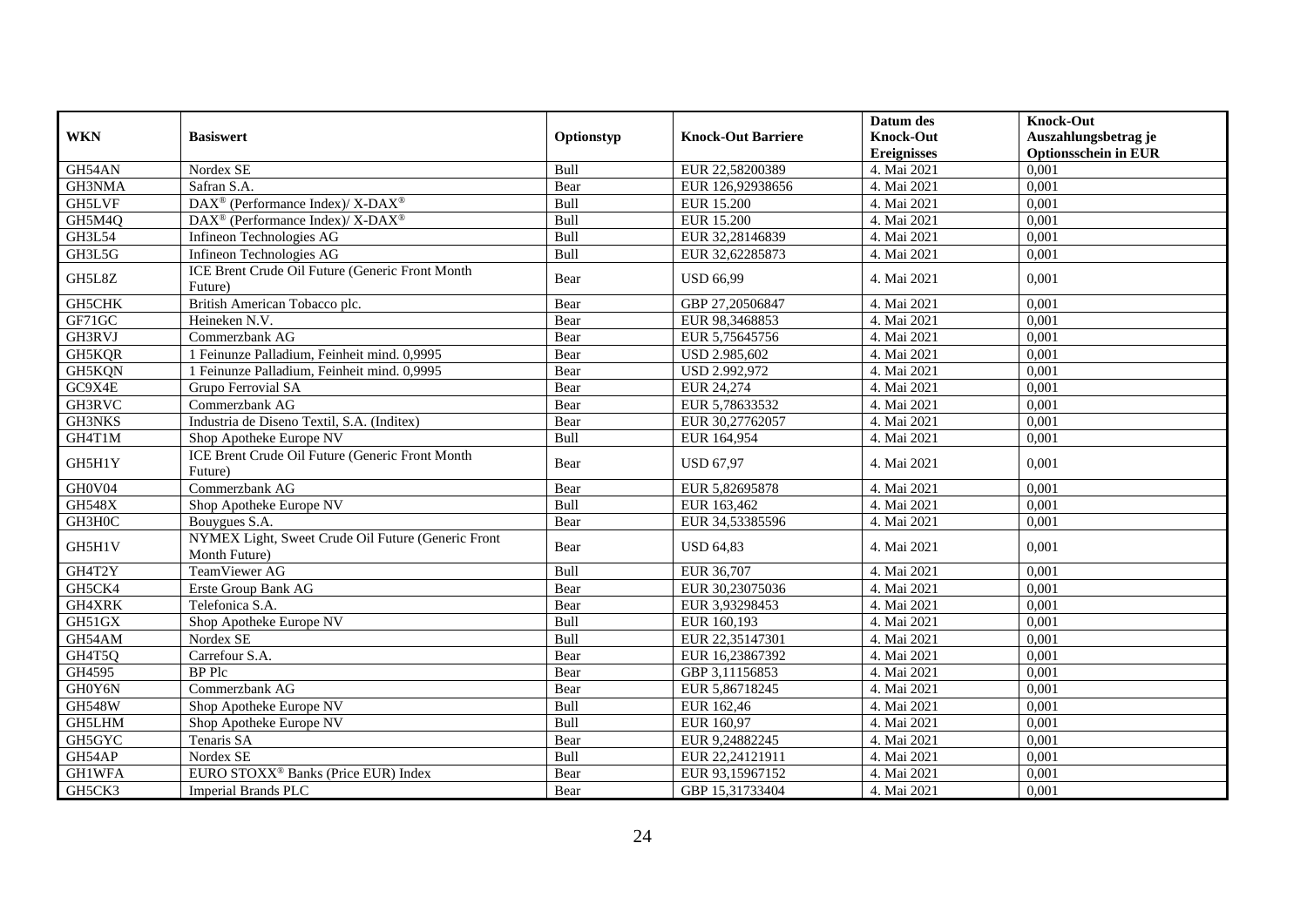|               |                                                                     |            |                           | Datum des          | <b>Knock-Out</b>            |
|---------------|---------------------------------------------------------------------|------------|---------------------------|--------------------|-----------------------------|
| <b>WKN</b>    | <b>Basiswert</b>                                                    | Optionstyp | <b>Knock-Out Barriere</b> | <b>Knock-Out</b>   | Auszahlungsbetrag je        |
|               |                                                                     |            |                           | <b>Ereignisses</b> | <b>Optionsschein in EUR</b> |
| GH5H1X        | ICE Brent Crude Oil Future (Generic Front Month<br>Future)          | Bear       | <b>USD 68.47</b>          | 4. Mai 2021        | 0.001                       |
| <b>GH45B8</b> | <b>BP</b> Plc                                                       | Bear       | GBP 3,13151451            | 4. Mai 2021        | 0,001                       |
| GH4MGZ        | OMV AG                                                              | Bear       | EUR 43,86660489           | 4. Mai 2021        | 0,001                       |
| GH5H0U        | Varta AG                                                            | Bull       | EUR 118,69280159          | 4. Mai 2021        | 0,001                       |
| GH4T1V        | TeamViewer AG                                                       | Bull       | EUR 36,507                | 4. Mai 2021        | 0,001                       |
| GH5415        | Total S.A.                                                          | Bear       | EUR 38,33140246           | 4. Mai 2021        | 0,001                       |
| GH4XQL        | Telefonica S.A.                                                     | Bear       | EUR 3,95294892            | 4. Mai 2021        | 0,001                       |
| GH5LNM        | HeidelbergCement AG                                                 | Bear       | <b>EUR 77,18</b>          | 4. Mai 2021        | 0,001                       |
| GH4XUX        | SBM Offshore N.V.                                                   | Bear       | EUR 14,67809715           | 4. Mai 2021        | 0.001                       |
| GH5KQS        | 1 Feinunze Palladium, Feinheit mind. 0,9995                         | Bear       | USD 3.000,349             | 4. Mai 2021        | 0,001                       |
| GH47Z6        | Nordex SE                                                           | Bull       | EUR 22,09854297           | 4. Mai 2021        | 0,001                       |
| GH5H1U        | NYMEX Light, Sweet Crude Oil Future (Generic Front<br>Month Future) | Bear       | <b>USD 65,33</b>          | 4. Mai 2021        | 0,001                       |
| GH3L50        | Infineon Technologies AG                                            | Bull       | EUR 32,11077323           | 4. Mai 2021        | 0.001                       |
| GH3NP3        | Eiffage S.A.                                                        | Bear       | EUR 94,479                | 4. Mai 2021        | 0,001                       |
| <b>GH1WGG</b> | EURO STOXX <sup>®</sup> Banks (Price EUR) Index                     | Bear       | EUR 93,27882622           | 4. Mai 2021        | 0,001                       |
| GH3H3A        | KBC Groep N.V.                                                      | Bear       | EUR 65,75375058           | 4. Mai 2021        | 0.001                       |
| GF6MY7        | Kering                                                              | Bear       | EUR 675,9730482           | 4. Mai 2021        | 0,001                       |
| GH4Y1Z        | Deutsche Telekom AG                                                 | Bear       | EUR 16,2941099            | 4. Mai 2021        | 0,001                       |
| GH4XQR        | Telefonica S.A.                                                     | Bear       | EUR 3,97291332            | 4. Mai 2021        | 0,001                       |
| GH5E8X        | 1 Feinunze Palladium, Feinheit mind. 0,9995                         | Bear       | USD 3.012,383             | 4. Mai 2021        | 0.001                       |
| GH3RJA        | <b>OMV AG</b>                                                       | Bear       | EUR 44,4111859            | 4. Mai 2021        | 0,001                       |
| GH54AR        | Nordex SE                                                           | Bull       | EUR 21,89041123           | 4. Mai 2021        | 0,001                       |
| <b>GH5LKB</b> | Delivery Hero AG                                                    | Bull       | EUR 129,69                | 4. Mai 2021        | 0,001                       |
| GH1WF5        | EURO STOXX <sup>®</sup> Banks (Price EUR) Index                     | Bear       | EUR 93,39798086           | 4. Mai 2021        | 0.001                       |
| <b>GH397V</b> | Banco Santander S.A.                                                | Bear       | EUR 3,24205248            | 4. Mai 2021        | 0,001                       |
| GH2X92        | ICE Brent Crude Oil Future (Generic Front Month<br>Future)          | Bear       | <b>USD 68,98</b>          | 4. Mai 2021        | 0,001                       |
| GH4MGX        | <b>OMV AG</b>                                                       | Bear       | EUR 44,16549156           | 4. Mai 2021        | 0,001                       |
| <b>GH1DQS</b> | CAC 40 <sup>®</sup> Index                                           | Bear       | EUR 6.350,45              | 4. Mai 2021        | 0,001                       |
| GH5LNP        | HeidelbergCement AG                                                 | Bear       | EUR 77,56                 | 4. Mai 2021        | 0,001                       |
| GH3XAL        | Fortum OYJ                                                          | Bear       | EUR 22,72490781           | 4. Mai 2021        | 0,001                       |
| GH5GU5        | Ørsted A/S                                                          | Bull       | DKK 893,08683025          | 4. Mai 2021        | 0,001                       |
| GH45AZ        | <b>BP</b> Plc                                                       | Bear       | GBP 3,14148748            | 4. Mai 2021        | 0,001                       |
| GH54BY        | Nordex SE                                                           | Bull       | EUR 21,65988034           | 4. Mai 2021        | 0,001                       |
| GH51HL        | Solvay SA                                                           | Bear       | EUR 108,4703518           | 4. Mai 2021        | 0,001                       |
| GH1H0Q        | Prosus NV                                                           | Bull       | EUR 89,07120705           | 4. Mai 2021        | 0,001                       |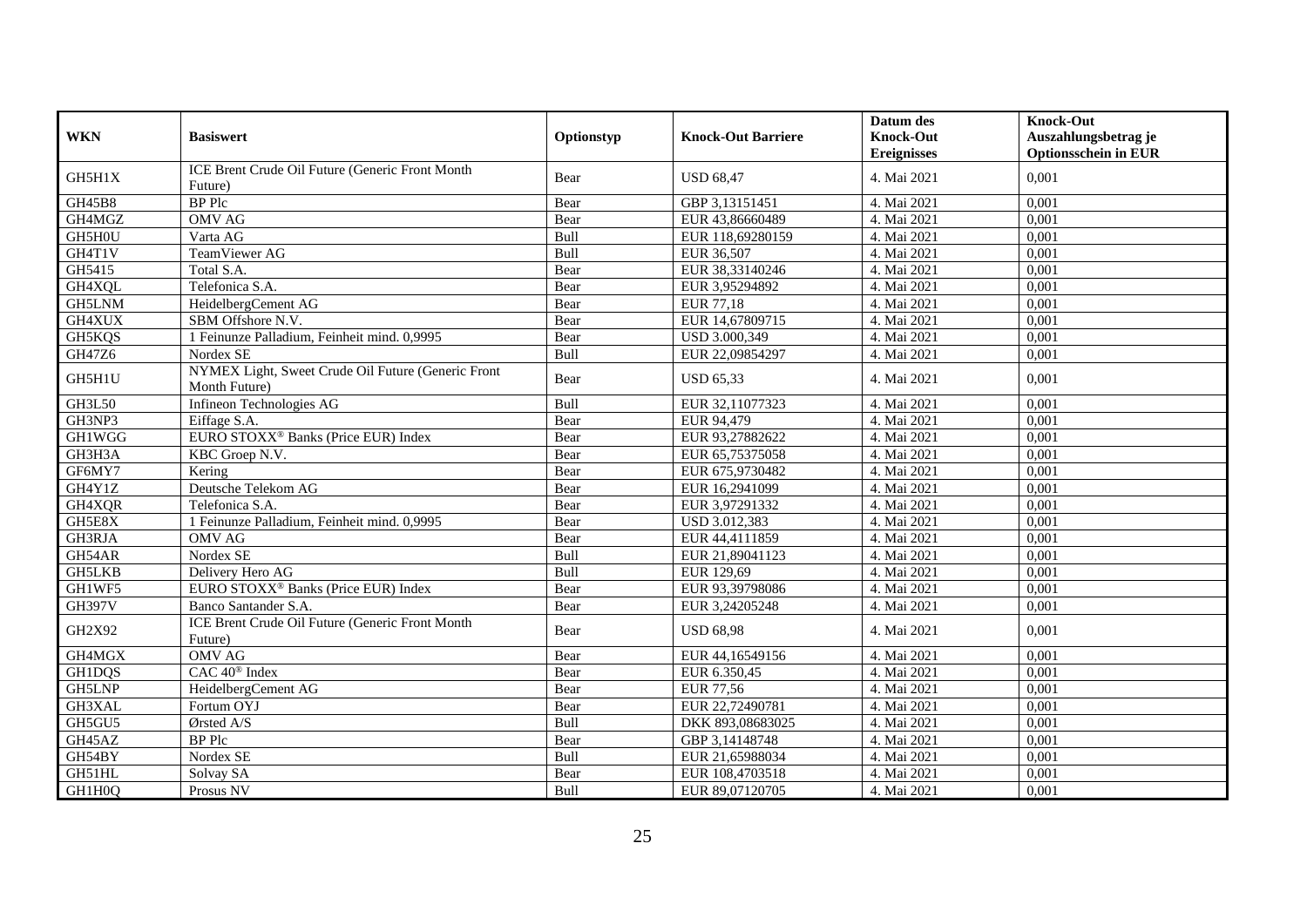|               |                                                                    |             |                           | Datum des          | <b>Knock-Out</b>            |
|---------------|--------------------------------------------------------------------|-------------|---------------------------|--------------------|-----------------------------|
| <b>WKN</b>    | <b>Basiswert</b>                                                   | Optionstyp  | <b>Knock-Out Barriere</b> | <b>Knock-Out</b>   | Auszahlungsbetrag je        |
|               |                                                                    |             |                           | <b>Ereignisses</b> | <b>Optionsschein in EUR</b> |
| GH54AT        | Nordex SE                                                          | Bull        | EUR 21,77013425           | 4. Mai 2021        | 0,001                       |
| GC6XN5        | Intesa Sanpaolo S.p.A.                                             | Bear        | EUR 2,35745508            | 4. Mai 2021        | 0,001                       |
| GH5GU2        | Ørsted A/S                                                         | Bull        | DKK 897,65742815          | 4. Mai 2021        | 0,001                       |
| <b>GH1WEC</b> | EURO STOXX <sup>®</sup> Banks (Price EUR) Index                    | Bear        | EUR 93,51713553           | 4. Mai 2021        | 0,001                       |
| GH4XRE        | Telefonica S.A.                                                    | Bear        | EUR 3,99287772            | 4. Mai 2021        | 0,001                       |
| <b>GH5LKF</b> | Delivery Hero AG                                                   | Bull        | EUR 129,03                | 4. Mai 2021        | 0,001                       |
| GH4KTM        | $\text{DAX}^{\textcircled{p}}$ (Performance Index)                 | Bull        | EUR 15.070                | 4. Mai 2021        | 0,001                       |
| GH53XY        | $\overline{\text{DAX}}^{\textcirc}$ (Performance Index)            | Bull        | <b>EUR 15.080</b>         | 4. Mai 2021        | 0,001                       |
| GH4KTN        | DAX <sup>®</sup> (Performance Index)                               | Bull        | EUR 15.070                | 4. Mai 2021        | 0,001                       |
| GH5ACQ        | $\text{DAX}^{\textcircled{}}$ (Performance Index)                  | Bull        | <b>EUR 15.080</b>         | 4. Mai 2021        | 0,001                       |
| GH53XZ        | $\overline{\text{DAX}^{\otimes}}$ (Performance Index)              | Bull        | EUR 15.070                | 4. Mai 2021        | 0,001                       |
| GH4KTP        | DAX <sup>®</sup> (Performance Index)                               | Bull        | EUR 15.070                | 4. Mai 2021        | 0,001                       |
| GH56DZ        | $\text{DAX}^{\textcircled{n}}$ (Performance Index)                 | Bull        | EUR 15.075                | 4. Mai 2021        | 0,001                       |
| GH56E0        | DAX <sup>®</sup> (Performance Index)                               | <b>Bull</b> | EUR 15.075                | 4. Mai 2021        | 0.001                       |
| <b>GH45N0</b> | DAX <sup>®</sup> (Performance Index)/ X-DAX <sup>®</sup>           | Bull        | EUR 15.068,30016477       | 4. Mai 2021        | 0,001                       |
| GH45J6        | DAX <sup>®</sup> (Performance Index)                               | Bull        | EUR 15.058,27799395       | 4. Mai 2021        | 0,001                       |
| GH5GUG        | Ørsted A/S                                                         | Bull        | DKK 888,52623365          | 4. Mai 2021        | 0,001                       |
| GH56E3        | DAX <sup>®</sup> (Performance Index)                               | Bull        | EUR 15.075                | 4. Mai 2021        | 0,001                       |
| <b>GH548F</b> | Zalando SE                                                         | Bull        | EUR 84,95739895           | 4. Mai 2021        | 0,001                       |
| GH54AY        | Nordex SE                                                          | Bull        | EUR 21,53960336           | 4. Mai 2021        | 0,001                       |
| GH5LKG        | Delivery Hero AG                                                   | Bull        | EUR 128,36                | 4. Mai 2021        | 0,001                       |
| <b>GH4T97</b> | $\text{DAX}^{\circledR}$ (Performance Index)/ X-DAX <sup>®</sup>   | Bull        | EUR 15.081,14943518       | 4. Mai 2021        | 0,001                       |
| GH4PB1        | $\text{DAX}^{\textcircled{p}}$ (Performance Index)                 | Bull        | EUR 15.070                | 4. Mai 2021        | 0,001                       |
| GH5M4S        | $\text{DAX}^{\circledR}$ (Performance Index)/ X-DAX <sup>®</sup>   | Bull        | <b>EUR 15.100</b>         | 4. Mai 2021        | 0,001                       |
| GH56DX        | $DAX^{\circledR}$ (Performance Index)                              | Bull        | <b>EUR 15.080</b>         | 4. Mai 2021        | 0,001                       |
| GH54C0        | Nordex SE                                                          | Bull        | EUR 21,42934945           | 4. Mai 2021        | 0,001                       |
| GH5HW8        | $\overline{\text{DAX}^{\circledast}}$ (Performance Index)          | Bull        | EUR 15.110                | 4. Mai 2021        | 0,001                       |
| GH484F        | $\text{DAX}^{\circledR}$ (Performance Index)/ X-DAX <sup>®</sup>   | Bull        | EUR 15.089,65781983       | 4. Mai 2021        | 0,001                       |
| GH5M4R        | $\text{DAX}^{\circledast}$ (Performance Index)/ X-DAX <sup>®</sup> | Bull        | <b>EUR 15.100</b>         | 4. Mai 2021        | 0,001                       |
| GH5LGM        | MTU Aero Engines AG                                                | Bull        | EUR 206,84                | 4. Mai 2021        | 0,001                       |
| GH56E1        | $\text{DAX}^{\textcircled{D}}$ (Performance Index)                 | Bull        | EUR 15.075                | 4. Mai 2021        | 0,001                       |
| GH4T96        | $\text{DAX}^{\circledR}$ (Performance Index)/ X-DAX <sup>®</sup>   | Bull        | EUR 15.088,77865027       | 4. Mai 2021        | 0,001                       |
| GH5HW9        | $\text{DAX}^{\textcircled{p}}$ (Performance Index)                 | Bull        | EUR 15.110                | 4. Mai 2021        | 0,001                       |
| GH56E2        | $\overline{\text{DAX}}^{\textcirc}$ (Performance Index)            | Bull        | EUR 15.075                | 4. Mai 2021        | 0,001                       |
| GH5HWA        | $\text{DAX}^{\textcircled{n}}$ (Performance Index)                 | Bull        | EUR 15.110                | 4. Mai 2021        | 0,001                       |
| GH5HWE        | DAX <sup>®</sup> (Performance Index)                               | Bull        | <b>EUR 15.100</b>         | 4. Mai 2021        | 0,001                       |
| GH45JB        | $\text{DAX}^{\otimes}$ (Performance Index)                         | Bull        | EUR 15.078,3223356        | 4. Mai 2021        | 0,001                       |
| GH5HWF        | $\text{DAX}^{\textcircled{n}}$ (Performance Index)                 | Bull        | <b>EUR 15.100</b>         | 4. Mai 2021        | 0,001                       |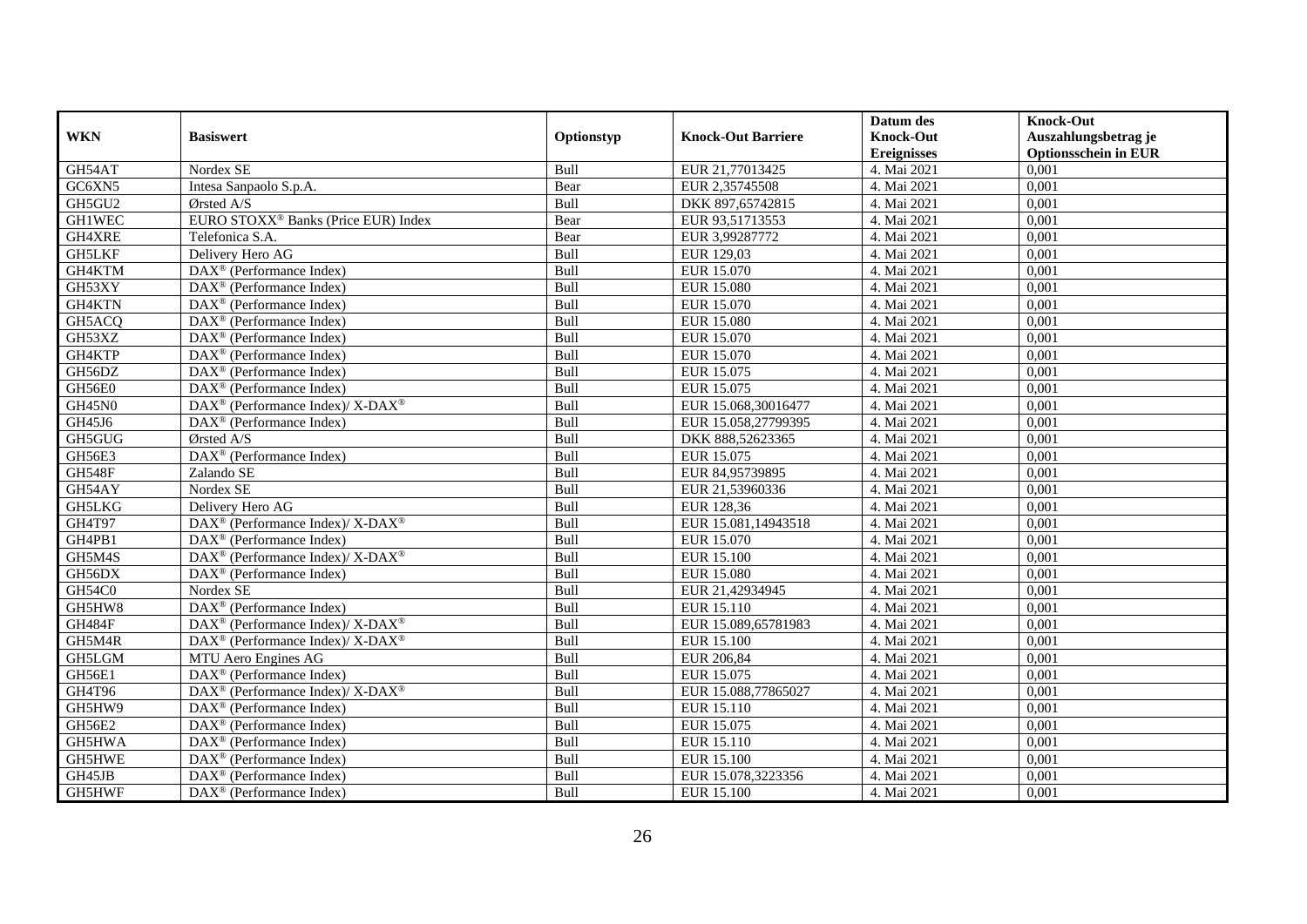| <b>WKN</b>    | <b>Basiswert</b>                                                   |            | <b>Knock-Out Barriere</b> | Datum des<br><b>Knock-Out</b> | <b>Knock-Out</b>                                    |
|---------------|--------------------------------------------------------------------|------------|---------------------------|-------------------------------|-----------------------------------------------------|
|               |                                                                    | Optionstyp |                           | <b>Ereignisses</b>            | Auszahlungsbetrag je<br><b>Optionsschein in EUR</b> |
| GH4836        | DAX <sup>®</sup> (Performance Index)                               | Bull       | EUR 15.094,6672265        | 4. Mai 2021                   | 0,001                                               |
| GH5HWJ        | $\text{DAX}^{\textcircled{p}}$ (Performance Index)                 | Bull       | EUR 15.090                | 4. Mai 2021                   | 0,001                                               |
| GH5HXX        | $\text{DAX}^{\circledast}$ (Performance Index)/ X-DAX <sup>®</sup> | Bull       | <b>EUR 15.100</b>         | 4. Mai 2021                   | 0,001                                               |
| GH5HWK        | $\text{DAX}^{\textcircled{n}}$ (Performance Index)                 | Bull       | EUR 15.090                | 4. Mai 2021                   | 0,001                                               |
| GH5HWL        | DAX <sup>®</sup> (Performance Index)                               | Bull       | EUR 15.090                | 4. Mai 2021                   | 0,001                                               |
| GH3X0X        | Temenos Group AG                                                   | Bull       | CHF 133,01279336          | 4. Mai 2021                   | 0,001                                               |
| GH5HWB        | $\overline{\text{DAX}^{\otimes}(\text{Performance Index})}$        | Bull       | <b>EUR 15.100</b>         | 4. Mai 2021                   | 0,001                                               |
| GH5HWC        | DAX <sup>®</sup> (Performance Index)                               | Bull       | <b>EUR 15.100</b>         | 4. Mai 2021                   | 0,001                                               |
| GH1W5E        | Ørsted A/S                                                         | Bull       | DKK 886,8845664           | 4. Mai 2021                   | 0,001                                               |
| GH5HXY        | $\text{DAX}^{\circledR}$ (Performance Index)/ X-DAX <sup>®</sup>   | Bull       | <b>EUR 15.100</b>         | 4. Mai 2021                   | 0,001                                               |
| GH5HWD        | DAX <sup>®</sup> (Performance Index)                               | Bull       | <b>EUR 15.100</b>         | 4. Mai 2021                   | 0,001                                               |
| GH5HW6        | DAX <sup>®</sup> (Performance Index)                               | Bull       | EUR 15.110                | 4. Mai 2021                   | 0,001                                               |
| GH5HW7        | $\text{DAX}^{\textcircled{n}}$ (Performance Index)                 | Bull       | EUR 15.110                | 4. Mai 2021                   | 0,001                                               |
| GH5HWG        | DAX <sup>®</sup> (Performance Index)                               | Bull       | EUR 15.090                | 4. Mai 2021                   | 0,001                                               |
| GH5HWH        | DAX <sup>®</sup> (Performance Index)                               | Bull       | EUR 15.090                | 4. Mai 2021                   | 0,001                                               |
| GH45Q9        | DAX <sup>®</sup> (Performance Index)/ X-DAX <sup>®</sup>           | Bull       | EUR 15.073,31125018       | 4. Mai 2021                   | 0,001                                               |
| GH45JM        | $\text{DAX}^{\textcircled{p}}$ (Performance Index)                 | Bull       | EUR 15.068,30016477       | 4. Mai 2021                   | 0,001                                               |
| GH5CTF        | $\text{DAX}^{\circledR}$ (Performance Index)/ X-DAX <sup>®</sup>   | Bull       | EUR 15.064,29648823       | 4. Mai 2021                   | 0,001                                               |
| GH45QX        | $\text{DAX}^{\circledast}$ (Performance Index)/ X-DAX <sup>®</sup> | Bull       | EUR 15.053,26690852       | 4. Mai 2021                   | 0,001                                               |
| GH45JP        | $\text{DAX}^{\circledast}$ (Performance Index)                     | Bull       | EUR 15.063,28907935       | 4. Mai 2021                   | 0,001                                               |
| GH4T9D        | $\text{DAX}^{\circledR}$ (Performance Index)/ X-DAX <sup>®</sup>   | Bull       | EUR 15.058,30183833       | 4. Mai 2021                   | 0,001                                               |
| GH45KQ        | $\overline{\text{DAX}}^{\textcircled{}}$ (Performance Index)       | Bull       | EUR 15.083,33342104       | 4. Mai 2021                   | 0,001                                               |
| GH4815        | DAX <sup>®</sup> (Performance Index)                               | Bull       | EUR 15.089,65781983       | 4. Mai 2021                   | 0,001                                               |
| GH45JH        | $\text{DAX}^{\textcircled{D}}$ (Performance Index)                 | Bull       | EUR 15.053,26690852       | 4. Mai 2021                   | 0,001                                               |
| GH45JJ        | $\text{DAX}^{\textcircled{D}}$ (Performance Index)                 | Bull       | EUR 15.073,31125018       | 4. Mai 2021                   | 0,001                                               |
| GH4PB2        | $\text{DAX}^{\textcircled{n}}$ (Performance Index)                 | Bull       | EUR 15.060                | 4. Mai 2021                   | 0,001                                               |
| GH4KTZ        | DAX <sup>®</sup> (Performance Index)                               | Bull       | <b>EUR 15.050</b>         | 4. Mai 2021                   | 0,001                                               |
| GH53Y0        | $\overline{\text{DAX}^{\otimes}}$ (Performance Index)              | Bull       | EUR 15.060                | 4. Mai 2021                   | 0,001                                               |
| GH4PB3        | DAX <sup>®</sup> (Performance Index)                               | Bull       | EUR 15.050                | 4. Mai 2021                   | 0,001                                               |
| GH4KU0        | $DAX^{\circledR}$ (Performance Index)                              | Bull       | EUR 15.050                | 4. Mai 2021                   | 0.001                                               |
| GH4KTV        | $\text{DAX}^{\textcircled{D}}$ (Performance Index)                 | Bull       | EUR 15.060                | 4. Mai 2021                   | 0,001                                               |
| GH4KTT        | $\text{DAX}^{\textcircled{D}}$ (Performance Index)                 | Bull       | EUR 15.060                | 4. Mai 2021                   | 0,001                                               |
| GH4KTU        | $\overline{\text{DAX}^{\otimes}}$ (Performance Index)              | Bull       | EUR 15.060                | 4. Mai 2021                   | 0,001                                               |
| GH4KU1        | DAX <sup>®</sup> (Performance Index)                               | Bull       | <b>EUR 15.050</b>         | 4. Mai 2021                   | 0,001                                               |
| GH4XLA        | $\text{DAX}^{\circledast}$ (Performance Index)                     | Bull       | <b>EUR 15.050</b>         | 4. Mai 2021                   | 0,001                                               |
| GH548G        | Zalando SE                                                         | Bull       | EUR 84,49649079           | 4. Mai 2021                   | 0,001                                               |
| <b>GH1KKE</b> | Ubisoft Entertainment S.A.                                         | Bull       | EUR 61,47114749           | 4. Mai 2021                   | 0,001                                               |
| GH5GUL        | Ørsted A/S                                                         | Bull       | DKK 883,95563574          | 4. Mai 2021                   | 0,001                                               |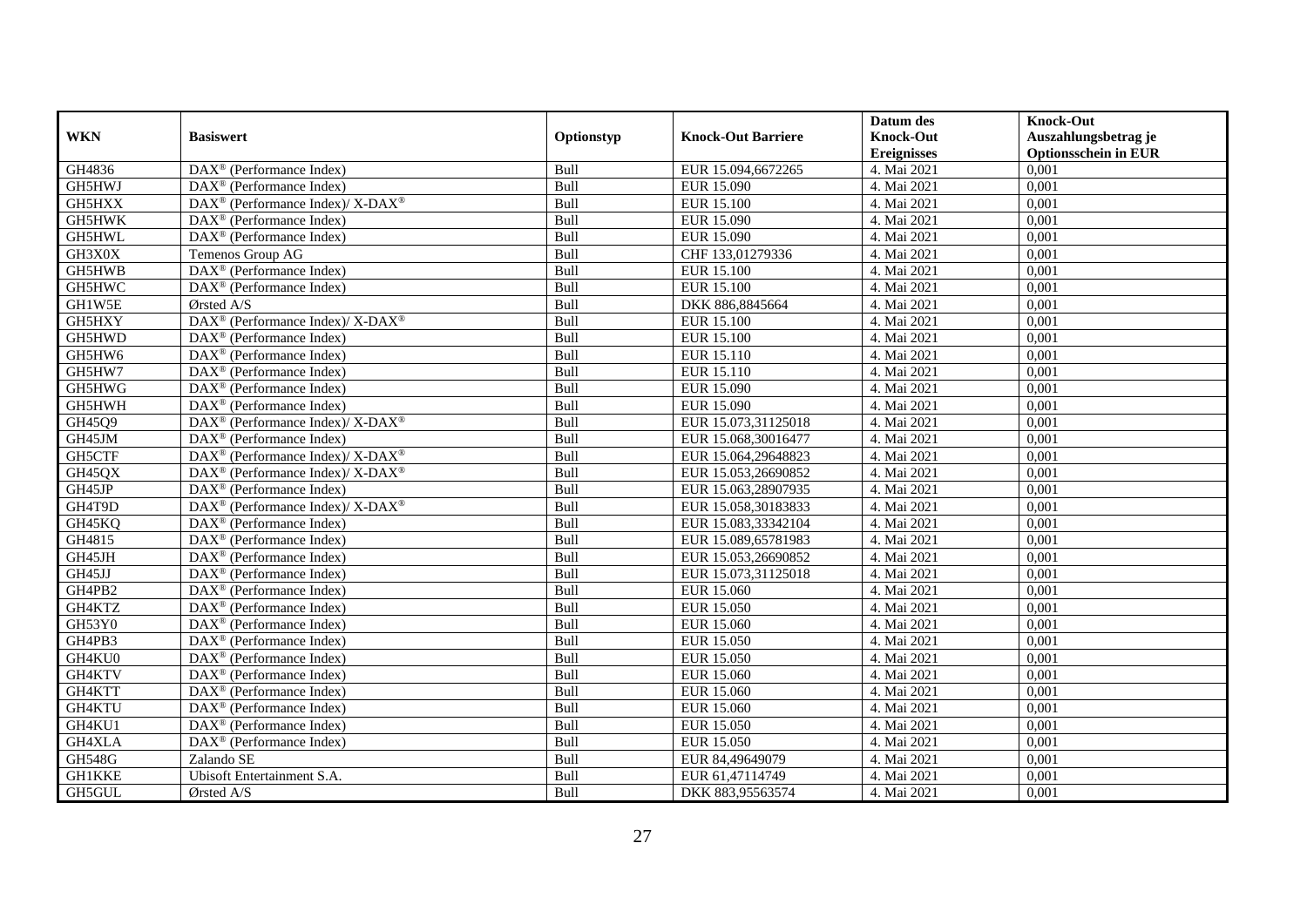| <b>WKN</b>    | <b>Basiswert</b>                                                              |            | <b>Knock-Out Barriere</b> | Datum des<br><b>Knock-Out</b> | <b>Knock-Out</b><br>Auszahlungsbetrag je |
|---------------|-------------------------------------------------------------------------------|------------|---------------------------|-------------------------------|------------------------------------------|
|               |                                                                               | Optionstyp |                           | <b>Ereignisses</b>            | <b>Optionsschein in EUR</b>              |
| GH549Q        | Nordex SE                                                                     | Bull       | EUR 21,30907247           | 4. Mai 2021                   | 0,001                                    |
| GH42WN        | $\overline{\text{DAX}^{\otimes}}$ (Performance Index)                         | Bull       | EUR 15.026,35107801       | 4. Mai 2021                   | 0,001                                    |
| GH42WZ        | $\text{DAX}^{\textcircled{n}}$ (Performance Index)                            | Bull       | EUR 15.011,31681291       | 4. Mai 2021                   | 0,001                                    |
| GH4K67        | Bayerische Motoren Werke AG (BMW)                                             | Bull       | EUR 83,06684538           | 4. Mai 2021                   | 0,001                                    |
| GH4T2C        | TeamViewer AG                                                                 | Bull       | EUR 36,117                | 4. Mai 2021                   | 0,001                                    |
| GH480B        | Siemens AG                                                                    | Bull       | EUR 138, 16665288         | 4. Mai 2021                   | 0,001                                    |
| GH5GU8        | Ørsted A/S                                                                    | Bull       | DKK 879,39503914          | 4. Mai 2021                   | 0,001                                    |
| GH54A1        | Nordex SE                                                                     | Bull       | EUR 21,19881857           | 4. Mai 2021                   | 0,001                                    |
| GH4BWQ        | <b>RWE AG</b>                                                                 | Bull       | EUR 31,32333617           | 4. Mai 2021                   | 0,001                                    |
| GH2PEQ        | Münchener Rückversicherungs-Gesellschaft AG                                   | Bull       | EUR 239,51005529          | 4. Mai 2021                   | 0,001                                    |
| GH5LGT        | MTU Aero Engines AG                                                           | Bull       | EUR 204,72                | 4. Mai 2021                   | 0,001                                    |
| GH5LGS        | MTU Aero Engines AG                                                           | Bull       | <b>EUR 205,78</b>         | 4. Mai 2021                   | 0,001                                    |
| GH5468        | TeamViewer AG                                                                 | Bull       | EUR 36,298                | 4. Mai 2021                   | 0,001                                    |
| GF4NAG        | Ørsted A/S                                                                    | Bull       | DKK 877,96672763          | 4. Mai 2021                   | 0,001                                    |
| <b>GH544U</b> | Sampo Oyj                                                                     | Bull       | EUR 39,171557             | 4. Mai 2021                   | 0,001                                    |
| GH4K2M        | Deutsche Börse AG                                                             | Bull       | EUR 141,05652258          | 4. Mai 2021                   | 0,001                                    |
| GH54AV        | Nordex SE                                                                     | Bull       | EUR 21,07854159           | 4. Mai 2021                   | 0,001                                    |
| GH4PB4        | DAX <sup>®</sup> (Performance Index)                                          | Bull       | EUR 15.040                | 4. Mai 2021                   | 0,001                                    |
| GH3X1E        | Temenos Group AG                                                              | Bull       | CHF 131,75776627          | 4. Mai 2021                   | 0,001                                    |
| GH4KUM        | $\text{DAX}^{\textcircled{n}}$ (Performance Index)                            | Bull       | EUR 15.020                | 4. Mai 2021                   | 0,001                                    |
| GH53Y2        | DAX <sup>®</sup> (Performance Index)                                          | Bull       | EUR 15.030                | 4. Mai 2021                   | 0,001                                    |
| GH4PB5        | $\overline{\text{DAX}^{\otimes}}$ (Performance Index)                         | Bull       | EUR 15.030                | 4. Mai 2021                   | 0,001                                    |
| GH4KUN        | DAX <sup>®</sup> (Performance Index)                                          | Bull       | EUR 15.020                | 4. Mai 2021                   | 0,001                                    |
| GH45M9        | $DAX^{\circledcirc}$ (Performance Index)/X-DAX <sup>®</sup>                   | Bull       | EUR 15.043,24473768       | 4. Mai 2021                   | 0,001                                    |
| GH5ACR        | $\text{DAX}^{\textcircled{p}}$ (Performance Index)                            | Bull       | EUR 15.030                | 4. Mai 2021                   | 0,001                                    |
| GH4XLB        | DAX <sup>®</sup> (Performance Index)                                          | Bull       | EUR 15.025                | 4. Mai 2021                   | 0,001                                    |
| GH5CSQ        | DAX <sup>®</sup> (Performance Index)/X-DAX <sup>®</sup>                       | Bull       | EUR 15.026,13367787       | 4. Mai 2021                   | 0,001                                    |
| GH53Y3        | $\overline{\text{DAX}^{\otimes}}$ (Performance Index)                         | Bull       | EUR 15.020                | 4. Mai 2021                   | 0,001                                    |
| GH5M4T        | $\overline{\text{DAX}^{\otimes}}$ (Performance Index)/X-DAX <sup>®</sup>      | Bull       | <b>EUR 15.000</b>         | 4. Mai 2021                   | 0,001                                    |
| GH4PB8        | $DAX^{\circledR}$ (Performance Index)                                         | Bull       | EUR 15.010                | 4. Mai 2021                   | 0.001                                    |
| GH42VW        | $\text{DAX}^{\textcircled{D}}$ (Performance Index)                            | Bull       | EUR 15.001,29396955       | 4. Mai 2021                   | 0,001                                    |
| GH4KUT        | $\text{DAX}^{\textcircled{D}}$ (Performance Index)                            | Bull       | EUR 15.010                | 4. Mai 2021                   | 0,001                                    |
| GH4T8H        | $DAX^{\circledast}$ (Performance Index)/ $X$ - $\overline{DAX^{\circledast}}$ | Bull       | EUR 15.005,0074658        | 4. Mai 2021                   | 0,001                                    |
| GH4XLC        | DAX <sup>®</sup> (Performance Index)                                          | Bull       | <b>EUR 15.000</b>         | 4. Mai 2021                   | 0,001                                    |
| GH53Y4        | DAX <sup>®</sup> (Performance Index)                                          | Bull       | <b>EUR 15.010</b>         | 4. Mai 2021                   | 0,001                                    |
| GH4PB9        | DAX <sup>®</sup> (Performance Index)                                          | Bull       | <b>EUR 15.000</b>         | 4. Mai 2021                   | 0,001                                    |
| GH45JL        | $\text{DAX}^{\circledast}$ (Performance Index)                                | Bull       | EUR 15.043,24473768       | 4. Mai 2021                   | 0,001                                    |
| GH4G9S        | DAX <sup>®</sup> (Performance Index)/ X-DAX <sup>®</sup>                      | Bull       | <b>EUR 15.000</b>         | 4. Mai 2021                   | 0,001                                    |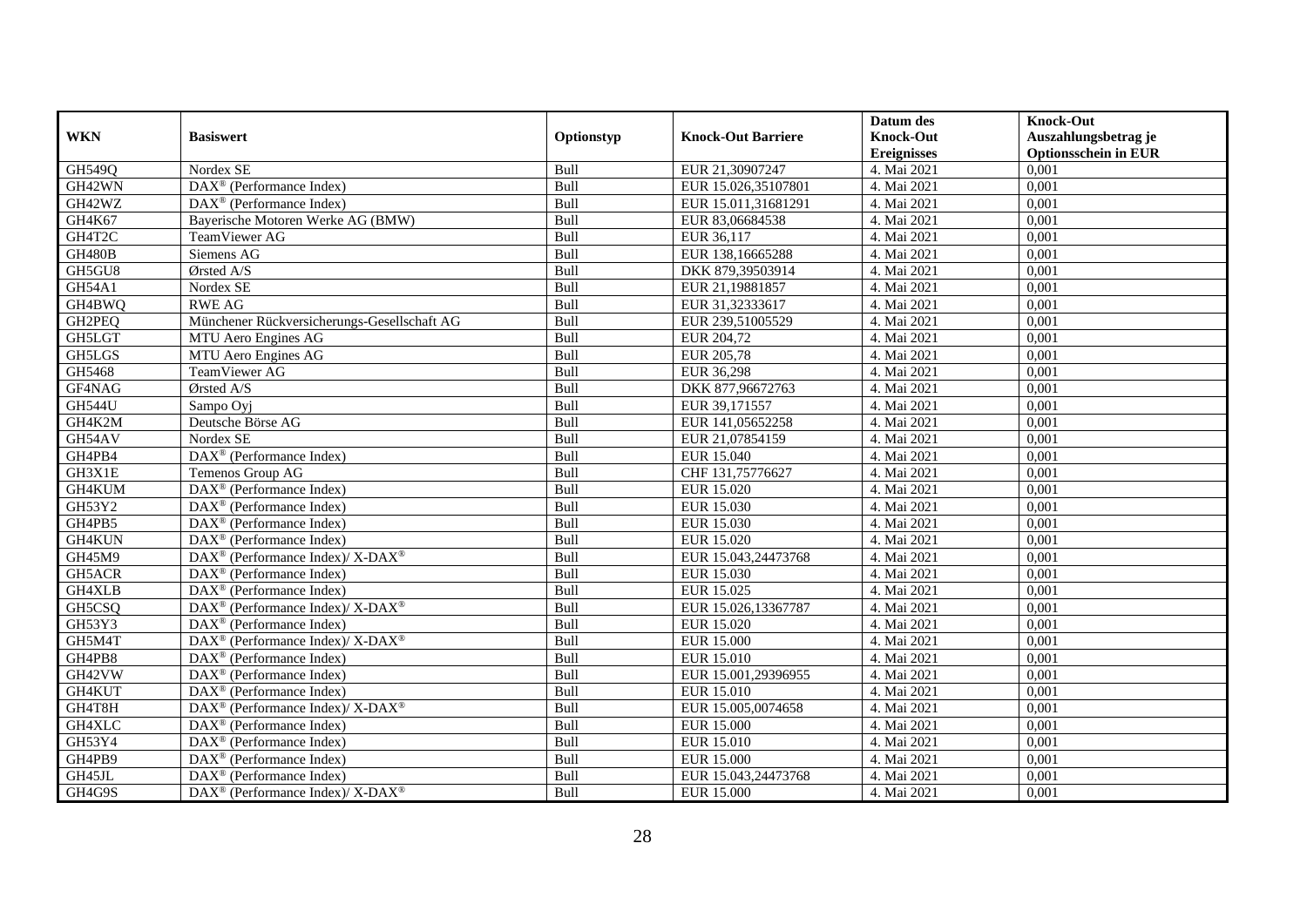|               |                                                                    |             |                           | Datum des          | <b>Knock-Out</b>            |
|---------------|--------------------------------------------------------------------|-------------|---------------------------|--------------------|-----------------------------|
| <b>WKN</b>    | <b>Basiswert</b>                                                   | Optionstyp  | <b>Knock-Out Barriere</b> | <b>Knock-Out</b>   | Auszahlungsbetrag je        |
|               |                                                                    |             |                           | <b>Ereignisses</b> | <b>Optionsschein in EUR</b> |
| GH4KUU        | DAX <sup>®</sup> (Performance Index)                               | Bull        | <b>EUR 15.010</b>         | 4. Mai 2021        | 0,001                       |
| GH45ME        | DAX <sup>®</sup> (Performance Index)/ X-DAX <sup>®</sup>           | Bull        | EUR 15.028,21148144       | 4. Mai 2021        | 0,001                       |
| GH4PB6        | DAX <sup>®</sup> (Performance Index)                               | Bull        | EUR 15.025                | 4. Mai 2021        | 0,001                       |
| GH53Y1        | $\text{DAX}^{\otimes}$ (Performance Index)                         | Bull        | EUR 15.040                | 4. Mai 2021        | 0,001                       |
| GH45J9        | DAX <sup>®</sup> (Performance Index)                               | Bull        | EUR 15.048,25582313       | 4. Mai 2021        | 0,001                       |
| GH4XM7        | DAX <sup>®</sup> (Performance Index)/X-DAX <sup>®</sup>            | Bull        | <b>EUR 15.000</b>         | 4. Mai 2021        | 0,001                       |
| GH4KUY        | $\text{DAX}^{\textcircled{p}}$ (Performance Index)                 | Bull        | <b>EUR 15.000</b>         | 4. Mai 2021        | 0,001                       |
| GH4T9C        | $\text{DAX}^{\circledast}$ (Performance Index)/ X-DAX <sup>®</sup> | Bull        | EUR 15.043,08345653       | 4. Mai 2021        | 0,001                       |
| GH4PB7        | $\text{DAX}^{\textcircled{n}}$ (Performance Index)                 | Bull        | EUR 15.020                | 4. Mai 2021        | 0,001                       |
| GH4KUF        | $\text{DAX}^{\otimes}$ (Performance Index)                         | Bull        | EUR 15.025                | 4. Mai 2021        | 0,001                       |
| GH5ADY        | DAX <sup>®</sup> (Performance Index)/ X-DAX <sup>®</sup>           | Bull        | EUR 15.000                | 4. Mai 2021        | 0,001                       |
| GH42WC        | DAX <sup>®</sup> (Performance Index)                               | Bull        | EUR 15.016,32823461       | 4. Mai 2021        | 0,001                       |
| GH4KUG        | $\overline{\text{DAX}^{\otimes}}$ (Performance Index)              | Bull        | EUR 15.025                | 4. Mai 2021        | 0,001                       |
| GH4T8G        | DAX <sup>®</sup> (Performance Index)/ X-DAX <sup>®</sup>           | Bull        | EUR 15.020,24587176       | 4. Mai 2021        | 0,001                       |
| GH48SG        | $DAX^{\circledast}$ (Performance Index)/ X-DAX <sup>®</sup>        | Bull        | <b>EUR 15.000</b>         | 4. Mai 2021        | 0,001                       |
| GH4KUZ        | DAX <sup>®</sup> (Performance Index)                               | Bull        | <b>EUR 15.000</b>         | 4. Mai 2021        | 0,001                       |
| GH45LK        | DAX <sup>®</sup> (Performance Index)                               | Bull        | EUR 15.033,22256686       | 4. Mai 2021        | 0,001                       |
| GH4KV0        | $DAX^{\circledR}$ (Performance Index)                              | Bull        | EUR 15.000                | 4. Mai 2021        | 0,001                       |
| GH42YK        | DAX <sup>®</sup> (Performance Index)                               | Bull        | EUR 15.006,30539124       | 4. Mai 2021        | 0,001                       |
| GH4KU5        | DAX <sup>®</sup> (Performance Index)                               | Bull        | EUR 15.040                | 4. Mai 2021        | 0,001                       |
| GH45MK        | DAX <sup>®</sup> (Performance Index)                               | Bull        | EUR 15.038,23365227       | 4. Mai 2021        | 0,001                       |
| GH4KU6        | $\overline{\text{DAX}^{\otimes}}$ (Performance Index)              | Bull        | EUR 15.040                | 4. Mai 2021        | 0,001                       |
| GH42X5        | DAX <sup>®</sup> (Performance Index)                               | Bull        | EUR 15.021,33965632       | 4. Mai 2021        | 0,001                       |
| GH4KUS        | $\text{DAX}^{\circledast}$ (Performance Index)                     | Bull        | <b>EUR 15.010</b>         | 4. Mai 2021        | 0,001                       |
| GH4KUL        | $DAX^{\circledR}$ (Performance Index)                              | <b>Bull</b> | EUR 15.020                | 4. Mai 2021        | 0.001                       |
| GH4KUE        | DAX <sup>®</sup> (Performance Index)                               | Bull        | EUR 15.025                | 4. Mai 2021        | 0,001                       |
| GH4KU7        | DAX <sup>®</sup> (Performance Index)                               | Bull        | <b>EUR 15.040</b>         | 4. Mai 2021        | 0,001                       |
| GH4JXZ        | DAX <sup>®</sup> (Performance Index)/X-DAX <sup>®</sup>            | Bull        | EUR 14.965,09909973       | 4. Mai 2021        | 0,001                       |
| GH42V2        | $\overline{\text{DAX}^{\otimes}}$ (Performance Index)              | Bull        | EUR 14.971,22543934       | 4. Mai 2021        | 0,001                       |
| GH4T8L        | $\text{DAX}^{\circledast}$ (Performance Index)/ X-DAX <sup>®</sup> | Bull        | EUR 14.989,7590477        | 4. Mai 2021        | 0,001                       |
| GH42VJ        | $\text{DAX}^{\textcircled{n}}$ (Performance Index)                 | Bull        | EUR 14.976,23686105       | 4. Mai 2021        | 0,001                       |
| <b>GH431N</b> | $DAX^{\circledcirc}$ (Performance Index)/X-DAX <sup>®</sup>        | Bull        | EUR 14.976,23686105       | 4. Mai 2021        | 0,001                       |
| GH4310        | $\overline{\text{DAX}}^{\textcirc}$ (Performance Index)            | Bull        | EUR 14.981,24828277       | 4. Mai 2021        | 0,001                       |
| GH430M        | DAX <sup>®</sup> (Performance Index)                               | Bull        | EUR 14.966,21401765       | 4. Mai 2021        | 0,001                       |
| GH42WA        | DAX <sup>®</sup> (Performance Index)                               | Bull        | EUR 14.991,27112612       | 4. Mai 2021        | 0,001                       |
| GH4PBA        | DAX <sup>®</sup> (Performance Index)                               | Bull        | EUR 14.990                | 4. Mai 2021        | 0,001                       |
| GH53Y6        | $\text{DAX}^{\otimes}$ (Performance Index)                         | Bull        | EUR 14.980                | 4. Mai 2021        | 0,001                       |
| GH4KV2        | DAX <sup>®</sup> (Performance Index)                               | Bull        | EUR 14.990                | 4. Mai 2021        | 0,001                       |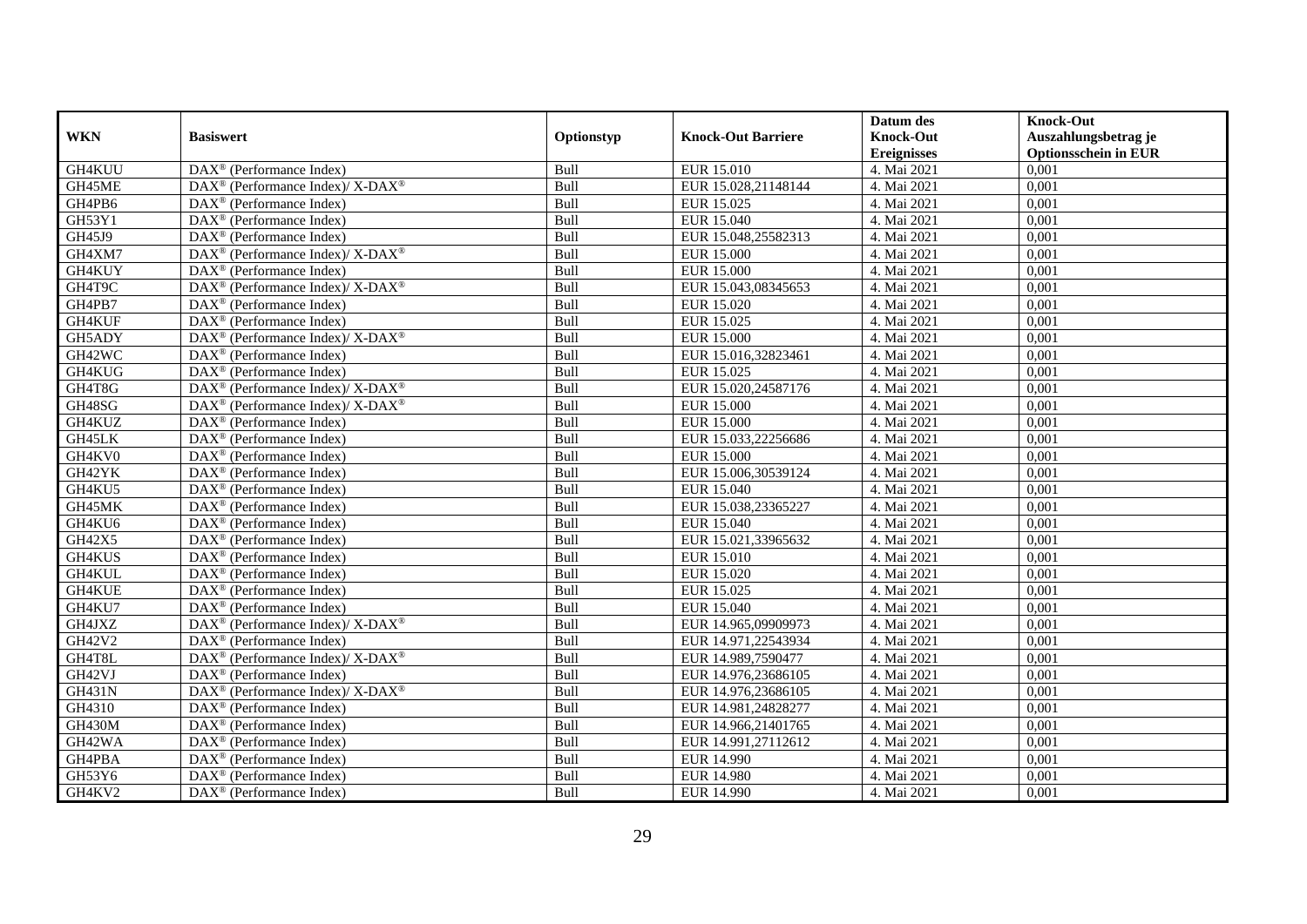|               |                                                         |            |                           | Datum des          | <b>Knock-Out</b>            |
|---------------|---------------------------------------------------------|------------|---------------------------|--------------------|-----------------------------|
| <b>WKN</b>    | <b>Basiswert</b>                                        | Optionstyp | <b>Knock-Out Barriere</b> | <b>Knock-Out</b>   | Auszahlungsbetrag je        |
|               |                                                         |            |                           | <b>Ereignisses</b> | <b>Optionsschein in EUR</b> |
| GH5ACS        | $\overline{\text{DAX}^{\otimes}}$ (Performance Index)   | Bull       | <b>EUR 14.980</b>         | 4. Mai 2021        | 0,001                       |
| <b>GH440H</b> | $\overline{\text{DAX}}^{\textcirc}$ (Performance Index) | Bull       | EUR 14.990                | 4. Mai 2021        | 0,001                       |
| <b>GH480A</b> | Siemens AG                                              | Bull       | EUR 137,45476373          | 4. Mai 2021        | 0,001                       |
| GH4PBB        | DAX <sup>®</sup> (Performance Index)                    | Bull       | EUR 14.980                | 4. Mai 2021        | 0,001                       |
| GH2SVX        | Aeroports de Paris SA                                   | Bear       | EUR 115,72969023          | 4. Mai 2021        | 0,001                       |
| GH5469        | TeamViewer AG                                           | Bull       | EUR 35,928                | 4. Mai 2021        | 0,001                       |
| GH53Y7        | $\overline{\text{DAX}^{\otimes}}$ (Performance Index)   | Bull       | EUR 14.970                | 4. Mai 2021        | 0,001                       |
| GH54BD        | Zalando SE                                              | Bull       | EUR 84,03558261           | 4. Mai 2021        | 0,001                       |
| <b>GH549S</b> | Nordex SE                                               | Bull       | EUR 20,8480107            | 4. Mai 2021        | 0,001                       |
| <b>GH440J</b> | DAX <sup>®</sup> (Performance Index)                    | Bull       | EUR 14.990                | 4. Mai 2021        | 0,001                       |
| GH4T2T        | TeamViewer AG                                           | Bull       | EUR 35,537                | 4. Mai 2021        | 0,001                       |
| <b>GH53Y5</b> | DAX <sup>®</sup> (Performance Index)                    | Bull       | EUR 14.990                | 4. Mai 2021        | 0,001                       |
| GH42GQ        | UCB S.A.                                                | Bull       | EUR 75,97204968           | 4. Mai 2021        | 0,001                       |
| <b>GH549R</b> | Nordex SE                                               | Bull       | EUR 20,9682877            | 4. Mai 2021        | 0,001                       |
| <b>GH548H</b> | TeamViewer AG                                           | Bull       | EUR 35,748                | 4. Mai 2021        | 0,001                       |
| GH53Y8        | DAX <sup>®</sup> (Performance Index)                    | Bull       | <b>EUR 14.960</b>         | 4. Mai 2021        | 0,001                       |
| <b>GH0KLF</b> | adidas AG                                               | Bull       | EUR 254,54010155          | 4. Mai 2021        | 0,001                       |
| GH4BWV        | <b>RWE AG</b>                                           | Bull       | EUR 31.15309163           | 4. Mai 2021        | 0,001                       |
| <b>GH560R</b> | Cotton No. 2 Future (Generic Front Month Future)        | Bull       | <b>USD 0,87</b>           | 4. Mai 2021        | 0,001                       |
| GH4PBE        | $\text{DAX}^{\textcircled{}}$ (Performance Index)       | Bull       | <b>EUR 14.960</b>         | 4. Mai 2021        | 0,001                       |
| GH4415        | $\overline{\text{DAX}^{\otimes}}$ (Performance Index)   | Bull       | <b>EUR 14.960</b>         | 4. Mai 2021        | 0,001                       |
| GH4KV7        | $\overline{\text{DAX}^{\otimes}}$ (Performance Index)   | Bull       | EUR 14.970                | 4. Mai 2021        | 0,001                       |
| GH4XLD        | $\overline{\text{DAX}^{\otimes}}$ (Performance Index)   | Bull       | EUR 14.975                | 4. Mai 2021        | 0,001                       |
| GH42W4        | DAX <sup>®</sup> (Performance Index)                    | Bull       | EUR 14.961,20259593       | 4. Mai 2021        | 0,001                       |
| GH4PBC        | DAX <sup>®</sup> (Performance Index)                    | Bull       | EUR 14.975                | 4. Mai 2021        | 0,001                       |
| GH4416        | $\text{DAX}^{\otimes}$ (Performance Index)              | Bull       | <b>EUR 14.960</b>         | 4. Mai 2021        | 0,001                       |
| GH4KV5        | DAX <sup>®</sup> (Performance Index)                    | Bull       | EUR 14.975                | 4. Mai 2021        | 0,001                       |
| GH42WH        | $\text{DAX}^{\textcircled{p}}$ (Performance Index)      | Bull       | EUR 14.956,19117429       | 4. Mai 2021        | 0.001                       |
| GH4PBD        | $\text{DAX}^{\textcircled{p}}$ (Performance Index)      | Bull       | EUR 14.970                | 4. Mai 2021        | 0,001                       |
| GH4KV9        | $\text{DAX}^{\textcircled{p}}$ (Performance Index)      | Bull       | <b>EUR 14.960</b>         | 4. Mai 2021        | 0,001                       |
| <b>GH440T</b> | DAX <sup>®</sup> (Performance Index)                    | Bull       | EUR 14.975                | 4. Mai 2021        | 0,001                       |
| <b>GH440U</b> | $\text{DAX}^{\textcircled{n}}$ (Performance Index)      | Bull       | EUR 14.975                | 4. Mai 2021        | 0,001                       |
| <b>GH440Z</b> | DAX <sup>®</sup> (Performance Index)                    | Bull       | EUR 14.970                | 4. Mai 2021        | 0,001                       |
| GH3KVL        | Roche Holding AG                                        | Bull       | CHF 297,5705809           | 4. Mai 2021        | 0,001                       |
| GH4410        | DAX <sup>®</sup> (Performance Index)                    | Bull       | EUR 14.970                | 4. Mai 2021        | 0,001                       |
| GH5D7L        | NASDAQ-100 Index®                                       | Bull       | <b>USD 13.770</b>         | 4. Mai 2021        | 0,001                       |
| GH5M2N        | NASDAQ-100 Index®                                       | Bull       | <b>USD 13.680</b>         | 4. Mai 2021        | 0,001                       |
| GH5D7M        | NASDAQ-100 Index®                                       | Bull       | <b>USD 13.770</b>         | 4. Mai 2021        | 0,001                       |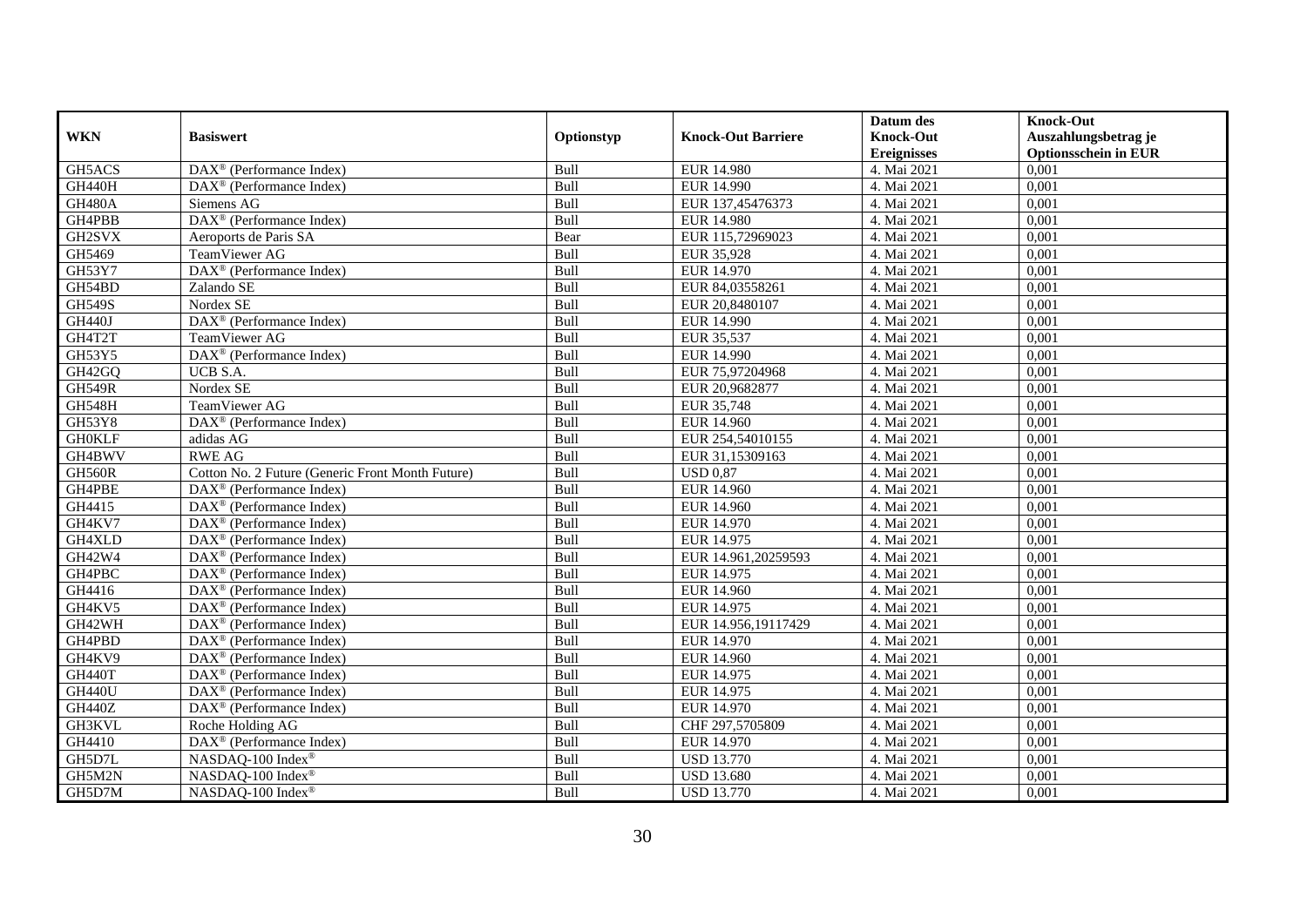|               |                               |            |                           | Datum des          | <b>Knock-Out</b>            |
|---------------|-------------------------------|------------|---------------------------|--------------------|-----------------------------|
| <b>WKN</b>    | <b>Basiswert</b>              | Optionstyp | <b>Knock-Out Barriere</b> | <b>Knock-Out</b>   | Auszahlungsbetrag je        |
|               |                               |            |                           | <b>Ereignisses</b> | <b>Optionsschein in EUR</b> |
| GH5M7Z        | S&P 500 <sup>®</sup> Index    | Bull       | <b>USD 4.170</b>          | 4. Mai 2021        | 0,001                       |
| <b>GH58B7</b> | NASDAQ-100 Index®             | Bull       | <b>USD 13.750</b>         | 4. Mai 2021        | 0,001                       |
| GH5M2T        | NASDAQ-100 Index®             | Bull       | <b>USD 13.630</b>         | 4. Mai 2021        | 0,001                       |
| GH5M2A        | NASDAQ-100 Index®             | Bull       | <b>USD 13.800</b>         | 4. Mai 2021        | 0,001                       |
| <b>GH58B8</b> | NASDAQ-100 Index®             | Bull       | <b>USD 13.750</b>         | 4. Mai 2021        | 0,001                       |
| GH5M7V        | S&P 500 <sup>®</sup> Index    | Bull       | <b>USD 4.177,5</b>        | 4. Mai 2021        | 0,001                       |
| GH5M2F        | NASDAQ-100 Index®             | Bull       | <b>USD 13.750</b>         | 4. Mai 2021        | 0,001                       |
| GH58B9        | NASDAQ-100 Index®             | Bull       | <b>USD 13.740</b>         | 4. Mai 2021        | 0,001                       |
| GH5AEC        | S&P 500 <sup>®</sup> Index    | Bull       | <b>USD 4.172,5</b>        | 4. Mai 2021        | 0,001                       |
| GH58BA        | NASDAQ-100 Index®             | Bull       | <b>USD 13.740</b>         | 4. Mai 2021        | 0,001                       |
| GH5M2M        | NASDAQ-100 Index®             | Bull       | <b>USD 13.690</b>         | 4. Mai 2021        | 0,001                       |
| GH4N1N        | NASDAQ-100 Index®             | Bull       | <b>USD 13.660</b>         | 4. Mai 2021        | 0,001                       |
| GH5AED        | S&P 500 <sup>®</sup> Index    | Bull       | <b>USD 4.172,5</b>        | 4. Mai 2021        | 0,001                       |
| GH5D7J        | NASDAO-100 Index <sup>®</sup> | Bull       | <b>USD 13.780</b>         | 4. Mai 2021        | 0,001                       |
| GH5AEE        | S&P 500 <sup>®</sup> Index    | Bull       | <b>USD 4.170</b>          | 4. Mai 2021        | 0,001                       |
| GH4N1P        | NASDAQ-100 Index®             | Bull       | <b>USD 13.660</b>         | 4. Mai 2021        | 0,001                       |
| GH5D7K        | NASDAQ-100 Index®             | Bull       | <b>USD 13.780</b>         | 4. Mai 2021        | 0,001                       |
| GH5HZE        | S&P 500 <sup>®</sup> Index    | Bull       | <b>USD</b> 4.177,5        | 4. Mai 2021        | 0,001                       |
| GH58B5        | NASDAQ-100 Index®             | Bull       | <b>USD 13.760</b>         | 4. Mai 2021        | 0,001                       |
| GH4N1Q        | NASDAQ-100 Index®             | Bull       | <b>USD 13.650</b>         | 4. Mai 2021        | 0,001                       |
| GH5AEJ        | S&P 500 <sup>®</sup> Index    | Bull       | <b>USD 4.165</b>          | 4. Mai 2021        | 0,001                       |
| GH5M26        | NASDAQ-100 Index®             | Bull       | <b>USD 13.840</b>         | 4. Mai 2021        | 0,001                       |
| GH58B6        | NASDAQ-100 Index®             | Bull       | <b>USD 13.760</b>         | 4. Mai 2021        | 0,001                       |
| GH4N1U        | NASDAQ-100 Index®             | Bull       | <b>USD 13.630</b>         | 4. Mai 2021        | 0,001                       |
| GH5AEK        | S&P 500 <sup>®</sup> Index    | Bull       | <b>USD 4.165</b>          | 4. Mai 2021        | 0,001                       |
| GH5M2K        | NASDAQ-100 Index®             | Bull       | <b>USD 13.710</b>         | 4. Mai 2021        | 0,001                       |
| GH5HZ8        | S&P 500 <sup>®</sup> Index    | Bull       | <b>USD 4.185</b>          | 4. Mai 2021        | 0,001                       |
| GH4N1V        | NASDAQ-100 Index®             | Bull       | <b>USD 13.630</b>         | 4. Mai 2021        | 0,001                       |
| <b>GH5M28</b> | NASDAQ-100 Index®             | Bull       | <b>USD 13.820</b>         | 4. Mai 2021        | 0,001                       |
| GH5HZ9        | S&P 500 <sup>®</sup> Index    | Bull       | <b>USD 4.182,5</b>        | 4. Mai 2021        | 0,001                       |
| GH5M2R        | NASDAQ-100 Index®             | Bull       | <b>USD 13.650</b>         | 4. Mai 2021        | 0,001                       |
| GH4N1G        | NASDAQ-100 Index®             | Bull       | <b>USD 13.690</b>         | 4. Mai 2021        | 0,001                       |
| GH5M2G        | NASDAQ-100 Index®             | Bull       | <b>USD 13.740</b>         | 4. Mai 2021        | 0,001                       |
| GH5HZ5        | S&P 500 <sup>®</sup> Index    | Bull       | <b>USD 4.187,5</b>        | 4. Mai 2021        | 0,001                       |
| GH5M7U        | S&P 500 <sup>®</sup> Index    | Bull       | <b>USD 4.180</b>          | 4. Mai 2021        | 0,001                       |
| GH56F9        | NASDAQ-100 Index®             | Bull       | <b>USD 13.730</b>         | 4. Mai 2021        | 0,001                       |
| GH4N1H        | NASDAQ-100 Index®             | Bull       | <b>USD 13.690</b>         | 4. Mai 2021        | 0,001                       |
| GH5HZA        | S&P 500 <sup>®</sup> Index    | Bull       | <b>USD 4.182,5</b>        | 4. Mai 2021        | 0,001                       |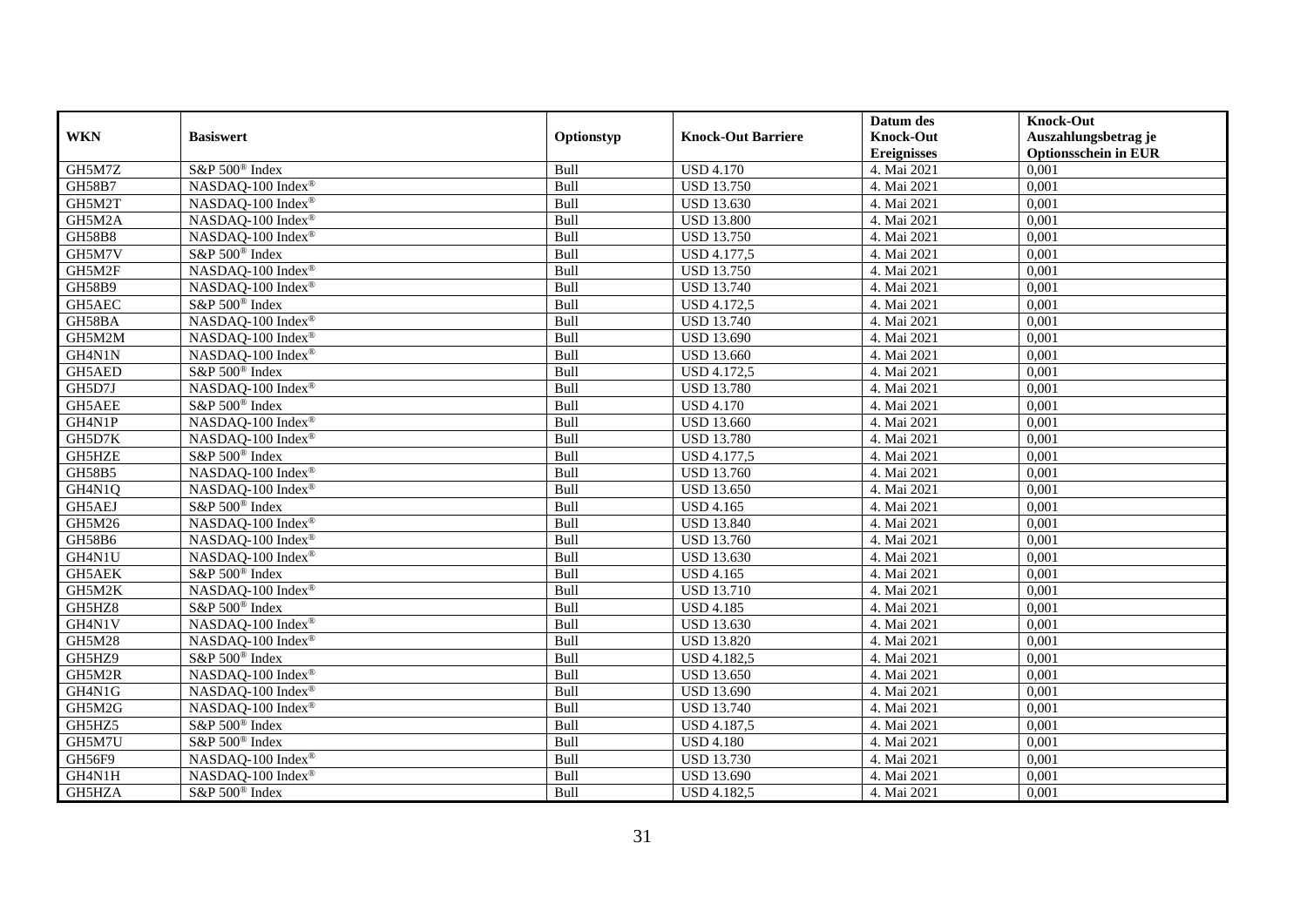|               |                            |            |                           | Datum des          | <b>Knock-Out</b>            |
|---------------|----------------------------|------------|---------------------------|--------------------|-----------------------------|
| <b>WKN</b>    | <b>Basiswert</b>           | Optionstyp | <b>Knock-Out Barriere</b> | <b>Knock-Out</b>   | Auszahlungsbetrag je        |
|               |                            |            |                           | <b>Ereignisses</b> | <b>Optionsschein in EUR</b> |
| GH56FA        | NASDAQ-100 Index®          | Bull       | <b>USD 13.720</b>         | 4. Mai 2021        | 0,001                       |
| GH4N1C        | NASDAQ-100 Index®          | Bull       | <b>USD 13.710</b>         | 4. Mai 2021        | 0,001                       |
| GH5HZB        | S&P 500 <sup>®</sup> Index | Bull       | <b>USD 4.180</b>          | 4. Mai 2021        | 0,001                       |
| GH5M2J        | NASDAQ-100 Index®          | Bull       | <b>USD 13.720</b>         | 4. Mai 2021        | 0,001                       |
| GH4N1D        | NASDAQ-100 Index®          | Bull       | <b>USD 13.710</b>         | 4. Mai 2021        | 0,001                       |
| GH5AEF        | S&P 500 <sup>®</sup> Index | Bull       | <b>USD 4.170</b>          | 4. Mai 2021        | 0,001                       |
| GH5M7Y        | S&P 500 <sup>®</sup> Index | Bull       | <b>USD 4.172,5</b>        | 4. Mai 2021        | 0,001                       |
| GH4N1J        | NASDAQ-100 Index®          | Bull       | <b>USD 13.680</b>         | 4. Mai 2021        | 0,001                       |
| GH5HZC        | S&P 500 <sup>®</sup> Index | Bull       | <b>USD 4.180</b>          | 4. Mai 2021        | 0,001                       |
| GH5M2B        | NASDAQ-100 Index®          | Bull       | <b>USD 13.790</b>         | 4. Mai 2021        | 0,001                       |
| GH4N1K        | NASDAQ-100 Index®          | Bull       | <b>USD 13.680</b>         | 4. Mai 2021        | 0,001                       |
| <b>GH5M80</b> | S&P 500 <sup>®</sup> Index | Bull       | USD 4.167,5               | 4. Mai 2021        | 0,001                       |
| <b>GH56F8</b> | NASDAQ-100 Index®          | Bull       | <b>USD 13.730</b>         | 4. Mai 2021        | 0,001                       |
| GH5HZD        | S&P 500 <sup>®</sup> Index | Bull       | <b>USD 4.177,5</b>        | 4. Mai 2021        | 0,001                       |
| GH5CT6        | NASDAQ-100 Index®          | Bull       | USD 13.741,97             | 4. Mai 2021        | 0,001                       |
| GH4N1R        | NASDAQ-100 Index®          | Bull       | <b>USD 13.650</b>         | 4. Mai 2021        | 0,001                       |
| GH5M81        | S&P 500 <sup>®</sup> Index | Bull       | <b>USD 4.165</b>          | 4. Mai 2021        | 0,001                       |
| GH5M7W        | S&P 500 <sup>®</sup> Index | Bull       | <b>USD 4.175</b>          | 4. Mai 2021        | 0,001                       |
| GH5HZ6        | S&P 500 <sup>®</sup> Index | Bull       | <b>USD 4.187,5</b>        | 4. Mai 2021        | 0,001                       |
| GH4N1S        | NASDAQ-100 Index®          | Bull       | <b>USD 13.640</b>         | 4. Mai 2021        | 0,001                       |
| GH5CRK        | NASDAQ-100 Index®          | Bull       | USD 13.658,19             | 4. Mai 2021        | 0,001                       |
| GH5M2H        | NASDAQ-100 Index®          | Bull       | <b>USD 13.730</b>         | 4. Mai 2021        | 0,001                       |
| GH5HZ7        | S&P 500 <sup>®</sup> Index | Bull       | <b>USD 4.185</b>          | 4. Mai 2021        | 0,001                       |
| GH4N1T        | NASDAQ-100 Index®          | Bull       | <b>USD 13.640</b>         | 4. Mai 2021        | 0,001                       |
| GH56FB        | NASDAQ-100 Index®          | Bull       | <b>USD 13.720</b>         | 4. Mai 2021        | 0,001                       |
| GH5CRL        | NASDAQ-100 Index®          | Bull       | USD 13.630,26             | 4. Mai 2021        | 0,001                       |
| GH5M2L        | NASDAQ-100 Index®          | Bull       | <b>USD 13.700</b>         | 4. Mai 2021        | 0,001                       |
| GH4N1L        | NASDAQ-100 Index®          | Bull       | <b>USD 13.670</b>         | 4. Mai 2021        | 0,001                       |
| GH5M2Q        | NASDAQ-100 Index®          | Bull       | <b>USD 13.660</b>         | 4. Mai 2021        | 0,001                       |
| GH5CSN        | NASDAQ-100 Index®          | Bull       | USD 13.783,83             | 4. Mai 2021        | 0,001                       |
| GH5M29        | NASDAQ-100 Index®          | Bull       | <b>USD 13.810</b>         | 4. Mai 2021        | 0,001                       |
| GH4N1M        | NASDAQ-100 Index®          | Bull       | <b>USD 13.670</b>         | 4. Mai 2021        | 0,001                       |
| GH5CRM        | NASDAQ-100 Index®          | Bull       | USD 13.644,21             | 4. Mai 2021        | 0,001                       |
| GH5M7X        | S&P 500 <sup>®</sup> Index | Bull       | <b>USD 4.175</b>          | 4. Mai 2021        | 0,001                       |
| GH4N1E        | NASDAQ-100 Index®          | Bull       | <b>USD 13.700</b>         | 4. Mai 2021        | 0,001                       |
| GH5CSP        | NASDAQ-100 Index®          | Bull       | USD 13.769,87             | 4. Mai 2021        | 0,001                       |
| GH5M2D        | NASDAQ-100 Index®          | Bull       | <b>USD 13.770</b>         | 4. Mai 2021        | 0,001                       |
| GH4N1F        | NASDAQ-100 Index®          | Bull       | <b>USD 13.700</b>         | 4. Mai 2021        | 0,001                       |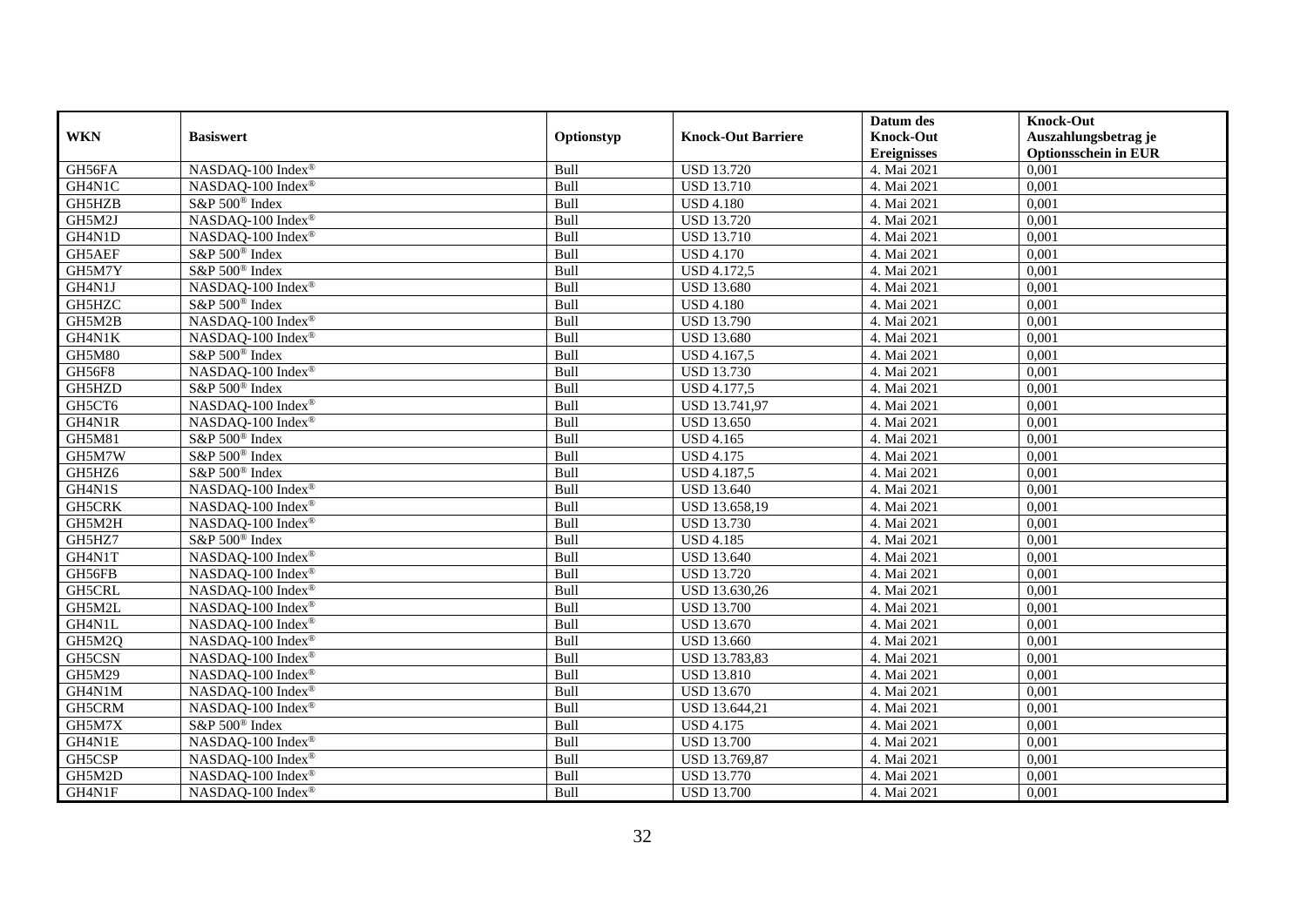|               |                                          |             |                           | Datum des          | <b>Knock-Out</b>            |
|---------------|------------------------------------------|-------------|---------------------------|--------------------|-----------------------------|
| <b>WKN</b>    | <b>Basiswert</b>                         | Optionstyp  | <b>Knock-Out Barriere</b> | <b>Knock-Out</b>   | Auszahlungsbetrag je        |
|               |                                          |             |                           | <b>Ereignisses</b> | <b>Optionsschein in EUR</b> |
| GH5CRD        | NASDAQ-100 Index®                        | Bull        | <b>USD 13.728,01</b>      | 4. Mai 2021        | 0,001                       |
| GH5M2P        | NASDAQ-100 Index®                        | Bull        | <b>USD 13.670</b>         | 4. Mai 2021        | 0,001                       |
| GH5M24        | NASDAQ-100 Index®                        | Bull        | <b>USD 13.860</b>         | 4. Mai 2021        | 0,001                       |
| GH5M2S        | NASDAQ-100 Index®                        | Bull        | <b>USD 13.640</b>         | 4. Mai 2021        | 0,001                       |
| GH5CRE        | NASDAQ-100 Index®                        | Bull        | USD 13.700,05             | 4. Mai 2021        | 0,001                       |
| GH5M25        | NASDAQ-100 Index®                        | Bull        | <b>USD 13.850</b>         | 4. Mai 2021        | 0,001                       |
| GH5CRF        | NASDAQ-100 Index®                        | Bull        | <b>USD 13.714,02</b>      | 4. Mai 2021        | 0,001                       |
| GH5M27        | NASDAQ-100 Index®                        | Bull        | <b>USD 13.830</b>         | 4. Mai 2021        | 0,001                       |
| GH5CRG        | NASDAQ-100 Index®                        | Bull        | USD 13.686,1              | 4. Mai 2021        | 0,001                       |
| GH5M2E        | NASDAQ-100 Index®                        | Bull        | <b>USD 13.760</b>         | 4. Mai 2021        | 0,001                       |
| GH5CRC        | NASDAQ-100 Index®                        | Bull        | USD 13.755,93             | 4. Mai 2021        | 0,001                       |
| GH5CRJ        | NASDAQ-100 Index®                        | Bull        | USD 13.672,15             | 4. Mai 2021        | 0,001                       |
| GH5AEG        | S&P 500 <sup>®</sup> Index               | Bull        | USD 4.167,5               | 4. Mai 2021        | 0,001                       |
| GH5AEH        | S&P 500 <sup>®</sup> Index               | <b>Bull</b> | <b>USD 4.167.5</b>        | 4. Mai 2021        | 0.001                       |
| GF6MKZ        | <b>Ballard Power Systems Inc</b>         | Bull        | USD 16,59542225           | 4. Mai 2021        | 0,001                       |
| GH5M2C        | NASDAQ-100 Index®                        | Bull        | <b>USD 13.780</b>         | 4. Mai 2021        | 0,001                       |
| GH36UF        | 1 Feinunze Platin, Feinheit mind. 0,9995 | Bear        | <b>USD 1.259,015</b>      | 4. Mai 2021        | 0,001                       |
| GH5CM0        | Plug Power Inc                           | Bull        | USD 25,8178676            | 4. Mai 2021        | 0,001                       |
| GH4JUF        | Zoom Video Communications, Inc.          | Bull        | USD 308,17973927          | 4. Mai 2021        | 0,001                       |
| GH4K4N        | Bayerische Motoren Werke AG (BMW)        | Bull        | EUR 82,62580022           | 4. Mai 2021        | 0,001                       |
| GH4VPU        | Paycom Software, Inc.                    | Bull        | USD 370,01491444          | 4. Mai 2021        | 0,001                       |
| GH5CNF        | Plug Power Inc                           | <b>Bull</b> | <b>USD 25.998132</b>      | 4. Mai 2021        | 0,001                       |
| GH5LL5        | <b>Ballard Power Systems Inc</b>         | Bull        | <b>USD 21,79</b>          | 4. Mai 2021        | 0,001                       |
| GH5LDD        | BioNTech SE - ADR                        | Bear        | <b>USD 211,37</b>         | 4. Mai 2021        | 0,001                       |
| GH4K21        | Square Inc                               | Bull        | USD 238,5688808           | 4. Mai 2021        | 0,001                       |
| GH5LL8        | <b>Ballard Power Systems Inc</b>         | Bull        | <b>USD 19,66</b>          | 4. Mai 2021        | 0,001                       |
| GH4JUS        | Zoom Video Communications, Inc.          | Bull        | USD 310,36042221          | 4. Mai 2021        | 0,001                       |
| GH5LMU        | <b>QUALCOMM</b> Incorporated             | Bull        | <b>USD 134,7</b>          | 4. Mai 2021        | 0,001                       |
| GH4T7H        | Microchip Technology Incorporated        | Bull        | USD 146,66490006          | 4. Mai 2021        | 0,001                       |
| <b>GH5LLU</b> | <b>Ballard Power Systems Inc</b>         | Bull        | <b>USD 21,15</b>          | 4. Mai 2021        | 0,001                       |
| GH5LL2        | <b>Ballard Power Systems Inc</b>         | Bull        | <b>USD 20,73</b>          | 4. Mai 2021        | 0,001                       |
| GH2SJJ        | Beyond Meat, Inc.                        | Bull        | USD 124,00264329          | 4. Mai 2021        | 0,001                       |
| GH4VPV        | Paycom Software, Inc.                    | Bull        | USD 376,99254477          | 4. Mai 2021        | 0,001                       |
| <b>GH5LLA</b> | <b>Ballard Power Systems Inc</b>         | Bull        | <b>USD 20,09</b>          | 4. Mai 2021        | 0,001                       |
| GH4T2J        | <b>TeamViewer AG</b>                     | Bull        | EUR 35,144                | 4. Mai 2021        | 0,001                       |
| GH5LL6        | <b>Ballard Power Systems Inc</b>         | Bull        | <b>USD 19,87</b>          | 4. Mai 2021        | 0,001                       |
| GH5CMH        | Plug Power Inc                           | Bull        | USD 26,15836702           | 4. Mai 2021        | 0,001                       |
| GH5LLD        | <b>Ballard Power Systems Inc</b>         | Bull        | <b>USD 19,45</b>          | 4. Mai 2021        | 0,001                       |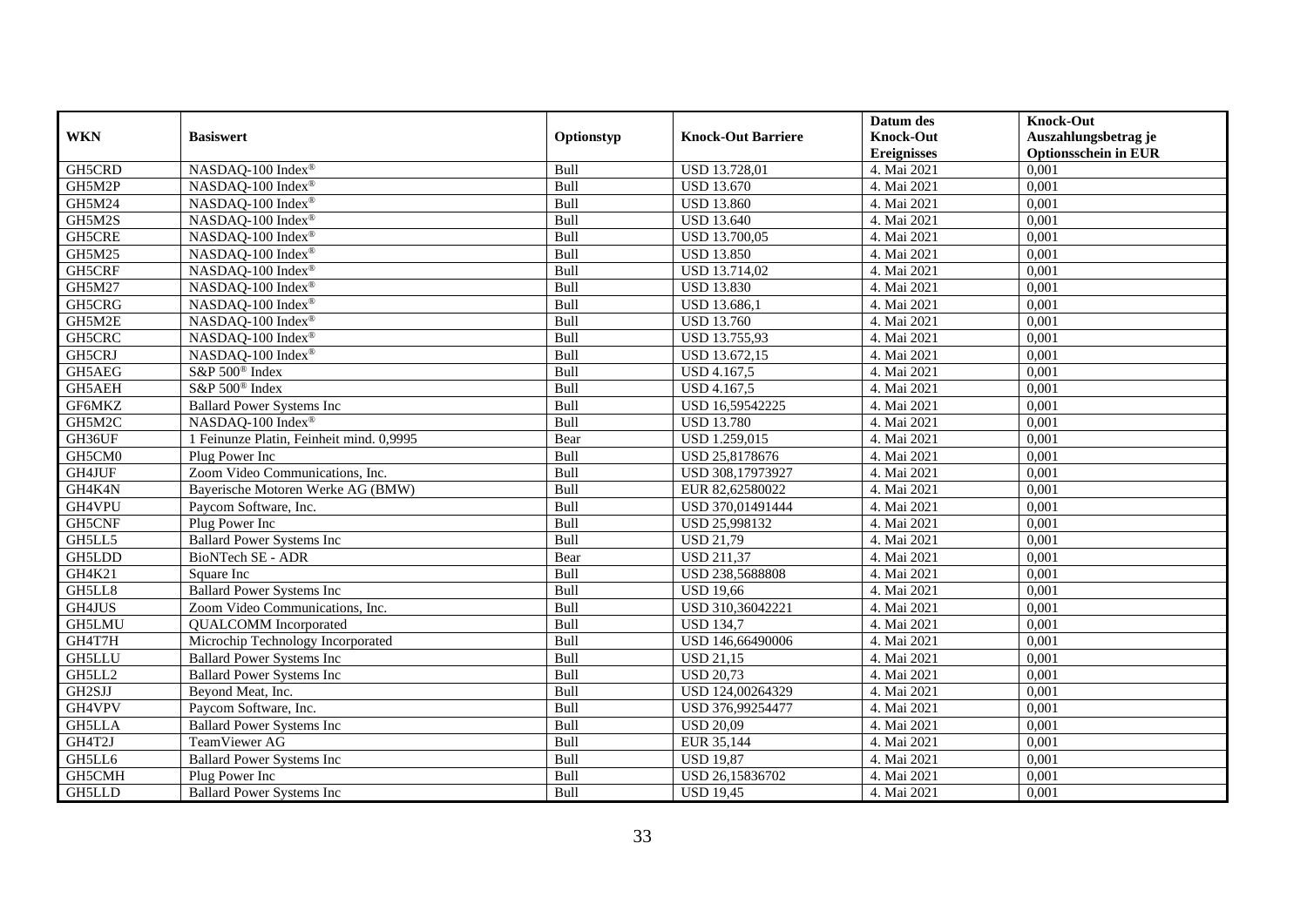|               |                                              |            |                           | Datum des          | <b>Knock-Out</b>            |
|---------------|----------------------------------------------|------------|---------------------------|--------------------|-----------------------------|
| <b>WKN</b>    | <b>Basiswert</b>                             | Optionstyp | <b>Knock-Out Barriere</b> | <b>Knock-Out</b>   | Auszahlungsbetrag je        |
|               |                                              |            |                           | <b>Ereignisses</b> | <b>Optionsschein in EUR</b> |
| GH5LD9        | BioNTech SE - ADR                            | Bear       | <b>USD 204,6</b>          | 4. Mai 2021        | 0,001                       |
| GH3UH4        | Martin Marietta Materials, Inc.              | Bear       | USD 363,03996859          | 4. Mai 2021        | 0,001                       |
| GH1TS5        | Peloton Interactive Inc.                     | Bull       | USD 94,01753114           | 4. Mai 2021        | 0,001                       |
| GF6ML0        | <b>Ballard Power Systems Inc</b>             | Bull       | USD 16,33183553           | 4. Mai 2021        | 0,001                       |
| GH4MNT        | Illumina, Inc.                               | Bull       | USD 380,97696788          | 4. Mai 2021        | 0,001                       |
| GH4K26        | Square Inc                                   | Bull       | USD 239,80322111          | 4. Mai 2021        | 0,001                       |
| <b>GH5LLC</b> | Amazon.com, Inc.                             | Bull       | <b>USD 3.407,52</b>       | 4. Mai 2021        | 0,001                       |
| GH5LMP        | <b>QUALCOMM</b> Incorporated                 | Bull       | <b>USD 137,49</b>         | 4. Mai 2021        | 0,001                       |
| GH5LL7        | <b>Ballard Power Systems Inc</b>             | Bull       | <b>USD 20,94</b>          | 4. Mai 2021        | 0,001                       |
| GH5LL4        | <b>Ballard Power Systems Inc</b>             | Bull       | <b>USD 21,58</b>          | 4. Mai 2021        | 0,001                       |
| GH5LL3        | <b>Ballard Power Systems Inc</b>             | Bull       | <b>USD 20,51</b>          | 4. Mai 2021        | 0,001                       |
| GH4K2Q        | Deutsche Börse AG                            | Bull       | EUR 140,33531326          | 4. Mai 2021        | 0,001                       |
| GH4VPS        | Paycom Software, Inc.                        | Bull       | USD 373,51375494          | 4. Mai 2021        | 0,001                       |
| GH5CH3        | Lockheed Martin Corporation                  | Bear       | USD 386,25916719          | 4. Mai 2021        | 0.001                       |
| <b>GH5LEK</b> | BioNTech SE - ADR                            | Bear       | <b>USD 199,76</b>         | 4. Mai 2021        | 0,001                       |
| GH5A6N        | Ulta Beauty, Inc.                            | Bull       | USD 323,58176495          | 4. Mai 2021        | 0,001                       |
| <b>GH5LLB</b> | <b>Ballard Power Systems Inc.</b>            | Bull       | <b>USD 19,1</b>           | 4. Mai 2021        | 0,001                       |
| <b>GH340A</b> | <b>Intel Corporation</b>                     | Bull       | USD 56,69417502           | 4. Mai 2021        | 0,001                       |
| GH5LLJ        | Amazon.com, Inc.                             | Bull       | USD 3.372,83              | 4. Mai 2021        | 0,001                       |
| GH5LLF        | Amazon.com, Inc.                             | Bull       | USD 3.390,17              | 4. Mai 2021        | 0,001                       |
| GH4XWB        | Expeditors International of Washington, Inc. | Bear       | <b>USD 113,79</b>         | 4. Mai 2021        | 0,001                       |
| GH4FXZ        | Advanced Micro Devices, Inc.                 | Bull       | USD 77,47468829           | 4. Mai 2021        | 0,001                       |
| GH4MQ5        | Illumina, Inc.                               | Bull       | USD 383,28269906          | 4. Mai 2021        | 0,001                       |
| GH5LM1        | <b>Ballard Power Systems Inc</b>             | Bull       | <b>USD 18,57</b>          | 4. Mai 2021        | 0,001                       |
| GH4K22        | Square Inc                                   | Bull       | USD 237,32450521          | 4. Mai 2021        | 0,001                       |
| GH5LMS        | <b>QUALCOMM</b> Incorporated                 | Bull       | <b>USD 135,4</b>          | 4. Mai 2021        | 0,001                       |
| <b>GH3L53</b> | Infineon Technologies AG                     | Bull       | EUR 31,94007809           | 4. Mai 2021        | 0,001                       |
| GH5LNQ        | <b>Ballard Power Systems Inc</b>             | Bull       | <b>USD 22</b>             | 4. Mai 2021        | 0,001                       |
| GH5LBH        | Kimberly-Clark Corporation                   | Bear       | <b>USD</b> 135,35         | 4. Mai 2021        | 0,001                       |
| GH5L9Z        | <b>KLA</b> Corporation                       | Bull       | <b>USD 308,06</b>         | 4. Mai 2021        | 0,001                       |
| GH5LMR        | <b>QUALCOMM</b> Incorporated                 | Bull       | <b>USD 136,79</b>         | 4. Mai 2021        | 0,001                       |
| GH5A6Y        | Ulta Beauty, Inc.                            | Bull       | USD 318,50577625          | 4. Mai 2021        | 0,001                       |
| <b>GH5LDJ</b> | <b>BioNTech SE - ADR</b>                     | Bear       | <b>USD 206,53</b>         | 4. Mai 2021        | 0,001                       |
| <b>GH5CLS</b> | Plug Power Inc                               | Bull       | USD 25,61757382           | 4. Mai 2021        | 0,001                       |
| GH5L95        | Coinbase Global Inc                          | Bull       | <b>USD 288,83</b>         | 4. Mai 2021        | 0,001                       |
| GH2ZWA        | <b>Ballard Power Systems Inc.</b>            | Bull       | USD 17,47306225           | 4. Mai 2021        | 0,001                       |
| GH5LDP        | BioNTech SE - ADR                            | Bear       | <b>USD 203,63</b>         | 4. Mai 2021        | 0,001                       |
| GH5LMT        | <b>QUALCOMM</b> Incorporated                 | Bull       | <b>USD 136,09</b>         | 4. Mai 2021        | 0,001                       |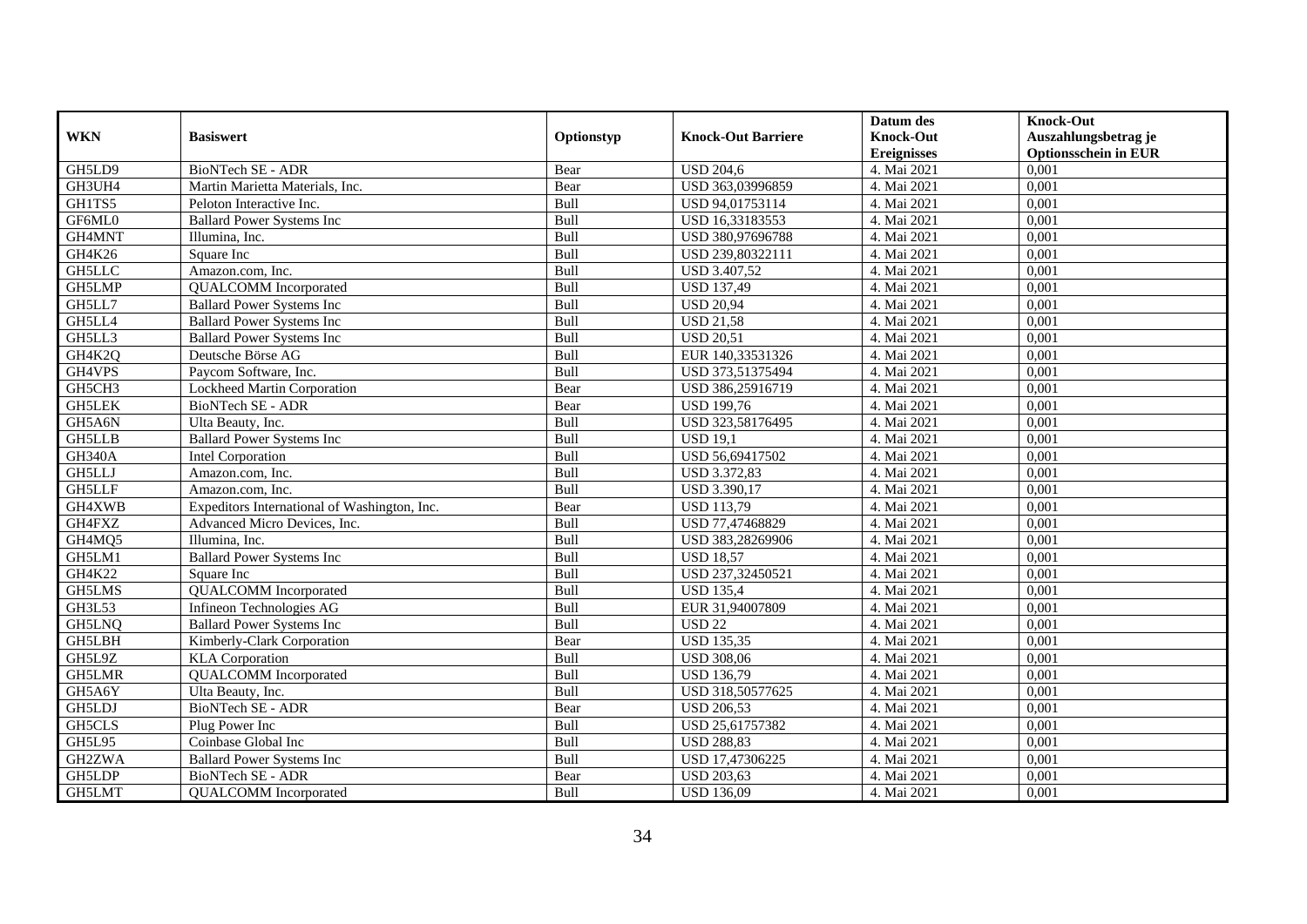| <b>WKN</b>    | <b>Basiswert</b>                                              | Optionstyp  | <b>Knock-Out Barriere</b> | Datum des<br><b>Knock-Out</b> | <b>Knock-Out</b><br>Auszahlungsbetrag je |
|---------------|---------------------------------------------------------------|-------------|---------------------------|-------------------------------|------------------------------------------|
|               |                                                               |             |                           | <b>Ereignisses</b>            | <b>Optionsschein in EUR</b>              |
| GH5LL1        | <b>Ballard Power Systems Inc.</b>                             | Bull        | <b>USD 21,36</b>          | 4. Mai 2021                   | 0,001                                    |
| GH4MQ2        | Illumina, Inc.                                                | Bull        | USD 385,6084801           | 4. Mai 2021                   | 0,001                                    |
| GH51QD        | Deutsche Wohnen AG                                            | Bull        | EUR 44,58499079           | 4. Mai 2021                   | 0,001                                    |
| <b>GH5LLE</b> | Amazon.com, Inc.                                              | Bull        | <b>USD 3.424,86</b>       | 4. Mai 2021                   | 0,001                                    |
| <b>GH5LDC</b> | BioNTech SE - ADR                                             | Bear        | <b>USD 209,43</b>         | 4. Mai 2021                   | 0,001                                    |
| GH5LDY        | <b>BioNTech SE - ADR</b>                                      | Bear        | <b>USD 196,86</b>         | 4. Mai 2021                   | 0,001                                    |
| GH5LH9        | BioNTech SE - ADR                                             | Bear        | <b>USD 205,56</b>         | 4. Mai 2021                   | 0,001                                    |
| GH5LBX        | <b>KLA</b> Corporation                                        | Bull        | <b>USD 311,8</b>          | 4. Mai 2021                   | 0,001                                    |
| GH5LL9        | <b>Ballard Power Systems Inc</b>                              | <b>Bull</b> | <b>USD 20.3</b>           | 4. Mai 2021                   | 0.001                                    |
| GH5LD7        | BioNTech SE - ADR                                             | Bear        | <b>USD 200,72</b>         | 4. Mai 2021                   | 0,001                                    |
| GF8HKJ        | <b>Ballard Power Systems Inc</b>                              | Bull        | USD 18,21959164           | 4. Mai 2021                   | 0,001                                    |
| <b>GF1UBZ</b> | Archer-Daniels-Midland Company                                | Bear        | USD 65,16374471           | 4. Mai 2021                   | 0,001                                    |
| GH4FXW        | Advanced Micro Devices, Inc.                                  | Bull        | USD 77,88678768           | 4. Mai 2021                   | 0,001                                    |
| GH4Y13        | Nvidia Corporation                                            | Bull        | USD 587,050663            | 4. Mai 2021                   | 0,001                                    |
| GF6UQL        | <b>CVS Health Corporation</b>                                 | Bear        | USD 78,27485403           | 4. Mai 2021                   | 0,001                                    |
| GH5H06        | Facebook, Inc.                                                | Bull        | USD 320,89074127          | 4. Mai 2021                   | 0,001                                    |
| GH5CHY        | Lockheed Martin Corporation                                   | Bear        | USD 388,52792882          | 4. Mai 2021                   | 0,001                                    |
| GH4Y2R        | Nvidia Corporation                                            | Bull        | USD 583,84372163          | 4. Mai 2021                   | 0,001                                    |
| GH5H00        | Facebook, Inc.                                                | Bull        | USD 319,26053429          | 4. Mai 2021                   | 0,001                                    |
| GH5H1G        | Alibaba Group Holding Limited                                 | Bull        | <b>USD 229,823</b>        | 4. Mai 2021                   | 0,001                                    |
| GF6UQM        | <b>CVS Health Corporation</b>                                 | Bear        | USD 79,5385157            | 4. Mai 2021                   | 0,001                                    |
| GH5GYU        | CRH plc                                                       | Bull        | GBP 34,15431609           | 4. Mai 2021                   | 0,001                                    |
| GH4Y0E        | Nvidia Corporation                                            | Bull        | USD 590,29769117          | 4. Mai 2021                   | 0,001                                    |
| GH4XZG        | Nvidia Corporation                                            | Bull        | USD 580,60671518          | 4. Mai 2021                   | 0,001                                    |
| <b>GH5LLH</b> | Amazon.com, Inc.                                              | Bull        | <b>USD 3.355,5</b>        | 4. Mai 2021                   | 0,001                                    |
| GH5E9N        | <b>EUREX Euro Bund Future (Generic Front Month</b><br>Future) | Bear        | EUR 170,59                | 4. Mai 2021                   | 0.001                                    |
| GH4K1H        | Varta AG                                                      | Bull        | EUR 116,61870783          | 4. Mai 2021                   | 0,001                                    |
| GH4K25        | Square Inc                                                    | Bull        | USD 236,09016488          | 4. Mai 2021                   | 0,001                                    |
| GH4VPX        | Paycom Software, Inc.                                         | Bull        | USD 366,52609927          | 4. Mai 2021                   | 0,001                                    |
| GH5H03        | Facebook, Inc.                                                | Bull        | USD 317,64032859          | 4. Mai 2021                   | 0,001                                    |
| GH47WB        | Applied Materials, Inc.                                       | Bull        | USD 128,27542779          | 4. Mai 2021                   | 0,001                                    |
| <b>GH5LBC</b> | <b>KLA</b> Corporation                                        | Bull        | <b>USD 304,32</b>         | 4. Mai 2021                   | 0,001                                    |
| GH5LG8        | Moderna Inc                                                   | Bull        | <b>USD 180,35</b>         | 4. Mai 2021                   | 0,001                                    |
| GH4K15        | Varta AG                                                      | Bull        | EUR 116,00577132          | 4. Mai 2021                   | 0,001                                    |
| GH3048        | Prosus NV                                                     | Bull        | EUR 87,67307586           | 4. Mai 2021                   | 0,001                                    |
| GH4FZ4        | PayPal Holdings, Inc.                                         | Bull        | USD 251,53762595          | 4. Mai 2021                   | 0,001                                    |
| <b>GH441B</b> | DAX <sup>®</sup> (Performance Index)                          | Bull        | EUR 14.950                | 4. Mai 2021                   | 0,001                                    |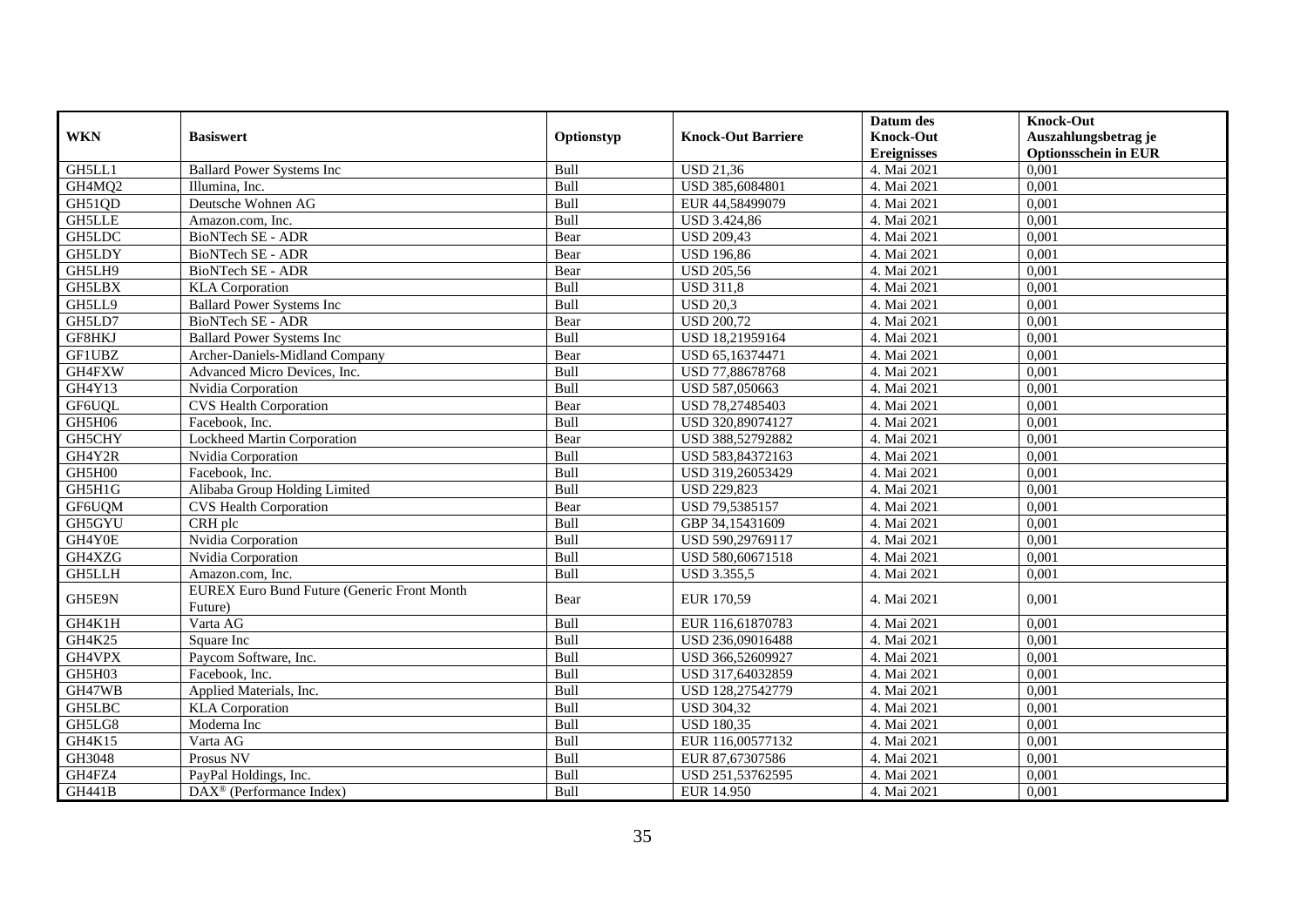|               |                                                                    |            |                           | Datum des          | <b>Knock-Out</b>            |
|---------------|--------------------------------------------------------------------|------------|---------------------------|--------------------|-----------------------------|
| <b>WKN</b>    | <b>Basiswert</b>                                                   | Optionstyp | <b>Knock-Out Barriere</b> | <b>Knock-Out</b>   | Auszahlungsbetrag je        |
|               |                                                                    |            |                           | <b>Ereignisses</b> | <b>Optionsschein in EUR</b> |
| GH5L9C        | Coinbase Global Inc                                                | Bull       | <b>USD 282,79</b>         | 4. Mai 2021        | 0,001                       |
| GH4KVB        | DAX <sup>®</sup> (Performance Index)                               | Bull       | <b>EUR 14.950</b>         | 4. Mai 2021        | 0,001                       |
| GH5M2W        | NASDAQ-100 Index <sup>®</sup>                                      | Bull       | <b>USD 13.600</b>         | 4. Mai 2021        | 0,001                       |
| GH5AEN        | S&P 500 <sup>®</sup> Index                                         | Bull       | <b>USD 4.160</b>          | 4. Mai 2021        | 0,001                       |
| GH4PBF        | DAX <sup>®</sup> (Performance Index)                               | Bull       | <b>EUR 14.950</b>         | 4. Mai 2021        | 0,001                       |
| GH4N1Y        | NASDAQ-100 Index®                                                  | Bull       | <b>USD 13.610</b>         | 4. Mai 2021        | 0,001                       |
| GH5M82        | S&P 500 <sup>®</sup> Index                                         | Bull       | <b>USD 4.162,5</b>        | 4. Mai 2021        | 0,001                       |
| GH4XLE        | DAX <sup>®</sup> (Performance Index)                               | Bull       | EUR 14.950                | 4. Mai 2021        | 0,001                       |
| GH5CT9        | NASDAQ-100 Index®                                                  | Bull       | USD 13.616,36             | 4. Mai 2021        | 0,001                       |
| GH5AEP        | S&P 500 <sup>®</sup> Index                                         | Bull       | <b>USD 4.160</b>          | 4. Mai 2021        | 0,001                       |
| GH4N1Z        | NASDAQ-100 Index®                                                  | Bull       | <b>USD 13.610</b>         | 4. Mai 2021        | 0,001                       |
| GH4T8M        | DAX <sup>®</sup> (Performance Index)/ X-DAX <sup>®</sup>           | Bull       | EUR 14.951,65302068       | 4. Mai 2021        | 0,001                       |
| <b>GH5M83</b> | S&P 500 <sup>®</sup> Index                                         | Bull       | <b>USD 4.160</b>          | 4. Mai 2021        | 0,001                       |
| GH42WP        | DAX <sup>®</sup> (Performance Index)                               | Bull       | EUR 14.951,17975256       | 4. Mai 2021        | 0,001                       |
| GH5CRR        | NASDAQ-100 Index <sup>®</sup>                                      | Bull       | USD 13.602,41             | 4. Mai 2021        | 0,001                       |
| GH5AEQ        | S&P 500 <sup>®</sup> Index                                         | Bull       | <b>USD 4.157,5</b>        | 4. Mai 2021        | 0,001                       |
| <b>GH4N20</b> | NASDAQ-100 Index®                                                  | Bull       | <b>USD 13.600</b>         | 4. Mai 2021        | 0,001                       |
| GH5M2V        | NASDAQ-100 Index®                                                  | Bull       | <b>USD</b> 13.610         | 4. Mai 2021        | 0,001                       |
| GH5AER        | S&P 500 <sup>®</sup> Index                                         | Bull       | <b>USD 4.157,5</b>        | 4. Mai 2021        | 0,001                       |
| GH4N21        | NASDAQ-100 Index®                                                  | Bull       | <b>USD 13.600</b>         | 4. Mai 2021        | 0,001                       |
| GH5M84        | S&P 500 <sup>®</sup> Index                                         | Bull       | <b>USD 4.157,5</b>        | 4. Mai 2021        | 0,001                       |
| GH5AEL        | S&P 500 <sup>®</sup> Index                                         | Bull       | <b>USD 4.162,5</b>        | 4. Mai 2021        | 0,001                       |
| GH4N1W        | NASDAQ-100 Index®                                                  | Bull       | <b>USD 13.620</b>         | 4. Mai 2021        | 0,001                       |
| GH5AEM        | S&P 500 <sup>®</sup> Index                                         | Bull       | USD 4.162,5               | 4. Mai 2021        | 0,001                       |
| GH4N1X        | NASDAQ-100 Index®                                                  | Bull       | <b>USD 13.620</b>         | 4. Mai 2021        | 0,001                       |
| GH5M2U        | NASDAQ-100 Index®                                                  | Bull       | <b>USD 13.620</b>         | 4. Mai 2021        | 0,001                       |
| <b>GH545D</b> | TeamViewer AG                                                      | Bull       | EUR 33,896                | 4. Mai 2021        | 0,001                       |
| GH5L9L        | Coinbase Global Inc                                                | Bull       | <b>USD 281,28</b>         | 4. Mai 2021        | 0,001                       |
| GH5L9H        | Coinbase Global Inc                                                | Bull       | <b>USD 278,26</b>         | 4. Mai 2021        | 0,001                       |
| GH4T33        | TeamViewer AG                                                      | Bull       | EUR 33,564                | 4. Mai 2021        | 0,001                       |
| GH4T71        | TeamViewer AG                                                      | Bull       | EUR 34,414                | 4. Mai 2021        | 0,001                       |
| <b>GH545A</b> | TeamViewer AG                                                      | Bull       | EUR 34,636                | 4. Mai 2021        | 0,001                       |
| <b>GH545B</b> | TeamViewer AG                                                      | Bull       | EUR 34,816                | 4. Mai 2021        | 0,001                       |
| <b>GH545G</b> | TeamViewer AG                                                      | Bull       | EUR 33,346                | 4. Mai 2021        | 0,001                       |
| <b>GH545Y</b> | TeamViewer AG                                                      | Bull       | EUR 34,086                | 4. Mai 2021        | 0,001                       |
| GH4T8P        | $\text{DAX}^{\circledast}$ (Performance Index)/ X-DAX <sup>®</sup> | Bull       | EUR 14.921,2362813        | 4. Mai 2021        | 0,001                       |
| GH40UP        | DAX <sup>®</sup> (Performance Index)                               | Bull       | EUR 14.912,08836114       | 4. Mai 2021        | 0,001                       |
| GH5CTC        | NASDAQ-100 Index®                                                  | Bull       | USD 13.574,4              | 4. Mai 2021        | 0,001                       |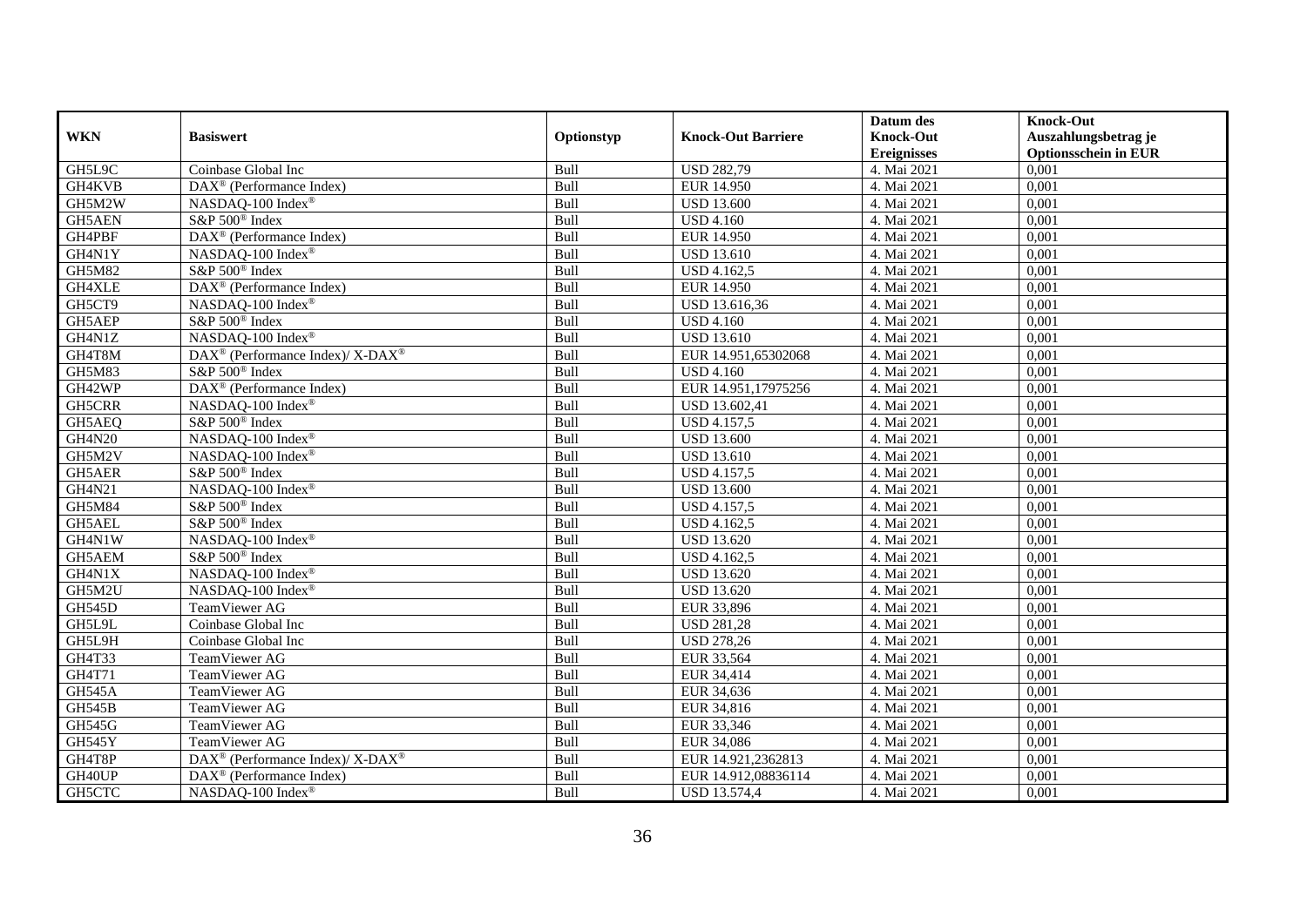|               |                                                                  |            |                           | Datum des          | <b>Knock-Out</b>            |
|---------------|------------------------------------------------------------------|------------|---------------------------|--------------------|-----------------------------|
| <b>WKN</b>    | <b>Basiswert</b>                                                 | Optionstyp | <b>Knock-Out Barriere</b> | <b>Knock-Out</b>   | Auszahlungsbetrag je        |
|               |                                                                  |            |                           | <b>Ereignisses</b> | <b>Optionsschein in EUR</b> |
| GH4PBG        | DAX <sup>®</sup> (Performance Index)                             | Bull       | EUR 14.940                | 4. Mai 2021        | 0,001                       |
| GH40Y9        | DAX <sup>®</sup> (Performance Index)/ X-DAX <sup>®</sup>         | Bull       | EUR 14.922,1118777        | 4. Mai 2021        | 0,001                       |
| GH5HTK        | Dow Jones Industrial Average <sup>®</sup> Index                  | Bull       | <b>USD 33.900</b>         | 4. Mai 2021        | 0,001                       |
| GH5AES        | S&P 500 <sup>®</sup> Index                                       | Bull       | <b>USD 4.155</b>          | 4. Mai 2021        | 0,001                       |
| <b>GH4N22</b> | NASDAQ-100 Index®                                                | Bull       | <b>USD 13.590</b>         | 4. Mai 2021        | 0,001                       |
| GH40UQ        | DAX <sup>®</sup> (Performance Index)                             | Bull       | EUR 14.947,17066908       | 4. Mai 2021        | 0,001                       |
| GH4KVJ        | $DAX^{\otimes}$ (Performance Index)                              | Bull       | EUR 14.920                | 4. Mai 2021        | 0,001                       |
| GH5CRN        | NASDAQ-100 Index®                                                | Bull       | USD 13.588,44             | 4. Mai 2021        | 0,001                       |
| GH4JY0        | $\text{DAX}^{\circledR}$ (Performance Index)/ X-DAX <sup>®</sup> | Bull       | EUR 14.934,7181572        | 4. Mai 2021        | 0,001                       |
| <b>GH441F</b> | $\text{DAX}^{\otimes}$ (Performance Index)                       | Bull       | EUR 14.940                | 4. Mai 2021        | 0,001                       |
| GH5M87        | S&P 500 <sup>®</sup> Index                                       | Bull       | <b>USD 4.150</b>          | 4. Mai 2021        | 0,001                       |
| GH4PBH        | DAX <sup>®</sup> (Performance Index)                             | Bull       | <b>EUR 14.930</b>         | 4. Mai 2021        | 0,001                       |
| GH53YA        | DAX <sup>®</sup> (Performance Index)                             | Bull       | EUR 14.930                | 4. Mai 2021        | 0,001                       |
| GH5M2X        | NASDAQ-100 Index®                                                | Bull       | <b>USD 13.590</b>         | 4. Mai 2021        | 0,001                       |
| GH5HTN        | Dow Jones Industrial Average® Index                              | Bull       | <b>USD 33.880</b>         | 4. Mai 2021        | 0,001                       |
| GH5AET        | S&P 500 <sup>®</sup> Index                                       | Bull       | <b>USD 4.155</b>          | 4. Mai 2021        | 0,001                       |
| <b>GH4N23</b> | NASDAQ-100 Index®                                                | Bull       | <b>USD 13.590</b>         | 4. Mai 2021        | 0,001                       |
| GH5M2Z        | NASDAO-100 Index®                                                | Bull       | <b>USD 13.550</b>         | 4. Mai 2021        | 0,001                       |
| GH4KVD        | $\overline{\text{DAX}}^{\textcircled{}}$ (Performance Index)     | Bull       | EUR 14.940                | 4. Mai 2021        | 0,001                       |
| GH40TR        | DAX <sup>®</sup> (Performance Index)                             | Bull       | EUR 14.917,10011944       | 4. Mai 2021        | 0,001                       |
| GH4G79        | NASDAQ-100 Index®                                                | Bull       | <b>USD 13.550</b>         | 4. Mai 2021        | 0,001                       |
| GH4PBJ        | DAX <sup>®</sup> (Performance Index)                             | Bull       | EUR 14.925                | 4. Mai 2021        | 0,001                       |
| GH42XP        | DAX <sup>®</sup> (Performance Index)/ X-DAX <sup>®</sup>         | Bull       | EUR 14.941,15690916       | 4. Mai 2021        | 0,001                       |
| GH441G        | DAX <sup>®</sup> (Performance Index)                             | Bull       | EUR 14.940                | 4. Mai 2021        | 0,001                       |
| GH5CRP        | NASDAO-100 Index <sup>®</sup>                                    | Bull       | USD 13.560,5              | 4. Mai 2021        | 0,001                       |
| GH4XLF        | DAX <sup>®</sup> (Performance Index)                             | Bull       | EUR 14.925                | 4. Mai 2021        | 0,001                       |
| GH53YB        | DAX <sup>®</sup> (Performance Index)                             | Bull       | <b>EUR 14.920</b>         | 4. Mai 2021        | 0,001                       |
| GH5D8C        | S&P 500 <sup>®</sup> Index                                       | Bull       | <b>USD 4.150</b>          | 4. Mai 2021        | 0,001                       |
| GH5HTP        | Dow Jones Industrial Average® Index                              | Bull       | <b>USD 33.850</b>         | 4. Mai 2021        | 0,001                       |
| GH4KVG        | $\text{DAX}^{\textcircled{n}}$ (Performance Index)               | Bull       | EUR 14.925                | 4. Mai 2021        | 0,001                       |
| GH4N24        | NASDAQ-100 Index®                                                | Bull       | <b>USD 13.580</b>         | 4. Mai 2021        | 0,001                       |
| GH4PBK        | DAX <sup>®</sup> (Performance Index)                             | Bull       | EUR 14.920                | 4. Mai 2021        | 0,001                       |
| GH4G7A        | NASDAQ-100 Index®                                                | Bull       | <b>USD 13.550</b>         | 4. Mai 2021        | 0,001                       |
| GH40VW        | DAX <sup>®</sup> (Performance Index)                             | Bull       | EUR 14.937,14715253       | 4. Mai 2021        | 0,001                       |
| <b>GH441S</b> | DAX <sup>®</sup> (Performance Index)                             | Bull       | EUR 14.920                | 4. Mai 2021        | 0,001                       |
| GH53Y9        | $DAX^{\circledR}$ (Performance Index)                            | Bull       | EUR 14.940                | 4. Mai 2021        | 0,001                       |
| GH5D8B        | S&P 500 <sup>®</sup> Index                                       | Bull       | <b>USD 4.150</b>          | 4. Mai 2021        | 0,001                       |
| GH5HTQ        | Dow Jones Industrial Average® Index                              | Bull       | <b>USD 33.850</b>         | 4. Mai 2021        | 0,001                       |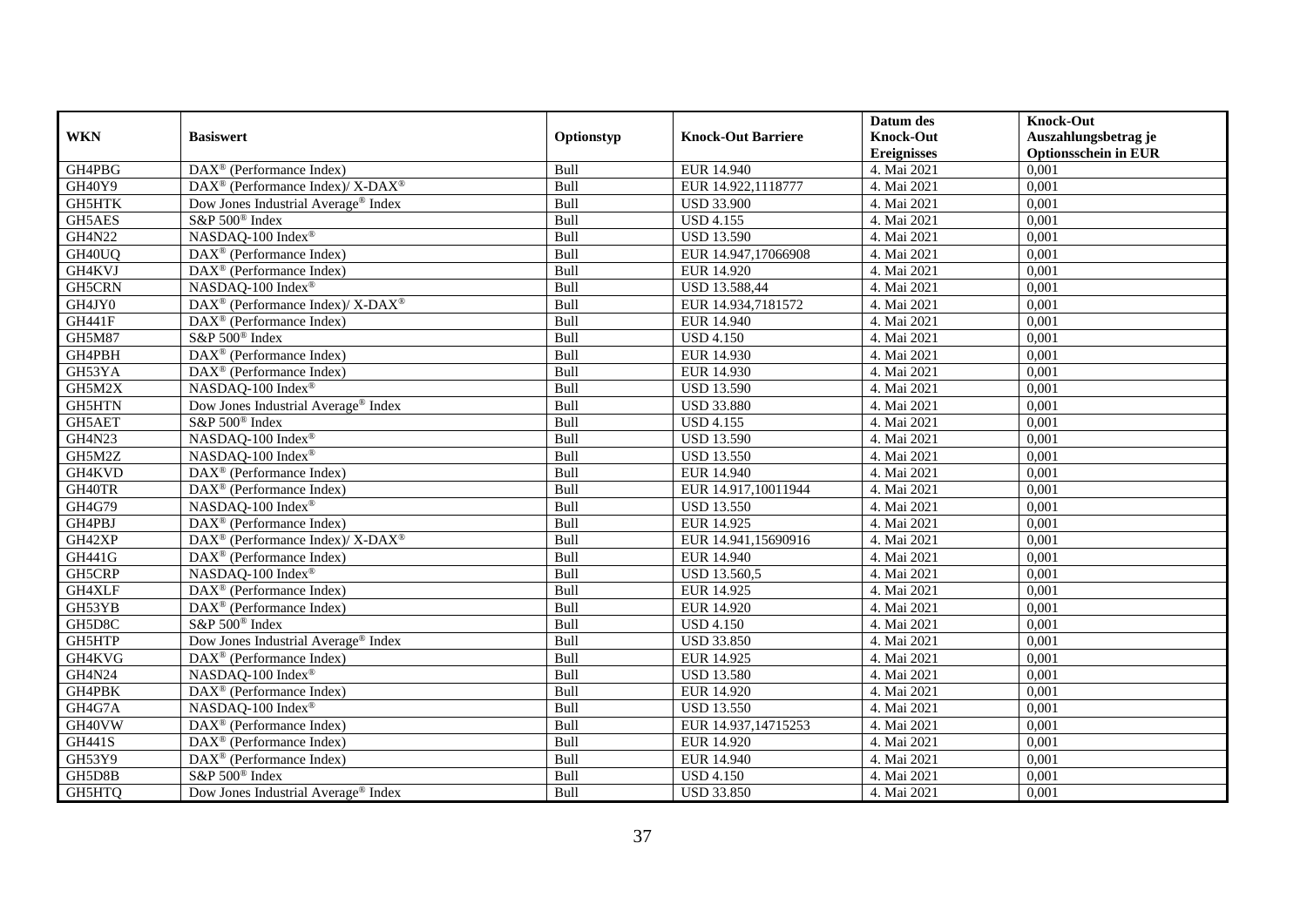|               |                                                    |            |                           | Datum des          | <b>Knock-Out</b>            |
|---------------|----------------------------------------------------|------------|---------------------------|--------------------|-----------------------------|
| <b>WKN</b>    | <b>Basiswert</b>                                   | Optionstyp | <b>Knock-Out Barriere</b> | <b>Knock-Out</b>   | Auszahlungsbetrag je        |
|               |                                                    |            |                           | <b>Ereignisses</b> | <b>Optionsschein in EUR</b> |
| <b>GH4N25</b> | NASDAQ-100 Index®                                  | Bull       | <b>USD 13.580</b>         | 4. Mai 2021        | 0,001                       |
| GH40TL        | $\text{DAX}^{\textcircled{p}}$ (Performance Index) | Bull       | EUR 14.932,13539425       | 4. Mai 2021        | 0,001                       |
| GH5HWM        | $\text{DAX}^{\textcircled{n}}$ (Performance Index) | Bull       | EUR 14.930                | 4. Mai 2021        | 0,001                       |
| <b>GH441P</b> | $\text{DAX}^{\circledast}$ (Performance Index)     | Bull       | EUR 14.925                | 4. Mai 2021        | 0,001                       |
| GH5AEU        | S&P 500 <sup>®</sup> Index                         | Bull       | USD 4.152,5               | 4. Mai 2021        | 0,001                       |
| GH5HTL        | Dow Jones Industrial Average <sup>®</sup> Index    | Bull       | <b>USD 33.900</b>         | 4. Mai 2021        | 0,001                       |
| GH40YC        | $\text{DAX}^{\textcircled{n}}$ (Performance Index) | Bull       | EUR 14.927,12363597       | 4. Mai 2021        | 0,001                       |
| GH4G77        | NASDAQ-100 Index®                                  | Bull       | <b>USD 13.560</b>         | 4. Mai 2021        | 0,001                       |
| <b>GH441A</b> | DAX <sup>®</sup> (Performance Index)               | Bull       | EUR 14.950                | 4. Mai 2021        | 0,001                       |
| GH5HTM        | Dow Jones Industrial Average <sup>®</sup> Index    | Bull       | <b>USD 33.880</b>         | 4. Mai 2021        | 0,001                       |
| GH5AEV        | S&P 500 <sup>®</sup> Index                         | Bull       | <b>USD 4.152,5</b>        | 4. Mai 2021        | 0,001                       |
| <b>GH4G78</b> | NASDAQ-100 Index®                                  | Bull       | <b>USD 13.560</b>         | 4. Mai 2021        | 0,001                       |
| GH40VB        | DAX <sup>®</sup> (Performance Index)               | Bull       | EUR 14.942,15891081       | 4. Mai 2021        | 0,001                       |
| <b>GH441T</b> | $\text{DAX}^{\textcircled{p}}$ (Performance Index) | Bull       | EUR 14.920                | 4. Mai 2021        | 0,001                       |
| GH5M86        | S&P 500 <sup>®</sup> Index                         | Bull       | <b>USD 4.152,5</b>        | 4. Mai 2021        | 0,001                       |
| GH4G75        | NASDAQ-100 Index®                                  | Bull       | <b>USD 13.570</b>         | 4. Mai 2021        | 0,001                       |
| GH5M85        | S&P 500 <sup>®</sup> Index                         | Bull       | <b>USD 4.155</b>          | 4. Mai 2021        | 0,001                       |
| <b>GH441N</b> | DAX <sup>®</sup> (Performance Index)               | Bull       | EUR 14.925                | 4. Mai 2021        | 0,001                       |
| GH5M2Y        | NASDAQ-100 Index®                                  | Bull       | <b>USD 13.580</b>         | 4. Mai 2021        | 0,001                       |
| GH4G76        | NASDAQ-100 Index®                                  | Bull       | <b>USD 13.570</b>         | 4. Mai 2021        | 0,001                       |
| GH4JV5        | Zoom Video Communications, Inc.                    | Bull       | USD 306,00910558          | 4. Mai 2021        | 0,001                       |
| GH51PL        | Bayerische Motoren Werke AG (BMW)                  | Bull       | EUR 82,18136185           | 4. Mai 2021        | 0,001                       |
| GH5LE3        | BioNTech SE - ADR                                  | Bull       | <b>USD 185,25</b>         | 4. Mai 2021        | 0,001                       |
| GH4VQ6        | Paycom Software, Inc.                              | Bull       | USD 363,04730944          | 4. Mai 2021        | 0,001                       |
| GH5LDZ        | BioNTech SE - ADR                                  | Bull       | <b>USD 188,15</b>         | 4. Mai 2021        | 0,001                       |
| GH5LE4        | <b>BioNTech SE - ADR</b>                           | Bull       | <b>USD 184,28</b>         | 4. Mai 2021        | 0,001                       |
| GH4G0V        | PayPal Holdings, Inc.                              | Bull       | USD 250,2648043           | 4. Mai 2021        | 0,001                       |
| GH4FTA        | Square Inc                                         | Bull       | USD 233,93544526          | 4. Mai 2021        | 0,001                       |
| GH5A43        | The Sherwin-Williams Company                       | Bear       | USD 280,23313707          | 4. Mai 2021        | 0,001                       |
| GH47WD        | Applied Materials, Inc.                            | Bull       | USD 127,60304057          | 4. Mai 2021        | 0,001                       |
| GH33ZD        | Intel Corporation                                  | Bull       | USD 56,29051413           | 4. Mai 2021        | 0,001                       |
| GH4K13        | Varta AG                                           | Bull       | EUR 115,39283481          | 4. Mai 2021        | 0,001                       |
| GH5LE5        | <b>BioNTech SE - ADR</b>                           | Bull       | <b>USD 181,38</b>         | 4. Mai 2021        | 0,001                       |
| GH5LE0        | <b>BioNTech SE - ADR</b>                           | Bull       | <b>USD 187,18</b>         | 4. Mai 2021        | 0,001                       |
| GH5LE6        | BioNTech SE - ADR                                  | Bull       | <b>USD 182,34</b>         | 4. Mai 2021        | 0,001                       |
| GH4FZA        | PayPal Holdings, Inc.                              | Bull       | USD 248,99198263          | 4. Mai 2021        | 0,001                       |
| GH5LDW        | BioNTech SE - ADR                                  | Bull       | <b>USD 189,12</b>         | 4. Mai 2021        | 0,001                       |
| GH5LER        | BioNTech SE - ADR                                  | Bull       | <b>USD 186,22</b>         | 4. Mai 2021        | 0,001                       |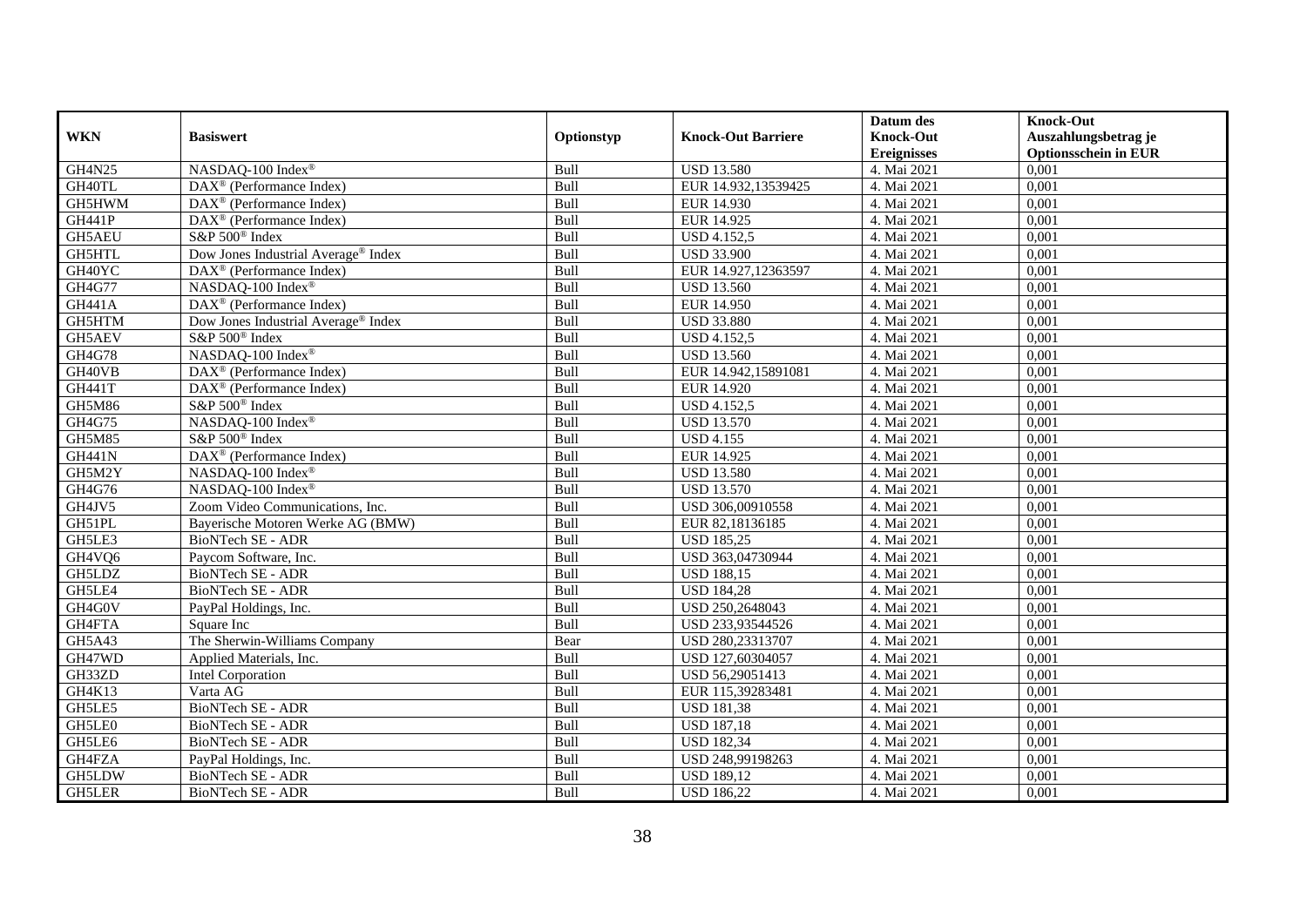| <b>WKN</b>    | <b>Basiswert</b>                                | Optionstyp | <b>Knock-Out Barriere</b> | Datum des<br><b>Knock-Out</b> | <b>Knock-Out</b><br>Auszahlungsbetrag je |
|---------------|-------------------------------------------------|------------|---------------------------|-------------------------------|------------------------------------------|
|               |                                                 |            |                           | <b>Ereignisses</b>            | <b>Optionsschein in EUR</b>              |
| GH4K0U        | Porsche Automobil Holding SE                    | Bull       | EUR 85,75350701           | 4. Mai 2021                   | 0,001                                    |
| <b>GH548E</b> | Zalando SE                                      | Bull       | EUR 83,57467445           | 4. Mai 2021                   | 0,001                                    |
| GH47XZ        | Applied Materials, Inc.                         | Bull       | USD 126,94068896          | 4. Mai 2021                   | 0,001                                    |
| GH47ZD        | Baidu, Inc.                                     | Bull       | USD 203,69981678          | 4. Mai 2021                   | 0,001                                    |
| GH2PGF        | Münchener Rückversicherungs-Gesellschaft AG     | Bull       | EUR 238,25492597          | 4. Mai 2021                   | 0,001                                    |
| <b>GH5LLG</b> | Amazon.com. Inc.                                | Bull       | USD 3.338,18              | 4. Mai 2021                   | 0,001                                    |
| GH3L06        | Volkswagen AG                                   | Bull       | EUR 211,97327425          | 4. Mai 2021                   | 0,001                                    |
| GH4Y1U        | Nvidia Corporation                              | Bull       | USD 577,02897121          | 4. Mai 2021                   | 0,001                                    |
| <b>GH5LDX</b> | <b>BioNTech SE - ADR</b>                        | Bull       | <b>USD 190,08</b>         | 4. Mai 2021                   | 0,001                                    |
| GH0V5R        | Infineon Technologies AG                        | Bull       | EUR 31,68579251           | 4. Mai 2021                   | 0,001                                    |
| GH5LGR        | MTU Aero Engines AG                             | Bull       | EUR 203,67                | 4. Mai 2021                   | 0,001                                    |
| <b>GH5LFT</b> | BioNTech SE - ADR                               | Bull       | <b>USD 191,05</b>         | 4. Mai 2021                   | 0,001                                    |
| GH4Y1D        | <b>SAP SE</b>                                   | Bull       | EUR 114,21169307          | 4. Mai 2021                   | 0,001                                    |
| GH47WC        | Applied Materials, Inc.                         | Bull       | USD 126,26830172          | 4. Mai 2021                   | 0,001                                    |
| GC8MBU        | <b>Quest Diagnostics Incorporated</b>           | Bear       | USD 135,28793106          | 4. Mai 2021                   | 0,001                                    |
| GH5LMV        | <b>QUALCOMM</b> Incorporated                    | Bull       | <b>USD 134,01</b>         | 4. Mai 2021                   | 0,001                                    |
| GH4XZF        | Nvidia Corporation                              | Bull       | USD 573,04033784          | 4. Mai 2021                   | 0,001                                    |
| GH3L05        | Volkswagen AG                                   | Bull       | EUR 213,05769055          | 4. Mai 2021                   | 0,001                                    |
| GH5LE2        | BioNTech SE - ADR                               | Bull       | <b>USD 183,31</b>         | 4. Mai 2021                   | 0,001                                    |
| GH5GV6        | <b>Barry Callebaut AG</b>                       | Bull       | CHF 2.002,81052216        | 4. Mai 2021                   | 0,001                                    |
| GH4VTW        | AtoS                                            | Bull       | EUR 55,71561853           | 4. Mai 2021                   | 0,001                                    |
| GH33XA        | The Boeing Company                              | Bull       | USD 230,00137979          | 4. Mai 2021                   | 0,001                                    |
| GH2UUA        | Airbnb, Inc.                                    | Bull       | USD 162,69194856          | 4. Mai 2021                   | 0,001                                    |
| GH545E        | TeamViewer AG                                   | Bull       | EUR 33,166                | 4. Mai 2021                   | 0,001                                    |
| GH4XPH        | Taiwan Semiconductor Manufacturing Company Ltd. | Bull       | USD 113,97458662          | 4. Mai 2021                   | 0,001                                    |
| GH5CRQ        | NASDAQ-100 Index®                               | Bull       | USD 13.546,55             | 4. Mai 2021                   | 0,001                                    |
| GH545H        | TeamViewer AG                                   | Bull       | EUR 32,956                | 4. Mai 2021                   | 0,001                                    |
| GH5KQW        | 1 Feinunze Gold, Feinheit mind. 0,995, LBMA     | Bear       | USD 1.794,14007935        | 4. Mai 2021                   | 0,001                                    |
| GH3UWC        | 1 Feinunze Platin, Feinheit mind. 0,9995        | Bear       | USD 1.263,72              | 4. Mai 2021                   | 0,001                                    |
| GH33WK        | The Boeing Company                              | Bull       | USD 228,83426866          | 4. Mai 2021                   | 0.001                                    |
| GH4JTJ        | Zoom Video Communications, Inc.                 | Bull       | USD 303,83847187          | 4. Mai 2021                   | 0,001                                    |
| GH4K14        | Varta AG                                        | Bull       | EUR 114,77989827          | 4. Mai 2021                   | 0,001                                    |
| GH4T85        | Microchip Technology Incorporated               | Bull       | USD 143,68810269          | 4. Mai 2021                   | 0,001                                    |
| GH5H04        | Facebook, Inc.                                  | Bull       | USD 316,01012161          | 4. Mai 2021                   | 0,001                                    |
| GH4FT6        | Square Inc                                      | Bull       | USD 232,75111447          | 4. Mai 2021                   | 0,001                                    |
| GH4BXA        | Tesla Inc                                       | Bull       | USD 664,95093837          | 4. Mai 2021                   | 0,001                                    |
| GH2SJN        | Beyond Meat, Inc.                               | Bull       | USD 121,62501151          | 4. Mai 2021                   | 0,001                                    |
| GH5LGG        | Moderna Inc                                     | Bull       | <b>USD 178,52</b>         | 4. Mai 2021                   | 0,001                                    |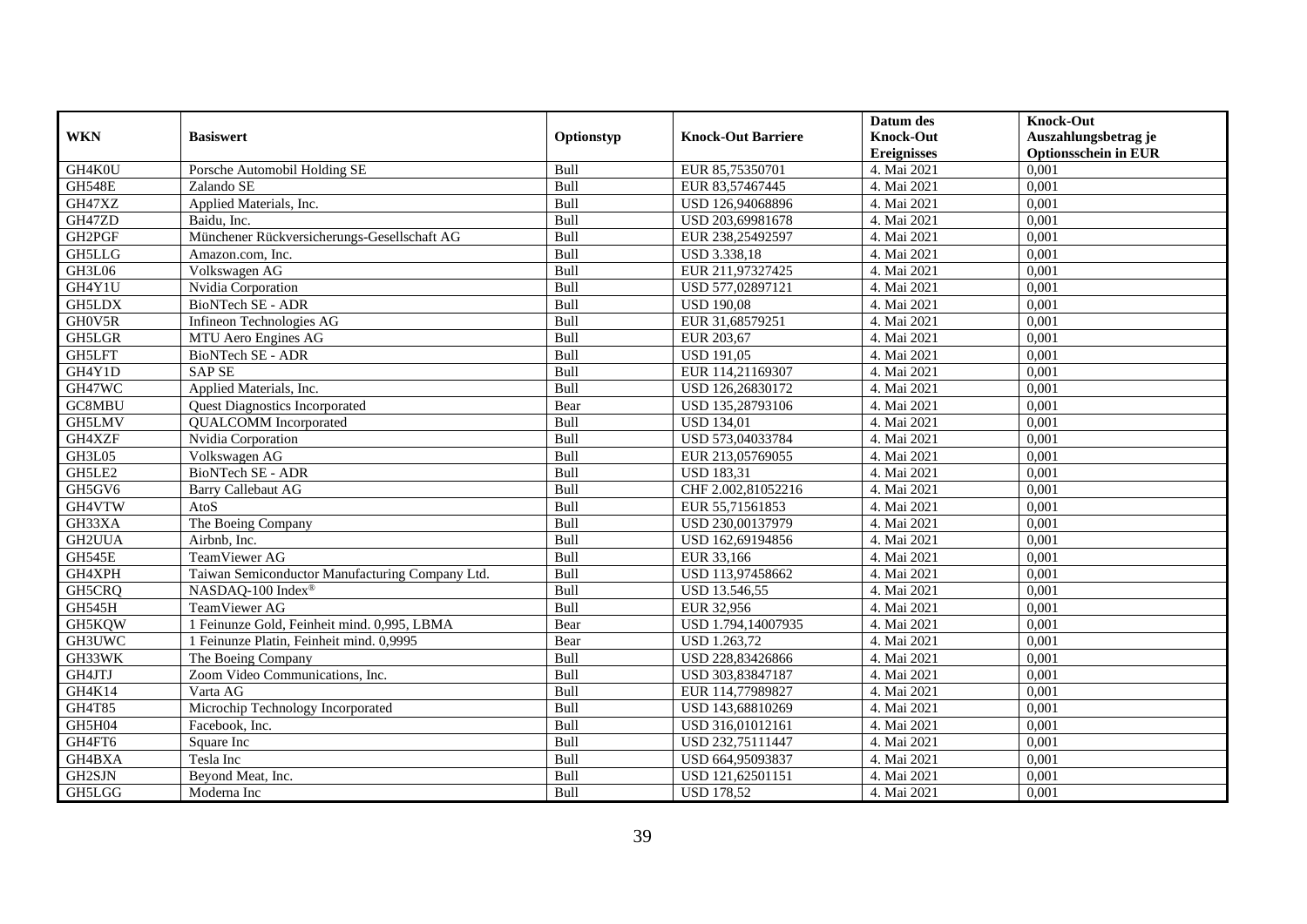|               |                                                                    |            |                           | Datum des          | <b>Knock-Out</b>            |
|---------------|--------------------------------------------------------------------|------------|---------------------------|--------------------|-----------------------------|
| <b>WKN</b>    | <b>Basiswert</b>                                                   | Optionstyp | <b>Knock-Out Barriere</b> | <b>Knock-Out</b>   | Auszahlungsbetrag je        |
|               |                                                                    |            |                           | <b>Ereignisses</b> | <b>Optionsschein in EUR</b> |
| <b>GH480R</b> | Baidu, Inc.                                                        | Bull       | USD 202,61470383          | 4. Mai 2021        | 0,001                       |
| GH3L07        | Volkswagen AG                                                      | Bull       | EUR 210,89889877          | 4. Mai 2021        | 0,001                       |
| GF5ND8        | adidas AG                                                          | Bull       | EUR 252,56464081          | 4. Mai 2021        | 0,001                       |
| GH5LMW        | <b>QUALCOMM</b> Incorporated                                       | Bull       | <b>USD 133,31</b>         | 4. Mai 2021        | 0,001                       |
| GH55UF        | Republic Services, Inc.                                            | Bear       | USD 108,65276064          | 4. Mai 2021        | 0,001                       |
| GH480Y        | Siemens AG                                                         | Bull       | EUR 136,05103866          | 4. Mai 2021        | 0,001                       |
| <b>GH5LKY</b> | Moderna Inc                                                        | Bull       | <b>USD 177,61</b>         | 4. Mai 2021        | 0,001                       |
| GH4PBL        | DAX <sup>®</sup> (Performance Index)                               | Bull       | EUR 14.910                | 4. Mai 2021        | 0,001                       |
| <b>GH5LGV</b> | MTU Aero Engines AG                                                | Bull       | EUR 202,61                | 4. Mai 2021        | 0,001                       |
| GH5CR2        | NIO Inc                                                            | Bull       | USD 37,54506812           | 4. Mai 2021        | 0,001                       |
| GH5GZD        | Facebook, Inc.                                                     | Bull       | USD 314,38991591          | 4. Mai 2021        | 0,001                       |
| <b>GH5LEA</b> | <b>BioNTech SE - ADR</b>                                           | Bull       | <b>USD 180,41</b>         | 4. Mai 2021        | 0,001                       |
| GH42L3        | $\overline{\text{DAX}}^{\textcircled{}}$ (Performance Index)       | Bull       | <b>EUR 14.900</b>         | 4. Mai 2021        | 0,001                       |
| GH4KVQ        | DAX <sup>®</sup> (Performance Index)                               | Bull       | EUR 14.890                | 4. Mai 2021        | 0,001                       |
| GH5D8D        | S&P 500 <sup>®</sup> Index                                         | Bull       | <b>USD 4.147,5</b>        | 4. Mai 2021        | 0,001                       |
| GH53YC        | $\overline{\text{DAX}^{\circledast}}$ (Performance Index)          | Bull       | EUR 14.910                | 4. Mai 2021        | 0,001                       |
| GH5LGB        | Moderna Inc                                                        | Bull       | <b>USD 179,44</b>         | 4. Mai 2021        | 0,001                       |
| <b>GH480E</b> | Siemens AG                                                         | Bull       | EUR 136,75290121          | 4. Mai 2021        | 0,001                       |
| GH4PBM        | DAX <sup>®</sup> (Performance Index)                               | Bull       | <b>EUR 14.900</b>         | 4. Mai 2021        | 0,001                       |
| GH5M30        | NASDAQ-100 Index®                                                  | Bull       | <b>USD 13.540</b>         | 4. Mai 2021        | 0,001                       |
| GH4KVL        | DAX <sup>®</sup> (Performance Index)                               | Bull       | EUR 14.910                | 4. Mai 2021        | 0,001                       |
| GH4XLG        | DAX <sup>®</sup> (Performance Index)                               | Bull       | EUR 14.900                | 4. Mai 2021        | 0,001                       |
| GH4T8Q        | $\text{DAX}^{\circledast}$ (Performance Index)/ X-DAX <sup>®</sup> | Bull       | EUR 14.906.00788742       | 4. Mai 2021        | 0,001                       |
| GH5D8G        | S&P 500 <sup>®</sup> Index                                         | Bull       | <b>USD 4.145</b>          | 4. Mai 2021        | 0,001                       |
| GH42L4        | DAX <sup>®</sup> (Performance Index)                               | Bull       | <b>EUR 14.900</b>         | 4. Mai 2021        | 0,001                       |
| GH53YD        | $\text{DAX}^{\otimes}$ (Performance Index)                         | Bull       | <b>EUR 14.890</b>         | 4. Mai 2021        | 0,001                       |
| GH5M4U        | DAX <sup>®</sup> (Performance Index)/ X-DAX <sup>®</sup>           | Bull       | <b>EUR 14.900</b>         | 4. Mai 2021        | 0,001                       |
| GH5LA2        | <b>KLA</b> Corporation                                             | Bull       | <b>USD 300.59</b>         | 4. Mai 2021        | 0,001                       |
| GH40TF        | DAX <sup>®</sup> (Performance Index)                               | Bull       | EUR 14.892,04132804       | 4. Mai 2021        | 0,001                       |
| GH5CRS        | NASDAQ-100 Index®                                                  | Bull       | USD 13.532,6              | 4. Mai 2021        | 0,001                       |
| GH53ZW        | DAX <sup>®</sup> (Performance Index)/X-DAX <sup>®</sup>            | Bull       | <b>EUR 14.900</b>         | 4. Mai 2021        | 0,001                       |
| GH42RX        | $\text{DAX}^{\circledR}$ (Performance Index)/ X-DAX <sup>®</sup>   | Bull       | <b>EUR 14.900</b>         | 4. Mai 2021        | 0,001                       |
| GH4KVN        | $\text{DAX}^{\textcircled{D}}$ (Performance Index)                 | Bull       | EUR 14.900                | 4. Mai 2021        | 0,001                       |
| GH4JY1        | $\text{DAX}^{\circledR}$ (Performance Index)/ X-DAX <sup>®</sup>   | Bull       | EUR 14.889,09165102       | 4. Mai 2021        | 0,001                       |
| GH5D8E        | S&P 500 <sup>®</sup> Index                                         | Bull       | <b>USD 4.147,5</b>        | 4. Mai 2021        | 0,001                       |
| GH441W        | $\text{DAX}^{\textcircled{n}}$ (Performance Index)                 | Bull       | EUR 14.910                | 4. Mai 2021        | 0,001                       |
| GH53YE        | $\text{DAX}^{\otimes}$ (Performance Index)                         | Bull       | <b>EUR 14.890</b>         | 4. Mai 2021        | 0,001                       |
| <b>GH40V8</b> | $\text{DAX}^{\textcircled{n}}$ (Performance Index)                 | Bull       | EUR 14.907,07660286       | 4. Mai 2021        | 0,001                       |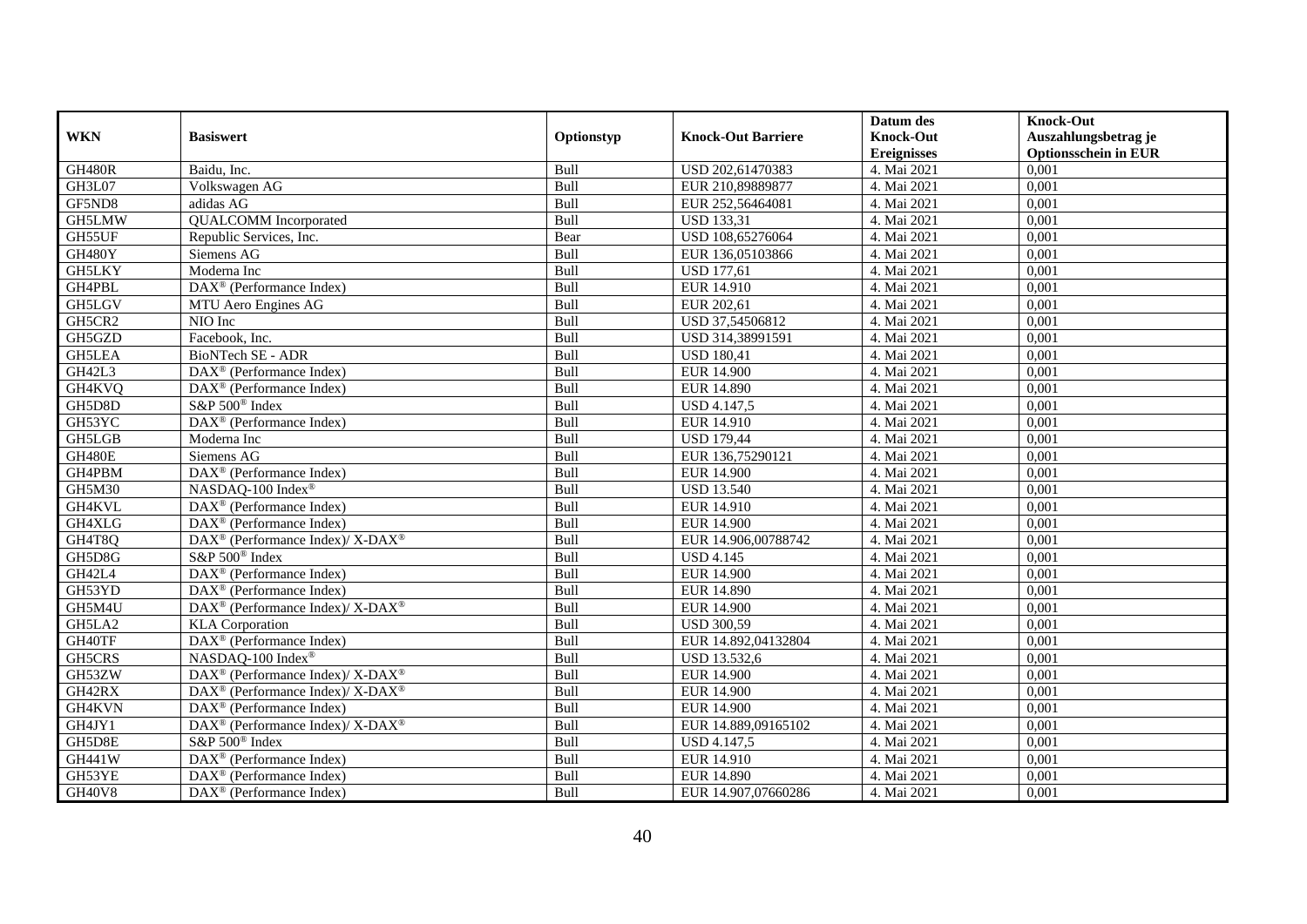|               |                                                                  |            |                           | Datum des          | <b>Knock-Out</b>            |
|---------------|------------------------------------------------------------------|------------|---------------------------|--------------------|-----------------------------|
| <b>WKN</b>    | <b>Basiswert</b>                                                 | Optionstyp | <b>Knock-Out Barriere</b> | <b>Knock-Out</b>   | Auszahlungsbetrag je        |
|               |                                                                  |            |                           | <b>Ereignisses</b> | <b>Optionsschein in EUR</b> |
| GH4G7D        | NASDAQ-100 Index®                                                | Bull       | <b>USD 13.530</b>         | 4. Mai 2021        | 0,001                       |
| GH4K1D        | $\text{DAX}^{\circledR}$ (Performance Index)/ X-DAX <sup>®</sup> | Bull       | EUR 14.896,74448322       | 4. Mai 2021        | 0,001                       |
| GH5D8F        | S&P 500 <sup>®</sup> Index                                       | Bull       | <b>USD 4.145</b>          | 4. Mai 2021        | 0,001                       |
| GH441X        | $\text{DAX}^{\textcircled{n}}$ (Performance Index)               | Bull       | EUR 14.910                | 4. Mai 2021        | 0,001                       |
| GH40VN        | DAX <sup>®</sup> (Performance Index)                             | Bull       | EUR 14.902,06484459       | 4. Mai 2021        | 0,001                       |
| GH4G7E        | NASDAQ-100 Index®                                                | Bull       | <b>USD 13.530</b>         | 4. Mai 2021        | 0,001                       |
| <b>GH5M88</b> | S&P 500 <sup>®</sup> Index                                       | Bull       | <b>USD 4.147,5</b>        | 4. Mai 2021        | 0,001                       |
| GH42L9        | DAX <sup>®</sup> (Performance Index)                             | Bull       | <b>EUR 14.890</b>         | 4. Mai 2021        | 0,001                       |
| GH4G7B        | NASDAQ-100 Index®                                                | Bull       | <b>USD 13.540</b>         | 4. Mai 2021        | 0,001                       |
| GH42LA        | DAX <sup>®</sup> (Performance Index)                             | Bull       | <b>EUR 14.890</b>         | 4. Mai 2021        | 0,001                       |
| GH4G7C        | NASDAQ-100 Index®                                                | Bull       | <b>USD 13.540</b>         | 4. Mai 2021        | 0,001                       |
| <b>GH5M89</b> | S&P 500 <sup>®</sup> Index                                       | Bull       | <b>USD 4.145</b>          | 4. Mai 2021        | 0,001                       |
| GH4G9U        | DAX <sup>®</sup> (Performance Index)/ X-DAX <sup>®</sup>         | Bull       | <b>EUR 14.900</b>         | 4. Mai 2021        | 0,001                       |
| GH5EWS        | DAX <sup>®</sup> (Performance Index)/X-DAX <sup>®</sup>          | Bull       | <b>EUR 14.900</b>         | 4. Mai 2021        | 0,001                       |
| GH5LGD        | Moderna Inc                                                      | Bull       | <b>USD 176,7</b>          | 4. Mai 2021        | 0,001                       |
| GH5LE9        | BioNTech SE - ADR                                                | Bull       | <b>USD 179,44</b>         | 4. Mai 2021        | 0,001                       |
| GH5LGA        | Moderna Inc                                                      | Bull       | <b>USD 175,78</b>         | 4. Mai 2021        | 0,001                       |
| GH47WG        | Applied Materials, Inc.                                          | Bull       | USD 125,59591448          | 4. Mai 2021        | 0,001                       |
| GH5LGC        | Moderna Inc                                                      | Bull       | <b>USD 174,87</b>         | 4. Mai 2021        | 0,001                       |
| GH5LE8        | BioNTech SE - ADR                                                | Bull       | <b>USD 178,47</b>         | 4. Mai 2021        | 0,001                       |
| GH3UP0        | Porsche Automobil Holding SE                                     | Bull       | EUR 84,62377931           | 4. Mai 2021        | 0,001                       |
| GH5GWA        | Merck & Co., Inc.                                                | Bear       | USD 76,31591105           | 4. Mai 2021        | 0,001                       |
| GH36RM        | 1 Feinunze Platin, Feinheit mind. 0,9995                         | Bear       | USD 1.268,019             | 4. Mai 2021        | 0,001                       |
| GH2PVB        | 1 Feinunze Silber, Feinheit mind. 0,999                          | Bear       | USD 27,07242121           | 4. Mai 2021        | 0,001                       |
| GH53YG        | $\text{DAX}^{\textcircled{n}}$ (Performance Index)               | Bull       | <b>EUR 14.880</b>         | 4. Mai 2021        | 0,001                       |
| GH4G7F        | NASDAQ-100 Index®                                                | Bull       | <b>USD 13.520</b>         | 4. Mai 2021        | 0,001                       |
| GH5M31        | NASDAQ-100 Index®                                                | Bull       | <b>USD 13.520</b>         | 4. Mai 2021        | 0,001                       |
| GH5CRT        | NASDAQ-100 Index®                                                | Bull       | USD 13.518,66             | 4. Mai 2021        | 0.001                       |
| GH53YF        | DAX <sup>®</sup> (Performance Index)                             | Bull       | <b>EUR 14.880</b>         | 4. Mai 2021        | 0,001                       |
| GH4G7G        | NASDAQ-100 Index <sup>®</sup>                                    | Bull       | <b>USD 13.520</b>         | 4. Mai 2021        | 0,001                       |
| GH40UU        | DAX <sup>®</sup> (Performance Index)                             | Bull       | EUR 14.882,01781149       | 4. Mai 2021        | 0,001                       |
| GH4JYJ        | Tesla Inc                                                        | Bull       | USD 661,38497263          | 4. Mai 2021        | 0,001                       |
| <b>GH5LDL</b> | <b>BioNTech SE - ADR</b>                                         | Bull       | <b>USD 176,54</b>         | 4. Mai 2021        | 0,001                       |
| GH5LF1        | BioNTech SE - ADR                                                | Bull       | <b>USD 177,51</b>         | 4. Mai 2021        | 0,001                       |
| GH5A72        | Humana Inc.                                                      | Bear       | USD 456,20579634          | 4. Mai 2021        | 0,001                       |
| GH47ZJ        | Baidu, Inc.                                                      | Bull       | USD 201,52959085          | 4. Mai 2021        | 0,001                       |
| GH3UTA        | Bayerische Motoren Werke AG (BMW)                                | Bull       | EUR 81,77984318           | 4. Mai 2021        | 0,001                       |
| GH5493        | UnitedHealth Group Inc.                                          | Bear       | USD 408,38128534          | 4. Mai 2021        | 0,001                       |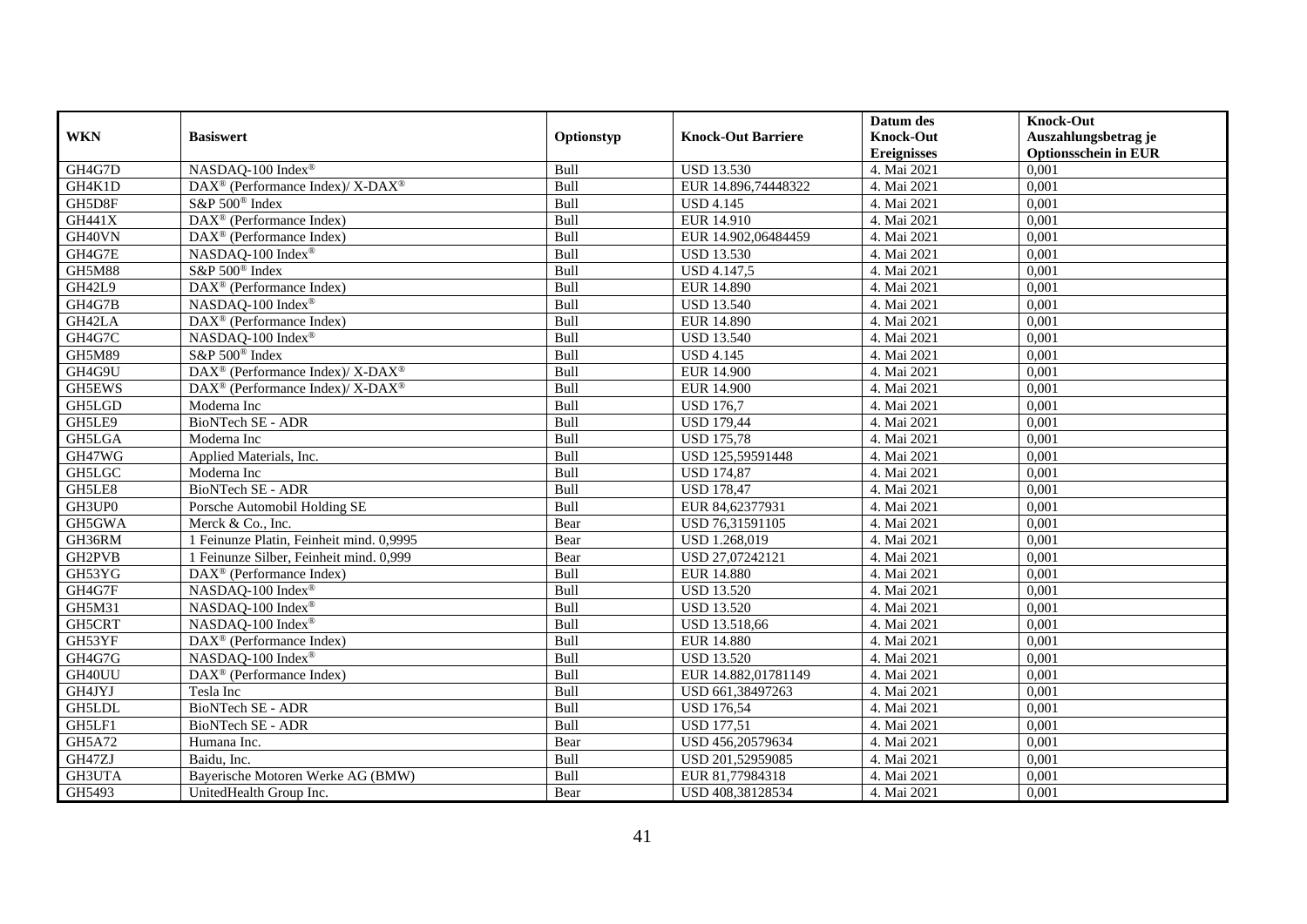|               |                                                                  |            |                           | Datum des          | <b>Knock-Out</b>            |
|---------------|------------------------------------------------------------------|------------|---------------------------|--------------------|-----------------------------|
| <b>WKN</b>    | <b>Basiswert</b>                                                 | Optionstyp | <b>Knock-Out Barriere</b> | <b>Knock-Out</b>   | Auszahlungsbetrag je        |
|               |                                                                  |            |                           | <b>Ereignisses</b> | <b>Optionsschein in EUR</b> |
| GH4XZK        | Nvidia Corporation                                               | Bull       | USD 568,57066331          | 4. Mai 2021        | 0,001                       |
| GH3H42        | Expeditors International of Washington, Inc.                     | Bear       | <b>USD 114,59</b>         | 4. Mai 2021        | 0,001                       |
| GH5LM7        | Amazon.com, Inc.                                                 | Bull       | USD 3.320,82              | 4. Mai 2021        | 0,001                       |
| GH5LGE        | Moderna Inc                                                      | Bull       | <b>USD 173,96</b>         | 4. Mai 2021        | 0,001                       |
| GH4FXY        | Advanced Micro Devices, Inc.                                     | Bull       | USD 77,0625889            | 4. Mai 2021        | 0,001                       |
| GH5CP3        | NIO Inc                                                          | Bull       | USD 37,33475965           | 4. Mai 2021        | 0,001                       |
| <b>GH5LDN</b> | BioNTech SE - ADR                                                | Bull       | <b>USD 175,57</b>         | 4. Mai 2021        | 0,001                       |
| GH4FT0        | Square Inc                                                       | Bull       | USD 231,56678366          | 4. Mai 2021        | 0,001                       |
| <b>GH5LFP</b> | Moderna Inc                                                      | Bull       | <b>USD 173,05</b>         | 4. Mai 2021        | 0,001                       |
| GH2PFY        | Münchener Rückversicherungs-Gesellschaft AG                      | Bull       | EUR 236,99979668          | 4. Mai 2021        | 0,001                       |
| GH4JY5        | $\text{DAX}^{\circledR}$ (Performance Index)/ X-DAX <sup>®</sup> | Bull       | EUR 14.873,94625534       | 4. Mai 2021        | 0,001                       |
| GH40VG        | DAX <sup>®</sup> (Performance Index)                             | Bull       | EUR 14.877,00605319       | 4. Mai 2021        | 0,001                       |
| GH4KVT        | $\text{DAX}^{\textcircled{n}}$ (Performance Index)               | Bull       | EUR 14.875                | 4. Mai 2021        | 0,001                       |
| GH42LK        | $\text{DAX}^{\textcircled{n}}$ (Performance Index)               | Bull       | EUR 14.875                | 4. Mai 2021        | 0,001                       |
| GH4PBN        | $\text{DAX}^{\otimes}$ (Performance Index)                       | Bull       | EUR 14.875                | 4. Mai 2021        | 0,001                       |
| GH4G7H        | NASDAQ-100 Index®                                                | Bull       | <b>USD 13.510</b>         | 4. Mai 2021        | 0,001                       |
| GH4XLH        | DAX <sup>®</sup> (Performance Index)                             | Bull       | EUR 14.875                | 4. Mai 2021        | 0,001                       |
| GH42LL        | $DAX^{\circledR}$ (Performance Index)                            | Bull       | EUR 14.875                | 4. Mai 2021        | 0,001                       |
| GH4G7J        | NASDAQ-100 Index®                                                | Bull       | <b>USD 13.510</b>         | 4. Mai 2021        | 0,001                       |
| GH4Y1F        | <b>SAP SE</b>                                                    | Bull       | EUR 113,6309217           | 4. Mai 2021        | 0,001                       |
| GH3L0D        | Volkswagen AG                                                    | Bull       | EUR 209,82452331          | 4. Mai 2021        | 0,001                       |
| GH4MPZ        | <b>TAL Education Group</b>                                       | Bull       | USD 55,14424098           | 4. Mai 2021        | 0,001                       |
| <b>GB1KYS</b> | <b>CVS Health Corporation</b>                                    | Bear       | <b>USD 80,549</b>         | 4. Mai 2021        | 0,001                       |
| GH3RM2        | Franklin Resources, Inc.                                         | Bear       | USD 31,52657413           | 4. Mai 2021        | 0,001                       |
| GH3X1B        | Temenos Group AG                                                 | Bull       | CHF 130,51277938          | 4. Mai 2021        | 0,001                       |
| GH3H5B        | Marathon Petroleum Corporation                                   | Bear       | USD 57,96125065           | 4. Mai 2021        | 0,001                       |
| GH3RUW        | <b>RWE AG</b>                                                    | Bull       | EUR 30,89625117           | 4. Mai 2021        | 0,001                       |
| GH42LR        | $\text{DAX}^{\textcircled{D}}$ (Performance Index)               | Bull       | EUR 14.870                | 4. Mai 2021        | 0.001                       |
| GH42LS        | $\text{DAX}^{\textcircled{D}}$ (Performance Index)               | Bull       | EUR 14.870                | 4. Mai 2021        | 0,001                       |
| GH5LGQ        | MTU Aero Engines AG                                              | Bull       | EUR 201,55                | 4. Mai 2021        | 0,001                       |
| GH5LKM        | Delivery Hero AG                                                 | Bull       | <b>EUR 127,7</b>          | 4. Mai 2021        | 0,001                       |
| GH51NP        | Deutsche Wohnen AG                                               | Bull       | EUR 44,36471911           | 4. Mai 2021        | 0,001                       |
| GH40WS        | DAX <sup>®</sup> (Performance Index)                             | Bull       | EUR 14.871,99429494       | 4. Mai 2021        | 0,001                       |
| GH4FW4        | NASDAQ-100 Index®                                                | Bull       | USD 13.497,53             | 4. Mai 2021        | 0,001                       |
| GH53YJ        | DAX <sup>®</sup> (Performance Index)                             | Bull       | EUR 14.870                | 4. Mai 2021        | 0,001                       |
| GH4G7K        | NASDAQ-100 Index®                                                | Bull       | <b>USD 13.500</b>         | 4. Mai 2021        | 0,001                       |
| GH53YK        | DAX <sup>®</sup> (Performance Index)                             | Bull       | EUR 14.870                | 4. Mai 2021        | 0,001                       |
| GH4G7L        | NASDAQ-100 Index®                                                | Bull       | <b>USD 13.500</b>         | 4. Mai 2021        | 0,001                       |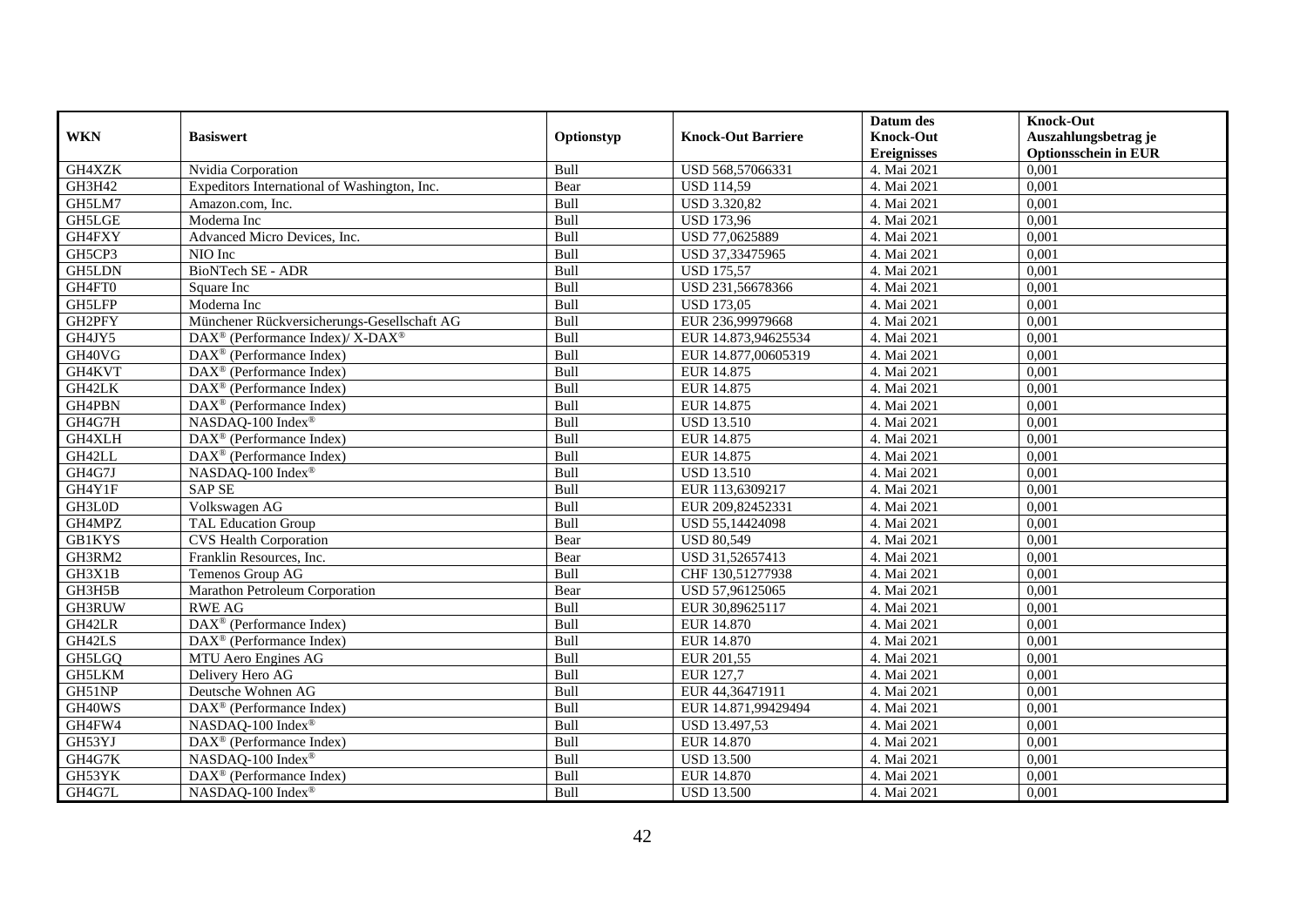| <b>WKN</b>    | <b>Basiswert</b>                                        |            | <b>Knock-Out Barriere</b> | Datum des<br><b>Knock-Out</b> | <b>Knock-Out</b>                                    |
|---------------|---------------------------------------------------------|------------|---------------------------|-------------------------------|-----------------------------------------------------|
|               |                                                         | Optionstyp |                           | <b>Ereignisses</b>            | Auszahlungsbetrag je<br><b>Optionsschein in EUR</b> |
| GH5M32        | NASDAQ-100 Index®                                       | Bull       | <b>USD 13.500</b>         | 4. Mai 2021                   | 0,001                                               |
| GH4MN3        | DAX <sup>®</sup> (Performance Index)/X-DAX <sup>®</sup> | Bull       | EUR 14.863,57675133       | 4. Mai 2021                   | 0,001                                               |
| GH40TM        | DAX <sup>®</sup> (Performance Index)                    | Bull       | EUR 14.861,97077837       | 4. Mai 2021                   | 0,001                                               |
| GH5D8J        | S&P 500 <sup>®</sup> Index                              | Bull       | <b>USD 4.142,5</b>        | 4. Mai 2021                   | 0,001                                               |
| GH4FVB        | NASDAQ-100 Index®                                       | Bull       | <b>USD 13.483,78</b>      | 4. Mai 2021                   | 0,001                                               |
| GH42LX        | DAX <sup>®</sup> (Performance Index)                    | Bull       | <b>EUR 14.860</b>         | 4. Mai 2021                   | 0,001                                               |
| GH4G7M        | NASDAQ-100 Index®                                       | Bull       | <b>USD 13.490</b>         | 4. Mai 2021                   | 0,001                                               |
| GH53YN        | DAX <sup>®</sup> (Performance Index)                    | Bull       | <b>EUR 14.860</b>         | 4. Mai 2021                   | 0,001                                               |
| GH5M33        | NASDAQ-100 Index®                                       | Bull       | <b>USD 13.480</b>         | 4. Mai 2021                   | 0,001                                               |
| GH40TT        | DAX <sup>®</sup> (Performance Index)                    | Bull       | EUR 14.856,95902007       | 4. Mai 2021                   | 0,001                                               |
| GH5D8H        | S&P 500 <sup>®</sup> Index                              | Bull       | <b>USD 4.142,5</b>        | 4. Mai 2021                   | 0,001                                               |
| GH5M8A        | S&P 500 <sup>®</sup> Index                              | Bull       | <b>USD 4.142,5</b>        | 4. Mai 2021                   | 0,001                                               |
| GH4G7N        | NASDAQ-100 Index®                                       | Bull       | <b>USD 13.490</b>         | 4. Mai 2021                   | 0,001                                               |
| GH53YM        | DAX <sup>®</sup> (Performance Index)                    | Bull       | <b>EUR 14.860</b>         | 4. Mai 2021                   | 0,001                                               |
| GH42LW        | $\overline{\text{DAX}^{\otimes}}$ (Performance Index)   | Bull       | <b>EUR 14.860</b>         | 4. Mai 2021                   | 0,001                                               |
| GH4G7P        | NASDAQ-100 Index®                                       | Bull       | <b>USD 13.480</b>         | 4. Mai 2021                   | 0,001                                               |
| GH4G7Q        | NASDAQ-100 Index®                                       | Bull       | <b>USD 13.480</b>         | 4. Mai 2021                   | 0,001                                               |
| GH4Y1H        | <b>SAP SE</b>                                           | Bull       | EUR 113,05015035          | 4. Mai 2021                   | 0,001                                               |
| GH4G0U        | Adobe Inc.                                              | Bull       | USD 490,14961471          | 4. Mai 2021                   | 0,001                                               |
| GH4VPW        | Paycom Software, Inc.                                   | Bull       | USD 359,55849426          | 4. Mai 2021                   | 0,001                                               |
| GH5D8K        | S&P 500 <sup>®</sup> Index                              | Bull       | <b>USD 4.140</b>          | 4. Mai 2021                   | 0,001                                               |
| GH5D8L        | S&P 500 <sup>®</sup> Index                              | Bull       | <b>USD 4.140</b>          | 4. Mai 2021                   | 0,001                                               |
| GH5M8B        | S&P 500 <sup>®</sup> Index                              | Bull       | <b>USD 4.140</b>          | 4. Mai 2021                   | 0,001                                               |
| GH4JTX        | Zoom Video Communications, Inc.                         | Bull       | USD 301,65778895          | 4. Mai 2021                   | 0,001                                               |
| GH33XN        | The Boeing Company                                      | Bull       | USD 227,66715754          | 4. Mai 2021                   | 0,001                                               |
| GH5LDS        | BioNTech SE - ADR                                       | Bull       | <b>USD 172,58</b>         | 4. Mai 2021                   | 0,001                                               |
| GH47X9        | MorphoSys AG                                            | Bull       | EUR 73,42866248           | 4. Mai 2021                   | 0,001                                               |
| GH5LMX        | <b>QUALCOMM</b> Incorporated                            | Bull       | <b>USD 132,61</b>         | 4. Mai 2021                   | 0,001                                               |
| <b>GH5LDR</b> | BioNTech SE - ADR                                       | Bull       | <b>USD 174,61</b>         | 4. Mai 2021                   | 0,001                                               |
| GH4BYC        | Microsoft Corporation                                   | Bull       | USD 246,50525528          | 4. Mai 2021                   | 0.001                                               |
| GH4G0X        | Adobe Inc.                                              | Bull       | USD 487,6723387           | 4. Mai 2021                   | 0,001                                               |
| GH4K41        | Deutsche Börse AG                                       | Bull       | EUR 139,61410393          | 4. Mai 2021                   | 0,001                                               |
| GH4FZ6        | PayPal Holdings, Inc.                                   | Bull       | USD 247,71916092          | 4. Mai 2021                   | 0,001                                               |
| GH5LDQ        | <b>BioNTech SE - ADR</b>                                | Bull       | <b>USD 173,65</b>         | 4. Mai 2021                   | 0,001                                               |
| GH4XZJ        | Nvidia Corporation                                      | Bull       | USD 563,52975232          | 4. Mai 2021                   | 0,001                                               |
| GH0774        | Activision Blizzard, Inc.                               | Bull       | USD 88,77362569           | 4. Mai 2021                   | 0,001                                               |
| GH5CPB        | NIO Inc                                                 | Bull       | USD 37,10442182           | 4. Mai 2021                   | 0,001                                               |
| GH47ZG        | Baidu, Inc.                                             | Bull       | USD 200,45452526          | 4. Mai 2021                   | 0,001                                               |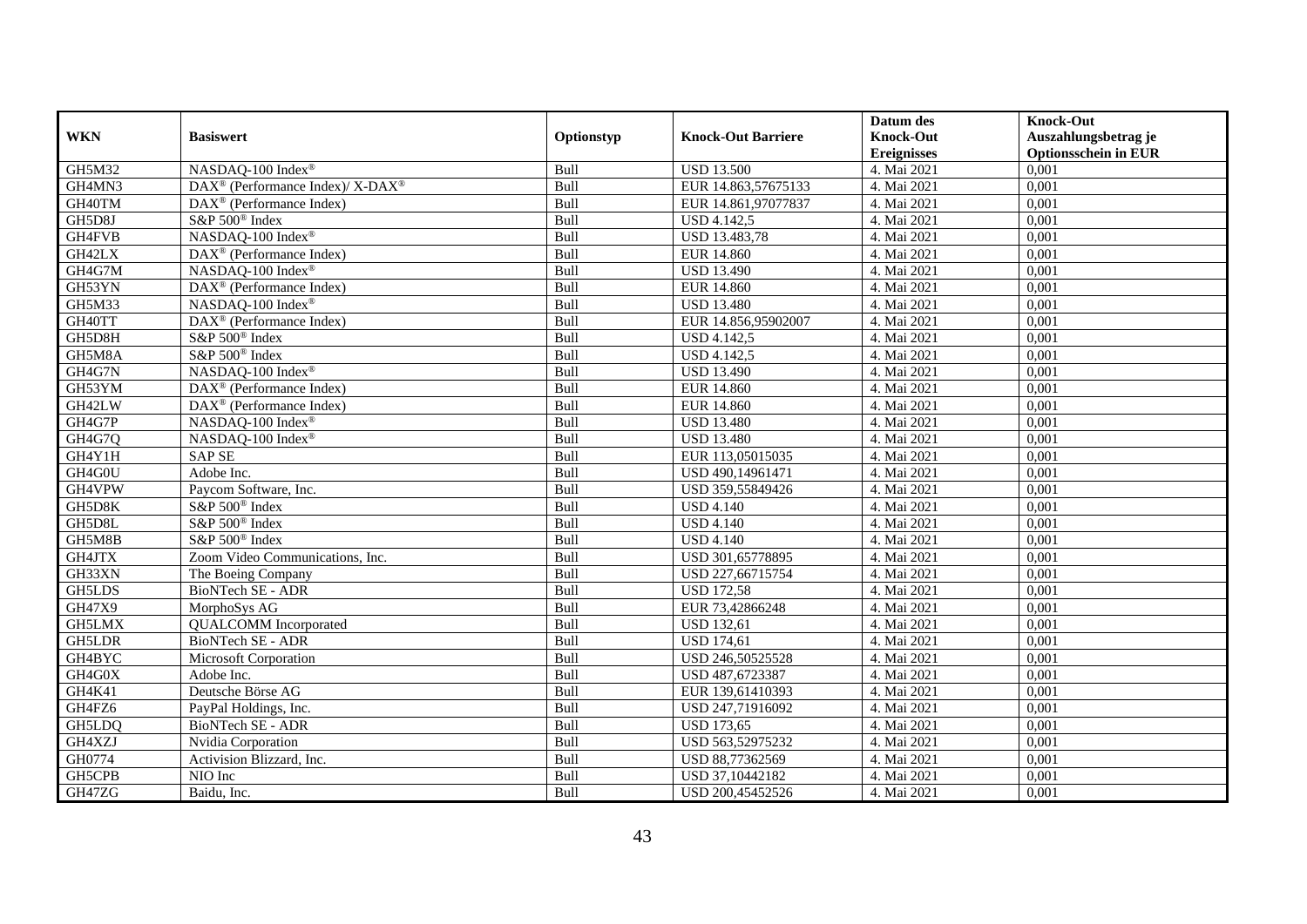|               |                                                                          |            |                           | Datum des          | <b>Knock-Out</b>            |
|---------------|--------------------------------------------------------------------------|------------|---------------------------|--------------------|-----------------------------|
| <b>WKN</b>    | <b>Basiswert</b>                                                         | Optionstyp | <b>Knock-Out Barriere</b> | <b>Knock-Out</b>   | Auszahlungsbetrag je        |
|               |                                                                          |            |                           | <b>Ereignisses</b> | <b>Optionsschein in EUR</b> |
| GH4PBP        | DAX <sup>®</sup> (Performance Index)                                     | Bull       | EUR 14.850                | 4. Mai 2021        | 0,001                       |
| GH4KVV        | $\text{DAX}^{\textcircled{n}}$ (Performance Index)                       | Bull       | <b>EUR 14.850</b>         | 4. Mai 2021        | 0,001                       |
| <b>GH5HTU</b> | Dow Jones Industrial Average <sup>®</sup> Index                          | Bull       | <b>USD 33.780</b>         | 4. Mai 2021        | 0,001                       |
| GH5D8N        | S&P 500 <sup>®</sup> Index                                               | Bull       | USD 4.137,5               | 4. Mai 2021        | 0,001                       |
| GH42M1        | DAX <sup>®</sup> (Performance Index)                                     | Bull       | <b>EUR 14.850</b>         | 4. Mai 2021        | 0,001                       |
| GH5M8E        | S&P 500 <sup>®</sup> Index                                               | Bull       | <b>USD 4.132,5</b>        | 4. Mai 2021        | 0,001                       |
| GH4G7R        | NASDAQ-100 Index®                                                        | Bull       | <b>USD 13.470</b>         | 4. Mai 2021        | 0,001                       |
| GH5M35        | NASDAQ-100 Index®                                                        | Bull       | <b>USD 13.440</b>         | 4. Mai 2021        | 0,001                       |
| GH5M8D        | S&P 500 <sup>®</sup> Index                                               | Bull       | <b>USD 4.135</b>          | 4. Mai 2021        | 0,001                       |
| GH5HTR        | Dow Jones Industrial Average <sup>®</sup> Index                          | Bull       | <b>USD 33.800</b>         | 4. Mai 2021        | 0,001                       |
| GH4XLJ        | $\text{DAX}^{\textcircled{n}}$ (Performance Index)                       | Bull       | <b>EUR 14.850</b>         | 4. Mai 2021        | 0,001                       |
| GH5D8P        | S&P 500 <sup>®</sup> Index                                               | Bull       | <b>USD 4.135</b>          | 4. Mai 2021        | 0,001                       |
| GH42M2        | DAX <sup>®</sup> (Performance Index)                                     | Bull       | <b>EUR 14.850</b>         | 4. Mai 2021        | 0,001                       |
| GH5M8C        | S&P 500 <sup>®</sup> Index                                               | Bull       | <b>USD 4.137,5</b>        | 4. Mai 2021        | 0,001                       |
| GH4JY7        | DAX <sup>®</sup> (Performance Index)/ X-DAX <sup>®</sup>                 | Bull       | EUR 14.851,13801065       | 4. Mai 2021        | 0,001                       |
| GH4FV6        | NASDAQ-100 Index®                                                        | Bull       | USD 13.470,11             | 4. Mai 2021        | 0,001                       |
| GH4G7S        | NASDAQ-100 Index®                                                        | Bull       | <b>USD 13.470</b>         | 4. Mai 2021        | 0,001                       |
| GH5D8Q        | S&P 500 <sup>®</sup> Index                                               | Bull       | <b>USD 4.135</b>          | 4. Mai 2021        | 0,001                       |
| GH5HTS        | Dow Jones Industrial Average® Index                                      | Bull       | <b>USD 33.800</b>         | 4. Mai 2021        | 0,001                       |
| GH4G7T        | NASDAQ-100 Index®                                                        | Bull       | <b>USD 13.460</b>         | 4. Mai 2021        | 0,001                       |
| GH4FVC        | NASDAQ-100 Index®                                                        | Bull       | USD 13.456,47             | 4. Mai 2021        | 0,001                       |
| GH58BX        | S&P 500 <sup>®</sup> Index                                               | Bull       | <b>USD 4.132,5</b>        | 4. Mai 2021        | 0,001                       |
| GH5HTT        | Dow Jones Industrial Average® Index                                      | Bull       | <b>USD 33.780</b>         | 4. Mai 2021        | 0,001                       |
| GH40U9        | DAX <sup>®</sup> (Performance Index)                                     | Bull       | EUR 14.851,94726182       | 4. Mai 2021        | 0,001                       |
| GH4G7X        | NASDAQ-100 Index®                                                        | Bull       | <b>USD 13.440</b>         | 4. Mai 2021        | 0,001                       |
| GH58BY        | S&P 500 <sup>®</sup> Index                                               | Bull       | <b>USD 4.132,5</b>        | 4. Mai 2021        | 0,001                       |
| GH4G7Y        | NASDAQ-100 Index®                                                        | Bull       | <b>USD 13.440</b>         | 4. Mai 2021        | 0,001                       |
| GH5D8M        | S&P 500 <sup>®</sup> Index                                               | Bull       | <b>USD 4.137,5</b>        | 4. Mai 2021        | 0,001                       |
| GH4G7U        | NASDAQ-100 Index®                                                        | Bull       | <b>USD 13.460</b>         | 4. Mai 2021        | 0,001                       |
| GH5M34        | NASDAQ-100 Index®                                                        | Bull       | <b>USD 13.450</b>         | 4. Mai 2021        | 0,001                       |
| GH4G7V        | NASDAQ-100 Index®                                                        | Bull       | <b>USD 13.450</b>         | 4. Mai 2021        | 0,001                       |
| GH4FW3        | NASDAQ-100 Index®                                                        | Bull       | USD 13.442,78             | 4. Mai 2021        | 0,001                       |
| GH4G7W        | NASDAQ-100 Index®                                                        | Bull       | <b>USD 13.450</b>         | 4. Mai 2021        | 0,001                       |
| GH5CGJ        | AutoZone Inc.                                                            | Bear       | USD 1.487,00834253        | 4. Mai 2021        | 0,001                       |
| GH077A        | Activision Blizzard, Inc.                                                | Bull       | USD 88,3182422            | 4. Mai 2021        | 0,001                       |
| GH4JY6        | DAX <sup>®</sup> (Performance Index)/ X-DAX <sup>®</sup>                 | Bull       | EUR 14.828,38986672       | 4. Mai 2021        | 0,001                       |
| GH4FUL        | NASDAQ-100 Index®                                                        | Bull       | USD 13.415,44             | 4. Mai 2021        | 0,001                       |
| GH4T8R        | $\overline{\text{DAX}^{\otimes}}$ (Performance Index)/X-DAX <sup>®</sup> | Bull       | EUR 14.837,38500008       | 4. Mai 2021        | 0,001                       |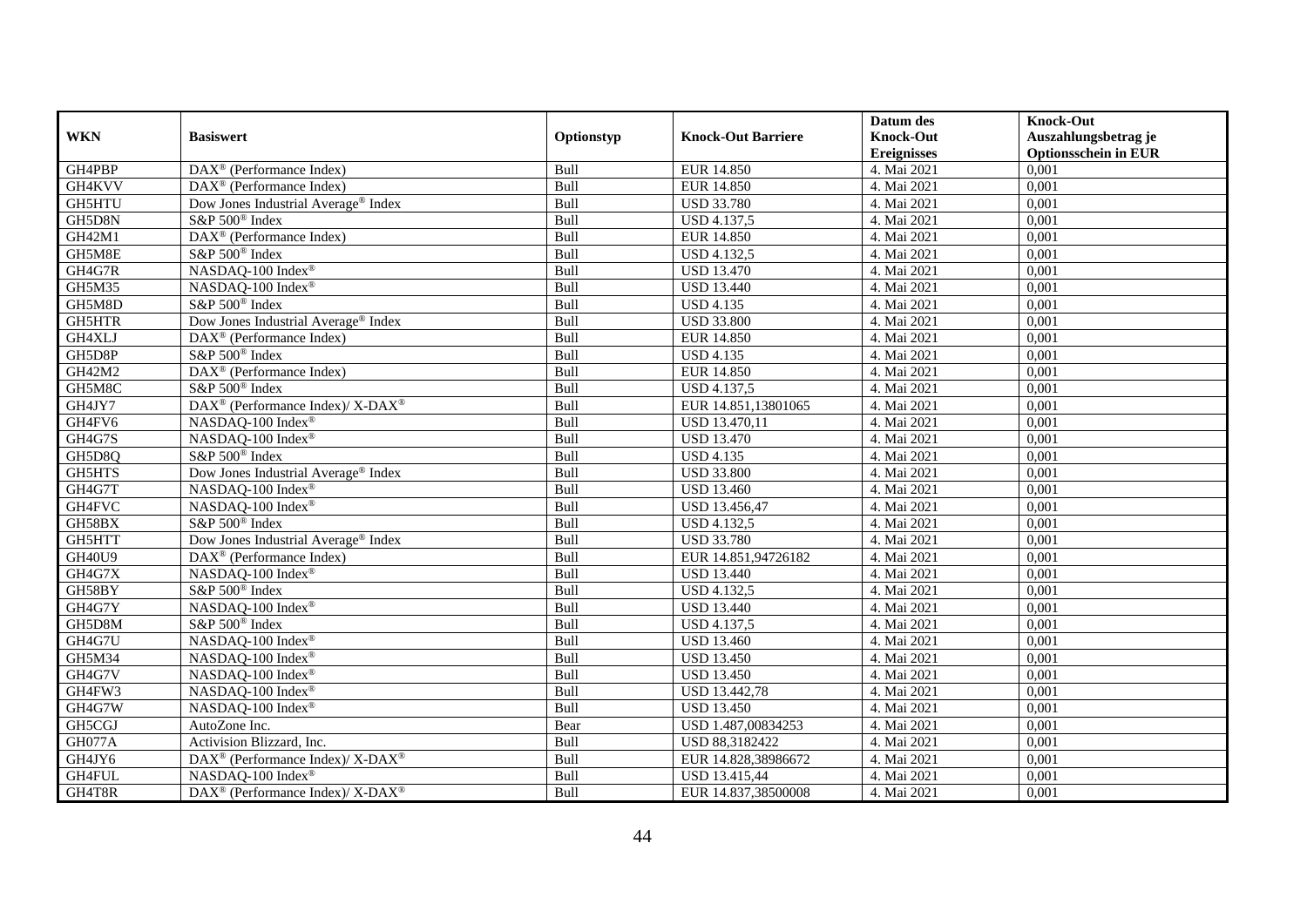|            |                                          |             |                           | Datum des          | <b>Knock-Out</b>            |
|------------|------------------------------------------|-------------|---------------------------|--------------------|-----------------------------|
| <b>WKN</b> | <b>Basiswert</b>                         | Optionstyp  | <b>Knock-Out Barriere</b> | <b>Knock-Out</b>   | Auszahlungsbetrag je        |
|            |                                          |             |                           | <b>Ereignisses</b> | <b>Optionsschein in EUR</b> |
| GH4FVE     | NASDAQ-100 Index®                        | Bull        | <b>USD 13.429,1</b>       | 4. Mai 2021        | 0,001                       |
| GH5M36     | NASDAQ-100 Index®                        | Bull        | <b>USD 13.420</b>         | 4. Mai 2021        | 0,001                       |
| GH4G81     | NASDAQ-100 Index®                        | Bull        | <b>USD 13.420</b>         | 4. Mai 2021        | 0,001                       |
| GH4G82     | $NASDAQ-100$ Index <sup>®</sup>          | Bull        | <b>USD 13.420</b>         | 4. Mai 2021        | 0,001                       |
| GH4G83     | NASDAQ-100 Index®                        | Bull        | <b>USD 13.410</b>         | 4. Mai 2021        | 0,001                       |
| GH4G84     | NASDAQ-100 Index®                        | Bull        | <b>USD 13.410</b>         | 4. Mai 2021        | 0,001                       |
| GH4G7Z     | NASDAQ-100 Index®                        | Bull        | <b>USD 13.430</b>         | 4. Mai 2021        | 0,001                       |
| GH4G80     | NASDAQ-100 Index®                        | Bull        | <b>USD 13.430</b>         | 4. Mai 2021        | 0,001                       |
| GH4JV6     | Zoom Video Communications, Inc.          | Bull        | USD 299,48715524          | 4. Mai 2021        | 0,001                       |
| GH33VL     | The Boeing Company                       | Bull        | USD 226,48998513          | 4. Mai 2021        | 0,001                       |
| GH4XZ5     | Amazon.com, Inc.                         | Bull        | USD 3.297,46788145        | 4. Mai 2021        | 0.001                       |
| GH4FSZ     | Square Inc                               | Bull        | USD 230,38245284          | 4. Mai 2021        | 0,001                       |
| GH5A3A     | The Sherwin-Williams Company             | Bear        | USD 283,04126458          | 4. Mai 2021        | 0,001                       |
| GH4G14     | Adobe Inc.                               | Bull        | USD 485,18503325          | 4. Mai 2021        | 0,001                       |
| GH5LDU     | <b>BioNTech SE - ADR</b>                 | Bull        | <b>USD 171,38</b>         | 4. Mai 2021        | 0,001                       |
| GH5E6H     | Centene Corp                             | Bear        | USD 63,41525587           | 4. Mai 2021        | 0,001                       |
| GH077B     | Activision Blizzard, Inc.                | Bull        | USD 87,85273907           | 4. Mai 2021        | 0,001                       |
| GH586Q     | Netflix, Inc.                            | <b>Bull</b> | USD 498,18169719          | 4. Mai 2021        | 0,001                       |
| GH4FT2     | Square Inc                               | Bull        | USD 229,19812205          | 4. Mai 2021        | 0,001                       |
| GH1H4A     | PNC Financial Services Group, Inc.       | Bear        | USD 190,28824956          | 4. Mai 2021        | 0,001                       |
| GH4VRH     | Paycom Software, Inc.                    | Bull        | USD 356,08972977          | 4. Mai 2021        | 0,001                       |
| GH4Y0M     | Amazon.com, Inc.                         | Bull        | USD 3.280,44093817        | 4. Mai 2021        | 0,001                       |
| GH58BZ     | S&P 500 <sup>®</sup> Index               | Bull        | <b>USD 4.130</b>          | 4. Mai 2021        | 0,001                       |
| GH4G85     | NASDAQ-100 Index®                        | Bull        | <b>USD 13.400</b>         | 4. Mai 2021        | 0,001                       |
| GH5M37     | NASDAO-100 Index <sup>®</sup>            | Bull        | <b>USD 13.400</b>         | 4. Mai 2021        | 0.001                       |
| GH4FWH     | NASDAQ-100 Index®                        | Bull        | USD 13.401,78             | 4. Mai 2021        | 0,001                       |
| GH4MNH     | Alibaba Group Holding Limited            | Bull        | <b>USD 225,514</b>        | 4. Mai 2021        | 0,001                       |
| GH58C0     | S&P 500 <sup>®</sup> Index               | Bull        | <b>USD 4.130</b>          | 4. Mai 2021        | 0,001                       |
| GH4BPT     | Schlumberger N.V. (Schlumberger Limited) | Bear        | USD 28,5158871            | 4. Mai 2021        | 0,001                       |
| GH4G86     | NASDAQ-100 Index®                        | Bull        | <b>USD 13.400</b>         | 4. Mai 2021        | 0,001                       |
| GH4JYM     | Tesla Inc                                | Bull        | USD 657,94455553          | 4. Mai 2021        | 0,001                       |
| GH5M8F     | S&P 500 <sup>®</sup> Index               | <b>Bull</b> | <b>USD 4.130</b>          | 4. Mai 2021        | 0,001                       |
| GH5E4A     | Centene Corp                             | Bear        | USD 63,73508065           | 4. Mai 2021        | 0,001                       |
| GH51HH     | <b>Vulcan Materials Company</b>          | Bear        | USD 184,68105638          | 4. Mai 2021        | 0,001                       |
| GH5A3T     | PPG Industries, Inc.                     | Bear        | USD 177,05470848          | 4. Mai 2021        | 0,001                       |
| GH3H5K     | Citizens Financial Group, Inc.           | Bear        | USD 47,50011225           | 4. Mai 2021        | 0,001                       |
| GH55XX     | UnitedHealth Group Inc.                  | Bear        | USD 411,80145623          | 4. Mai 2021        | 0,001                       |
| GH3RLK     | Cigna Corporation                        | Bear        | USD 256,68955189          | 4. Mai 2021        | 0,001                       |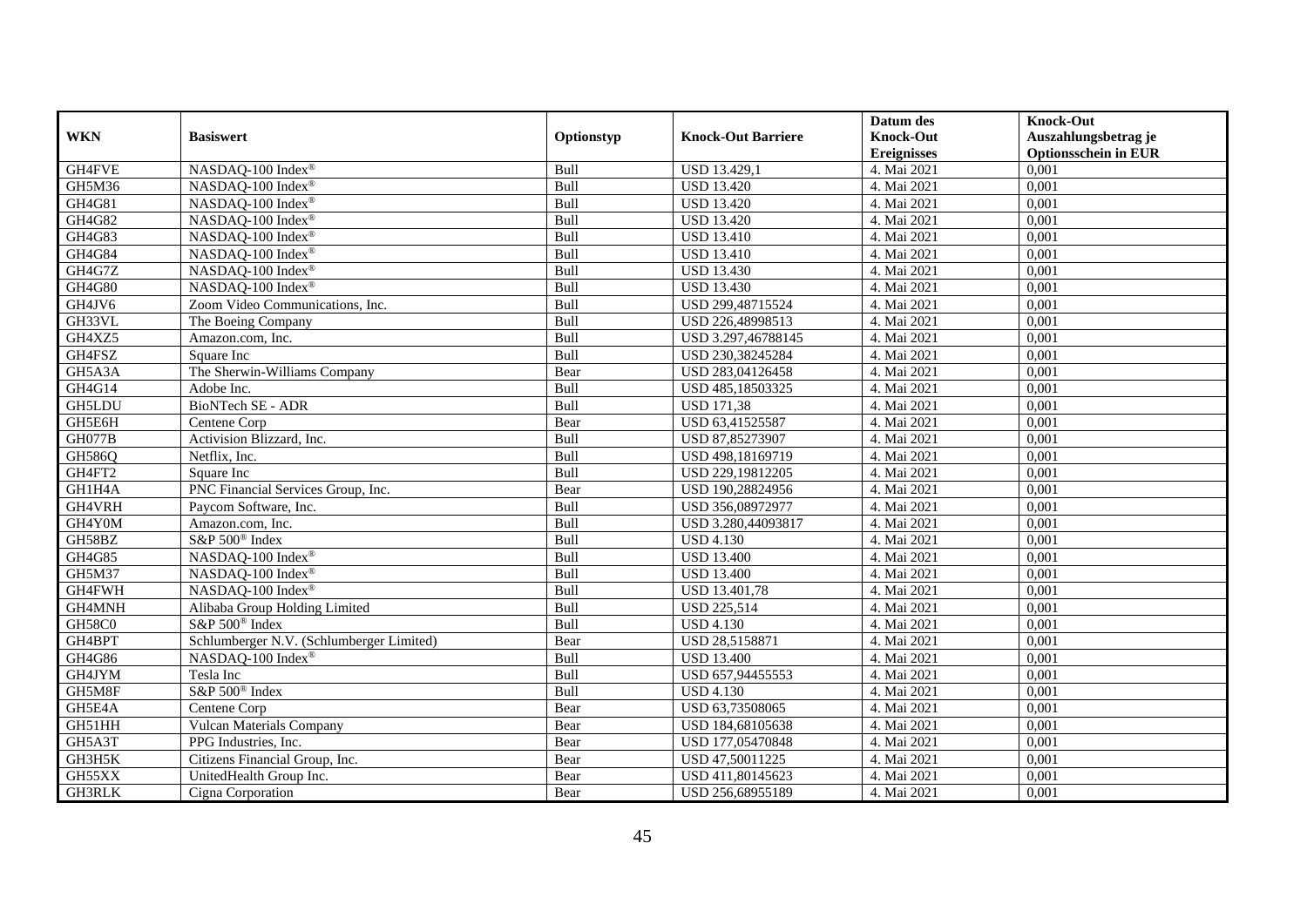|               |                                                                                        |            |                           | Datum des          | <b>Knock-Out</b>            |
|---------------|----------------------------------------------------------------------------------------|------------|---------------------------|--------------------|-----------------------------|
| <b>WKN</b>    | <b>Basiswert</b>                                                                       | Optionstyp | <b>Knock-Out Barriere</b> | <b>Knock-Out</b>   | Auszahlungsbetrag je        |
|               |                                                                                        |            |                           | <b>Ereignisses</b> | <b>Optionsschein in EUR</b> |
| GH5A3Y        | PPG Industries, Inc.                                                                   | Bear       | USD 178,48361662          | 4. Mai 2021        | 0,001                       |
| GH4BRM        | Martin Marietta Materials, Inc.                                                        | Bear       | USD 365,53425444          | 4. Mai 2021        | 0,001                       |
| GH51HJ        | <b>Vulcan Materials Company</b>                                                        | Bear       | USD 187,60584689          | 4. Mai 2021        | 0,001                       |
| GH5LFM        | Moderna Inc                                                                            | Bull       | <b>USD 172,13</b>         | 4. Mai 2021        | 0,001                       |
| GH47ZF        | Baidu, Inc.                                                                            | Bull       | USD 199,36941226          | 4. Mai 2021        | 0,001                       |
| GH5P3H        | DAX <sup>®</sup> (Performance Index)/ X-DAX <sup>®</sup>                               | Bull       | EUR 15.525                | 5. Mai 2021        | 0,001                       |
| GH5P2E        | DAX <sup>®</sup> (Performance Index)/ X-DAX <sup>®</sup>                               | Bull       | EUR 15.365                | 5. Mai 2021        | 0,001                       |
| GH5P2M        | DAX <sup>®</sup> (Performance Index)/ X-DAX <sup>®</sup>                               | Bull       | EUR 15.470                | 5. Mai 2021        | 0,001                       |
| GH5P18        | DAX <sup>®</sup> (Performance Index)/ X-DAX <sup>®</sup>                               | Bull       | EUR 15.275                | 5. Mai 2021        | 0,001                       |
| GH5P53        | DAX <sup>®</sup> (Performance Index)/ X-DAX <sup>®</sup>                               | Bear       | EUR 14.955                | 5. Mai 2021        | 0,001                       |
| GH5P1E        | DAX <sup>®</sup> (Performance Index)/ X-DAX <sup>®</sup>                               | Bull       | EUR 15.255                | 5. Mai 2021        | 0,001                       |
| <b>GH5P28</b> | DAX <sup>®</sup> (Performance Index)/ X-DAX <sup>®</sup>                               | Bull       | EUR 15.385                | 5. Mai 2021        | 0,001                       |
| GH5P4A        | $DAX^{\circledcirc}$ (Performance Index)/X-DAX <sup>®</sup>                            | Bull       | EUR 15.375                | 5. Mai 2021        | 0,001                       |
| GH5P20        | DAX <sup>®</sup> (Performance Index)/ X-DAX <sup>®</sup>                               | Bull       | EUR 15.320                | 5. Mai 2021        | 0,001                       |
| GH5P2U        | $\text{DAX}^{\circledast}$ (Performance Index)/ X-DAX <sup>®</sup>                     | Bull       | EUR 15.430                | 5. Mai 2021        | 0,001                       |
| GH5P2D        | DAX <sup>®</sup> (Performance Index)/ X-DAX <sup>®</sup>                               | Bull       | EUR 15.370                | 5. Mai 2021        | 0,001                       |
| GH5P4Z        | DAX <sup>®</sup> (Performance Index)/ X-DAX <sup>®</sup>                               | Bull       | <b>EUR 15.280</b>         | 5. Mai 2021        | 0,001                       |
| GH5P1C        | $\text{DAX}^{\circledast}$ (Performance Index)/ X-DAX <sup>®</sup>                     | Bull       | EUR 15.260                | 5. Mai 2021        | 0,001                       |
| GH5P1A        | DAX <sup>®</sup> (Performance Index)/ X-DAX <sup>®</sup>                               | Bull       | EUR 15.270                | 5. Mai 2021        | 0,001                       |
| GH5P22        | $\text{DAX}^{\circledast}$ (Performance Index)/ X-DAX <sup>®</sup>                     | Bull       | EUR 15.330                | 5. Mai 2021        | 0,001                       |
| GH5P2G        | $\text{DAX}^{\circledR}$ (Performance Index)/ X-DAX <sup>®</sup>                       | Bull       | EUR 15.350                | 5. Mai 2021        | 0,001                       |
| GH5P2P        | DAX <sup>®</sup> (Performance Index)/ X-DAX <sup>®</sup>                               | Bull       | EUR 15.460                | 5. Mai 2021        | 0,001                       |
| GH5P4D        | $\text{DAX}^{\circledast}$ (Performance Index)/ X-DAX <sup>®</sup>                     | Bear       | EUR 14.975                | 5. Mai 2021        | 0,001                       |
| GH5P5C        | $DAX^{\circledcirc}$ (Performance Index)/ X-DAX <sup>®</sup>                           | Bear       | EUR 14.950                | 5. Mai 2021        | 0,001                       |
| <b>GH5P51</b> | $\text{DAX}^{\circledR}$ (Performance Index)/ X-DAX <sup>®</sup>                       | Bear       | EUR 14.945                | 5. Mai 2021        | 0,001                       |
| GH5P2T        | $\text{DAX}^{\circledast}$ (Performance Index)/ X-DAX <sup>®</sup>                     | Bull       | EUR 15.455                | 5. Mai 2021        | 0,001                       |
| GH5P1Z        | DAX <sup>®</sup> (Performance Index)/ X-DAX <sup>®</sup>                               | Bull       | EUR 15.305                | 5. Mai 2021        | 0,001                       |
| GH5P4K        | $DAX^{\circledcirc}$ (Performance Index)/ X-DAX <sup>®</sup>                           | Bull       | <b>EUR 15.500</b>         | 5. Mai 2021        | 0,001                       |
| GH5P4B        | $\text{DAX}^{\circledR}$ (Performance Index)/ X-DAX <sup>®</sup>                       | Bear       | <b>EUR 14.980</b>         | 5. Mai 2021        | 0,001                       |
| GH5NXA        | 1 Feinunze Silber, Feinheit mind. 0,999                                                | Bull       | USD 26,46656143           | 5. Mai 2021        | 0,001                       |
| GH33MN        | NYMEX Light, Sweet Crude Oil Future (Generic Front                                     | Bear       | <b>USD 66,28</b>          | 5. Mai 2021        | 0,001                       |
| GH5P59        | Month Future)<br>DAX <sup>®</sup> (Performance Index)/ X-DAX <sup>®</sup>              | Bull       | EUR 15.425                | 5. Mai 2021        | 0,001                       |
| GH5P25        | DAX <sup>®</sup> (Performance Index)/X-DAX <sup>®</sup>                                | Bull       | <b>EUR 15.400</b>         | 5. Mai 2021        | 0,001                       |
| GH5P1R        | $DAX^{\circledcirc}$ (Performance Index)/ X-DAX <sup>®</sup>                           | Bull       | EUR 15.310                | 5. Mai 2021        | 0,001                       |
| GH5P3K        | $\overline{\text{DAX}^{\textcircled{\tiny 0}}}$ (Performance Index)/X-DAX <sup>®</sup> | Bull       | EUR 15.510                | 5. Mai 2021        | 0,001                       |
|               |                                                                                        |            |                           |                    |                             |
| GH5P2S        | DAX <sup>®</sup> (Performance Index)/ X-DAX <sup>®</sup>                               | Bull       | EUR 15.440                | 5. Mai 2021        | 0,001                       |
| GH5P31        | $\overline{\text{DAX}^{\textcircled{\tiny 0}}}$ (Performance Index)/X-DAX <sup>®</sup> | Bull       | EUR 15.445                | 5. Mai 2021        | 0,001                       |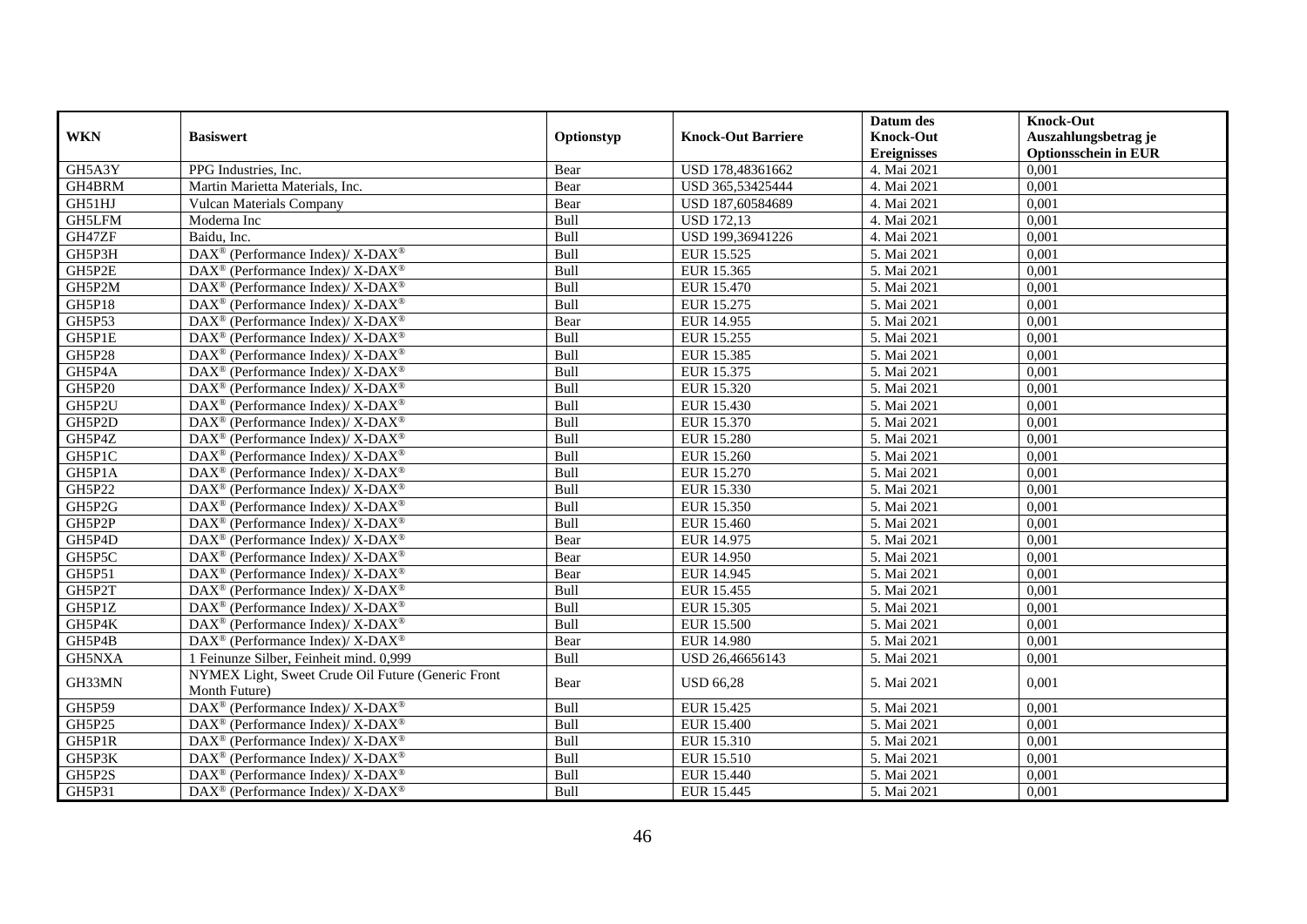|               |                                                                          |             |                           | Datum des          | <b>Knock-Out</b>            |
|---------------|--------------------------------------------------------------------------|-------------|---------------------------|--------------------|-----------------------------|
| <b>WKN</b>    | <b>Basiswert</b>                                                         | Optionstyp  | <b>Knock-Out Barriere</b> | <b>Knock-Out</b>   | Auszahlungsbetrag je        |
|               |                                                                          |             |                           | <b>Ereignisses</b> | <b>Optionsschein in EUR</b> |
| GH5P1Y        | DAX <sup>®</sup> (Performance Index)/X-DAX <sup>®</sup>                  | Bull        | <b>EUR 15.300</b>         | 5. Mai 2021        | 0,001                       |
| GH5P54        | $\text{DAX}^{\circledast}$ (Performance Index)/ X-DAX <sup>®</sup>       | Bear        | <b>EUR 14.960</b>         | 5. Mai 2021        | 0,001                       |
| GH5P2Q        | $\text{DAX}^{\circledast}$ (Performance Index)/ X-DAX <sup>®</sup>       | Bull        | EUR 15.485                | 5. Mai 2021        | 0,001                       |
| GH5P2K        | $DAX^{\circledast}$ (Performance Index)/ X-DAX <sup>®</sup>              | Bull        | EUR 15.475                | 5. Mai 2021        | 0,001                       |
| GH4VPY        | Paycom Software, Inc.                                                    | Bull        | USD 352,61093992          | 4. Mai 2021        | 0,001                       |
| GH5P1T        | DAX <sup>®</sup> (Performance Index)/ X-DAX <sup>®</sup>                 | Bull        | EUR 15.325                | 5. Mai 2021        | 0,001                       |
| GH5P49        | DAX <sup>®</sup> (Performance Index)/ X-DAX <sup>®</sup>                 | Bear        | EUR 14.965                | 5. Mai 2021        | 0,001                       |
| GH5NXJ        | 1 Feinunze Silber, Feinheit mind. 0,999                                  | Bull        | USD 26,601275             | 5. Mai 2021        | 0,001                       |
| GH5P2C        | $\text{DAX}^{\otimes}$ (Performance Index)/X-DAX <sup>®</sup>            | Bull        | EUR 15.355                | 5. Mai 2021        | 0,001                       |
| GH5P2Y        | $DAX^{\circledast}$ (Performance Index)/ X-DAX <sup>®</sup>              | Bull        | EUR 15.410                | 5. Mai 2021        | 0,001                       |
| <b>GH1HCP</b> | DuPont de Nemours, Inc.                                                  | Bear        | USD 79,49457768           | 4. Mai 2021        | 0,001                       |
| GH5P2B        | DAX <sup>®</sup> (Performance Index)/ X-DAX <sup>®</sup>                 | Bull        | EUR 15.360                | 5. Mai 2021        | 0,001                       |
| GH5P1U        | $\text{DAX}^{\circledast}$ (Performance Index)/ X-DAX <sup>®</sup>       | Bull        | EUR 15.335                | 5. Mai 2021        | 0,001                       |
| GH5P3M        | $\text{DAX}^{\circledast}$ (Performance Index)/ X-DAX <sup>®</sup>       | Bull        | EUR 15.530                | 5. Mai 2021        | 0,001                       |
| GH5P23        | DAX <sup>®</sup> (Performance Index)/ X-DAX <sup>®</sup>                 | Bull        | EUR 15.290                | 5. Mai 2021        | 0,001                       |
| GH5P2L        | DAX <sup>®</sup> (Performance Index)/ X-DAX <sup>®</sup>                 | Bull        | EUR 15.465                | 5. Mai 2021        | 0,001                       |
| GH5P29        | DAX <sup>®</sup> (Performance Index)/ X-DAX <sup>®</sup>                 | Bull        | EUR 15.380                | 5. Mai 2021        | 0,001                       |
| GH5NY2        | 1 Feinunze Silber, Feinheit mind. 0.999                                  | Bull        | <b>USD 26.39924</b>       | 5. Mai 2021        | 0,001                       |
| GH5NXF        | 1 Feinunze Silber, Feinheit mind. 0,999                                  | Bull        | USD 26,33183438           | 5. Mai 2021        | 0,001                       |
| GH5P3G        | DAX <sup>®</sup> (Performance Index)/ X-DAX <sup>®</sup>                 | Bull        | <b>EUR 15.520</b>         | 5. Mai 2021        | 0,001                       |
| GH5P1J        | DAX <sup>®</sup> (Performance Index)/ X-DAX <sup>®</sup>                 | Bull        | <b>EUR 15.250</b>         | 5. Mai 2021        | 0,001                       |
| GH5E3Y        | Centene Corp                                                             | Bear        | USD 64,37473019           | 4. Mai 2021        | 0,001                       |
| GH5P2X        | DAX <sup>®</sup> (Performance Index)/ X-DAX <sup>®</sup>                 | Bull        | EUR 15.415                | 5. Mai 2021        | 0,001                       |
| GH5P3C        | DAX <sup>®</sup> (Performance Index)/ X-DAX <sup>®</sup>                 | Bull        | EUR 15.535                | 5. Mai 2021        | 0,001                       |
| GH5P27        | $DAX^{\circledcirc}$ (Performance Index)/X-DAX <sup>®</sup>              | <b>Bull</b> | EUR 15.390                | 5. Mai 2021        | 0.001                       |
| GH5P4N        | $\text{DAX}^{\circledast}$ (Performance Index)/ X-DAX <sup>®</sup>       | Bull        | EUR 15.495                | 5. Mai 2021        | 0,001                       |
| GH5P3N        | DAX <sup>®</sup> (Performance Index)/ X-DAX <sup>®</sup>                 | Bull        | EUR 15.435                | 5. Mai 2021        | 0,001                       |
| GH5P1S        | DAX <sup>®</sup> (Performance Index)/ X-DAX <sup>®</sup>                 | Bull        | EUR 15.315                | 5. Mai 2021        | 0,001                       |
| GH5P48        | DAX <sup>®</sup> (Performance Index)/ X-DAX <sup>®</sup>                 | Bear        | <b>EUR 14.970</b>         | 5. Mai 2021        | 0,001                       |
| GH5P4R        | $\text{DAX}^{\otimes}$ (Performance Index)/X-DAX <sup>®</sup>            | Bull        | EUR 15.490                | 5. Mai 2021        | 0,001                       |
| GH5P24        | $\text{DAX}^{\circledast}$ (Performance Index)/ X-DAX <sup>®</sup>       | Bull        | EUR 15.295                | 5. Mai 2021        | 0,001                       |
| GH5P30        | $\overline{\text{DAX}^{\otimes}}$ (Performance Index)/X-DAX <sup>®</sup> | <b>Bull</b> | EUR 15.450                | 5. Mai 2021        | 0,001                       |
| GH5P26        | $\text{DAX}^{\circledast}$ (Performance Index)/ X-DAX <sup>®</sup>       | Bull        | EUR 15.395                | 5. Mai 2021        | 0,001                       |
| GH5P3J        | DAX <sup>®</sup> (Performance Index)/ X-DAX <sup>®</sup>                 | Bull        | EUR 15.540                | 5. Mai 2021        | 0,001                       |
| GH5P2J        | $\text{DAX}^{\circledast}$ (Performance Index)/ X-DAX <sup>®</sup>       | Bull        | EUR 15.345                | 5. Mai 2021        | 0,001                       |
| GH5A70        | Humana Inc.                                                              | Bear        | USD 463,64083857          | 4. Mai 2021        | 0,001                       |
| GH5P3B        | DAX <sup>®</sup> (Performance Index)/ X-DAX <sup>®</sup>                 | Bull        | EUR 15.545                | 5. Mai 2021        | 0,001                       |
| GH5P2A        | DAX <sup>®</sup> (Performance Index)/ X-DAX <sup>®</sup>                 | Bull        | <b>EUR 15.285</b>         | 5. Mai 2021        | 0,001                       |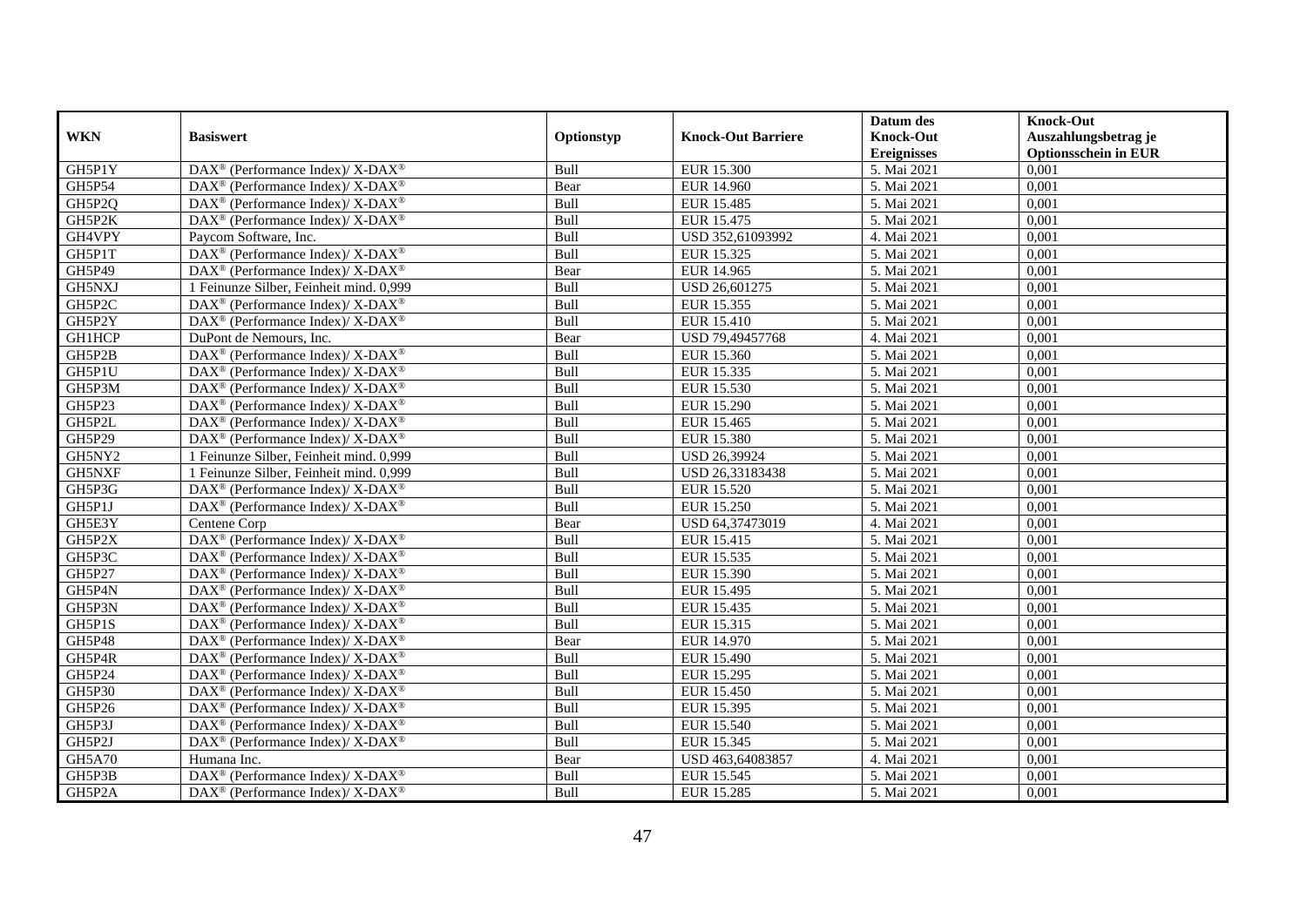|               |                                                                    |             |                           | Datum des          | <b>Knock-Out</b>            |
|---------------|--------------------------------------------------------------------|-------------|---------------------------|--------------------|-----------------------------|
| <b>WKN</b>    | <b>Basiswert</b>                                                   | Optionstyp  | <b>Knock-Out Barriere</b> | <b>Knock-Out</b>   | Auszahlungsbetrag je        |
|               |                                                                    |             |                           | <b>Ereignisses</b> | <b>Optionsschein in EUR</b> |
| GH5P2N        | DAX <sup>®</sup> (Performance Index)/ X-DAX <sup>®</sup>           | Bull        | EUR 15.480                | 5. Mai 2021        | 0,001                       |
| GH5P2F        | $\text{DAX}^{\circledast}$ (Performance Index)/ X-DAX <sup>®</sup> | Bull        | EUR 15.505                | 5. Mai 2021        | 0,001                       |
| GH5P46        | $DAX^{\circledcirc}$ (Performance Index)/X-DAX <sup>®</sup>        | <b>Bull</b> | EUR 15.515                | 5. Mai 2021        | 0,001                       |
| GH5P21        | DAX <sup>®</sup> (Performance Index)/ X-DAX <sup>®</sup>           | Bull        | EUR 15.340                | 5. Mai 2021        | 0,001                       |
| GH5P2W        | DAX <sup>®</sup> (Performance Index)/ X-DAX <sup>®</sup>           | Bull        | <b>EUR 15.420</b>         | 5. Mai 2021        | 0,001                       |
| GH5P2R        | DAX <sup>®</sup> (Performance Index)/ X-DAX <sup>®</sup>           | Bull        | <b>EUR 15.405</b>         | 5. Mai 2021        | 0,001                       |
| GH5P1B        | DAX <sup>®</sup> (Performance Index)/ X-DAX <sup>®</sup>           | Bull        | EUR 15.265                | 5. Mai 2021        | 0,001                       |
| GH2X91        | ICE Brent Crude Oil Future (Generic Front Month                    | Bear        | <b>USD 69,48</b>          | 4. Mai 2021        | 0,001                       |
|               | Future)                                                            |             |                           |                    |                             |
| GH5E5C        | Amgen Inc.                                                         | Bear        | USD 247,42946103          | 4. Mai 2021        | 0,001                       |
| GH5NY3        | 1 Feinunze Silber, Feinheit mind. 0,999                            | Bull        | USD 26,5339502            | 5. Mai 2021        | 0,001                       |
| GH4K34        | HelloFresh SE                                                      | Bull        | EUR 63,96973469           | 5. Mai 2021        | 0,001                       |
| GH5LJA        | Delivery Hero AG                                                   | Bull        | EUR 123,73690301          | 5. Mai 2021        | 0,001                       |
| GH4K35        | HelloFresh SE                                                      | Bull        | EUR 63,63844134           | 5. Mai 2021        | 0,001                       |
| GH5NRX        | Merck KGaA                                                         | <b>Bull</b> | EUR 142,42                | 5. Mai 2021        | 0,001                       |
| GH47UQ        | <b>E.ON SE</b>                                                     | Bear        | EUR 10,24211143           | 5. Mai 2021        | 0,001                       |
| <b>GH5NUE</b> | MorphoSys AG                                                       | Bull        | <b>EUR 74,8</b>           | 5. Mai 2021        | 0,001                       |
| GH4K36        | HelloFresh SE                                                      | Bull        | EUR 64,31106721           | 5. Mai 2021        | 0,001                       |
| GH5NSQ        | MorphoSys AG                                                       | Bull        | <b>EUR 77,2</b>           | 5. Mai 2021        | 0,001                       |
| GH4K37        | HelloFresh SE                                                      | Bull        | EUR 63,29710878           | 5. Mai 2021        | 0,001                       |
| GH5NRW        | Merck KGaA                                                         | Bull        | EUR 141,69                | 5. Mai 2021        | 0,001                       |
| <b>GH544A</b> | Publicis Groupe SA                                                 | Bear        | EUR 55,62774001           | 5. Mai 2021        | 0,001                       |
| GH5NSV        | MorphoSys AG                                                       | Bull        | <b>EUR 78,39</b>          | 5. Mai 2021        | 0,001                       |
| GH5NUG        | MorphoSys AG                                                       | Bull        | <b>EUR 78,79</b>          | 5. Mai 2021        | 0,001                       |
| GH5NSN        | MorphoSys AG                                                       | Bull        | <b>EUR 76,4</b>           | 5. Mai 2021        | 0,001                       |
| GH5LJF        | Delivery Hero AG                                                   | Bull        | EUR 121,74663113          | 5. Mai 2021        | 0,001                       |
| GH5LJ7        | Delivery Hero AG                                                   | Bull        | EUR 125,06708472          | 5. Mai 2021        | 0.001                       |
| <b>GH47W7</b> | Daimler AG                                                         | Bull        | EUR 71,63688657           | 5. Mai 2021        | 0,001                       |
| <b>GH5LJE</b> | Delivery Hero AG                                                   | Bull        | EUR 123,06681147          | 5. Mai 2021        | 0,001                       |
| <b>GH5LKJ</b> | Delivery Hero AG                                                   | Bull        | EUR 127,0573566           | 5. Mai 2021        | 0,001                       |
| GH5NT3        | Merck KGaA                                                         | Bull        | EUR 143,88                | 5. Mai 2021        | 0,001                       |
| GH5LJ8        | Delivery Hero AG                                                   | Bull        | EUR 125,72717489          | 5. Mai 2021        | 0,001                       |
| GH4XSD        | Hugo Boss AG                                                       | Bear        | EUR 39.31843117           | 5. Mai 2021        | 0,001                       |
| GH47UF        | Daimler AG                                                         | Bull        | EUR 70,11269747           | 5. Mai 2021        | 0,001                       |
| GH5NRZ        | Merck KGaA                                                         | Bull        | EUR 143,15                | 5. Mai 2021        | 0,001                       |
| GH5NPN        | Shop Apotheke Europe NV                                            | Bear        | EUR 163,87                | 5. Mai 2021        | 0,001                       |
| GH5NT1        | MorphoSys AG                                                       | Bull        | <b>EUR 75,2</b>           | 5. Mai 2021        | 0,001                       |
| GH33YX        | Deutsche Post AG                                                   | Bear        | EUR 49,89936843           | 5. Mai 2021        | 0,001                       |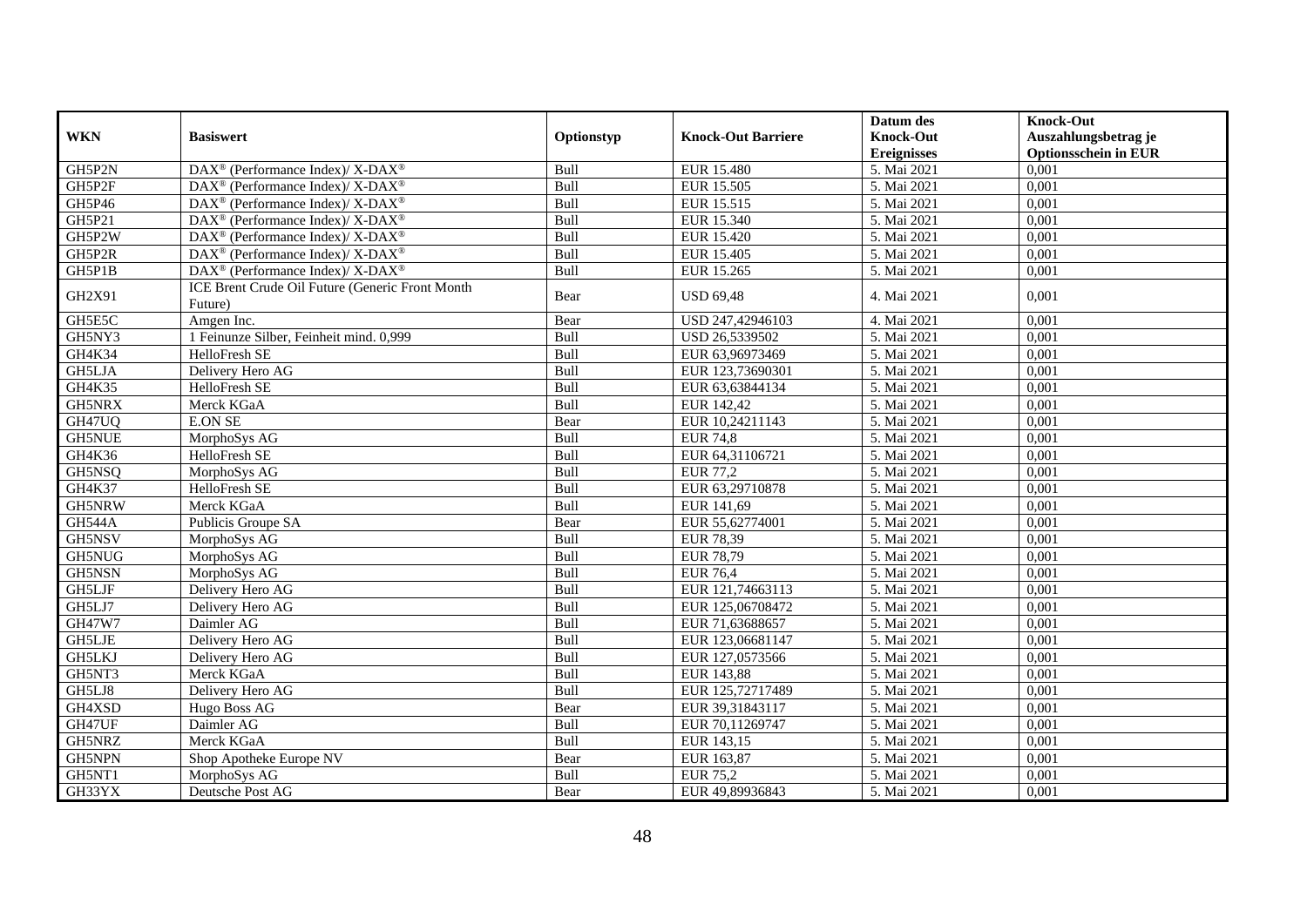|               |                                                    |            |                           | Datum des          | <b>Knock-Out</b>            |
|---------------|----------------------------------------------------|------------|---------------------------|--------------------|-----------------------------|
| <b>WKN</b>    | <b>Basiswert</b>                                   | Optionstyp | <b>Knock-Out Barriere</b> | <b>Knock-Out</b>   | Auszahlungsbetrag je        |
|               |                                                    |            |                           | <b>Ereignisses</b> | <b>Optionsschein in EUR</b> |
| GF6MLG        | <b>E.ON SE</b>                                     | Bear       | EUR 10,30047283           | 5. Mai 2021        | 0,001                       |
| GH5E3X        | Hugo Boss AG                                       | Bear       | EUR 39,5593101            | 5. Mai 2021        | 0,001                       |
| GH47UC        | Daimler AG                                         | Bull       | EUR 71,25583928           | 5. Mai 2021        | 0,001                       |
| GH5NPU        | Shop Apotheke Europe NV                            | Bear       | EUR 164,68                | 5. Mai 2021        | 0,001                       |
| GH5NSR        | MorphoSys AG                                       | Bull       | <b>EUR 75,6</b>           | 5. Mai 2021        | 0,001                       |
| <b>GH5NST</b> | MorphoSys AG                                       | Bull       | <b>EUR 74</b>             | 5. Mai 2021        | 0,001                       |
| <b>GH5LJB</b> | Delivery Hero AG                                   | Bull       | EUR 124,39699318          | 5. Mai 2021        | 0,001                       |
| GH5LJ4        | Delivery Hero AG                                   | Bull       | EUR 126,38726506          | 5. Mai 2021        | 0,001                       |
| <b>GH5NUK</b> | MorphoSys AG                                       | Bull       | <b>EUR 74,4</b>           | 5. Mai 2021        | 0,001                       |
| GH5GXN        | Unilever PLC                                       | Bull       | GBP 41,67590439           | 5. Mai 2021        | 0,001                       |
| GH5P05        | DAX <sup>®</sup> (Performance Index)               | Bull       | EUR 15.300                | 5. Mai 2021        | 0,001                       |
| GH47TH        | Daimler AG                                         | Bull       | EUR 70,49374474           | 5. Mai 2021        | 0,001                       |
| GH5P0G        | DAX <sup>®</sup> (Performance Index)               | Bull       | EUR 15.515                | 5. Mai 2021        | 0,001                       |
| GH5NSM        | MorphoSys AG                                       | Bull       | <b>EUR 77,99</b>          | 5. Mai 2021        | 0,001                       |
| GH5P07        | DAX <sup>®</sup> (Performance Index)               | Bull       | EUR 15.440                | 5. Mai 2021        | 0,001                       |
| GH5P32        | DAX <sup>®</sup> (Performance Index)               | Bull       | EUR 15.465                | 5. Mai 2021        | 0,001                       |
| GH5NY9        | DAX <sup>®</sup> (Performance Index)               | Bull       | EUR 15.310                | 5. Mai 2021        | 0,001                       |
| GH47TE        | Daimler AG                                         | Bull       | EUR 70.874792             | 5. Mai 2021        | 0,001                       |
| GH5NW0        | LVMH Moët Hennessy Louis Vuitton SE                | Bull       | EUR 625,26                | 5. Mai 2021        | 0,001                       |
| GH5P04        | DAX <sup>®</sup> (Performance Index)               | Bull       | EUR 15.430                | 5. Mai 2021        | 0,001                       |
| GH5NYJ        | $DAX^{\otimes}$ (Performance Index)                | Bull       | EUR 15.250                | 5. Mai 2021        | 0,001                       |
| <b>GH5NYE</b> | DAX <sup>®</sup> (Performance Index)               | Bull       | <b>EUR 15.380</b>         | 5. Mai 2021        | 0,001                       |
| GH5NSP        | MorphoSys AG                                       | Bull       | <b>EUR 77,6</b>           | 5. Mai 2021        | 0,001                       |
| GH5P03        | DAX <sup>®</sup> (Performance Index)               | Bull       | EUR 15.265                | 5. Mai 2021        | 0,001                       |
| GH5P1Q        | $DAX^{\circledR}$ (Performance Index)              | Bear       | <b>EUR 14.980</b>         | 5. Mai 2021        | 0.001                       |
| GH5NZV        | DAX <sup>®</sup> (Performance Index)               | Bull       | EUR 15.545                | 5. Mai 2021        | 0,001                       |
| GH5P0C        | DAX <sup>®</sup> (Performance Index)               | Bull       | <b>EUR 15.530</b>         | 5. Mai 2021        | 0,001                       |
| GH5NYC        | $\text{DAX}^{\textcircled{p}}$ (Performance Index) | Bull       | EUR 15.385                | 5. Mai 2021        | 0,001                       |
| GH5NYM        | DAX <sup>®</sup> (Performance Index)               | Bull       | EUR 15.275                | 5. Mai 2021        | 0,001                       |
| GH47UD        | Daimler AG                                         | Bull       | EUR 72,01793383           | 5. Mai 2021        | 0,001                       |
| GH5P0M        | DAX <sup>®</sup> (Performance Index)               | Bull       | EUR 15.390                | 5. Mai 2021        | 0,001                       |
| GH5P0A        | $DAX^{\otimes}$ (Performance Index)                | Bull       | EUR 15.495                | 5. Mai 2021        | 0,001                       |
| <b>GH5NYL</b> | DAX <sup>®</sup> (Performance Index)               | Bull       | EUR 15.330                | 5. Mai 2021        | 0,001                       |
| GH5NVD        | Evotec AG                                          | Bull       | EUR 34,13                 | 5. Mai 2021        | 0,001                       |
| GH5NZW        | DAX <sup>®</sup> (Performance Index)               | Bull       | EUR 15.345                | 5. Mai 2021        | 0,001                       |
| GH5NYK        | $\text{DAX}^{\textcircled{n}}$ (Performance Index) | Bull       | EUR 15.425                | 5. Mai 2021        | 0,001                       |
| GH5P0J        | $DAX^{\circledast}$ (Performance Index)            | Bull       | EUR 15.505                | 5. Mai 2021        | 0,001                       |
| GH5NSS        | MorphoSys AG                                       | Bull       | <b>EUR 76</b>             | 5. Mai 2021        | 0,001                       |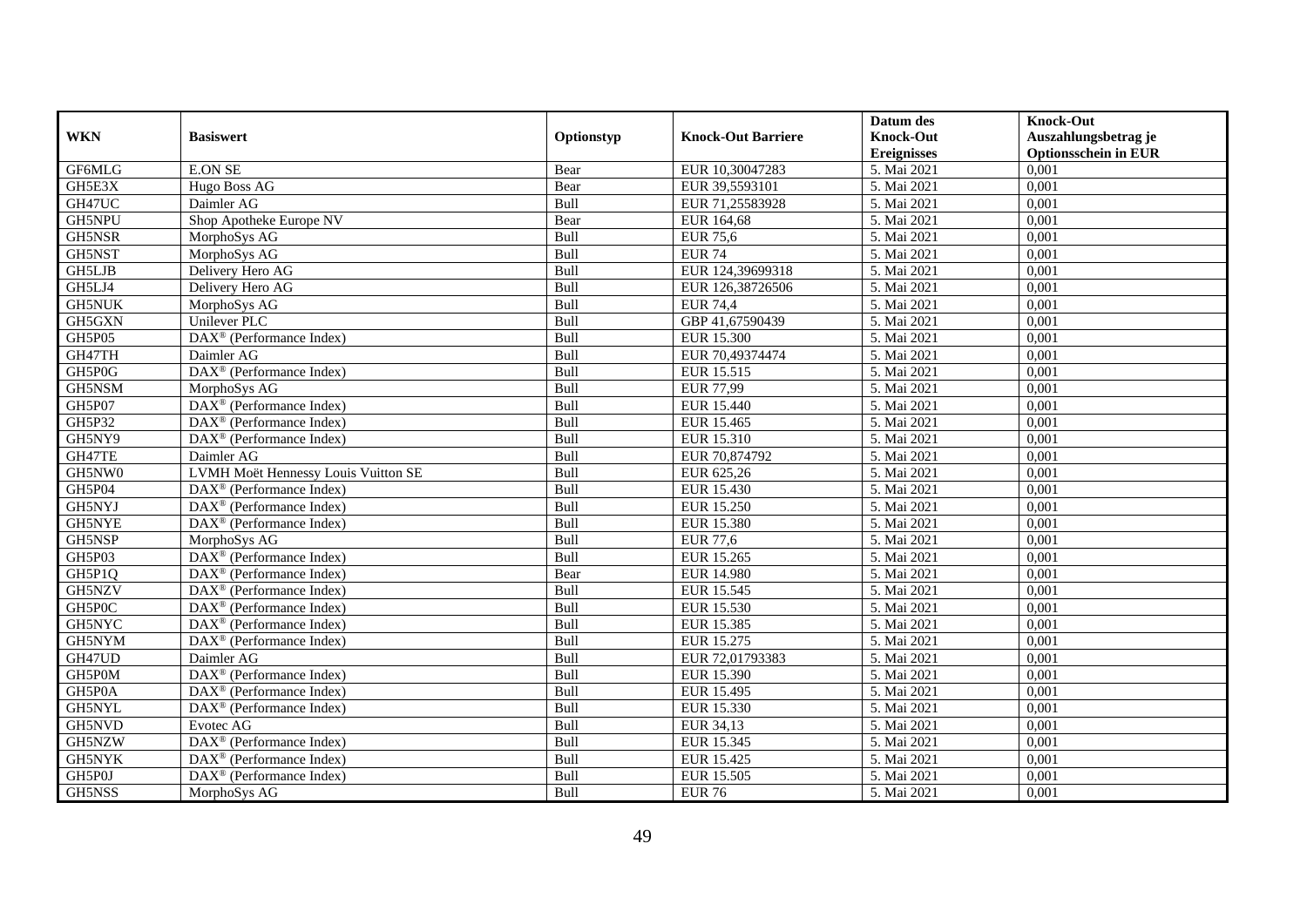|               |                                                              |             |                           | Datum des          | <b>Knock-Out</b>            |
|---------------|--------------------------------------------------------------|-------------|---------------------------|--------------------|-----------------------------|
| <b>WKN</b>    | <b>Basiswert</b>                                             | Optionstyp  | <b>Knock-Out Barriere</b> | <b>Knock-Out</b>   | Auszahlungsbetrag je        |
|               |                                                              |             |                           | <b>Ereignisses</b> | <b>Optionsschein in EUR</b> |
| GH5P0E        | DAX <sup>®</sup> (Performance Index)                         | Bull        | EUR 15.520                | 5. Mai 2021        | 0,001                       |
| GH5P2Z        | $\text{DAX}^{\circledast}$ (Performance Index)               | Bull        | <b>EUR 15.480</b>         | 5. Mai 2021        | 0,001                       |
| GH5P1H        | DAX <sup>®</sup> (Performance Index)                         | Bear        | EUR 14.950                | 5. Mai 2021        | 0,001                       |
| GH5P0B        | $\text{DAX}^{\otimes}$ (Performance Index)                   | Bull        | EUR 15.535                | 5. Mai 2021        | 0,001                       |
| GH5NYQ        | DAX <sup>®</sup> (Performance Index)                         | Bull        | EUR 15.370                | 5. Mai 2021        | 0,001                       |
| GH5P1W        | $\text{DAX}^{\textcircled{p}}$ (Performance Index)           | Bull        | EUR 15.395                | 5. Mai 2021        | 0,001                       |
| GH5NZZ        | $\overline{\text{DAX}^{\otimes}}$ (Performance Index)        | Bull        | EUR 15.355                | 5. Mai 2021        | 0,001                       |
| GH5P1K        | $\text{DAX}^{\textcircled{n}}$ (Performance Index)           | Bear        | EUR 14.955                | 5. Mai 2021        | 0,001                       |
| <b>GH5P58</b> | $\text{DAX}^{\textcircled{n}}$ (Performance Index)           | Bull        | EUR 15.365                | 5. Mai 2021        | 0,001                       |
| GH5NYS        | $\text{DAX}^{\otimes}$ (Performance Index)                   | Bull        | EUR 15.270                | 5. Mai 2021        | 0,001                       |
| GH5NZQ        | $\overline{\text{DAX}}^{\textcircled{}}$ (Performance Index) | Bull        | EUR 15.325                | 5. Mai 2021        | 0,001                       |
| GH5P02        | $\overline{\text{DAX}}^{\textcircled{}}$ (Performance Index) | Bull        | EUR 15.420                | 5. Mai 2021        | 0,001                       |
| GH5P0Q        | $\text{DAX}^{\textcircled{n}}$ (Performance Index)           | Bull        | <b>EUR 15.450</b>         | 5. Mai 2021        | 0,001                       |
| GH5NYB        | $DAX^{\circledR}$ (Performance Index)                        | Bull        | EUR 15.320                | 5. Mai 2021        | 0,001                       |
| GH5NYP        | $\text{DAX}^{\otimes}$ (Performance Index)                   | Bull        | EUR 15.305                | 5. Mai 2021        | 0,001                       |
| GH5P0H        | DAX <sup>®</sup> (Performance Index)                         | Bull        | EUR 15.510                | 5. Mai 2021        | 0,001                       |
| GH5NYD        | DAX <sup>®</sup> (Performance Index)                         | Bull        | EUR 15.360                | 5. Mai 2021        | 0,001                       |
| GH5P0N        | $\overline{\text{DAX}}^{\textcirc}$ (Performance Index)      | Bull        | EUR 15.405                | 5. Mai 2021        | 0,001                       |
| GH5P0V        | DAX <sup>®</sup> (Performance Index)                         | Bear        | EUR 14.985                | 5. Mai 2021        | 0,001                       |
| GH5NVC        | Evotec AG                                                    | Bull        | EUR 34,31                 | 5. Mai 2021        | 0,001                       |
| <b>GH5P57</b> | DAX <sup>®</sup> (Performance Index)                         | Bull        | EUR 15.375                | 5. Mai 2021        | 0,001                       |
| GH5P0R        | $\overline{\text{DAX}^{\otimes}}$ (Performance Index)        | Bull        | EUR 15.475                | 5. Mai 2021        | 0,001                       |
| GH5P01        | DAX <sup>®</sup> (Performance Index)                         | Bull        | EUR 15.410                | 5. Mai 2021        | 0,001                       |
| GH5P2H        | $\text{DAX}^{\circledast}$ (Performance Index)               | Bull        | EUR 15.350                | 5. Mai 2021        | 0,001                       |
| GH5P09        | DAX <sup>®</sup> (Performance Index)                         | Bull        | EUR 15.445                | 5. Mai 2021        | 0.001                       |
| GH5NZY        | DAX <sup>®</sup> (Performance Index)                         | Bull        | EUR 15.435                | 5. Mai 2021        | 0,001                       |
| GH5P0P        | DAX <sup>®</sup> (Performance Index)                         | Bull        | <b>EUR 15.485</b>         | 5. Mai 2021        | 0,001                       |
| GH5P1P        | $\text{DAX}^{\textcircled{p}}$ (Performance Index)           | Bear        | EUR 14.970                | 5. Mai 2021        | 0,001                       |
| GH5P1L        | DAX <sup>®</sup> (Performance Index)                         | Bear        | <b>EUR 14.960</b>         | 5. Mai 2021        | 0,001                       |
| GH5P0L        | $\text{DAX}^{\circledast}$ (Performance Index)               | Bull        | EUR 15.415                | 5. Mai 2021        | 0,001                       |
| GH5P0X        | $\text{DAX}^{\textcircled{n}}$ (Performance Index)           | Bear        | EUR 14.995                | 5. Mai 2021        | 0,001                       |
| GH5NYG        | $DAX^{\circledR}$ (Performance Index)                        | <b>Bull</b> | EUR 15.315                | 5. Mai 2021        | 0,001                       |
| GH5NYR        | $\overline{\text{DAX}}^{\textcirc}$ (Performance Index)      | Bull        | <b>EUR 15.290</b>         | 5. Mai 2021        | 0,001                       |
| GH5P1V        | $\overline{\text{DAX}^{\otimes}(\text{Performance Index})}$  | Bull        | EUR 15.255                | 5. Mai 2021        | 0,001                       |
| GH5NYH        | DAX <sup>®</sup> (Performance Index)                         | Bull        | <b>EUR 15.280</b>         | 5. Mai 2021        | 0,001                       |
| GH5P1M        | DAX <sup>®</sup> (Performance Index)                         | Bear        | EUR 14.965                | 5. Mai 2021        | 0,001                       |
| GH5P06        | $\text{DAX}^{\circledast}$ (Performance Index)               | Bull        | EUR 15.340                | 5. Mai 2021        | 0,001                       |
| GH5P56        | DAX <sup>®</sup> (Performance Index)/ X-DAX <sup>®</sup>     | Bear        | EUR 14.995                | 5. Mai 2021        | 0,001                       |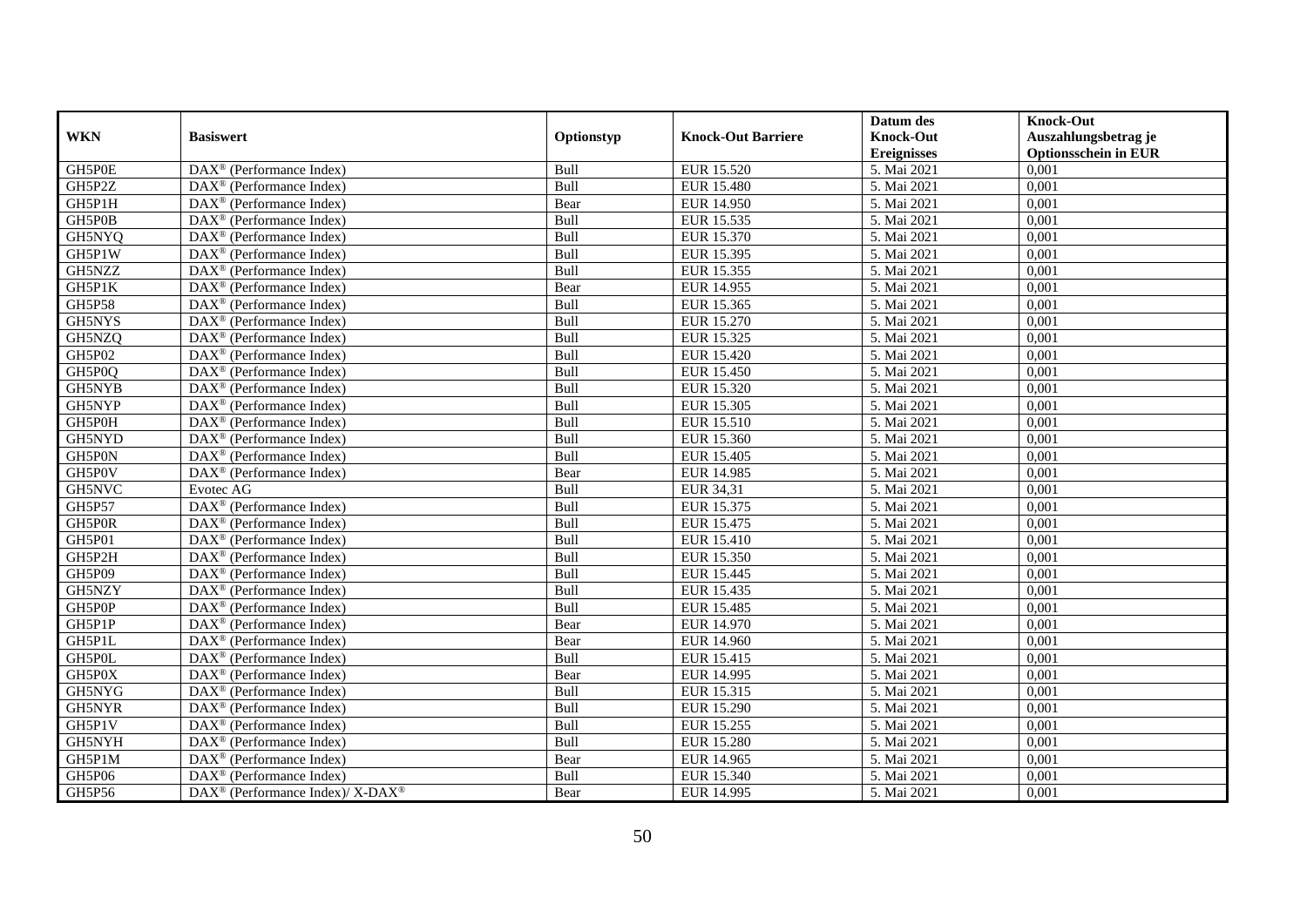|               |                                                               |             |                           | Datum des          | <b>Knock-Out</b>            |
|---------------|---------------------------------------------------------------|-------------|---------------------------|--------------------|-----------------------------|
| <b>WKN</b>    | <b>Basiswert</b>                                              | Optionstyp  | <b>Knock-Out Barriere</b> | <b>Knock-Out</b>   | Auszahlungsbetrag je        |
|               |                                                               |             |                           | <b>Ereignisses</b> | <b>Optionsschein in EUR</b> |
| GH5NZX        | DAX <sup>®</sup> (Performance Index)                          | Bull        | EUR 15.335                | 5. Mai 2021        | 0,001                       |
| GH5P0F        | $\text{DAX}^{\textcircled{n}}$ (Performance Index)            | Bull        | EUR 15.525                | 5. Mai 2021        | 0,001                       |
| GH5NZR        | DAX <sup>®</sup> (Performance Index)                          | Bull        | <b>EUR 15.500</b>         | 5. Mai 2021        | 0,001                       |
| GH5P0S        | $DAX^{\circledcirc}$ (Performance Index)                      | Bull        | EUR 15.460                | 5. Mai 2021        | 0,001                       |
| <b>GH5P55</b> | DAX <sup>®</sup> (Performance Index)/ X-DAX <sup>®</sup>      | Bear        | <b>EUR 14.990</b>         | 5. Mai 2021        | 0,001                       |
| GH5P0K        | $\text{DAX}^{\textcircled{p}}$ (Performance Index)            | Bull        | EUR 15.490                | 5. Mai 2021        | 0,001                       |
| GH5P4C        | $DAX^{\circledast}$ (Performance Index)/X-DAX <sup>®</sup>    | Bear        | EUR 14.985                | 5. Mai 2021        | 0,001                       |
| <b>GH5P08</b> | $\text{DAX}^{\textcircled{n}}$ (Performance Index)            | Bull        | EUR 15.470                | 5. Mai 2021        | 0,001                       |
| GH5NYA        | $\text{DAX}^{\textcircled{n}}$ (Performance Index)            | Bull        | EUR 15.295                | 5. Mai 2021        | 0,001                       |
| GH5P0D        | $\text{DAX}^{\otimes}$ (Performance Index)                    | Bull        | EUR 15.455                | 5. Mai 2021        | 0,001                       |
| GH5P0U        | $\overline{\text{DAX}}^{\textcirc}$ (Performance Index)       | Bear        | EUR 14.990                | 5. Mai 2021        | 0,001                       |
| GH5P1N        | DAX <sup>®</sup> (Performance Index)                          | Bear        | EUR 14.975                | 5. Mai 2021        | 0,001                       |
| <b>GH5NYF</b> | DAX <sup>®</sup> (Performance Index)                          | Bull        | EUR 15.285                | 5. Mai 2021        | 0,001                       |
| GH5P00        | $DAX^{\circledR}$ (Performance Index)                         | Bull        | <b>EUR 15.400</b>         | 5. Mai 2021        | 0,001                       |
| GH5P2V        | $\text{DAX}^{\otimes}$ (Performance Index)                    | Bull        | EUR 15.540                | 5. Mai 2021        | 0,001                       |
| GH5NYN        | DAX <sup>®</sup> (Performance Index)                          | Bull        | EUR 15.260                | 5. Mai 2021        | 0,001                       |
| GH5P1G        | DAX <sup>®</sup> (Performance Index)                          | Bear        | EUR 14.945                | 5. Mai 2021        | 0,001                       |
| GH5LJJ        | Delivery Hero AG                                              | <b>Bull</b> | EUR 122,4067213           | 5. Mai 2021        | 0,001                       |
| GH5NSU        | MorphoSys AG                                                  | Bull        | <b>EUR 76,8</b>           | 5. Mai 2021        | 0,001                       |
| GH5P0W        | DAX <sup>®</sup> (Performance Index)                          | Bear        | <b>EUR 15.000</b>         | 5. Mai 2021        | 0,001                       |
| GH5P10        | $DAX^{\otimes}$ (Performance Index)                           | Bear        | <b>EUR 15.010</b>         | 5. Mai 2021        | 0,001                       |
| GH5P4E        | DAX <sup>®</sup> (Performance Index)/ X-DAX <sup>®</sup>      | Bear        | <b>EUR 15.005</b>         | 5. Mai 2021        | 0,001                       |
| GH4Y24        | Deutsche Telekom AG                                           | Bear        | EUR 16,37212656           | 5. Mai 2021        | 0,001                       |
| GH5P4F        | DAX <sup>®</sup> (Performance Index)/ X-DAX <sup>®</sup>      | Bear        | <b>EUR 15.000</b>         | 5. Mai 2021        | 0,001                       |
| GH5P4G        | DAX <sup>®</sup> (Performance Index)/ X-DAX <sup>®</sup>      | Bear        | EUR 15.010                | 5. Mai 2021        | 0.001                       |
| GH47XB        | MorphoSys AG                                                  | Bull        | EUR 73,05805284           | 5. Mai 2021        | 0,001                       |
| GH3X0W        | Temenos Group AG                                              | Bull        | CHF 129,27105359          | 5. Mai 2021        | 0,001                       |
| GH5P14        | DAX <sup>®</sup> (Performance Index)                          | Bear        | <b>EUR 15.005</b>         | 5. Mai 2021        | 0,001                       |
| GH47XA        | MorphoSys AG                                                  | Bull        | EUR 72,68643506           | 5. Mai 2021        | 0,001                       |
| GH5NJN        | <b>BNP</b> Paribas S.A.                                       | Bear        | EUR 54,51                 | 5. Mai 2021        | 0,001                       |
| GB8D12        | Wolters Kluwer N.V.                                           | Bear        | EUR 77,61319168           | 5. Mai 2021        | 0,001                       |
| GH5NJU        | <b>Barclays PLC</b>                                           | Bear        | GBP 1.75                  | 5. Mai 2021        | 0,001                       |
| GH5P1D        | DAX <sup>®</sup> (Performance Index)                          | Bear        | EUR 15.035                | 5. Mai 2021        | 0,001                       |
| GH5NYY        | DAX <sup>®</sup> (Performance Index)                          | Bear        | <b>EUR 15.050</b>         | 5. Mai 2021        | 0,001                       |
| GH5P1F        | DAX <sup>®</sup> (Performance Index)                          | Bear        | EUR 15.040                | 5. Mai 2021        | 0,001                       |
| GH5P4S        | $\text{DAX}^{\otimes}$ (Performance Index)/X-DAX <sup>®</sup> | Bear        | EUR 15.030                | 5. Mai 2021        | 0,001                       |
| GH5P5A        | DAX <sup>®</sup> (Performance Index)/ X-DAX <sup>®</sup>      | Bear        | EUR 15.040                | 5. Mai 2021        | 0,001                       |
| GH5P4L        | DAX <sup>®</sup> (Performance Index)/ X-DAX <sup>®</sup>      | Bear        | EUR 15.015                | 5. Mai 2021        | 0,001                       |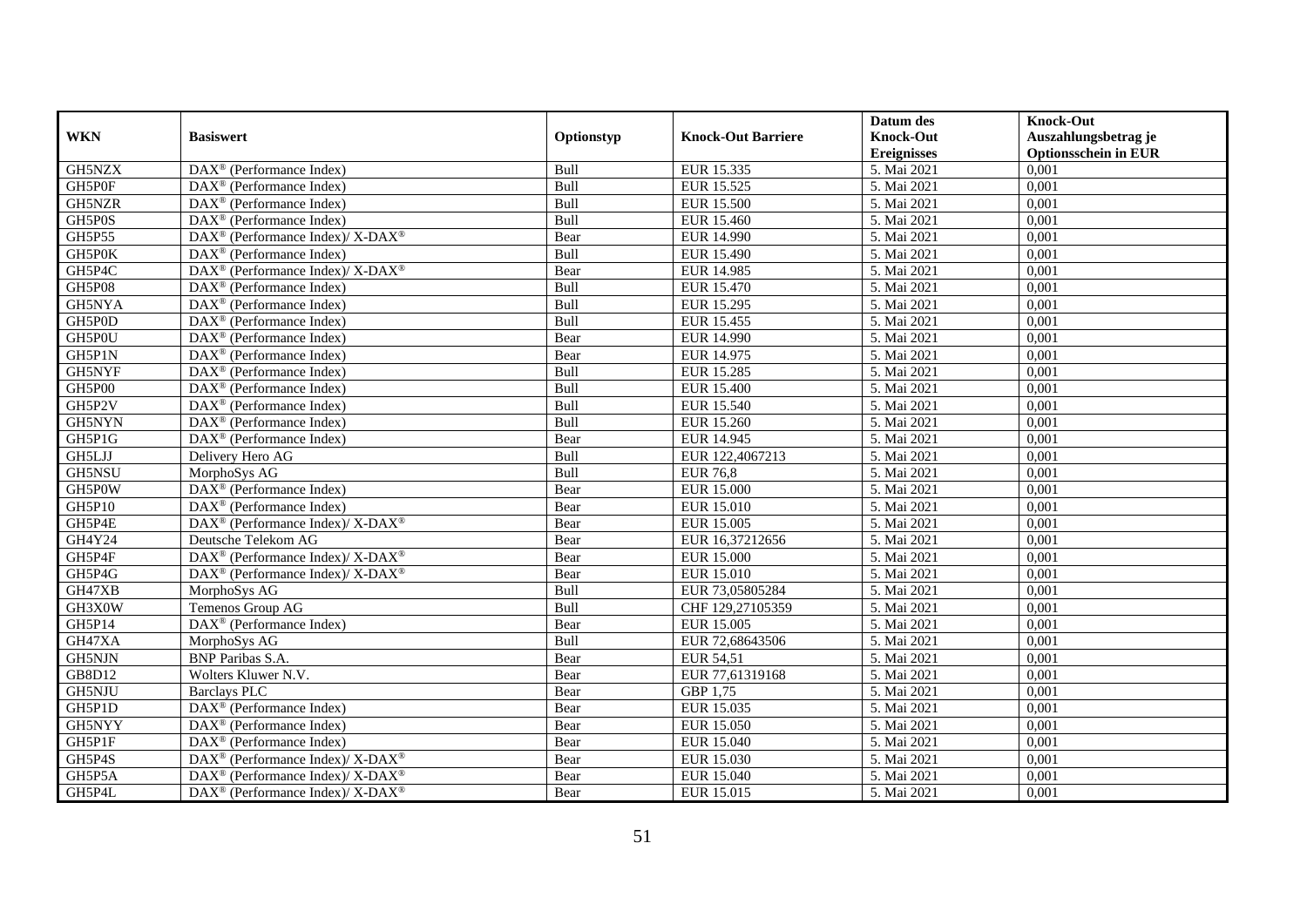|               |                                                                                         |            |                           | Datum des          | <b>Knock-Out</b>            |
|---------------|-----------------------------------------------------------------------------------------|------------|---------------------------|--------------------|-----------------------------|
| <b>WKN</b>    | <b>Basiswert</b>                                                                        | Optionstyp | <b>Knock-Out Barriere</b> | <b>Knock-Out</b>   | Auszahlungsbetrag je        |
|               |                                                                                         |            |                           | <b>Ereignisses</b> | <b>Optionsschein in EUR</b> |
| GH5P4T        | DAX <sup>®</sup> (Performance Index)/ X-DAX <sup>®</sup>                                | Bear       | EUR 15.045                | 5. Mai 2021        | 0,001                       |
| GH5P16        | $\text{DAX}^{\circledast}$ (Performance Index)                                          | Bear       | EUR 15.030                | 5. Mai 2021        | 0,001                       |
| GH5P4J        | $\text{DAX}^{\circledast}$ (Performance Index)/ X-DAX <sup>®</sup>                      | Bear       | EUR 15.020                | 5. Mai 2021        | 0,001                       |
| GH5P15        | DAX <sup>®</sup> (Performance Index)                                                    | Bear       | EUR 15.025                | 5. Mai 2021        | 0,001                       |
| GH5P4M        | DAX <sup>®</sup> (Performance Index)/ X-DAX <sup>®</sup>                                | Bear       | EUR 15.025                | 5. Mai 2021        | 0,001                       |
| GH5P4Q        | DAX <sup>®</sup> (Performance Index)/ X-DAX <sup>®</sup>                                | Bear       | EUR 15.035                | 5. Mai 2021        | 0,001                       |
| GH5P17        | $\text{DAX}^{\textcircled{p}}$ (Performance Index)                                      | Bear       | EUR 15.020                | 5. Mai 2021        | 0,001                       |
| GH4T6W        | COMPAGNIE DE SAINT GOBAIN SA                                                            | Bear       | EUR 54,06905468           | 5. Mai 2021        | 0,001                       |
| GH5P4V        | $\text{DAX}^{\circledast}$ (Performance Index)/ X-DAX <sup>®</sup>                      | Bear       | EUR 15.050                | 5. Mai 2021        | 0,001                       |
| GH5P19        | $\text{DAX}^{\otimes}$ (Performance Index)                                              | Bear       | EUR 15.045                | 5. Mai 2021        | 0,001                       |
| GH5P1X        | $\overline{\text{DAX}^{\otimes}}$ (Performance Index)                                   | Bear       | EUR 15.015                | 5. Mai 2021        | 0,001                       |
| GH5NYV        | DAX <sup>®</sup> (Performance Index)                                                    | Bear       | EUR 15.060                | 5. Mai 2021        | 0,001                       |
| GH5P4U        | DAX <sup>®</sup> (Performance Index)/ X-DAX <sup>®</sup>                                | Bear       | EUR 15.055                | 5. Mai 2021        | 0,001                       |
| GH5P4W        | DAX <sup>®</sup> (Performance Index)/X-DAX <sup>®</sup>                                 | Bear       | EUR 15.060                | 5. Mai 2021        | 0,001                       |
| GH5NYZ        | $\text{DAX}^{\circledast}$ (Performance Index)                                          | Bear       | EUR 15.055                | 5. Mai 2021        | 0,001                       |
| <b>GH5NKN</b> | <b>BNP</b> Paribas S.A.                                                                 | Bear       | <b>EUR 54,82</b>          | 5. Mai 2021        | 0,001                       |
| GH5427        | Total S.A.                                                                              | Bear       | EUR 38,51621002           | 5. Mai 2021        | 0,001                       |
| GH5NYW        | $\text{DAX}^{\textcircled{p}}$ (Performance Index)                                      | Bear       | EUR 15.065                | 5. Mai 2021        | 0,001                       |
| GH5P5B        | $\text{DAX}^{\textcircled{\tiny{\textcircled{\tiny \dag}}}}$ (Performance Index)/X-DAX® | Bear       | EUR 15.065                | 5. Mai 2021        | 0,001                       |
| GH47UR        | <b>E.ON SE</b>                                                                          | Bear       | EUR 10,38159544           | 5. Mai 2021        | 0,001                       |
| GH5LA7        | Givaudan SA                                                                             | Bear       | CHF 3.871,39180473        | 5. Mai 2021        | 0,001                       |
| GH4ML9        | National Grid plc                                                                       | Bear       | GBP 9,21261179            | 5. Mai 2021        | 0,001                       |
| GH5NZ2        | DAX <sup>®</sup> (Performance Index)                                                    | Bear       | EUR 15.070                | 5. Mai 2021        | 0,001                       |
| GH5P4Y        | DAX <sup>®</sup> (Performance Index)/ X-DAX <sup>®</sup>                                | Bear       | EUR 15.070                | 5. Mai 2021        | 0,001                       |
| GH5NZ0        | $DAX^{\circledR}$ (Performance Index)                                                   | Bear       | EUR 15.075                | 5. Mai 2021        | 0.001                       |
| GH5P3Y        | DAX <sup>®</sup> (Performance Index)/ X-DAX <sup>®</sup>                                | Bear       | EUR 15.075                | 5. Mai 2021        | 0,001                       |
| GH5NXU        | 1 Feinunze Silber, Feinheit mind. 0,999                                                 | Bull       | USD 26,26455              | 5. Mai 2021        | 0,001                       |
| GH5LA0        | ABB Ltd                                                                                 | Bear       | CHF 30,22681291           | 5. Mai 2021        | 0,001                       |
| GH5NPP        | Shop Apotheke Europe NV                                                                 | Bear       | EUR 165,49                | 5. Mai 2021        | 0,001                       |
| GH5NPR        | Shop Apotheke Europe NV                                                                 | Bear       | EUR 166,3                 | 5. Mai 2021        | 0,001                       |
| <b>GH5NLK</b> | Siemens Gamesa Renewable Energy, S.A.                                                   | Bear       | <b>EUR 28,32</b>          | 5. Mai 2021        | 0,001                       |
| GH1WBY        | Deutsche Post AG                                                                        | Bear       | EUR 50,28678143           | 5. Mai 2021        | 0,001                       |
| <b>GH5E60</b> | Hugo Boss AG                                                                            | Bear       | EUR 39,78913179           | 5. Mai 2021        | 0,001                       |
| GH3UTV        | $K+SAG$                                                                                 | Bear       | EUR 9,46333328            | 5. Mai 2021        | 0,001                       |
| GH4MH4        | Aurubis AG                                                                              | Bear       | EUR 74,65924642           | 5. Mai 2021        | 0,001                       |
| GH47XC        | Deutsche Post AG                                                                        | Bear       | EUR 50,72236353           | 5. Mai 2021        | 0,001                       |
| GH5NPT        | Shop Apotheke Europe NV                                                                 | Bear       | EUR 167,11                | 5. Mai 2021        | 0,001                       |
| GH47XD        | MorphoSys AG                                                                            | Bull       | EUR 72,31481721           | 5. Mai 2021        | 0,001                       |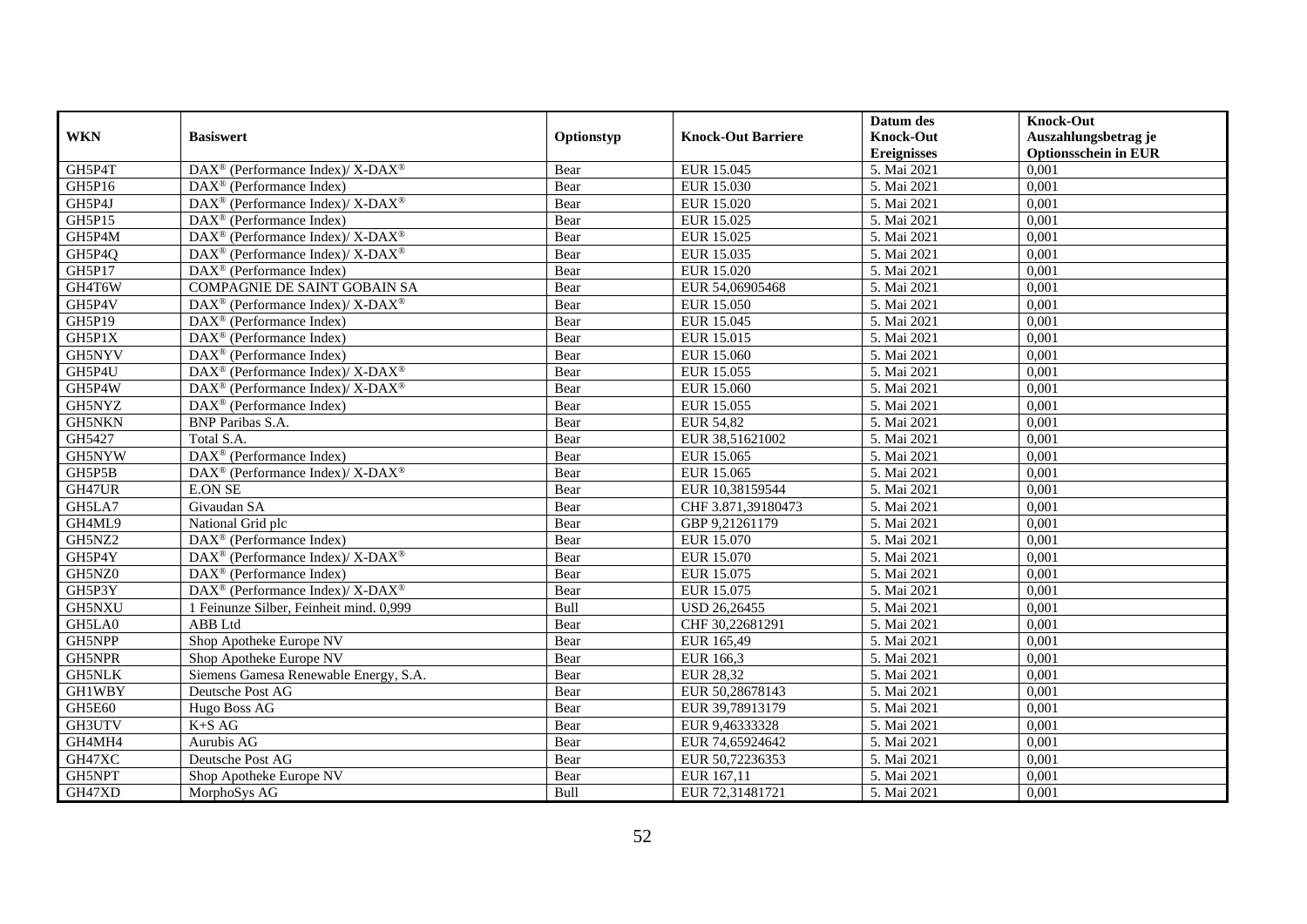|               |                                                                    |            |                           | Datum des                              | <b>Knock-Out</b>                                    |
|---------------|--------------------------------------------------------------------|------------|---------------------------|----------------------------------------|-----------------------------------------------------|
| <b>WKN</b>    | <b>Basiswert</b>                                                   | Optionstyp | <b>Knock-Out Barriere</b> | <b>Knock-Out</b><br><b>Ereignisses</b> | Auszahlungsbetrag je<br><b>Optionsschein in EUR</b> |
| GH4XRZ        | Hugo Boss AG                                                       | Bear       | EUR 40,21634003           | 5. Mai 2021                            | 0,001                                               |
| <b>GH5E49</b> | Hugo Boss AG                                                       | Bear       | EUR 40,47859691           | 5. Mai 2021                            | 0,001                                               |
| GH47XF        | MorphoSys AG                                                       | Bull       | EUR 71,93315569           | 5. Mai 2021                            | 0,001                                               |
| GH3USU        | MorphoSys AG                                                       | Bull       | EUR 70,66452108           | 5. Mai 2021                            | 0,001                                               |
| GH47XG        | MorphoSys AG                                                       | Bull       | EUR 71,56153788           | 5. Mai 2021                            | 0,001                                               |
| GH3UR2        | MorphoSys AG                                                       | Bull       | EUR 69,88975703           | 5. Mai 2021                            | 0,001                                               |
| GH3UR1        | MorphoSys AG                                                       | Bull       | EUR 70,27210812           | 5. Mai 2021                            | 0,001                                               |
| GF5F4G        | MorphoSys AG                                                       | Bull       | EUR 71,18473146           | 5. Mai 2021                            | 0,001                                               |
| GH4MHQ        | Aurubis AG                                                         | Bear       | EUR 75,00788868           | 5. Mai 2021                            | 0,001                                               |
| GH2ZVW        | MorphoSys AG                                                       | Bull       | EUR 69,10984667           | 5. Mai 2021                            | 0,001                                               |
| GH4T6Z        | COMPAGNIE DE SAINT GOBAIN SA                                       | Bear       | EUR 54,62770175           | 5. Mai 2021                            | 0,001                                               |
| GH5NYX        | DAX <sup>®</sup> (Performance Index)                               | Bear       | EUR 15.095                | 5. Mai 2021                            | 0,001                                               |
| GH5NZB        | $\text{DAX}^{\textcircled{p}}$ (Performance Index)                 | Bear       | EUR 15.130                | 5. Mai 2021                            | 0,001                                               |
| GH5P0Y        | $\text{DAX}^{\textcircled{n}}$ (Performance Index)                 | Bear       | EUR 15.105                | 5. Mai 2021                            | 0,001                                               |
| GH5NZ9        | $\text{DAX}^{\textcircled{n}}$ (Performance Index)                 | Bear       | <b>EUR 15.100</b>         | 5. Mai 2021                            | 0,001                                               |
| GH5P3S        | DAX <sup>®</sup> (Performance Index)/ X-DAX <sup>®</sup>           | Bear       | <b>EUR 15.100</b>         | 5. Mai 2021                            | 0,001                                               |
| GH5NZ1        | DAX <sup>®</sup> (Performance Index)                               | Bear       | <b>EUR 15.080</b>         | 5. Mai 2021                            | 0,001                                               |
| GH5P3X        | $\text{DAX}^{\circledast}$ (Performance Index)/X-DAX <sup>®</sup>  | Bear       | EUR 15.130                | 5. Mai 2021                            | 0,001                                               |
| GH5P3V        | DAX <sup>®</sup> (Performance Index)/ X-DAX <sup>®</sup>           | Bear       | EUR 15.125                | 5. Mai 2021                            | 0,001                                               |
| GH5NZ6        | $DAX^{\circledR}$ (Performance Index)                              | Bear       | EUR 15.120                | 5. Mai 2021                            | 0,001                                               |
| GH5NZH        | $DAX^{\otimes}$ (Performance Index)                                | Bear       | EUR 15.125                | 5. Mai 2021                            | 0,001                                               |
| GH5P4H        | DAX <sup>®</sup> (Performance Index)/ X-DAX <sup>®</sup>           | Bear       | EUR 15.115                | 5. Mai 2021                            | 0,001                                               |
| GH5NZ7        | DAX <sup>®</sup> (Performance Index)                               | Bear       | EUR 15.110                | 5. Mai 2021                            | 0,001                                               |
| GH5P3T        | $\text{DAX}^{\circledast}$ (Performance Index)/ X-DAX <sup>®</sup> | Bear       | EUR 15.105                | 5. Mai 2021                            | 0,001                                               |
| GH5P3P        | DAX <sup>®</sup> (Performance Index)/X-DAX <sup>®</sup>            | Bear       | EUR 15.095                | 5. Mai 2021                            | 0,001                                               |
| GH5NZ4        | DAX <sup>®</sup> (Performance Index)                               | Bear       | EUR 15.090                | 5. Mai 2021                            | 0,001                                               |
| GH5NZ5        | DAX <sup>®</sup> (Performance Index)                               | Bear       | EUR 15.115                | 5. Mai 2021                            | 0,001                                               |
| GH5P3R        | DAX <sup>®</sup> (Performance Index)/ X-DAX <sup>®</sup>           | Bear       | <b>EUR 15.085</b>         | 5. Mai 2021                            | 0,001                                               |
| GH5P3L        | $\text{DAX}^{\circledast}$ (Performance Index)/X-DAX <sup>®</sup>  | Bear       | <b>EUR 15.080</b>         | 5. Mai 2021                            | 0,001                                               |
| GH5P3U        | DAX <sup>®</sup> (Performance Index)/ X-DAX <sup>®</sup>           | Bear       | EUR 15.110                | 5. Mai 2021                            | 0,001                                               |
| GH5NZJ        | $\text{DAX}^{\textcircled{n}}$ (Performance Index)                 | Bear       | EUR 15.085                | 5. Mai 2021                            | 0,001                                               |
| GH5NYU        | $DAX^{\circledR}$ (Performance Index)                              | Bear       | EUR 15.135                | 5. Mai 2021                            | 0,001                                               |
| GH5P4P        | DAX <sup>®</sup> (Performance Index)/ X-DAX <sup>®</sup>           | Bear       | EUR 15.135                | 5. Mai 2021                            | 0,001                                               |
| GH5P3Q        | DAX <sup>®</sup> (Performance Index)/ X-DAX <sup>®</sup>           | Bear       | EUR 15.090                | 5. Mai 2021                            | 0,001                                               |
| GH5P4X        | DAX <sup>®</sup> (Performance Index)/ X-DAX <sup>®</sup>           | Bear       | EUR 15.120                | 5. Mai 2021                            | 0,001                                               |
| GH47VP        | Deutsche Post AG                                                   | Bear       | EUR 50,96147897           | 5. Mai 2021                            | 0,001                                               |
| GH3UUA        | Covestro AG                                                        | Bear       | EUR 57,81249502           | 5. Mai 2021                            | 0,001                                               |
| GH5NJJ        | Siemens Gamesa Renewable Energy, S.A.                              | Bear       | <b>EUR 28,62</b>          | 5. Mai 2021                            | 0,001                                               |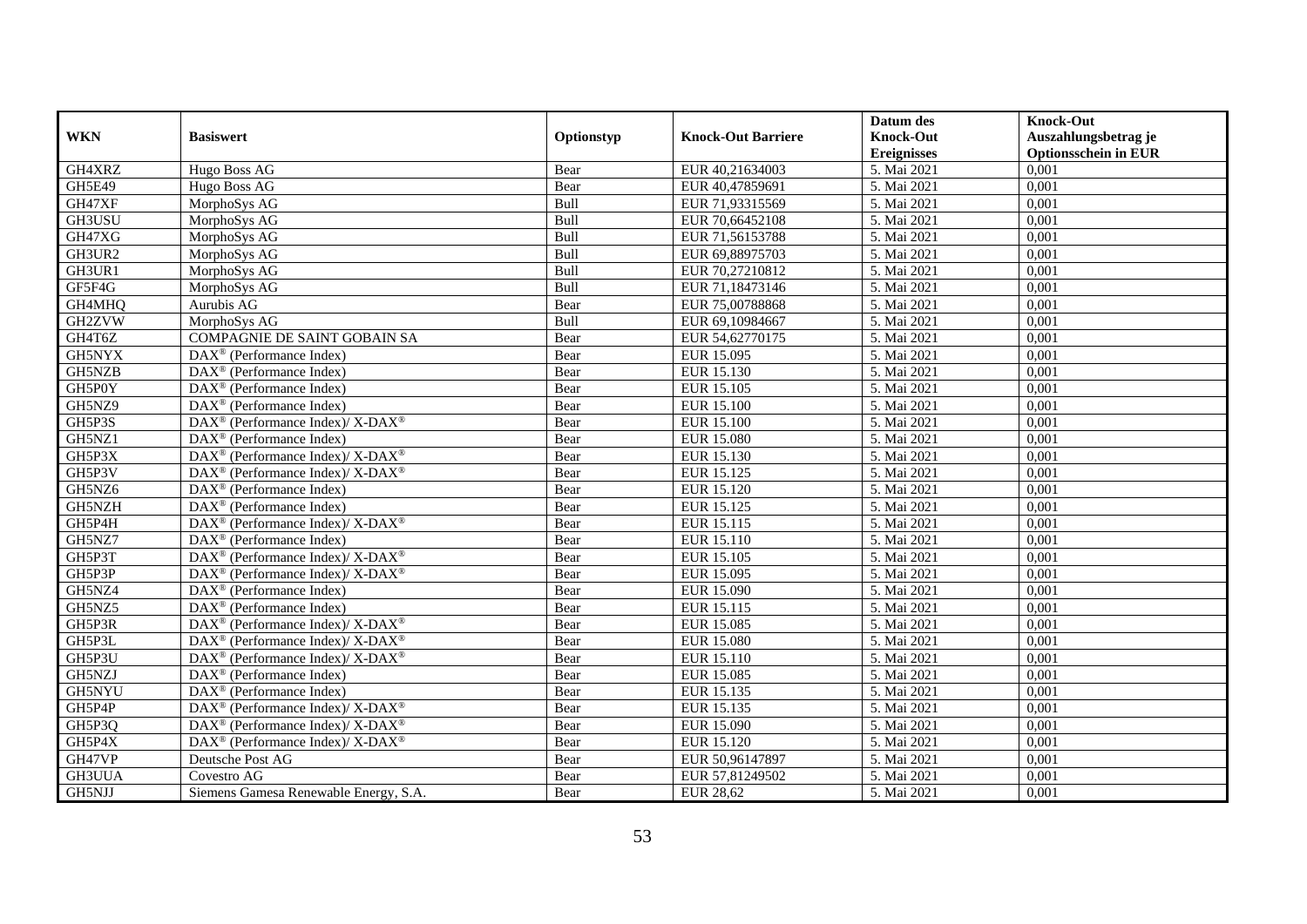|               |                                          |             |                           | Datum des          | <b>Knock-Out</b>            |
|---------------|------------------------------------------|-------------|---------------------------|--------------------|-----------------------------|
| <b>WKN</b>    | <b>Basiswert</b>                         | Optionstyp  | <b>Knock-Out Barriere</b> | <b>Knock-Out</b>   | Auszahlungsbetrag je        |
|               |                                          |             |                           | <b>Ereignisses</b> | <b>Optionsschein in EUR</b> |
| <b>GH541B</b> | Total S.A.                               | Bear        | EUR 38,70589588           | 5. Mai 2021        | 0,001                       |
| GH5CK6        | Erste Group Bank AG                      | Bear        | EUR 30,55665104           | 5. Mai 2021        | 0,001                       |
| GH5E5B        | Hugo Boss AG                             | Bear        | EUR 40,70841863           | 5. Mai 2021        | 0,001                       |
| GH4T6Y        | COMPAGNIE DE SAINT GOBAIN SA             | Bear        | EUR 55,18634879           | 5. Mai 2021        | 0,001                       |
| GH5LP5        | HeidelbergCement AG                      | Bear        | EUR 77,93899698           | 5. Mai 2021        | 0,001                       |
| <b>GH5LAN</b> | ABB Ltd                                  | Bear        | CHF 30,43679077           | 5. Mai 2021        | 0,001                       |
| <b>GH3UTX</b> | $K+SAG$                                  | Bear        | EUR 9,65180639            | 5. Mai 2021        | 0,001                       |
| GH5NS0        | Merck KGaA                               | Bull        | EUR 140,96                | 5. Mai 2021        | 0,001                       |
| <b>GH5LNR</b> | HeidelbergCement AG                      | Bear        | EUR 78,31894335           | 5. Mai 2021        | 0,001                       |
| GH4XT8        | Rio Tinto Plc                            | Bear        | GBP 63,02615215           | 5. Mai 2021        | 0,001                       |
| GH5NQ0        | Shop Apotheke Europe NV                  | Bear        | EUR 167,92                | 5. Mai 2021        | 0,001                       |
| GH5NXP        | 1 Feinunze Silber, Feinheit mind. 0,999  | Bull        | USD 26,19713091           | 5. Mai 2021        | 0,001                       |
| GH5NML        | <b>BioNTech SE - ADR</b>                 | Bull        | <b>USD 198,54</b>         | 5. Mai 2021        | 0,001                       |
| GH5NNB        | <b>BioNTech SE - ADR</b>                 | <b>Bull</b> | <b>USD 207,33</b>         | 5. Mai 2021        | 0.001                       |
| GH5459        | Publicis Groupe SA                       | Bear        | EUR 56,3363101            | 5. Mai 2021        | 0,001                       |
| <b>GH543K</b> | JPMorgan Chase & Co.                     | Bear        | USD 155,65346057          | 5. Mai 2021        | 0,001                       |
| GH5M7T        | S&P 500 <sup>®</sup> Index               | Bear        | <b>USD 4.182,5</b>        | 5. Mai 2021        | 0,001                       |
| GH5NMU        | <b>BioNTech SE - ADR</b>                 | Bull        | <b>USD 194,87</b>         | 5. Mai 2021        | 0,001                       |
| GC57K1        | Citizens Financial Group, Inc.           | Bear        | USD 48,1255182            | 5. Mai 2021        | 0,001                       |
| GH5NN2        | BioNTech SE - ADR                        | Bull        | <b>USD 212,83</b>         | 5. Mai 2021        | 0,001                       |
| GH4XWG        | Northern Trust Corporation               | Bear        | USD 116,03413725          | 5. Mai 2021        | 0,001                       |
| <b>GH5NPJ</b> | <b>BioNTech SE - ADR</b>                 | <b>Bull</b> | <b>USD 202,93</b>         | 5. Mai 2021        | 0,001                       |
| GH4BN3        | Schlumberger N.V. (Schlumberger Limited) | Bear        | USD 28,84176326           | 5. Mai 2021        | 0,001                       |
| GH5NN8        | <b>BioNTech SE - ADR</b>                 | Bull        | <b>USD 204,03</b>         | 5. Mai 2021        | 0,001                       |
| GH5NP9        | Plug Power Inc                           | Bull        | <b>USD 25,11</b>          | 5. Mai 2021        | 0,001                       |
| GH5NLJ        | Northrop Grumman Corporation             | Bear        | <b>USD 367,01</b>         | 5. Mai 2021        | 0,001                       |
| GH5NP7        | Plug Power Inc                           | Bull        | <b>USD 25,38</b>          | 5. Mai 2021        | 0,001                       |
| GH5NN7        | <b>BioNTech SE - ADR</b>                 | Bull        | <b>USD 208,43</b>         | 5. Mai 2021        | 0,001                       |
| GH5NWC        | Align Technology, Inc.                   | Bull        | <b>USD 587,92</b>         | 5. Mai 2021        | 0,001                       |
| GH5NMK        | BioNTech SE - ADR                        | Bull        | <b>USD 200,74</b>         | 5. Mai 2021        | 0,001                       |
| GH5NQR        | Plug Power Inc                           | Bull        | <b>USD 24,84</b>          | 5. Mai 2021        | 0,001                       |
| GH55UA        | International Flavors & Fragrances Inc.  | Bear        | USD 145,7446925           | 5. Mai 2021        | 0,001                       |
| GH5NL5        | The Estee Lauder Companies Inc.          | Bear        | <b>USD 291,98</b>         | 5. Mai 2021        | 0,001                       |
| GH5NN5        | BioNTech SE - ADR                        | Bull        | <b>USD 209,53</b>         | 5. Mai 2021        | 0,001                       |
| GH5A6P        | Verisk Analytics Inc                     | Bull        | USD 184,34668749          | 5. Mai 2021        | 0,001                       |
| GH5NMQ        | BioNTech SE - ADR                        | Bull        | <b>USD 197,44</b>         | 5. Mai 2021        | 0,001                       |
| GH5NN6        | BioNTech SE - ADR                        | Bull        | <b>USD 205,13</b>         | 5. Mai 2021        | 0,001                       |
| GH5NP8        | Plug Power Inc                           | Bull        | <b>USD 24,97</b>          | 5. Mai 2021        | 0,001                       |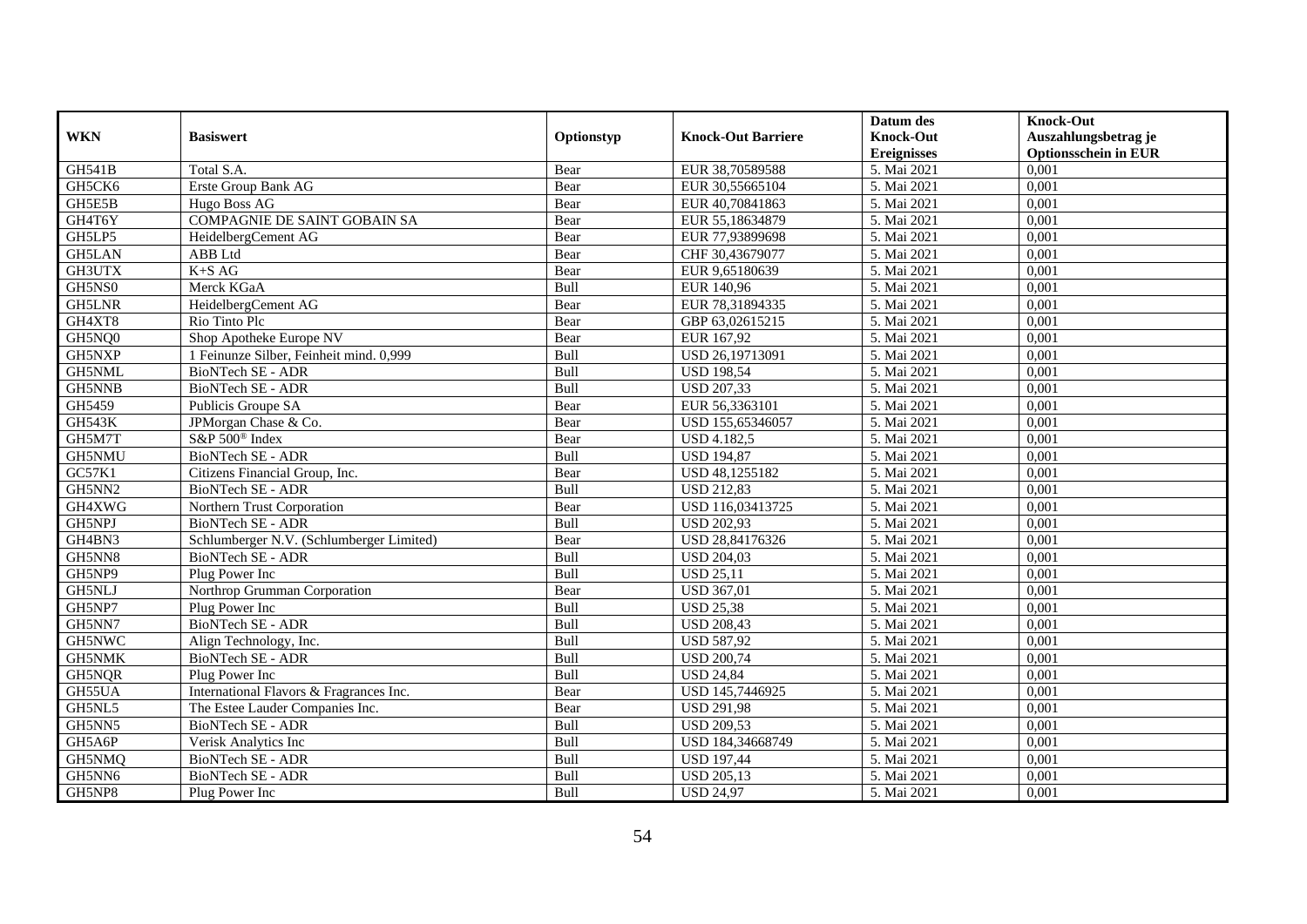|               |                                                          |             |                           | Datum des          | <b>Knock-Out</b>            |
|---------------|----------------------------------------------------------|-------------|---------------------------|--------------------|-----------------------------|
| <b>WKN</b>    | <b>Basiswert</b>                                         | Optionstyp  | <b>Knock-Out Barriere</b> | <b>Knock-Out</b>   | Auszahlungsbetrag je        |
|               |                                                          |             |                           | <b>Ereignisses</b> | <b>Optionsschein in EUR</b> |
| GH5NN3        | <b>BioNTech SE - ADR</b>                                 | Bull        | <b>USD 213,93</b>         | 5. Mai 2021        | 0,001                       |
| GH5NN4        | <b>BioNTech SE - ADR</b>                                 | Bull        | <b>USD 210,63</b>         | 5. Mai 2021        | 0,001                       |
| GH5A4W        | Verisk Analytics Inc                                     | Bull        | USD 180,08283209          | 5. Mai 2021        | 0,001                       |
| GH5NN9        | <b>BioNTech SE - ADR</b>                                 | Bull        | <b>USD 211,73</b>         | 5. Mai 2021        | 0,001                       |
| GH5NMJ        | BioNTech SE - ADR                                        | Bull        | <b>USD 201,83</b>         | 5. Mai 2021        | 0,001                       |
| GH5NPM        | BioNTech SE - ADR                                        | Bull        | <b>USD 206,23</b>         | 5. Mai 2021        | 0,001                       |
| GH5CJG        | Lowe's Companies, Inc.                                   | Bear        | USD 201,66104621          | 5. Mai 2021        | 0,001                       |
| GH5A5G        | Verisk Analytics Inc                                     | Bull        | USD 182,21475981          | 5. Mai 2021        | 0,001                       |
| GH5NHQ        | The Estee Lauder Companies Inc.                          | Bear        | <b>USD 294,2</b>          | 5. Mai 2021        | 0,001                       |
| GH5NPV        | Shop Apotheke Europe NV                                  | Bear        | EUR 168,73                | 5. Mai 2021        | 0,001                       |
| <b>GH5NNE</b> | Plug Power Inc                                           | <b>Bull</b> | <b>USD 24.43</b>          | 5. Mai 2021        | 0,001                       |
| GH5P12        | DAX <sup>®</sup> (Performance Index)                     | Bear        | EUR 15.140                | 5. Mai 2021        | 0,001                       |
| <b>GF5YES</b> | Deutsche Post AG                                         | Bear        | EUR 51,23812155           | 5. Mai 2021        | 0,001                       |
| GH2SWD        | Aflac, Inc.                                              | Bear        | USD 54,9736264            | 5. Mai 2021        | 0,001                       |
| GH5A1Y        | Hermes International                                     | Bear        | EUR 1.072,26534025        | 5. Mai 2021        | 0,001                       |
| <b>GH5NTN</b> | BioNTech SE - ADR                                        | Bull        | <b>USD 217,23</b>         | 5. Mai 2021        | 0,001                       |
| GH5NMM        | BioNTech SE - ADR                                        | Bull        | <b>USD 199,63</b>         | 5. Mai 2021        | 0,001                       |
| GH5NNC        | Plug Power Inc                                           | Bull        | <b>USD 24,56</b>          | 5. Mai 2021        | 0,001                       |
| GH5NWD        | Align Technology, Inc.                                   | Bull        | <b>USD 590,99</b>         | 5. Mai 2021        | 0,001                       |
| GH4XVM        | Straumann Holding AG                                     | Bear        | CHF 1.358,23674073        | 5. Mai 2021        | 0,001                       |
| GH5NNA        | Plug Power Inc                                           | Bull        | <b>USD 24,7</b>           | 5. Mai 2021        | 0,001                       |
| GH5NWM        | Alibaba Group Holding Limited                            | Bull        | <b>USD 227,85</b>         | 5. Mai 2021        | 0,001                       |
| GH5M7S        | S&P 500 <sup>®</sup> Index                               | Bear        | <b>USD 4.185</b>          | 5. Mai 2021        | 0,001                       |
| GH5NMY        | <b>BioNTech SE - ADR</b>                                 | Bull        | <b>USD 216,13</b>         | 5. Mai 2021        | 0,001                       |
| GH5NN0        | BioNTech SE - ADR                                        | Bull        | <b>USD 215,03</b>         | 5. Mai 2021        | 0,001                       |
| GH5NPB        | Plug Power Inc                                           | Bull        | <b>USD 25,25</b>          | 5. Mai 2021        | 0,001                       |
| GH5P3W        | DAX <sup>®</sup> (Performance Index)/ X-DAX <sup>®</sup> | Bear        | EUR 15.140                | 5. Mai 2021        | 0,001                       |
| GH5E4H        | Hugo Boss AG                                             | Bear        | EUR 40,93824033           | 5. Mai 2021        | 0,001                       |
| GH4VXZ        | Verizon Communications Inc.                              | Bear        | USD 58,81649634           | 5. Mai 2021        | 0,001                       |
| <b>GH5NRK</b> | Twitter, Inc.                                            | Bear        | <b>USD 54,74</b>          | 5. Mai 2021        | 0,001                       |
| <b>GH1DVM</b> | Johnson & Johnson                                        | Bear        | USD 168,12207166          | 5. Mai 2021        | 0,001                       |
| GF2JUG        | Kering                                                   | Bear        | EUR 689,67296104          | 5. Mai 2021        | 0,001                       |
| GH1H33        | Pfizer Inc.                                              | Bear        | USD 40,35278581           | 5. Mai 2021        | 0.001                       |
| GH4VPZ        | Paycom Software, Inc.                                    | Bull        | USD 349,19096432          | 5. Mai 2021        | 0,001                       |
| GH5NWE        | Align Technology, Inc.                                   | Bull        | <b>USD 584,85</b>         | 5. Mai 2021        | 0,001                       |
| GH1HCQ        | DuPont de Nemours, Inc.                                  | Bear        | USD 81,15093794           | 5. Mai 2021        | 0,001                       |
| GH5LAV        | Givaudan SA                                              | Bear        | CHF 3.892,30959918        | 5. Mai 2021        | 0,001                       |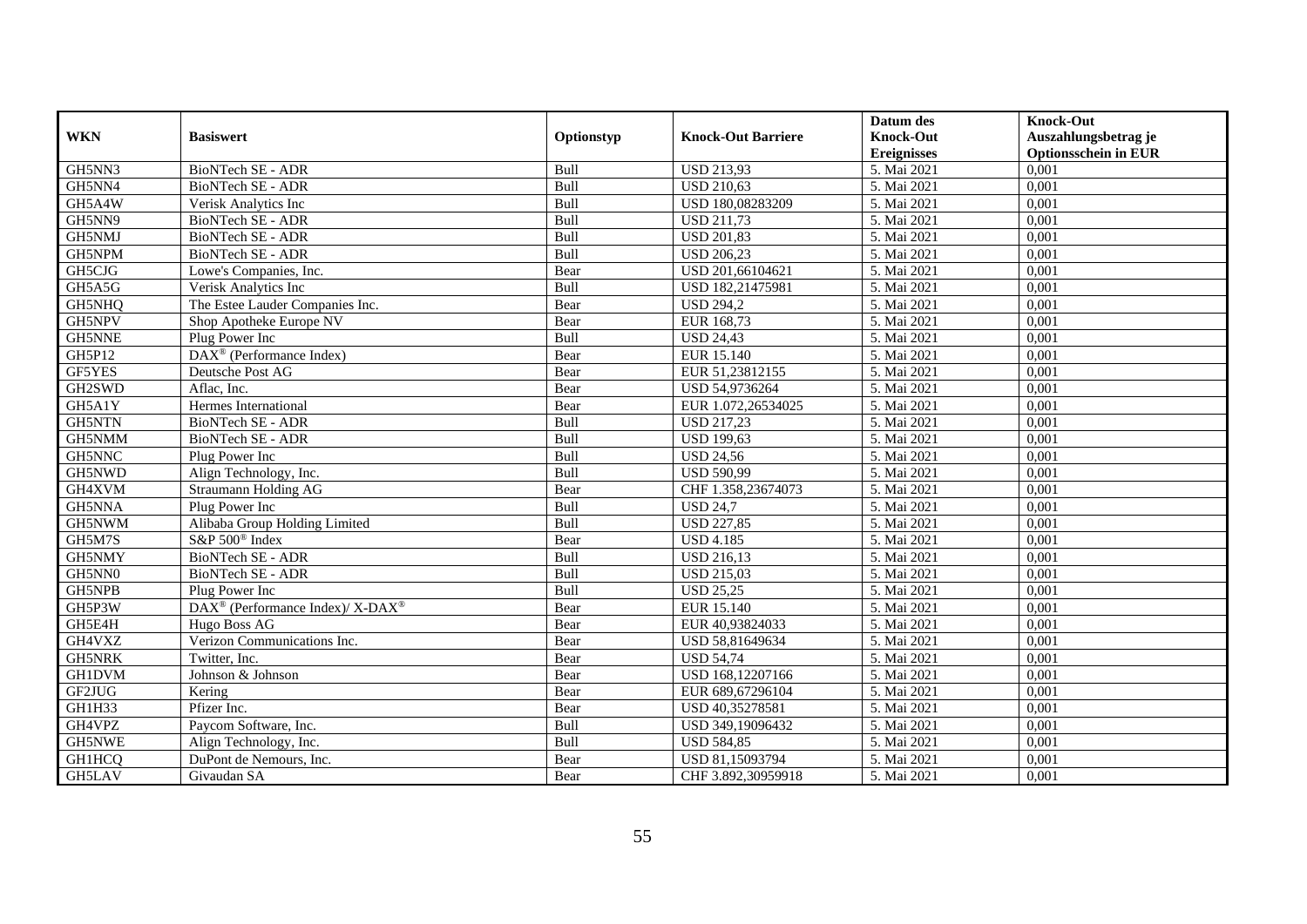|               |                                                                   |            |                           | Datum des          | <b>Knock-Out</b>            |
|---------------|-------------------------------------------------------------------|------------|---------------------------|--------------------|-----------------------------|
| <b>WKN</b>    | <b>Basiswert</b>                                                  | Optionstyp | <b>Knock-Out Barriere</b> | <b>Knock-Out</b>   | Auszahlungsbetrag je        |
|               |                                                                   |            |                           | <b>Ereignisses</b> | <b>Optionsschein in EUR</b> |
| GH5N6L        | 10-Year U.S. Treasury Note Future (Generic Front<br>Month Future) | Bear       | <b>USD 132,5</b>          | 5. Mai 2021        | 0,001                       |
| GH4VQ0        | Paycom Software, Inc.                                             | Bull       | USD 345,69153441          | 5. Mai 2021        | 0,001                       |
| GH5NWP        | Align Technology, Inc.                                            | Bull       | <b>USD 581,78</b>         | 5. Mai 2021        | 0.001                       |
| GH5E3V        | Hugo Boss AG                                                      | Bear       | EUR 41,16806203           | 5. Mai 2021        | 0,001                       |
| GH5LC9        | The Cooper Companies, Inc.                                        | Bull       | USD 406,78156998          | 5. Mai 2021        | 0,001                       |
| GH3RM3        | Franklin Resources, Inc.                                          | Bear       | USD 32,50961567           | 5. Mai 2021        | 0,001                       |
| GH4BN8        | Schlumberger N.V. (Schlumberger Limited)                          | Bear       | USD 29,18072623           | 5. Mai 2021        | 0,001                       |
| <b>GH543L</b> | Total S.A.                                                        | Bear       | EUR 38,88559824           | 5. Mai 2021        | 0,001                       |
| GH5GY6        | Tenaris SA                                                        | Bear       | EUR 9,45759193            | 5. Mai 2021        | 0,001                       |
| GH51HY        | Solvay SA                                                         | Bear       | EUR 110,94211375          | 5. Mai 2021        | 0,001                       |
| GH1WB1        | Aurubis AG                                                        | Bear       | EUR 75,40667322           | 5. Mai 2021        | 0,001                       |
| GH45A1        | <b>BP</b> Plc                                                     | Bear       | GBP 3,16117442            | 5. Mai 2021        | 0,001                       |
| <b>GH5LCA</b> | The Cooper Companies, Inc.                                        | Bull       | USD 403,35113508          | 5. Mai 2021        | 0,001                       |
| <b>GH5NWK</b> | Align Technology, Inc.                                            | Bull       | <b>USD 578,7</b>          | 5. Mai 2021        | 0,001                       |
| GH5NR8        | Peloton Interactive Inc.                                          | Bull       | <b>USD 94,52</b>          | 5. Mai 2021        | 0,001                       |
| GH5NRC        | Peloton Interactive Inc.                                          | Bull       | <b>USD 92,89</b>          | 5. Mai 2021        | 0,001                       |
| GH39TC        | <b>Exxon Mobil Corporation</b>                                    | Bear       | USD 60,7106496            | 5. Mai 2021        | 0.001                       |
| GH5NWF        | Align Technology, Inc.                                            | Bull       | <b>USD 575,62</b>         | 5. Mai 2021        | 0,001                       |
| GH2PPZ        | Peloton Interactive Inc.                                          | Bull       | USD 89,81005012           | 5. Mai 2021        | 0,001                       |
| GH4BU5        | Pioneer Natural Resources Co                                      | Bear       | USD 163,43621447          | 5. Mai 2021        | 0,001                       |
| GF6DK3        | Fresenius SE & Co KGaA                                            | Bear       | EUR 41,39675559           | 5. Mai 2021        | 0,001                       |
| GH5NRA        | Peloton Interactive Inc.                                          | Bull       | <b>USD 91,27</b>          | 5. Mai 2021        | 0,001                       |
| GH5NNN        | Twitter, Inc.                                                     | Bull       | <b>USD 53,39</b>          | 5. Mai 2021        | 0,001                       |
| GH5A4V        | Verisk Analytics Inc                                              | Bull       | USD 177,95090439          | 5. Mai 2021        | 0.001                       |
| GH5NWG        | Align Technology, Inc.                                            | Bull       | <b>USD 572,56</b>         | 5. Mai 2021        | 0,001                       |
| GH5LJD        | Delivery Hero AG                                                  | Bull       | EUR 121,08654096          | 5. Mai 2021        | 0,001                       |
| GH5LGY        | Deutsche Lufthansa AG                                             | Bull       | EUR 10,85087959           | 5. Mai 2021        | 0,001                       |
| GH5A4X        | Verisk Analytics Inc                                              | Bull       | USD 175,81897668          | 5. Mai 2021        | 0,001                       |
| GH4XT2        | Rio Tinto Plc                                                     | Bear       | GBP 63,55528032           | 5. Mai 2021        | 0,001                       |
| GH5NRD        | Peloton Interactive Inc.                                          | Bull       | <b>USD 88,02</b>          | 5. Mai 2021        | 0,001                       |
| <b>GH459L</b> | <b>BP</b> Plc                                                     | Bear       | GBP 3,1711466             | 5. Mai 2021        | 0,001                       |
| GH5NL9        | Northrop Grumman Corporation                                      | Bear       | <b>USD 370,53</b>         | 5. Mai 2021        | 0,001                       |
| GH3H3Y        | MetLife, Inc.                                                     | Bear       | USD 65,06735946           | 5. Mai 2021        | 0,001                       |
| GH5419        | Total S.A.                                                        | Bear       | EUR 39,0752841            | 5. Mai 2021        | 0,001                       |
| GH4BQ5        | Schlumberger N.V. (Schlumberger Limited)                          | Bear       | USD 29,51968925           | 5. Mai 2021        | 0,001                       |
| GH5E4W        | Centene Corp                                                      | Bear       | USD 65,0154596            | 5. Mai 2021        | 0,001                       |
| GH5414        | JPMorgan Chase & Co.                                              | Bear       | USD 157,14215468          | 5. Mai 2021        | 0,001                       |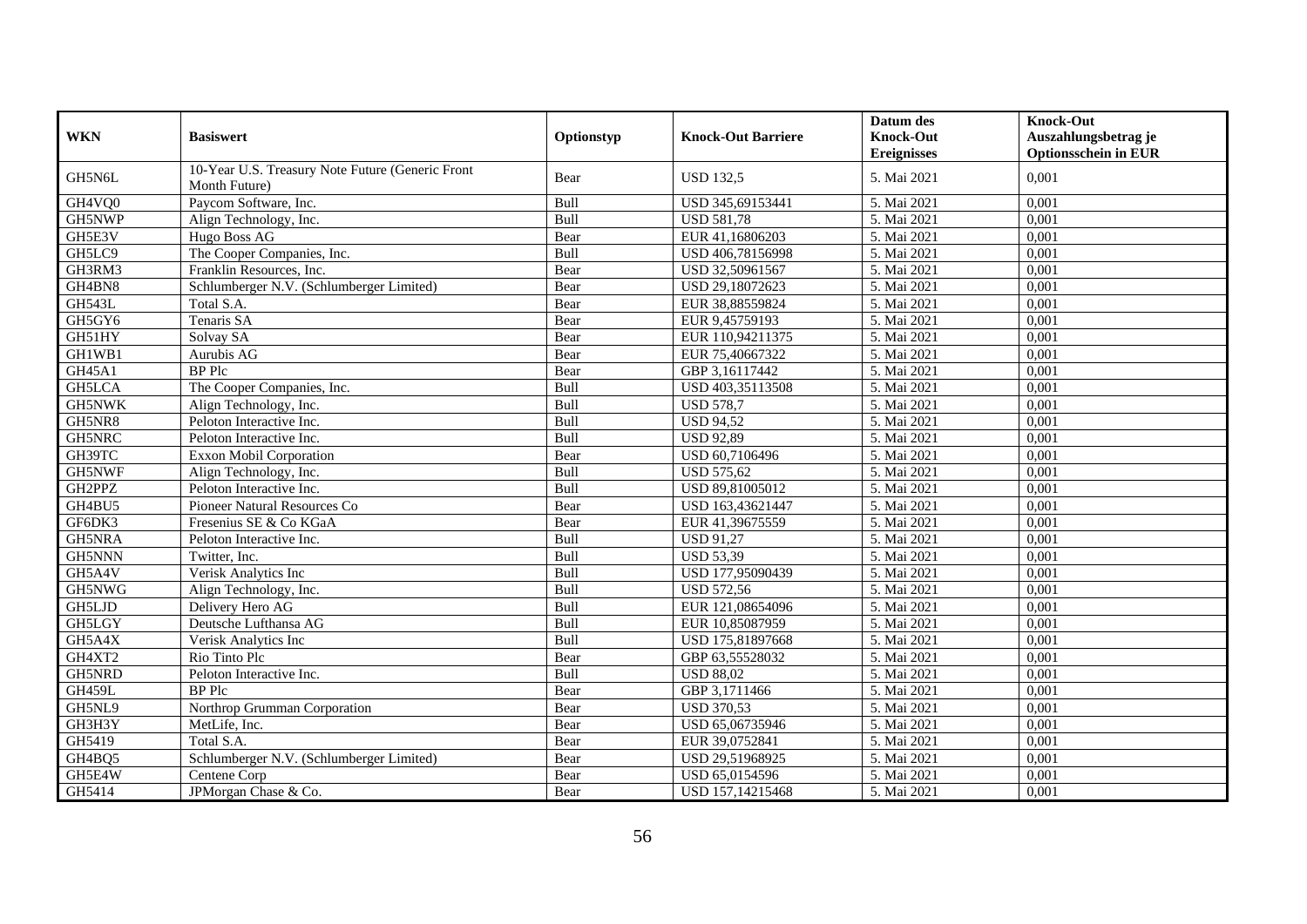|                     |                                                                    |            |                           | Datum des          | <b>Knock-Out</b>            |
|---------------------|--------------------------------------------------------------------|------------|---------------------------|--------------------|-----------------------------|
| <b>WKN</b>          | <b>Basiswert</b>                                                   | Optionstyp | <b>Knock-Out Barriere</b> | <b>Knock-Out</b>   | Auszahlungsbetrag je        |
|                     |                                                                    |            |                           | <b>Ereignisses</b> | <b>Optionsschein in EUR</b> |
| GH5CG9              | <b>Bank of America Corporation</b>                                 | Bear       | USD 41,31326618           | 5. Mai 2021        | 0,001                       |
| GH55UQ              | The Bank of New York Mellon Corporation                            | Bear       | USD 50,88318965           | 5. Mai 2021        | 0,001                       |
| GH5LC6              | The Cooper Companies, Inc.                                         | Bull       | USD 399,93070146          | 5. Mai 2021        | 0,001                       |
| GH5NK7              | The Estee Lauder Companies Inc.                                    | Bear       | <b>USD 296,43</b>         | 5. Mai 2021        | 0,001                       |
| GH543M              | JPMorgan Chase & Co.                                               | Bear       | USD 156,39281202          | 5. Mai 2021        | 0,001                       |
| <b>GH55U1</b>       | <b>EOG</b> Resources Inc.                                          | Bear       | USD 77,92090139           | 5. Mai 2021        | 0,001                       |
| GH5NZ8              | $\text{DAX}^{\textcircled{D}}$ (Performance Index)                 | Bear       | EUR 15.150                | 5. Mai 2021        | 0,001                       |
| GH5NZC              | $\overline{\text{DAX}}^{\textcirc}$ (Performance Index)            | Bear       | EUR 15.160                | 5. Mai 2021        | 0,001                       |
| GH5NZ3              | DAX <sup>®</sup> (Performance Index)                               | Bear       | EUR 15.145                | 5. Mai 2021        | 0,001                       |
| GH5P13              | $\text{DAX}^{\textcircled{}}$ (Performance Index)                  | Bear       | EUR 15.155                | 5. Mai 2021        | 0,001                       |
| GH5P44              | DAX <sup>®</sup> (Performance Index)/ X-DAX <sup>®</sup>           | Bear       | EUR 15.155                | 5. Mai 2021        | 0,001                       |
| GH5P52              | DAX <sup>®</sup> (Performance Index)/ X-DAX <sup>®</sup>           | Bear       | EUR 15.145                | 5. Mai 2021        | 0,001                       |
| GH5CJB              | Erste Group Bank AG                                                | Bear       | EUR 30,87640671           | 5. Mai 2021        | 0,001                       |
| GH5P41              | $DAX^{\circledcirc}$ (Performance Index)/ X-DAX <sup>®</sup>       | Bear       | EUR 15.160                | 5. Mai 2021        | 0.001                       |
| GH5P3Z              | DAX <sup>®</sup> (Performance Index)/ X-DAX <sup>®</sup>           | Bear       | EUR 15.150                | 5. Mai 2021        | 0,001                       |
| GH <sub>2</sub> A0X | Akzo Nobel N.V.                                                    | Bear       | EUR 102,65570249          | 5. Mai 2021        | 0,001                       |
| GH5LAS              | ABB Ltd                                                            | Bear       | CHF 30,64676863           | 5. Mai 2021        | 0,001                       |
| GH5P40              | $\text{DAX}^{\circledR}$ (Performance Index)/ X-DAX <sup>®</sup>   | Bear       | EUR 15.165                | 5. Mai 2021        | 0,001                       |
| GH5NZD              | $DAX^{\circledR}$ (Performance Index)                              | Bear       | EUR 15.165                | 5. Mai 2021        | 0,001                       |
| GH0733              | Dow Jones Industrial Average <sup>®</sup> Index                    | Bear       | USD 34.221,35536529       | 5. Mai 2021        | 0,001                       |
| GH3H5Z              | <b>Regions Financial Corporation</b>                               | Bear       | USD 22,64846173           | 5. Mai 2021        | 0,001                       |
| GH51Q1              | Aurubis AG                                                         | Bear       | EUR 75,88028554           | 5. Mai 2021        | 0,001                       |
| GH4T6K              | <b>COMPAGNIE DE SAINT GOBAIN SA</b>                                | Bear       | EUR 55,73502002           | 5. Mai 2021        | 0,001                       |
| GH5GW1              | Merck & Co., Inc.                                                  | Bear       | USD 76,78175755           | 5. Mai 2021        | 0,001                       |
| <b>GH5NRE</b>       | Peloton Interactive Inc.                                           | Bull       | <b>USD 86,39</b>          | 5. Mai 2021        | 0,001                       |
| GH3NRN              | Prudential Financial, Inc.                                         | Bear       | USD 104,14288995          | 5. Mai 2021        | 0,001                       |
| GF4X18              | Koninklijke D <sup>SM</sup> N.V.                                   | Bear       | EUR 153,61668459          | 5. Mai 2021        | 0,001                       |
| GH5P43              | DAX <sup>®</sup> (Performance Index)/ X-DAX <sup>®</sup>           | Bear       | EUR 15.170                | 5. Mai 2021        | 0,001                       |
| GH5P47              | $\text{DAX}^{\circledast}$ (Performance Index)/ X-DAX <sup>®</sup> | Bear       | <b>EUR 15.180</b>         | 5. Mai 2021        | 0,001                       |
| <b>GH5P50</b>       | $\text{DAX}^{\circledast}$ (Performance Index)/X-DAX <sup>®</sup>  | Bear       | EUR 15.175                | 5. Mai 2021        | 0,001                       |
| GH5NRH              | Peloton Interactive Inc.                                           | Bull       | <b>USD 84,76</b>          | 5. Mai 2021        | 0,001                       |
| GH47QA              | Peloton Interactive Inc.                                           | Bull       | USD 85,43369052           | 5. Mai 2021        | 0,001                       |
| GH4XA2              | Dow Jones Industrial Average® Index                                | Bear       | <b>USD 34.240</b>         | 5. Mai 2021        | 0,001                       |
| <b>GH5NLS</b>       | Parker-Hannifin Corporation                                        | Bear       | <b>USD 315,26</b>         | 5. Mai 2021        | 0,001                       |
| GH4XA3              | Dow Jones Industrial Average® Index                                | Bear       | <b>USD 34.240</b>         | 5. Mai 2021        | 0,001                       |
| GH4XA0              | Dow Jones Industrial Average <sup>®</sup> Index                    | Bear       | <b>USD 34.250</b>         | 5. Mai 2021        | 0,001                       |
| GH5M7R              | S&P 500 <sup>®</sup> Index                                         | Bear       | USD 4.187,5               | 5. Mai 2021        | 0,001                       |
| GH5NZG              | $\overline{\text{DAX}^{\otimes}}$ (Performance Index)              | Bear       | EUR 15.170                | 5. Mai 2021        | 0,001                       |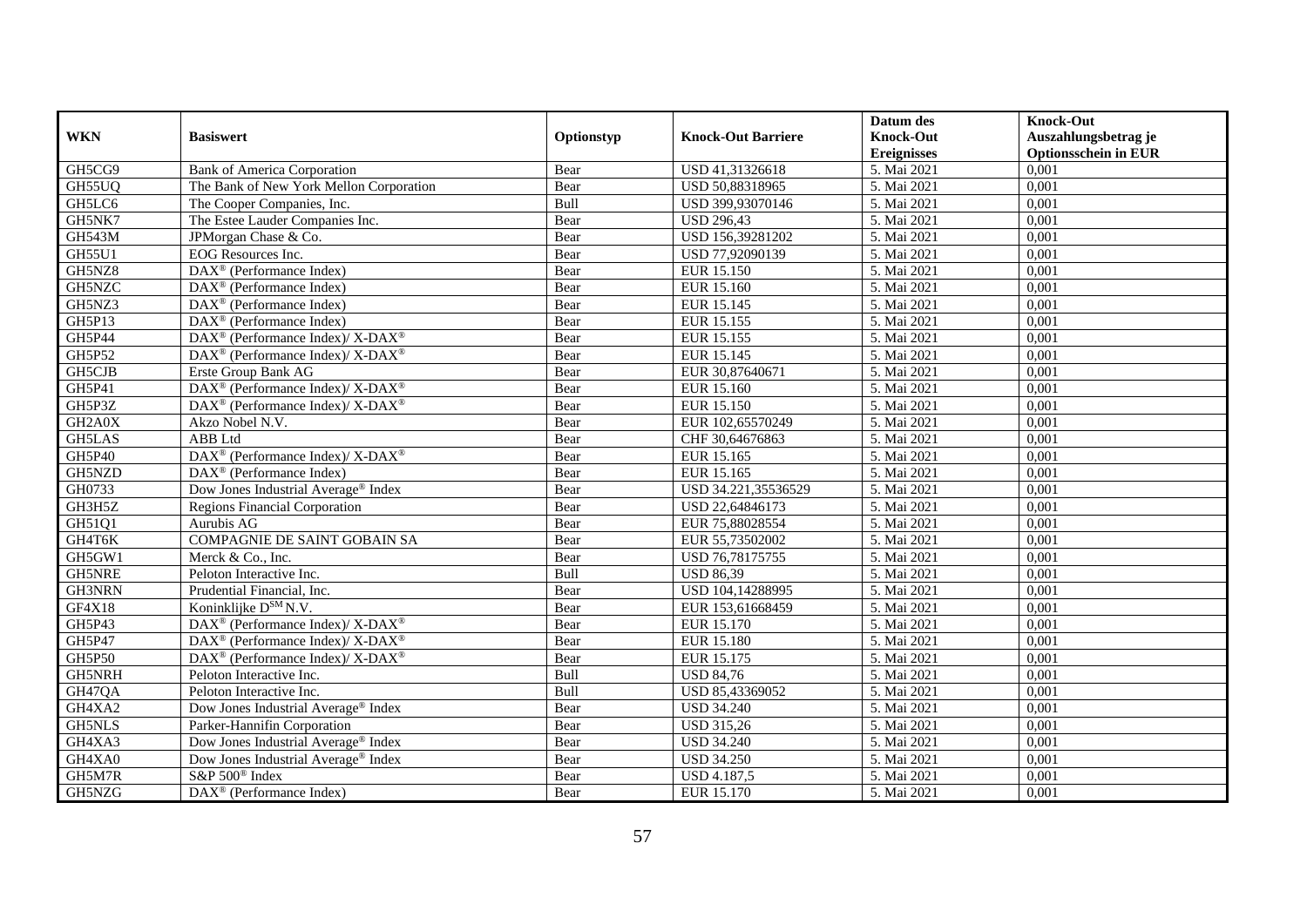|                         |                                                                                        |            |                                          | Datum des                              | <b>Knock-Out</b>                                    |
|-------------------------|----------------------------------------------------------------------------------------|------------|------------------------------------------|----------------------------------------|-----------------------------------------------------|
| <b>WKN</b>              | <b>Basiswert</b>                                                                       | Optionstyp | <b>Knock-Out Barriere</b>                | <b>Knock-Out</b><br><b>Ereignisses</b> | Auszahlungsbetrag je<br><b>Optionsschein in EUR</b> |
| GH4BWZ                  | Dow Jones Industrial Average® Index                                                    | Bear       | USD 34.291,82260455                      | 5. Mai 2021                            | 0,001                                               |
| GH4LTD                  | Dow Jones Industrial Average <sup>®</sup> Index                                        | Bear       | <b>USD 34.280</b>                        | 5. Mai 2021                            | 0,001                                               |
| GH5P33                  | DAX <sup>®</sup> (Performance Index)/X-DAX <sup>®</sup>                                | Bear       | EUR 15.185                               | 5. Mai 2021                            | 0,001                                               |
|                         |                                                                                        |            |                                          |                                        |                                                     |
| GH4XA1<br><b>GF864P</b> | Dow Jones Industrial Average® Index                                                    | Bear       | <b>USD 34.250</b><br>USD 34.248,14472747 | 5. Mai 2021<br>5. Mai 2021             | 0,001<br>0,001                                      |
|                         | Dow Jones Industrial Average® Index<br>Dow Jones Industrial Average <sup>®</sup> Index | Bear       |                                          | 5. Mai 2021                            | 0,001                                               |
| GH4P46                  |                                                                                        | Bear       | <b>USD 34.280</b>                        |                                        |                                                     |
| GH1B9M                  | Dow Jones Industrial Average® Index                                                    | Bear       | USD 34.267,3883568                       | 5. Mai 2021                            | 0,001                                               |
| GD97ZD                  | Dow Jones Industrial Average® Index                                                    | Bear       | USD 34.285,08889932                      | 5. Mai 2021                            | 0,001                                               |
| GH5NMF                  | Kinder Morgan Inc.                                                                     | Bear       | <b>USD 17,52</b>                         | 5. Mai 2021                            | 0,001                                               |
| GH4BN5                  | Schlumberger N.V. (Schlumberger Limited)                                               | Bear       | USD 29,85865226                          | 5. Mai 2021                            | 0,001                                               |
| GH5NRG                  | Peloton Interactive Inc.                                                               | Bull       | <b>USD 82,41</b>                         | 5. Mai 2021                            | 0,001                                               |
| GH47NX                  | Caterpillar Inc.                                                                       | Bear       | USD 238,13049766                         | 5. Mai 2021                            | 0,001                                               |
| GH5A4T                  | Verisk Analytics Inc                                                                   | Bull       | USD 173,68704897                         | 5. Mai 2021                            | 0,001                                               |
| <b>GH480S</b>           | Baidu, Inc.                                                                            | Bull       | USD 198,32775099                         | 5. Mai 2021                            | 0,001                                               |
| GF5YB5                  | <b>Ballard Power Systems Inc</b>                                                       | Bull       | USD 15,76876385                          | 5. Mai 2021                            | 0,001                                               |
| GH5GVW                  | Merck & Co., Inc.                                                                      | Bear       | USD 77,2517071                           | 5. Mai 2021                            | 0,001                                               |
| GH5E6U                  | Amgen Inc.                                                                             | Bear       | USD 249,31850801                         | 5. Mai 2021                            | 0,001                                               |
| GH3RM5                  | Franklin Resources, Inc.                                                               | Bear       | USD 33.49566585                          | 5. Mai 2021                            | 0,001                                               |
| GH2KGC                  | Dow Jones Industrial Average <sup>®</sup> Index                                        | Bear       | <b>USD 34.300</b>                        | 5. Mai 2021                            | 0,001                                               |
| GH4CWW                  | Dow Jones Industrial Average® Index                                                    | Bear       | <b>USD 34.300</b>                        | 5. Mai 2021                            | 0,001                                               |
| GH5E6Y                  | Capital One Financial Corporation                                                      | Bear       | USD 154,02589233                         | 5. Mai 2021                            | 0,001                                               |
| GH3NH9                  | <b>American Express Company</b>                                                        | Bear       | USD 156,42424689                         | 5. Mai 2021                            | 0,001                                               |
| GH5GVK                  | Thermo Fisher Scientific, Inc.                                                         | Bear       | USD 472,96294688                         | 5. Mai 2021                            | 0,001                                               |
| GH55VC                  | Waste Management, Inc.                                                                 | Bear       | USD 141,37552314                         | 5. Mai 2021                            | 0,001                                               |
| GH4T60                  | Fortinet, Inc.                                                                         | Bear       | <b>USD 210,789</b>                       | 5. Mai 2021                            | 0,001                                               |
| GH1TP1                  | Dow Jones Industrial Average <sup>®</sup> Index                                        | Bear       | USD 34.306,65063118                      | 5. Mai 2021                            | 0,001                                               |
| <b>GH541K</b>           | JPMorgan Chase & Co.                                                                   | Bear       | USD 157,89149737                         | 5. Mai 2021                            | 0,001                                               |
| GH5CFQ                  | Citigroup Inc.                                                                         | Bear       | USD 73,5340423                           | 5. Mai 2021                            | 0,001                                               |
| <b>GH55V7</b>           | T. Rowe Price Group Inc.                                                               | Bear       | USD 185,96735577                         | 5. Mai 2021                            | 0,001                                               |
| <b>GH1KPN</b>           | AbbVie Inc.                                                                            | Bear       | USD 115,9879812                          | 5. Mai 2021                            | 0,001                                               |
| GH4LTC                  | Dow Jones Industrial Average® Index                                                    | Bear       | <b>USD 34.320</b>                        | 5. Mai 2021                            | 0,001                                               |
| GH4BN4                  | Schlumberger N.V. (Schlumberger Limited)                                               | Bear       | USD 30,18764575                          | 5. Mai 2021                            | 0,001                                               |
| GH3RM1                  | Franklin Resources, Inc.                                                               | Bear       | USD 33,80442905                          | 5. Mai 2021                            | 0,001                                               |
| GH4LSN                  | Dow Jones Industrial Average <sup>®</sup> Index                                        | Bear       | <b>USD 34.320</b>                        | 5. Mai 2021                            | 0,001                                               |
| <b>GF5F88</b>           | Yum! Brands, Inc.                                                                      | Bear       | USD 120,93274715                         | 5. Mai 2021                            | 0,001                                               |
| GF7H2E                  | Dow Jones Industrial Average® Index                                                    | Bear       | USD 34.326,14052596                      | 5. Mai 2021                            | 0,001                                               |
| GH4BP6                  | Morgan Stanley                                                                         | Bear       | USD 84,83960613                          | 5. Mai 2021                            | 0,001                                               |
| GH4VQD                  | Paycom Software, Inc.                                                                  | Bull       | USD 339,37451193                         | 5. Mai 2021                            | 0,001                                               |